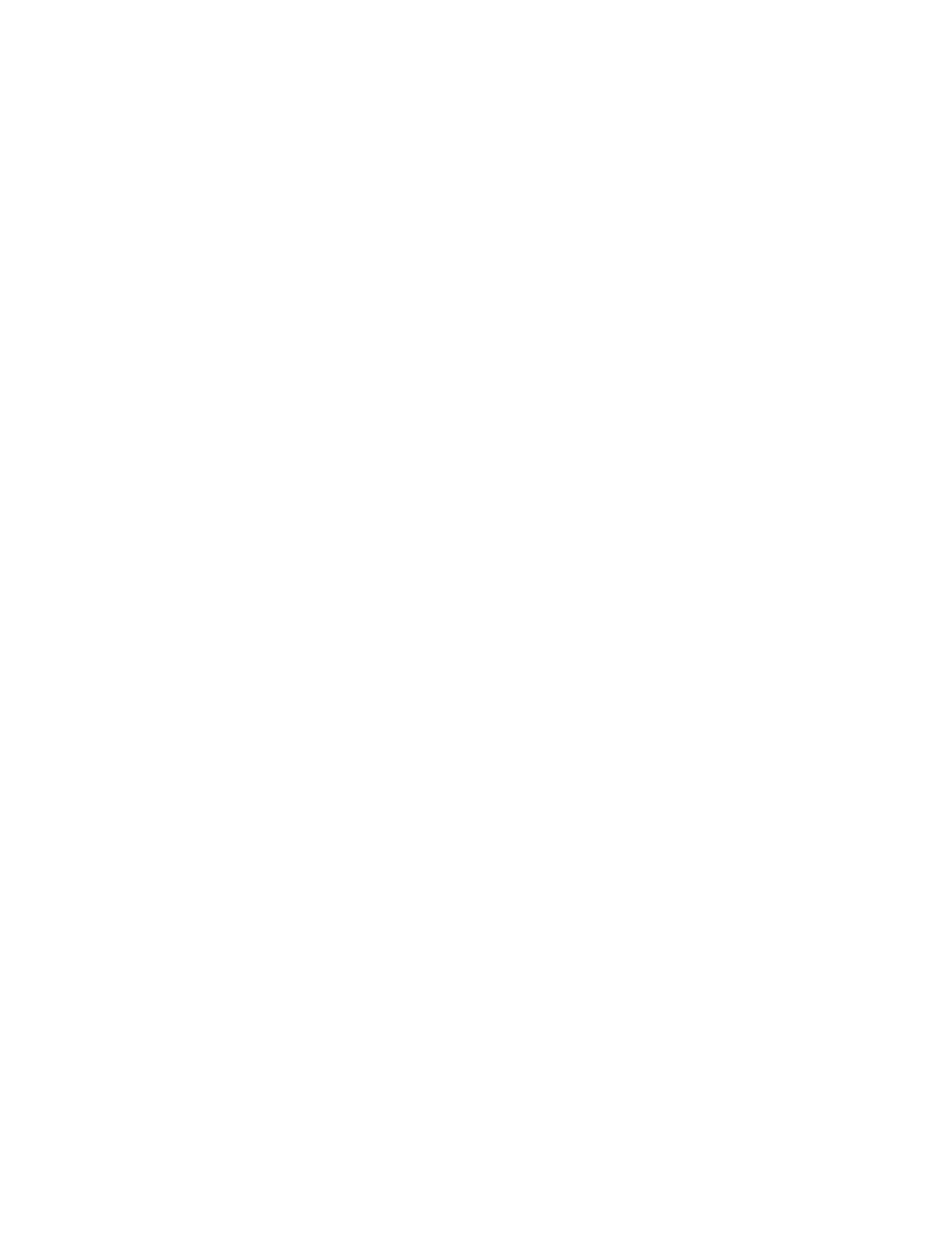Dear Fellow Shareholders,

DBV Technologies was founded on the belief that children with food allergies, their families, and the allergists who treat them, need and deserve multiple treatment options. We believe that our lead product candidate, Viaskin Peanut, has a profile that is important to many families and allergists, and our primary goal is its potential approval in the United States and European Union.

The first half of 2020 was a challenging time for us as we navigated the U.S. regulatory pathway for Viaskin Peanut. When we began the year in January, the Biologic License Application (BLA) for Viaskin Peanut, which we had submitted and filed in 2019, was under review with the Food and Drug Administration (FDA). On March 16, 2020, the FDA contacted DBV to inform us that it was cancelling the Advisory Committee for Viaskin Peanut and that, during its ongoing review of the BLA, it had identified questions regarding efficacy, including the impact of patch-site adhesion.

By May 2020, DBV was facing an uncertain regulatory path for Viaskin Peanut and operating in an industry and world upended by the global COVID-19 pandemic. Although DBV had provided adhesion data to the FDA to potentially supplement the Viaskin Peanut BLA, and our FDA target action date of August 5, 2020 remained unchanged, we began to plan for scenarios other than a timely Viaskin Peanut approval. We considered all realistic alternative regulatory scenarios and each one resulted in a significant delay to the transformation of DBV from a clinical-stage biotechnology company to a commercial-stage one with healthy product revenues.

Chief Executive Officer Daniel Tassé recognized that DBV would likely encounter significant financial pressure in the near-term with limited ability to responsibly raise the additional capital necessary for DBV to remain a competitive and viable clinical-stage company. In June, and after several meetings, Daniel and the Board of Directors made the very difficult and necessary decision to reduce the size of DBV and the scope of its operations to maximize the length of time that DBV's cash could support its operations. On June 26, 2020, DBV initiated a global cost-containment program that included pausing several programs, suspending several activities, shifting selected functions to external business partners, and reducing the workforce. A corporate restructuring is always a difficult and complex process. However, DBV emerged a leaner organization with greater financial flexibility, all critical functions retained, high quality teams, and a cash position that is expected to support DBV operations into the second half of 2022.

On August 3, 2020, DBV received a Complete Response Letter from the FDA regarding the BLA for Viaskin Peanut. The FDA indicated it could not approve the Viaskin Peanut BLA in its current form and identified several issues, including their concern regarding the impact of patch-site adhesion on efficacy. The DBV executive management team, supported by a comprehensive working group of internal and external experts, immediately began crafting a plan to address the FDA's concerns and clarify a clinical and regulatory path forward for Viaskin Peanut in the United States. We submitted the plan to the FDA in the fourth quarter of 2020, and in January 2021, the FDA provided clear guidance on a well-defined path forward for a modified Viaskin Peanut. I am very pleased to report that DBV continues to make significant progress, in dialogue with the FDA, in advancing the clinical and regulatory development plan for a modified Viaskin Peanut.

I am also pleased to report that the European Medicines Agency (EMA) review of the Marketing Authorization Application (MAA) for Viaskin Peanut is progressing according to our expectations and consistent with our pre-filing exchanges with the EMA. In the fourth quarter of 2020, DBV submitted the MAA, and the EMA confirmed the application was sufficiently complete to begin their review. We expect to provide further updates as the EMA's review progresses.

Looking ahead to 2021 and beyond, I believe DBV is strongly positioned for the future. We remain steadfast in our commitment to bring Viaskin Peanut to potential approval in the United States and European Union, and we are driven every day by our foundational belief that children with food allergies, their families, and the allergists who treat them, need and deserve multiple treatment options.

Sincerely,

/s/ Michel de Rosen Michel de Rosen

April 26, 2021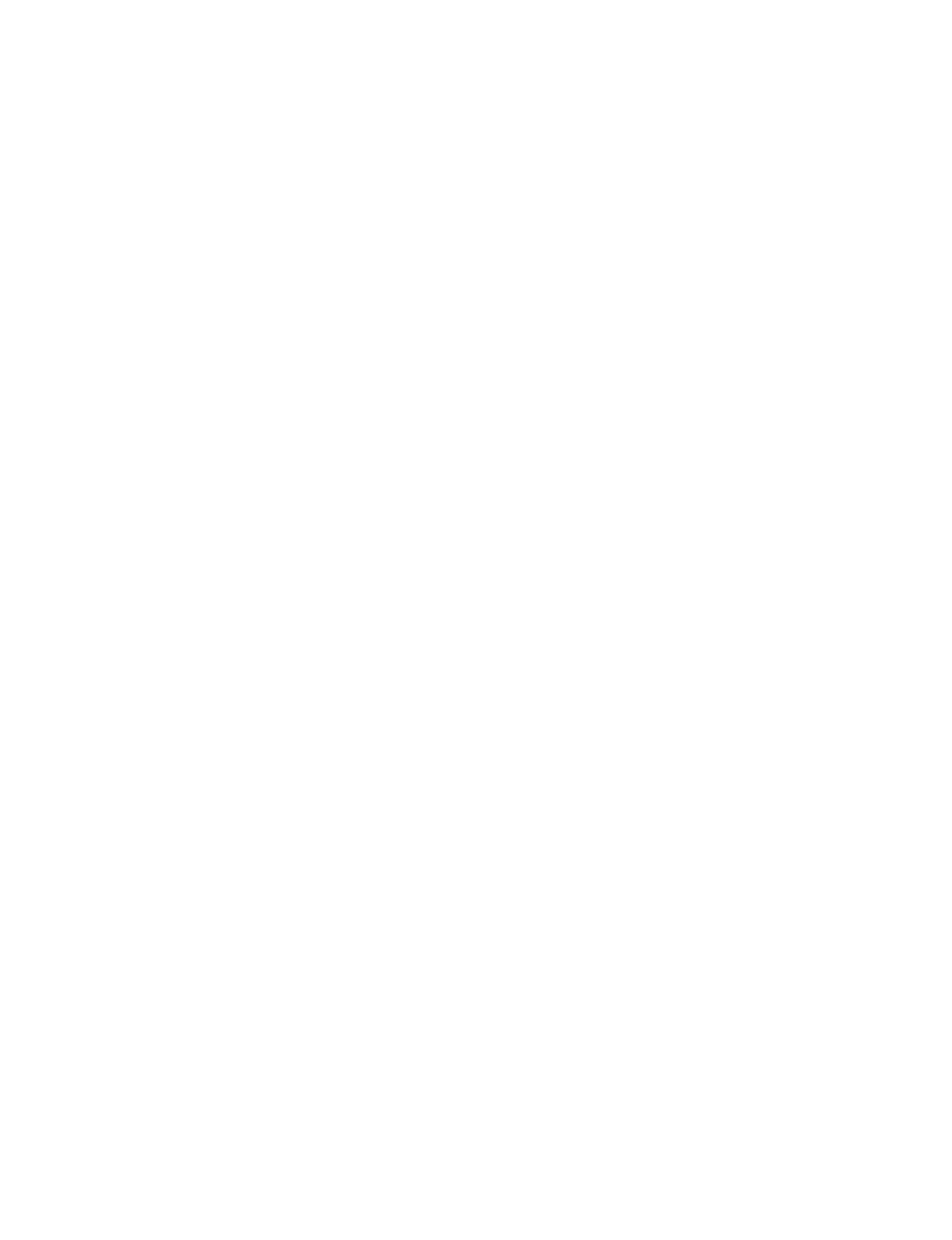## **DBV Technologies S.A. 177-181 Avenue Pierre Brossolette 92120 Montrouge France**

## **NOTICE OF ANNUAL COMBINED GENERAL MEETING OF SHAREHOLDERS To Be Held at 2:00 p.m. Paris Time on Wednesday, May 19, 2021**

## To Shareholders of DBV Technologies S.A.:

The 2021 Annual Combined General Meeting of Shareholders (the "Annual General Meeting") of DBV Technologies S.A. (the "Company"), a French *société anonyme*, will be held on Wednesday, May 19, 2021 at 2:00 p.m. Paris time at the Company's headquarters located at 177-181 Avenue Pierre Brossolette, 92120 Montrouge, France\* in closed session without the physical presence of shareholders and other persons entitled to attend in accordance notably with Article 4 of Order No. 2020-321 of March 25, 2020 (as amended and extended by Order No. 2020-1497 of 2 December 2020 and Decree no. 2021-255 of 9 March 2021) to consider the following actions, as more fully described in the accompanying proxy statement:

Within the authority of the Ordinary Shareholders' Meeting:

- 1. Approval of the annual financial statements for the year ended on December 31, 2020,
- 2. Approval of the consolidated financial statements for the year ended on December 31, 2020,
- 3. Allocation of income for the year ended on December 31, 2020,
- 4. Allocation of the accumulated deficit to the "Additional paid-in capital",
- 5. Statutory auditors' special report on regulated agreements and acknowledgement of the absence of new regulated agreements,
- 6. Renewal of the term of office of Julie O'Neill as director,
- 7. Renewal of the term of office of Viviane Monges as director,
- 8. Appointment of Ms. Adora Ndu to replace Mr. Torbjörn Bjerke as director,
- 9. Appointment of Mr. Ravi Rao as director,
- 10. Ratification of the provisional appointment of Timothy E. Morris as director,
- 11. Determination of the annual fixed sum to be allocated to the members of the Board of Directors,
- 12. Approval of the compensation policy for the Chairman of the Board of Directors and for the Board members,
- 13. Approval of the compensation policy for the Chief Executive Officer and/or any other executive corporate officer,
- 14. Advisory opinion on the compensation of named executive officers other than the Chief Executive Officer,
- 15. Advisory opinion on the opportunity to consult shareholders each year on the compensation paid by the Company to named executive officers other than the Chief Executive Officer,
- 16. Advisory opinion on the opportunity to consult shareholders every two years on the compensation paid by the Company to named executive officers other than the Chief Executive Officer,
- 17. Advisory opinion on the opportunity to consult shareholders every three years on the compensation paid by the Company to named executive officers other than the Chief Executive Officer,
- 18. Approval of the information set out in section I of Article L.22-10-9 of the French Commercial Code,
- 19. Approval of the fixed, variable and non-recurring components of overall compensation and benefits of all types paid or assigned during the year ended to Michel de Rosen, Chairman of the Board of Directors,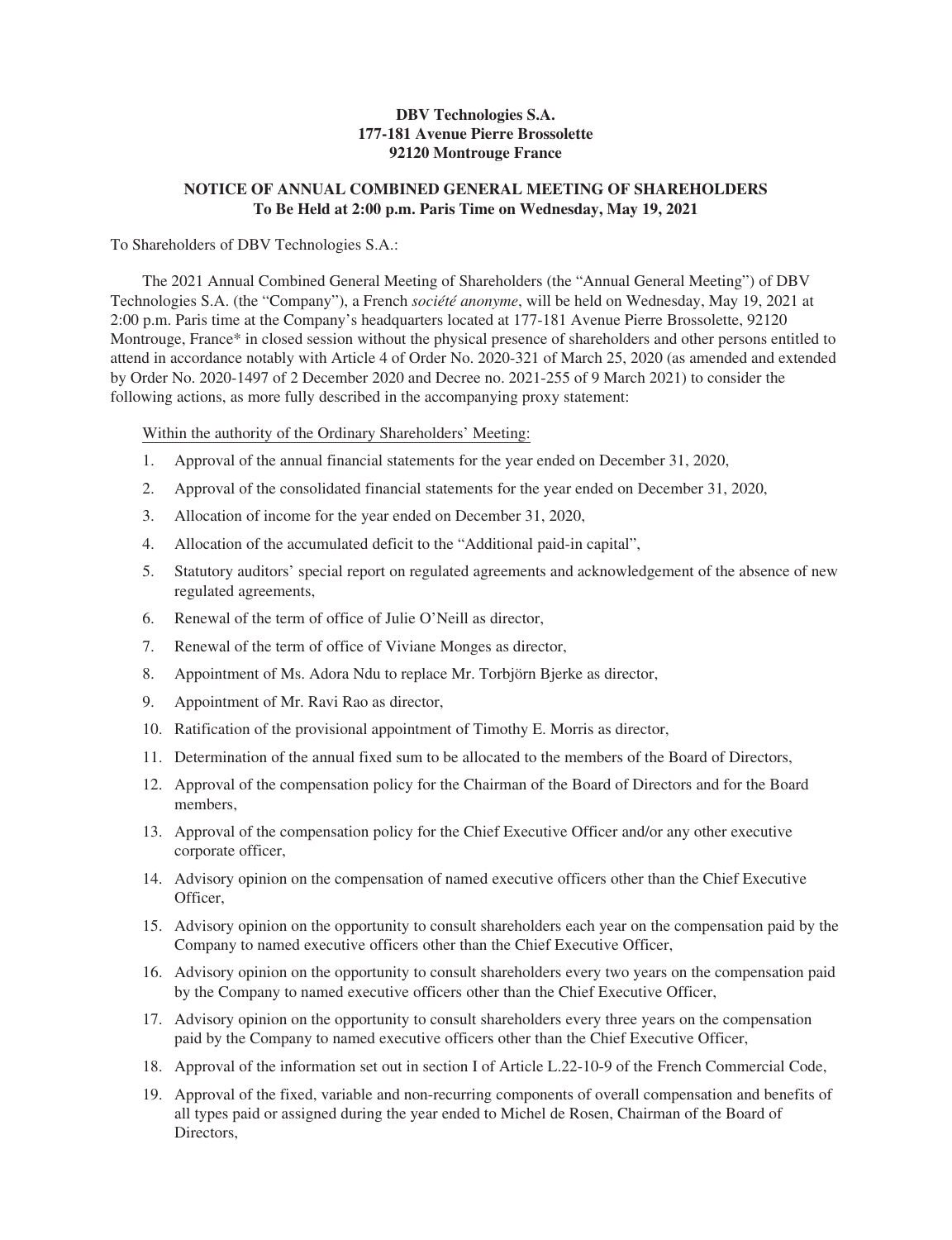- 20. Approval of the fixed, variable and non-recurring components of overall compensation and benefits of all types paid or assigned during the year ended to Daniel Tassé, Chief Executive Officer,
- 21. Approval of the fixed, variable and non-recurring components of overall compensation and benefits of all types paid or assigned during the year ended to Marie-Catherine Théréné, Deputy Chief Executive Officer until September 17, 2020,
- 22. Authorization to be granted to the Board of Directors to buy back company shares on the Company's behalf pursuant to Article L. 22-10-62 of the French Commercial Code, length of authorization, purpose, terms, and maximum amount, suspension during a public offering period,

## Within the authority of the Extraordinary Shareholders' Meeting:

- 23. Authorization to be granted to the Board of Directors for the company to cancel the shares bought back pursuant to Article L. 22-10-62 of the French Commercial Code, length of authorization, maximum amount, suspension during a public offering period,
- 24. Delegation of powers to the Board of Directors to issue ordinary shares, giving, as necessary, access to ordinary shares or to the allocation of debt securities (of the Company or of a Group company) and/or securities giving access to ordinary shares (of the Company or of a Group company) with pre-emptive rights, suspension during a public offering period,
- 25. Delegation of powers to be granted to the Board of Directors to issue ordinary shares giving access, as the case may be, to ordinary shares or to the allocation of debt securities (of the Company or a group company), and/or securities giving access to ordinary shares (of the Company or a group company), without pre-emptive rights, by means of a public offer (excluding the offers set out in section 1 of Article L.411-2 of the French Monetary and Financial Code), and/or as consideration for securities in the context of a public exchange offer, suspension during a public offering period,
- 26. Delegation of powers to be granted to the Board of Directors to issue ordinary shares giving access, as the case may be, to ordinary shares or to the allocation of debt securities (of the Company or a group company), and/or securities giving access to ordinary shares (of the Company or a group company), without pre-emptive rights, by means of a public offer referred to in paragraph 1 of Article L.411-2 of the French Monetary and Financial Code, suspension during a public offering period,
- 27. Authorization, in the event of an issue without pre-emptive rights, to set the issue price according to the terms set by the General Meeting, within a limit of 10% of the capital per year,
- 28. Delegation of powers to be granted to the Board of Directors to issue ordinary shares, giving, if applicable, access to ordinary shares or the allocation of debt securities (of the Company or a group company) and/or securities giving access to ordinary shares (of the Company or a group company), with pre-emptive subscription rights waived in favor of categories of persons with certain characteristics, suspension during a public offering period,
- 29. Authorization to increase the total amount of issues,
- 30. Delegation of powers to be granted to the Board of Directors for the purpose of deciding on any merger-absorption, demerger, or partial contribution of assets,
- 31. Delegation of powers to be granted to the Board of Directors to issue ordinary shares giving access to ordinary shares or to the allocation of debt securities (of the Company or of a Group company), and/or securities giving access to ordinary shares (of the Company or of a Group company), in the context of a merger, demerger or partial contribution of assets decided by the Board of Directors pursuant to the delegation referred to in the thirtieth resolution, suspension during a public offering period,
- 32. Overall limit on the maximum authorized amounts set under the  $25<sup>th</sup>$ ,  $26<sup>th</sup>$ ,  $28<sup>th</sup>$  and  $31<sup>st</sup>$  resolutions of this Meeting and the 28th resolution of the General Meeting of April 20, 2020,
- 33. Delegation of powers to the Board of Directors to issue stock warrants (BSA), subscription and/or acquisition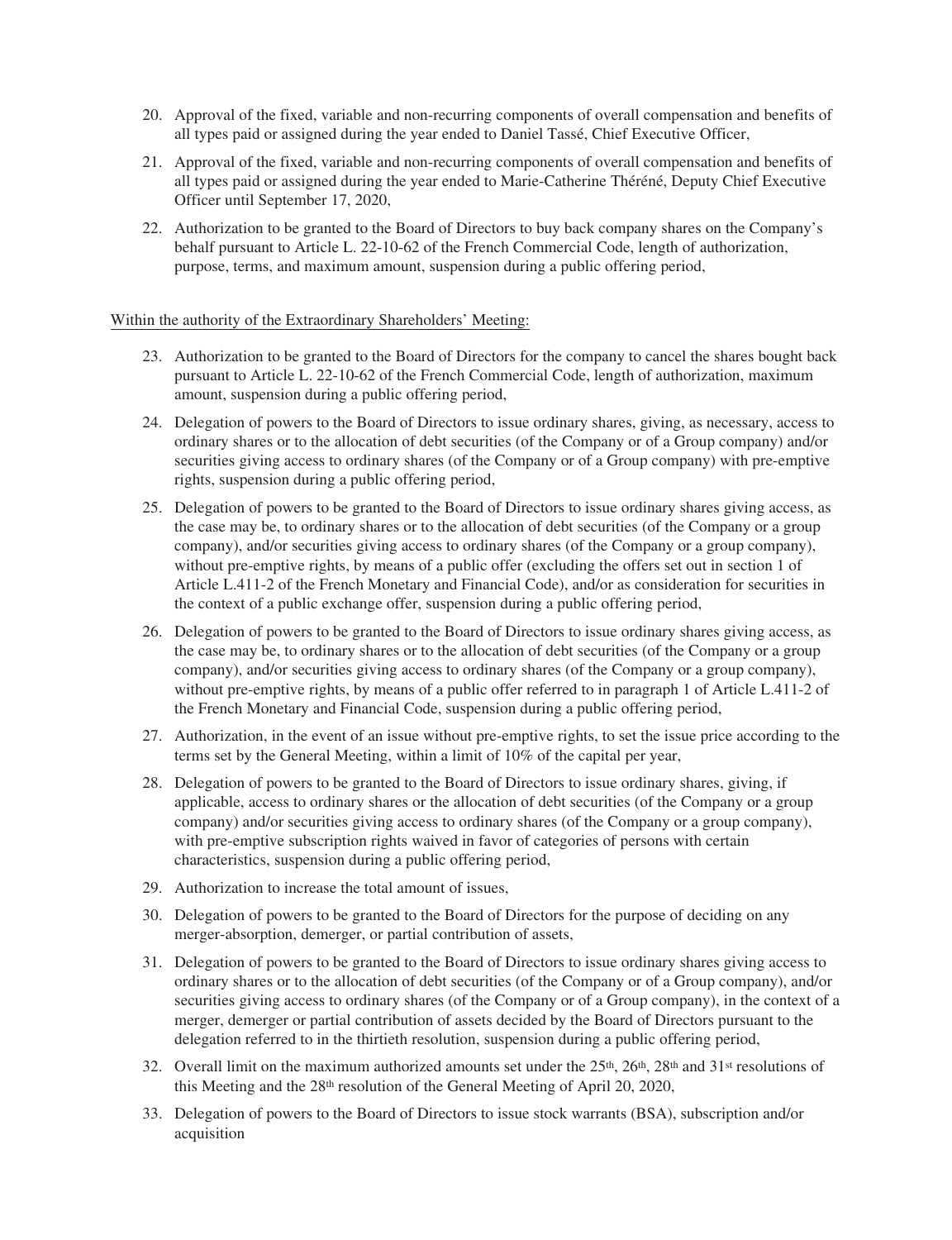of new and/or existing stock warrants (BSAANE) and/or subscription and/or acquisition of new and/or existing redeemable stock warrants (BSAAR) with cancellation of preferential subscription rights, reserved for a category of persons, suspension during a public offering period,

- 34. Delegation of powers to be granted to the Board of Directors to increase the share capital by means of the issue of ordinary shares and/or securities giving access to capital, with pre-emptive subscription rights waived in favor of members of a company savings plan pursuant to Articles L.3332-18 et seq. of the French Labor Code,
- 35. Authorization to be granted to the Board of Directors to allocate free existing and/or future shares to members of staff and/or certain corporate officers of the Company or related companies or economic interest groups, with shareholders waiving their pre-emptive rights, length of authorization, maximum amount, duration of vesting periods specifically in respect of disability and, if applicable, holding periods,
- 36. Authorization to be granted to the Board of Directors to grant share subscription and/or purchase options (stock options) to members of staff and/or certain corporate officers of the company or related companies or economic interest groups, with shareholders waiving their pre-emptive rights, length of authorization, maximum amount, strike price, maximum term of the option,
- 37. Amendment of Article 13 of the by-laws in order to set the age limit for the Chairman of the Board of Directors at 75 years of age, and,
- 38. Powers to complete formalities.

In accordance notably with Article 4 of Order No. 2020-321 of 25 March 2020 adapting the rules for meetings and deliberations of meetings and governing bodies of legal persons and entities without legal personality under private law due to the COVID-19 pandemic, as amended and extended, among others, by Order No. 2020-1497 of 2 December 2020 extending and amending Order No. 2020-321 of 25 March 2020 and by Decree no. 2021-255 of 9 March 2021 extending the period of application of Order No. 2020-321 of 25 March 2020, Decree no. 2020-418 of 10 April 2020 and Decree no. 2020-629 of 25 May 2020, the Annual General Meeting will be held in closed session without the physical presence of shareholders and other persons entitled to attend. On May 19, 2021, starting at 2:00 p.m. Paris time, the Annual General Meeting will be webcast with live audio on our website *https://www.dbv-technologies.com/fr/* in the Events and Presentations section. The recorded webcast of the General Meeting will remain accessible on the Company's website for two years following the date of the General Meeting.

Therefore, we invite you to participate in this meeting by giving a proxy to the chairman of the Annual General Meeting, granting your voting proxy to another shareholder, your spouse or your partner with whom you have entered into a civil union,, voting by electronic mail via the secure platform Votaccess or voting by using your proxy card as described below.

These proxy materials will be mailed by Citibank, N.A. (the "Depositary") on or about April 28, 2021 to all holders of the Company's American Depositary Shares ("ADSs"), each representing one-half of one ordinary share of the Company, having a nominal value of  $\epsilon$ 0.10 per share (the "Ordinary Shares" or "Shares"). Our registrar, Société Générale Securities Services, will commence mailing proxy materials to all holders of the Company's Ordinary Shares on or about May 3, 2021, in accordance with French law and requirements.

In accordance with Article R. 225-85 of the French Commercial Code, if you are holder of Ordinary Shares that are registered in your name or in the name of an intermediary duly registered on your behalf as of Monday, May 17, 2021 at midnight Paris time, which is the second business day prior to the meeting (the "Ordinary Share Record Date"), either in the registered share accounts or in the bearer share accounts held by their authorized intermediary, you will be eligible to vote your Ordinary Shares. You may (i) grant your voting proxy directly to the chairman of the Annual General Meeting (ii) grant your voting proxy to another shareholder, your spouse, or your partner with whom you have entered into a civil union, (iii) vote by submitting your proxy card by mail or (iv) vote by electronic mail via the secure platform Votaccess. If you vote in advance of the Annual General Meeting, you may change your vote provided that your request is received by the Company within the applicable time limits described in this proxy statement.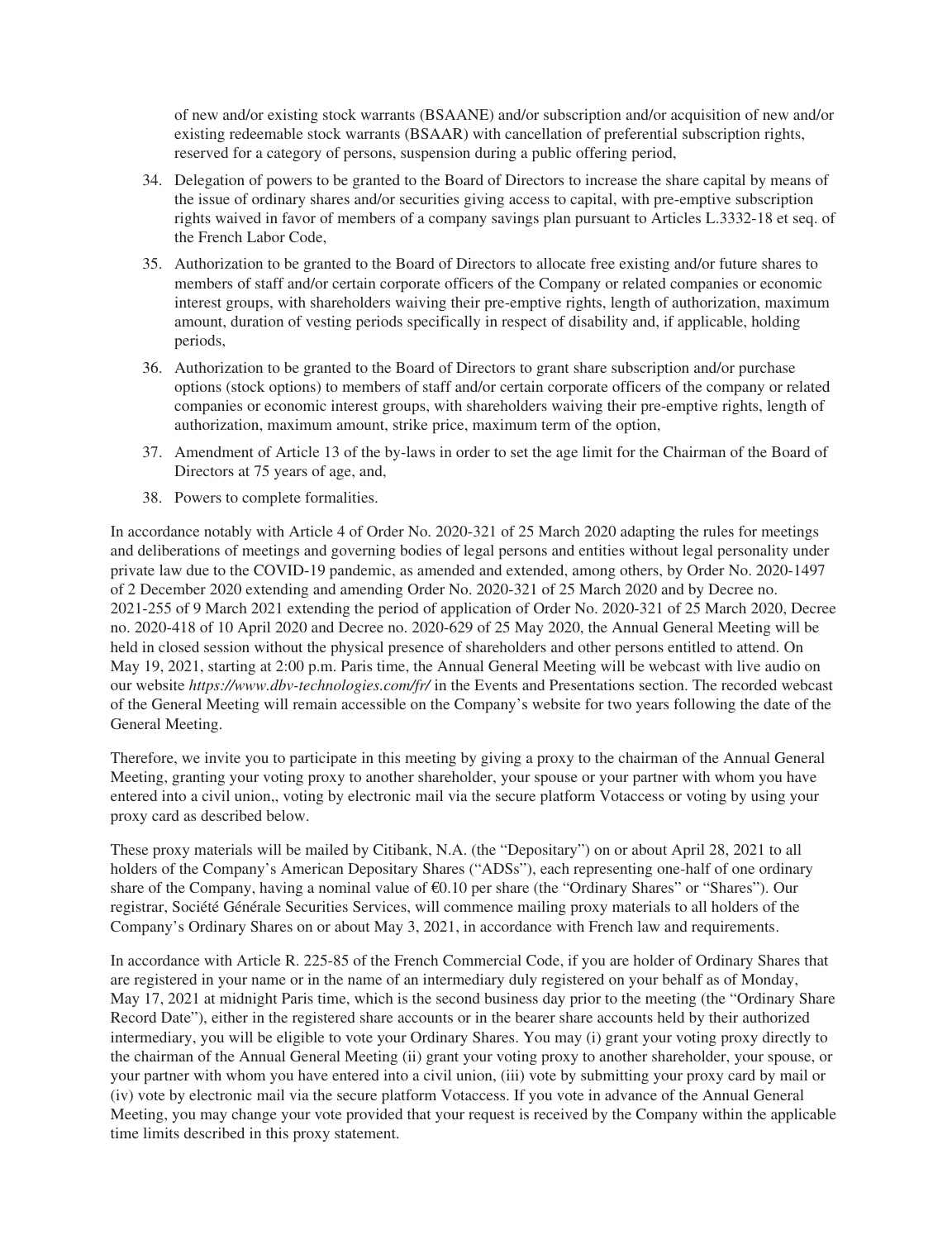If you hold ADSs, you may instruct the Depositary, either directly or through your broker, bank or other nominee, how to vote the Ordinary Shares underlying your ADSs. Please note that only holders of Ordinary Shares, and not ADS holders, are entitled to vote directly at the Annual General Meeting. The Depositary has fixed a record date for the determination of holders of ADSs who shall be entitled to give such voting instructions. We have been informed by the Depositary that it has set the ADS record date for the Annual General Meeting as April 21, 2021 (the "ADS Record Date"). If you wish to have your votes cast at the meeting, you must obtain, complete and timely return at or prior to 10:00 a.m. Eastern Time on May 12, 2021 a voting instruction form from the Depositary, if you are a registered holder of ADSs, or from your broker, bank or other nominee in accordance with any instructions provided therefrom.

## **YOUR VOTE IS IMPORTANT. Please read the proxy statement and the accompanying materials. No matter how many Ordinary Shares or ADSs you own, please submit your proxy card or voting instruction form, as applicable, in accordance with the procedures described above.**

We appreciate your continued support of DBV Technologies S.A. and look forward to receiving your vote.

By order of the board of directors,

/s/ Daniel Tassé

Daniel Tassé Chief Executive Officer

**\* We are monitoring the situation regarding the ongoing COVID-19 pandemic closely and we will monitor the need to potentially alter the date, time or organization of the Annual General Meeting. If we take any additional steps in light of the ongoing COVID-19 pandemic, we will announce the relevant changes in advance by a press release and the filing of additional proxy materials with the Securities and Exchange Commission. Please monitor our website at** *https://www.dbv-technologies.com/investor-relations/* **for updated information and if you intend to view the webcast of the Annual General Meeting, please check the website in advance of the meeting.**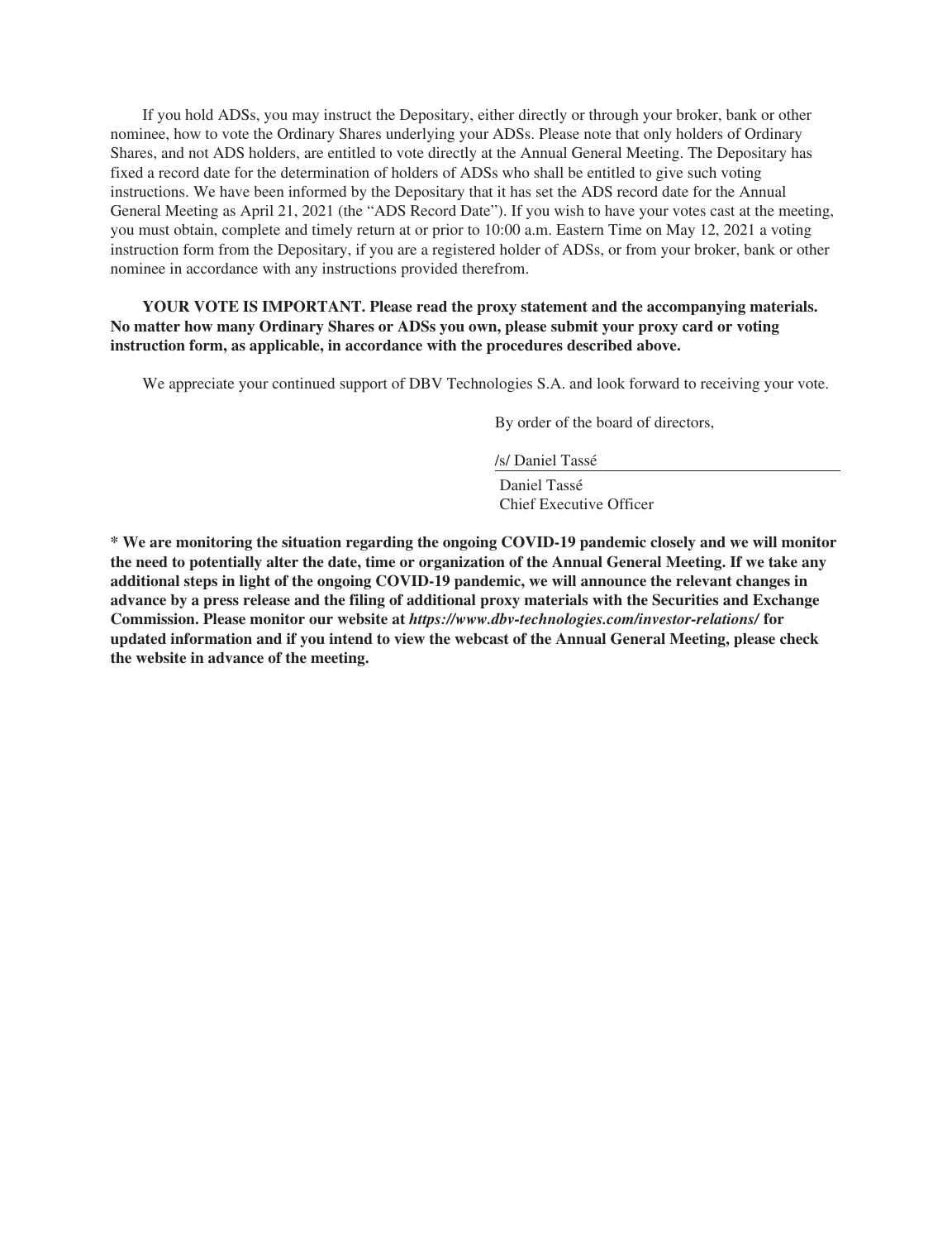# **TABLE OF CONTENTS**

|                                                                            | <b>PAGE</b>    |
|----------------------------------------------------------------------------|----------------|
| IMPORTANT INFORMATION ABOUT THE ANNUAL MEETING AND VOTING                  | $\overline{3}$ |
|                                                                            | 14             |
|                                                                            | 26             |
|                                                                            | 27             |
|                                                                            | 28             |
| SECURITY OWNERSHIP OF CERTAIN BENEFICIAL OWNERS AND MANAGEMENT             | 36             |
| SECTION 16(a) BENEFICIAL OWNERSHIP REPORTING COMPLIANCE                    | 39             |
| CERTAIN RELATIONSHIPS AND RELATED PERSON TRANSACTIONS                      | 40             |
| PROPOSAL NOS. 1 TO 4: APPROVAL OF THE ANNUAL FINANCIAL STATEMENTS,         |                |
| APPROVAL OF THE CONSOLIDATED FINANCIAL STATEMENTS, ALLOCATION OF           |                |
| INCOME AND ALLOCATION OFF ACCUMULATED DEFICIT                              | 46             |
| PROPOSAL NO. 5 STATUTORY AUDITORS' SPECIAL REPORT ON REGULATED             |                |
| AGREEMENTS AND ACKNOWLEDGMENT OF THE ABSENCE OF THE NEW REGULATED          |                |
|                                                                            | 48             |
| PROPOSAL NOS. 6 TO 10 RENEWAL OF TERM OF JULIE O'NEILL, RENEWAL OF TERM OF |                |
| VIVIANE MONGES, APPOINTMENT OF ADORA NDU, APPOINTMENT OF RAVI RAO AND      |                |
| RATIFICATION OF PROVISIONAL APPOINTMENT OF TIMOTHY E. MORRIS AS            |                |
|                                                                            | 49             |
| PROPOSAL NOS. 11 TO 13: DETERMINATION OF THE ANNUAL FIXED AMOUNT TO BE     |                |
| ALLOCATED TO THE MEMBERS OF THE BOARD OF DIRECTORS, APPROVAL OF THE        |                |
| COMPENSATION POLICY FOR THE CHAIRMAN OF THE BOARD OF DIRECTORS AND FOR     |                |
| THE DIRECTORS AND APPROVAL OF THE COMPENSATION POLICY FOR THE CHIEF        |                |
| EXECUTIVE OFFICER AND/OR ANY OTHER EXECUTIVE CORPORATE OFFICER             | 51             |
| PROPOSAL NO. 14: ADVISORY OPINION ON THE COMPENSATION OF NAMED EXECUTIVE   |                |
| OFFICERS OTHER THAN THE CHIEF EXECUTIVE OFFICER                            | 52             |
| PROPOSAL NOS. 15 TO 17: ADVISORY VOTE ON THE FREQUENCY OF FUTURE ADVISORY  |                |
| VOTES ON NAMED EXECUTIVE OFFICER COMPENSATION                              | 53             |
| PROPOSAL NO. 18: APPROVAL OF THE INFORMATION SET OUT IN SECTION I OF THE   |                |
| ARTICLE L.22-10-9 OF THE FRENCH COMMERCIAL CODE                            | 54             |
| PROPOSAL NO. 19: APPROVAL OF THE FIXED, VARIABLE AND NON-RECURRING         |                |
| COMPONENTS OF OVERALL COMPENSATION AND BENEFITS OF ALL TYPES PAID OR       |                |
| ASSIGNED DURING THE YEAR ENDED TO MICHEL DE ROSEN, CHAIRMAN OF THE         |                |
|                                                                            | 55             |
| PROPOSAL NO. 20: APPROVAL OF THE FIXED, VARIABLE AND NON-RECURRING         |                |
| COMPONENTS OF OVERALL COMPENSATION AND BENEFITS OF ALL TYPES PAID OR       |                |
| ASSIGNED DURING THE YEAR ENDED TO DANIEL TASSÉ, CHIEF EXECUTIVE            |                |
|                                                                            | 56             |
| PROPOSAL NO. 21: APPROVAL OF THE FIXED, VARIABLE AND NON-RECURRING         |                |
| COMPONENTS OF OVERALL COMPENSATION AND BENEFITS OF ALL TYPES PAID OR       |                |
| ASSIGNED DURING THE YEAR ENDED TO CATHERINE THÉRÉNÉ, DEPUTY CHIEF          |                |
|                                                                            | 57             |
| PROPOSAL NO. 22 AUTHORIZATION TO BUY BACK COMPANY SHARES                   | 58             |
| PROPOSAL NO. 23: AUTHORIZATION TO THE BOARD OF DIRECTORS FOR THE COMPANY   |                |
| TO CANCEL THE SHARES BOUGHT BACK PURSUANT TO ARTICLE L. 22-10-62 OF THE    |                |
| FRENCH COMMERCIAL CODE SUSPENSION DURING A PUBLIC OFFERING PERIOD          | 60             |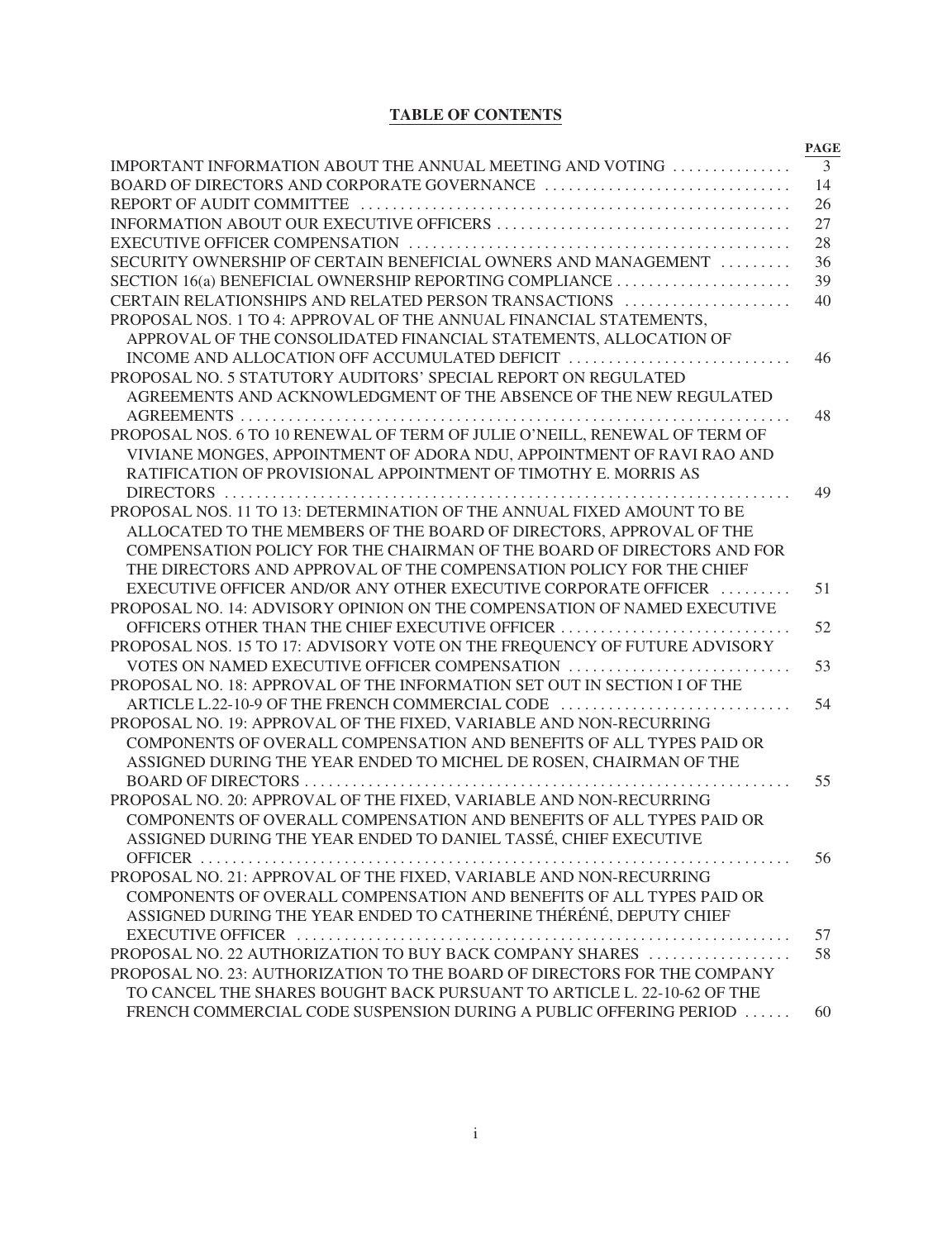|                                                                              | <b>PAGE</b> |
|------------------------------------------------------------------------------|-------------|
|                                                                              | 61          |
| PROPOSAL NO. 25: DELEGATION OF POWERS TO BE GRANTED TO THE BOARD OF          |             |
| DIRECTORS TO ISSUE ORDINARY SHARES GIVING ACCESS, AS THE CASE MAY BE, TO     |             |
| ORDINARY SHARES OR TO THE ALLOCATION OF DEBT SECURITIES (OF THE COMPANY      |             |
| OR A GROUP COMPANY), AND/OR SECURITIES GIVING ACCESS TO ORDINARY SHARES      |             |
| (OF THE COMPANY OR A GROUP COMPANY), WITHOUT PRE-EMPTIVE RIGHTS, BY          |             |
| MEANS OF A PUBLIC OFFER (EXCLUDING THE OFFERS SET OUT IN SECTION 1 OF        |             |
| ARTICLE L.411-2 OF THE FRENCH MONETARY AND FINANCIAL CODE), AND/OR AS        |             |
| CONSIDERATION FOR SECURITIES IN THE CONTEXT OF A PUBLIC EXCHANGE OFFER       |             |
|                                                                              | 65          |
| PROPOSAL NO. 26: DELEGATION OF POWERS TO BE GRANTED TO THE BOARD OF          |             |
| DIRECTORS TO ISSUE ORDINARY SHARES GIVING ACCESS, AS THE CASE MAY BE, TO     |             |
| ORDINARY SHARES OR TO THE ALLOCATION OF DEBT SECURITIES (OF THE COMPANY      |             |
| OR A GROUP COMPANY), AND/OR SECURITIES GIVING ACCESS TO ORDINARY SHARES      |             |
| (OF THE COMPANY OR A GROUP COMPANY), WITHOUT PRE-EMPTIVE RIGHTS, BY          |             |
| MEANS OF A PUBLIC OFFER REFERRED TO IN PARAGRAPH 1 OF ARTICLE L.411-2 OF     |             |
| THE FRENCH MONETARY AND FINANCIAL CODE SUSPENSION DURING A PUBLIC            |             |
| OFFERING PERIOD                                                              | 67          |
| PROPOSAL NO. 27: AUTHORIZATION, IN THE EVENT OF AN ISSUE WITHOUT PRE-EMPTIVE |             |
| RIGHTS, TO SET THE ISSUE PRICE ACCORDING TO THE TERMS SET BY THE GENERAL     |             |
| MEETING, WITHIN A LIMIT OF 10% OF THE CAPITAL PER YEAR                       | 68          |
| PROPOSAL NO. 28: DELEGATION OF POWERS TO BE GRANTED TO THE BOARD OF          |             |
| DIRECTORS TO ISSUE ORDINARY SHARES, GIVING, IF APPLICABLE, ACCESS TO         |             |
| ORDINARY SHARES OR THE ALLOCATION OF DEBT SECURITIES (OF THE COMPANY OR      |             |
| A GROUP COMPANY) AND/OR SECURITIES GIVING ACCESS TO ORDINARY SHARES (OF      |             |
| THE COMPANY OR A GROUP COMPANY), WITH PRE-EMPTIVE SUBSCRIPTION RIGHTS        |             |
| WAIVED IN FAVOR OF CATEGORIES OF PERSONS WITH CERTAIN CHARACTERISTICS,       |             |
|                                                                              |             |
|                                                                              | 69          |
| PROPOSAL NO. 29: AUTHORIZATION TO INCREASE THE TOTAL AMOUNT OF ISSUES        | 71          |
| PROPOSAL NO. 30: DELEGATION OF POWERS TO BE GRANTED TO THE BOARD OF          |             |
| DIRECTORS FOR THE PURPOSE OF DECIDING ON ANY MERGER-ABSORPTION,              |             |
|                                                                              | 72          |
| PROPOSAL NO. 31: DELEGATION OF POWERS TO BE GRANTED TO THE BOARD OF          |             |
| DIRECTORS TO ISSUE ORDINARY SHARES GIVING ACCESS TO ORDINARY SHARES OR       |             |
| TO THE ALLOCATION OF DEBT SECURITIES (OF THE COMPANY OR OF A GROUP           |             |
| COMPANY), AND/OR SECURITIES GIVING ACCESS TO ORDINARY SHARES (OF THE         |             |
| COMPANY OR OF A GROUP COMPANY), IN THE CONTEXT OF A MERGER, DEMERGER         |             |
| OR PARTIAL CONTRIBUTION OF ASSETS DECIDED BY THE BOARD OF DIRECTORS          |             |
| PURSUANT TO THE DELEGATION REFERRED TO IN THE TWENTY-SEVENTH                 |             |
| RESOLUTION, SUSPENSION DURING A PUBLIC OFFERING PERIOD                       | 73          |
| PROPOSAL NO. 32 OVERALL LIMIT ON THE MAXIMUM AUTHORIZED AMOUNTS SET          |             |
| UNDER THE 25TH, 26TH, 28TH AND 31ST RESOLUTIONS OF THIS GENERAL MEETING AND  |             |
|                                                                              | 75          |
|                                                                              | 76          |
| PROPOSAL NO. 33 DELEGATION OF POWERS TO THE BOARD OF DIRECTORS TO ISSUE      |             |
| STOCK WARRANTS (BSA), SUBSCRIPTION AND/OR ACQUISITION OF NEW AND/OR          |             |
| EXISTING STOCK WARRANTS (BSAANE) AND/OR SUBSCRIPTION AND/OR ACQUISITION      |             |
| OF NEW AND/OR EXISTING REDEEMABLE STOCK WARRANTS (BSAAR) WITH                |             |
| CANCELLATION OF PREFERENTIAL SUBSCRIPTION RIGHTS, RESERVED FOR               |             |
| CATEGORIES OF PERSONS, SUSPENSION DURING A PUBLIC OFFERING PERIOD            | 77          |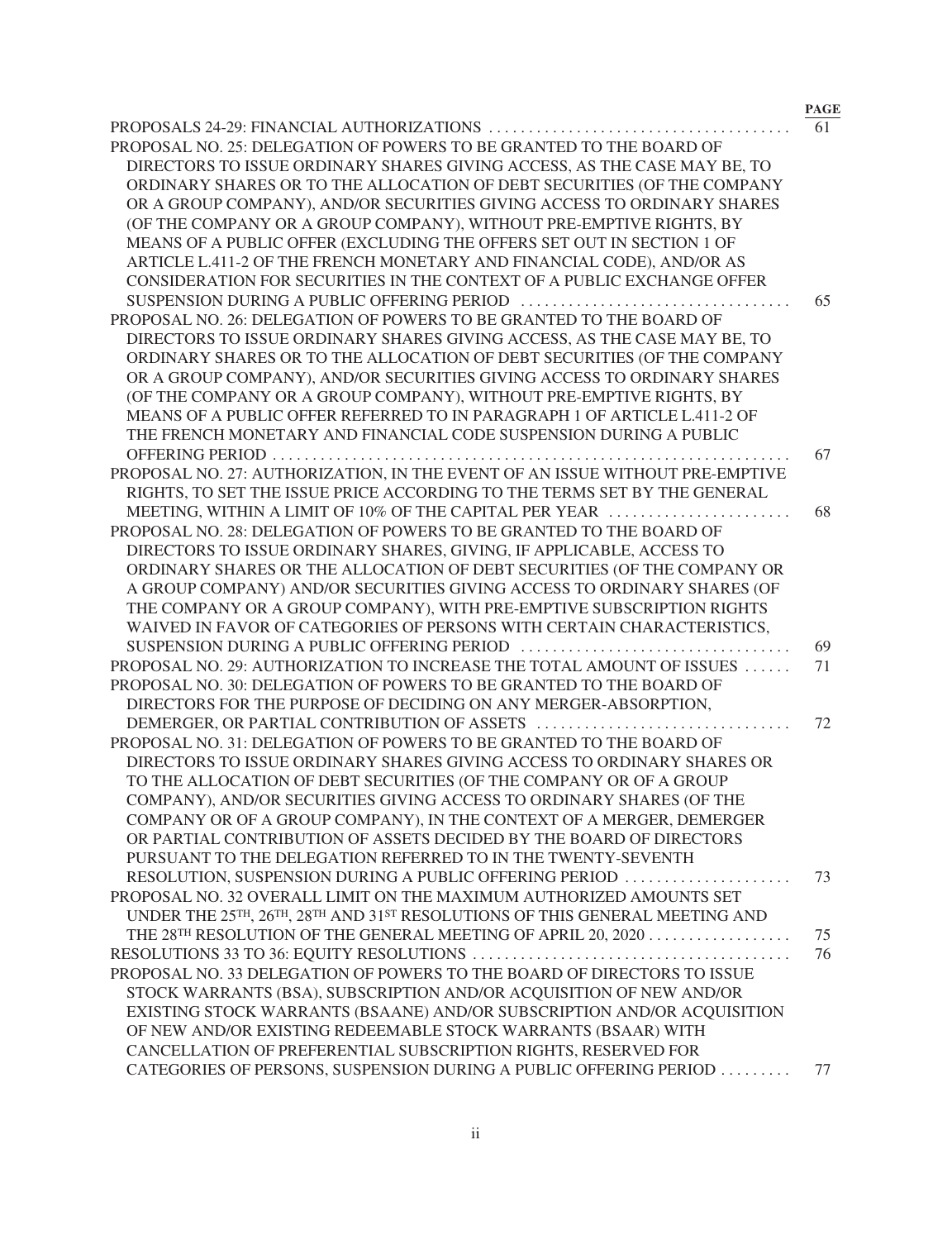**PAGE**

| PROPOSAL NO. 34: DELEGATION OF POWERS TO BE GRANTED TO THE BOARD OF           |     |
|-------------------------------------------------------------------------------|-----|
| DIRECTORS TO INCREASE THE SHARE CAPITAL BY THE ISSUE OF ORDINARY SHARES       |     |
| AND/OR SECURITIES GRANTING ACCESS TO THE CAPITAL, WITH PRE-EMPTIVE            |     |
| SUBSCRIPTION RIGHTS WAIVED IN FAVOR OF THE MEMBERS OF A COMPANY SAVINGS       |     |
| PLAN PURSUANT TO ARTICLES L. 3332-18 ET SEQ. OF THE FRENCH LABOR CODE         | 80  |
| PROPOSAL NO. 35: AUTHORIZATION TO BE GRANTED TO THE BOARD OF DIRECTORS TO     |     |
| ALLOCATE FREE SHARES TO MEMBERS OF STAFF AND/OR CERTAIN CORPORATE             |     |
|                                                                               | 81  |
| PROPOSAL NO. 36: AUTHORIZATION TO BE GRANTED TO THE BOARD OF DIRECTORS TO     |     |
| GRANT SHARE SUBSCRIPTION AND/OR PURCHASE OPTIONS (STOCK OPTIONS) TO           |     |
| MEMBERS OF STAFF (AND/OR CERTAIN CORPORATE OFFICERS)                          | 84  |
| PROPOSAL NO. 37: AMENDMENT OF ARTICLE 13 OF THE BY-LAWS                       | 88  |
|                                                                               | 89  |
|                                                                               | 90  |
|                                                                               | 90  |
| SHAREHOLDER PROPOSALS AND NOMINATIONS FOR DIRECTOR                            | 90  |
| ANNEX A: ENGLISH TRANSLATION OF FULL TEXT OF RESOLUTIONS TO BE VOTED ON AT    |     |
|                                                                               | 91  |
| ANNEX B: COMPENSATION POLICY FOR CORPORATE OFFICERS (SAY ON PAY EX            |     |
|                                                                               | 113 |
| ANNEX C – Part 1: APPROVAL OF INFORMATION REFERRED TO IN ARTICLE L.22-10-9 OF |     |
|                                                                               | 121 |
| ANNEX C - Part 2: APPROVAL OF FIXED, VARIABLE AND EXCEPTIONAL ITEMS           |     |
| COMPRISING THE TOTAL COMPENSATION AND BENEFITS OF ANY KIND PAID DURING        |     |
| THE PREVIOUS FINANCIAL YEAR OR AWARDED FOR SAID FINANCIAL YEAR TO THE         |     |
|                                                                               | 122 |
| ANNEX D: ACHIEVEMENT AGAINST ANNUAL CORPORATE OBJECTIVES                      | 125 |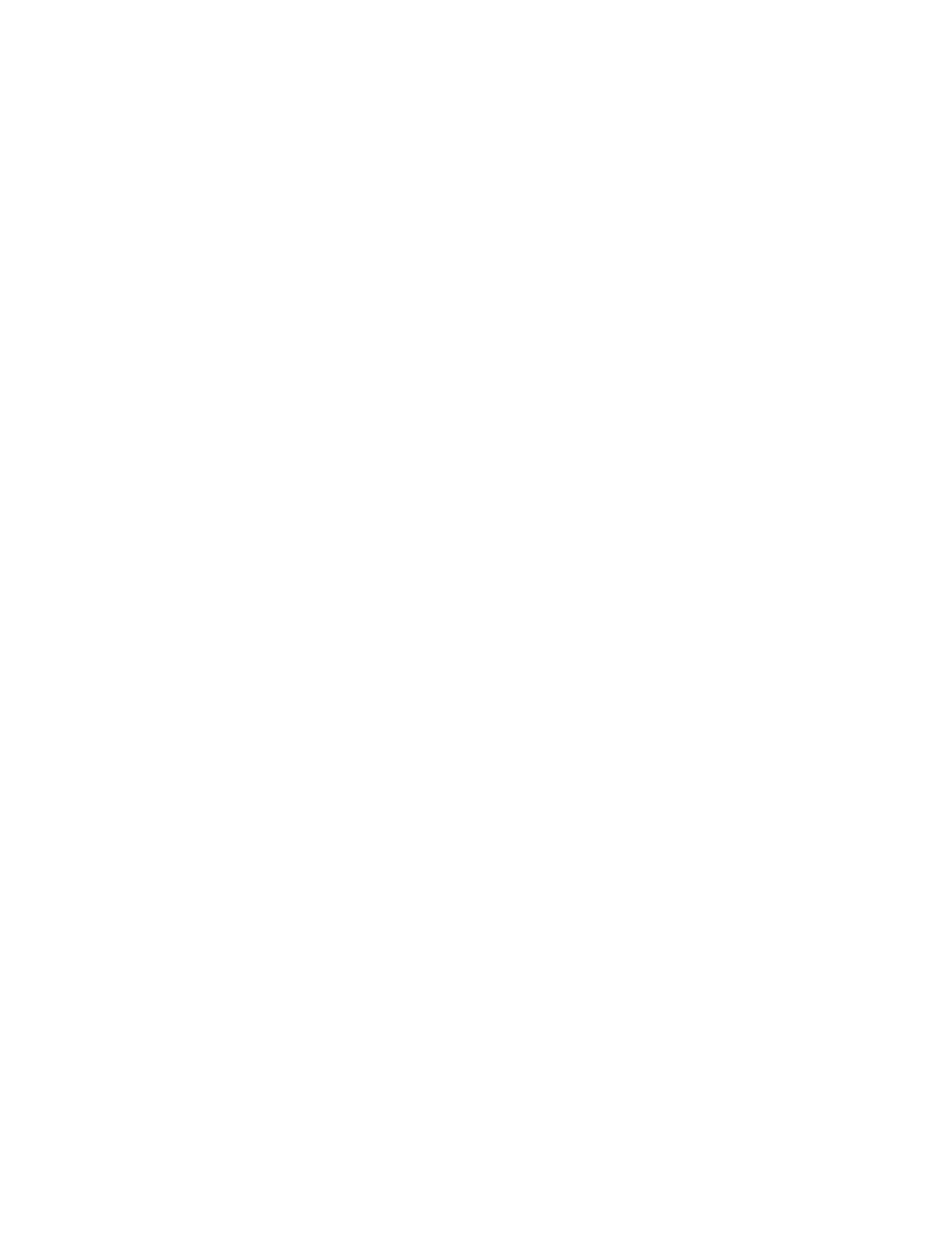## **DBV Technologies S.A. 177-181 Avenue Pierre Brossolette 92120 Montrouge France**

## **PROXY STATEMENT FOR THE 2021 ANNUAL COMBINED GENERAL MEETING OF SHAREHOLDERS To Be Held at 2:00 p.m. Paris Time on Wednesday, May 19, 2021**

This proxy statement and the enclosed form of proxy are furnished to holders of Ordinary Shares and ADSs in connection with the solicitation of proxies by our board of directors for use at the 2021 Annual Combined General Meeting of shareholders of DBV Technologies S.A. (the "Company"), a French *société anonyme*, and any postponements, adjournments or continuations thereof (the "Annual General Meeting"). The Annual General Meeting will be held on Wednesday, May 19, 2021 at 2:00 p.m. Paris time at 177-181 Avenue Pierre Brossolette, 92120 Montrouge, France. In accordance notably with Article 4 of Order No. 2020-321 of 25 March 2020 adapting the rules for meetings and deliberations of meetings and governing bodies of legal persons and entities without legal personality under private law due to the COVID-19 pandemic, as amended and extended, among others, by notably Order No. 2020-1497 of 2 December 2020 extending and amending Order No. 2020-321 of 25 March 2020, and by Decree no. 2021-255 of 9 March 2021 extending the period of application of Order No. 2020-321 of 25 March 2020, Decree no. 2020-418 of 10 April 2020 and Decree no. 2020-629 of 25 May 2020, the Annual General Meeting will be held in closed session without the physical presence of shareholders and other persons entitled to attend. On May 19, 2021, starting at 2:00 p.m. Paris time, the Annual General Meeting will be webcast with live audio on our website https://www.dbv-technologies.com/fr/ in the Events and Presentations section. Shareholders will also be able to access the recorded webcast of the General Meeting on the Company's website for two years following the date of the General Meeting.

If we take any additional steps in light of the COVID-19 pandemic, we will announce the relevant changes in advance by a press release and the filing of additional proxy materials with the Securities and Exchange Commission ("SEC"). Please monitor our website at *https://https://www.dbv-technologies.com/investor-relations/* for updated information and if you intend to view the webcast of the meeting, please check the website in advance of the meeting. In this proxy statement references to "DBV," "the company," "our company," "we," "us" and "our" refer to DBV Technologies S.A. and our consolidated subsidiaries.

## **Important Notice Regarding the Availability of Proxy Materials for the Shareholder Meeting to be Held on May 19, 2021:**

## *The proxy statement and annual report are available at: https://www.dbv-technologies.com/investor-relations/ financial-information/annual-reports/*

You may also request paper copies of materials by contacting:

DBV Technologies S.A. 177-181 avenue Pierre Brossolette 92120 Montrouge, France Attention: Legal Department Email: investors@dbv-technologies.com

Citibank, N.A., as the depositary (the "Depositary"), or a broker, bank or other nominee, will provide the proxy materials to holders of American Depositary Shares, each representing one-half of one Ordinary Share ("ADSs"). We expect the Depositary will mail the proxy materials to ADS holders on or about April 28, 2021. Our registrar, Société Générale Securities Services, will commence mailing of proxy materials to all holders of our ordinary shares, nominal value €0.10 per shares ("Ordinary Shares"), on or about May 3, 2021, in accordance with French law and requirements.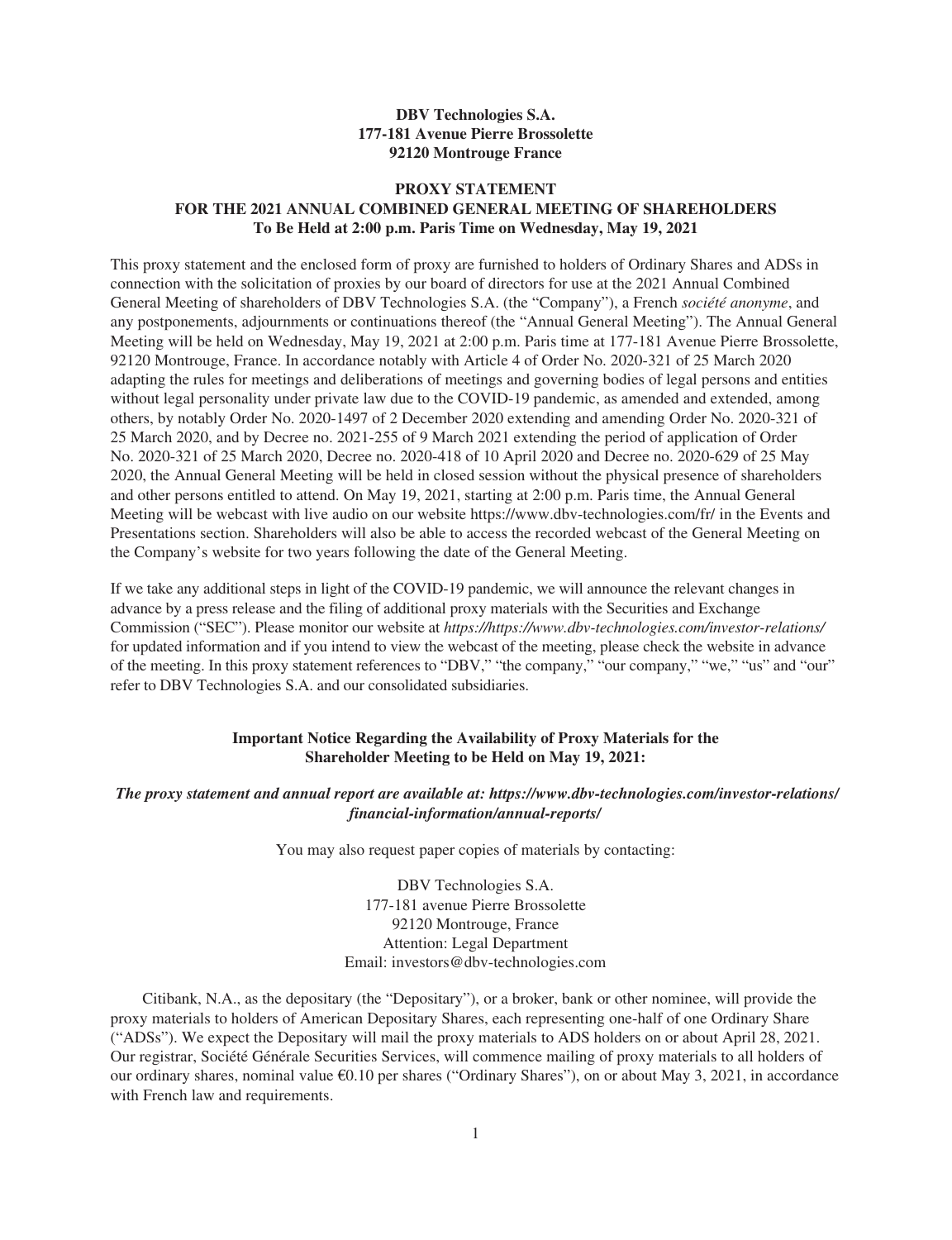Although not part of this proxy statement, we are also sending, along with this proxy statement, our 2020 Annual Report on Form 10-K, which includes our financial statements prepared in accordance with U.S. GAAP for the fiscal year ended December 31, 2020.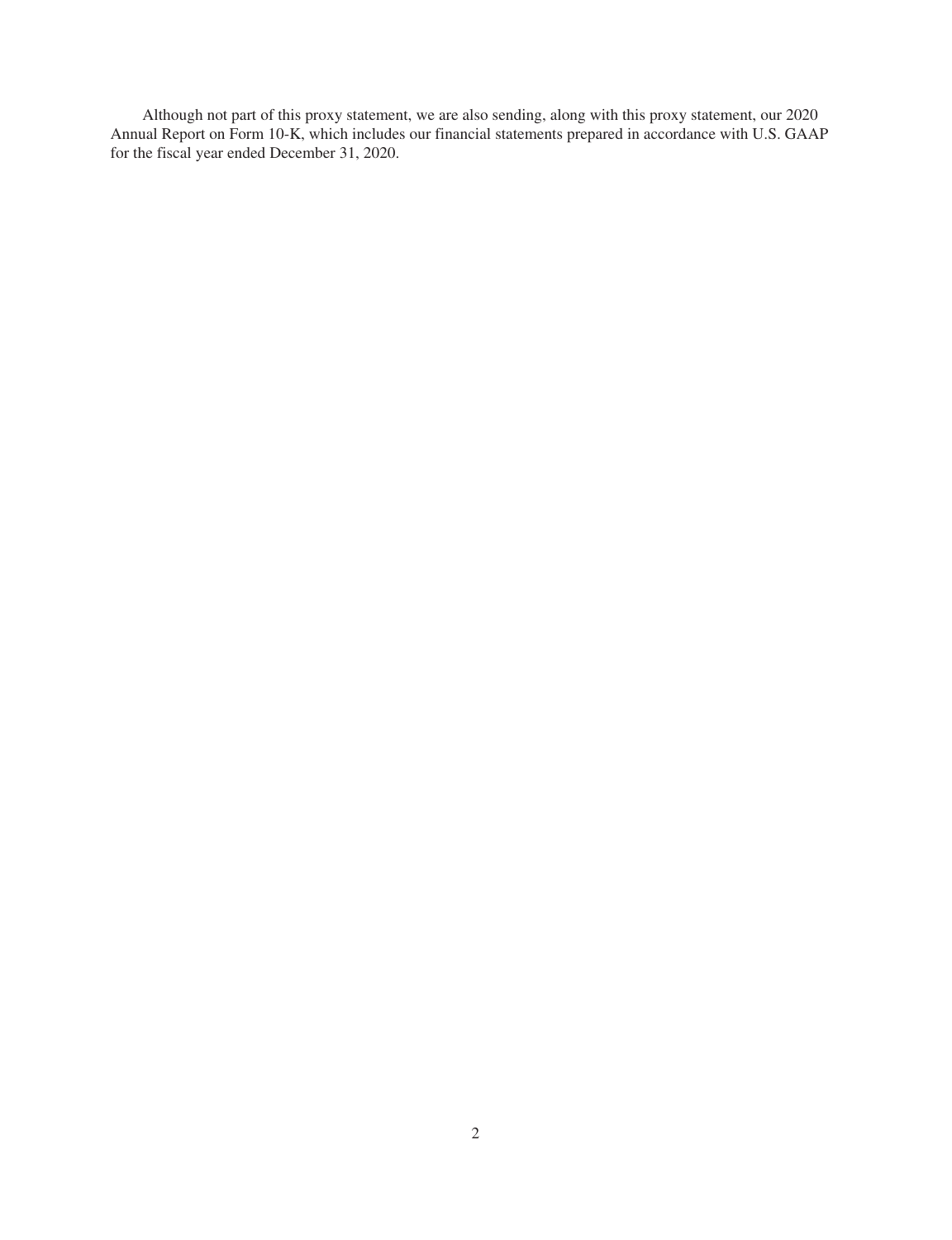## **IMPORTANT INFORMATION ABOUT THE ANNUAL MEETING AND VOTING**

The information provided in the "question and answer" format below is for your convenience only and is merely a summary of the information contained in this proxy statement. You should read this entire proxy statement carefully. Information contained on, or that can be accessed through, our website is not intended to be incorporated by reference into this proxy statement and references to our website address in this proxy statement are inactive textual references only.

## **What matters will be voted at the Annual General Meeting?**

There are 38 proposed resolutions (the "Proposals") scheduled to be considered and voted on at the Annual General Meeting:

## Within the authority of the Ordinary Shareholders' Meeting:

- 1. Approval of the annual financial statements for the year ended on December 31, 2020,
- 2. Approval of the consolidated financial statements for the year ended on December 31, 2020,
- 3. Allocation of income for the year ended on December 31, 2020,
- 4. Allocation of the accumulated deficit to the "Additional paid-in capital",
- 5. Statutory auditors' special report on regulated agreements and acknowledgement of the absence of new regulated agreements,
- 6. Renewal of the term of office of Julie O'Neill as director,
- 7. Renewal of the term of office of Viviane Monges as director,
- 8. Appointment of Ms. Adora Ndu to replace Mr. Torbjorn Bjerke as director,
- 9. Appointment of Mr. Ravi Rao as director,
- 10. Ratification of the provisional appointment of Timothy E. Morris as director,
- 11. Determination of the annual fixed sum to be allocated to the members of the Board of Directors,
- 12. Approval of the compensation policy for the Chairman of the Board of Directors and for the Board members,
- 13. Approval of the compensation policy for the Chief Executive Officer and/or any other executive corporate officer,
- 14. Advisory opinion on the compensation of named executive officers other than the Chief Executive Officer,
- 15. Advisory opinion on the opportunity to consult shareholders each year on the compensation paid by the Company to named executive officers other than the Chief Executive Officer,
- 16. Advisory opinion on the opportunity to consult shareholders every two years on the compensation paid by the Company to named executive officers other than the Chief Executive Officer,
- 17. Advisory opinion on the opportunity to consult shareholders every three years on the compensation paid by the Company to named executive officers other than the Chief Executive Officer,
- 18. Approval of the information set out in section I of Article L.22-10-9 of the French Commercial Code,
- 19. Approval of the fixed, variable and non-recurring components of overall compensation and benefits of all types paid or assigned during the year ended to Michel de Rosen, Chairman of the Board of Directors,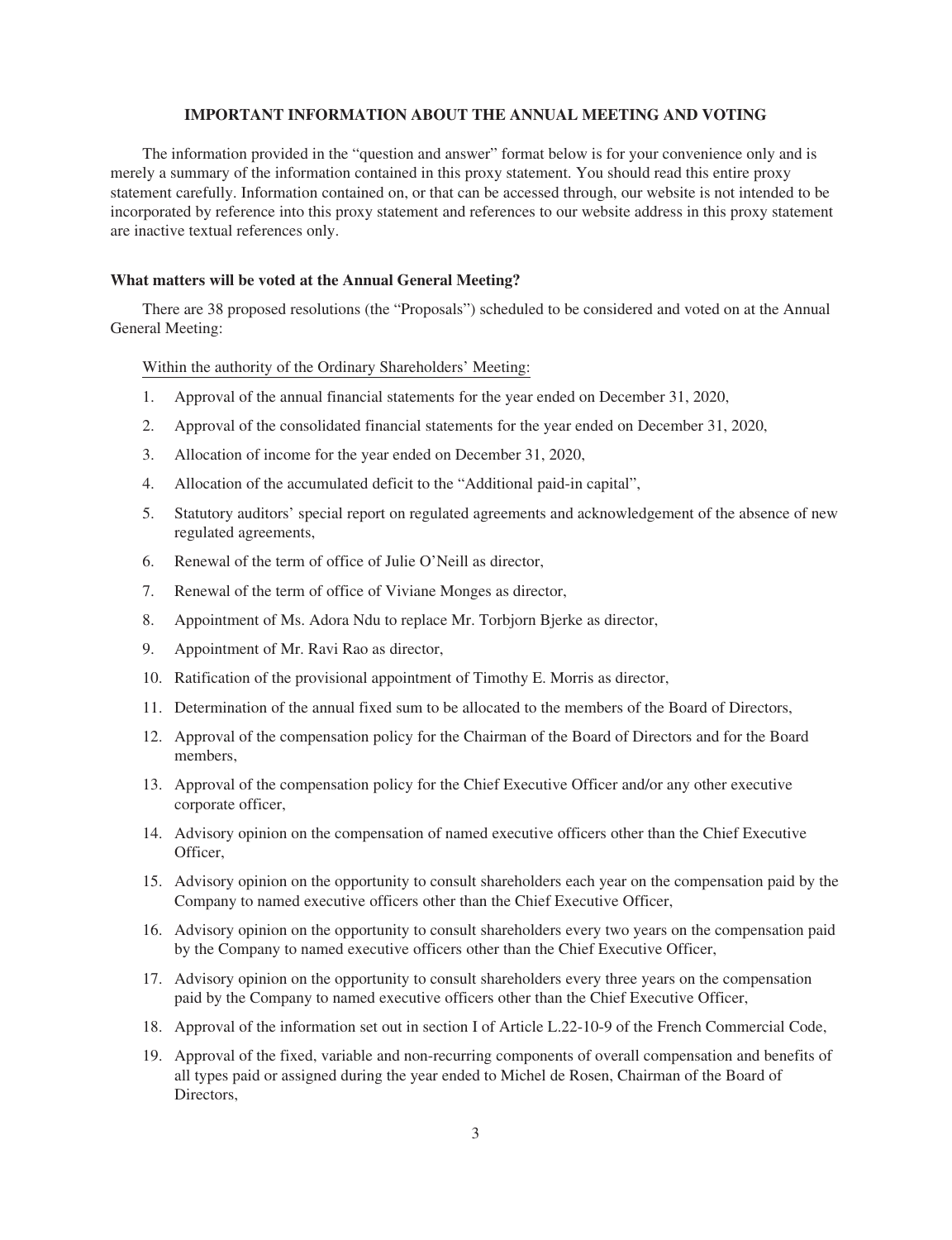- 20. Approval of the fixed, variable and non-recurring components of overall compensation and benefits of all types paid or assigned during the year ended to Daniel Tassé, Chief Executive Officer,
- 21. Approval of the fixed, variable and non-recurring components of overall compensation and benefits of all types paid or assigned during the year ended to Marie-Catherine Théréné, Deputy Chief Executive Officer until September 17, 2020,
- 22. Authorization to be granted to the Board of Directors to buy back company shares on the Company's behalf pursuant to Article L. 22-10-62 of the French Commercial Code, length of authorization, purpose, terms, and maximum amount, suspension during a public offering period,

## Within the authority of the Extraordinary Shareholders' Meeting:

- 23. Authorization to be granted to the Board of Directors for the company to cancel the shares bought back pursuant to Article L. 22-10-62 of the French Commercial Code, length of authorization, maximum amount, suspension during a public offering period,
- 24. Delegation of powers to the Board of Directors to issue ordinary shares, giving, as necessary, access to ordinary shares or to the allocation of debt securities (of the Company or of a Group company) and/or securities giving access to ordinary shares (of the Company or of a Group company) with pre-emptive rights, suspension during a public offering period,
- 25. Delegation of powers to be granted to the Board of Directors to issue ordinary shares giving access, as the case may be, to ordinary shares or to the allocation of debt securities (of the Company or a group company), and/or securities giving access to ordinary shares (of the Company or a group company), without pre-emptive rights, by means of a public offer (excluding the offers set out in section 1 of Article L.411-2 of the French Monetary and Financial Code), and/or as consideration for securities in the context of a public exchange offer, suspension during a public offering period,
- 26. Delegation of powers to be granted to the Board of Directors to issue ordinary shares giving access, as the case may be, to ordinary shares or to the allocation of debt securities (of the Company or a group company), and/or securities giving access to ordinary shares (of the Company or a group company), without pre-emptive rights, by means of a public offer referred to in paragraph 1 of Article L.411-2 of the French Monetary and Financial Code, suspension during a public offering period,
- 27. Authorization, in the event of an issue without pre-emptive rights, to set the issue price according to the terms set by the General Meeting, within a limit of 10% of the capital per year,
- 28. Delegation of powers to be granted to the Board of Directors to issue ordinary shares, giving, if applicable, access to ordinary shares or the allocation of debt securities (of the Company or a group company) and/or securities giving access to ordinary shares (of the Company or a group company), with pre-emptive subscription rights waived in favor of categories of persons with certain characteristics, suspension during a public offering period,
- 29. Authorization to increase the total amount of issues,
- 30. Delegation of powers to be granted to the Board of Directors for the purpose of deciding on any merger-absorption, demerger, or partial contribution of assets,
- 31. Delegation of powers to be granted to the Board of Directors to issue ordinary shares giving access to ordinary shares or to the allocation of debt securities (of the Company or of a Group company), and/or securities giving access to ordinary shares (of the Company or of a Group company), in the context of a merger, demerger or partial contribution of assets decided by the Board of Directors pursuant to the delegation referred to in the thirtieth resolution, suspension during a public offering period,
- 32. Overall limit on the maximum authorized amounts set under the  $25<sup>th</sup>$ ,  $26<sup>th</sup>$ ,  $28<sup>th</sup>$  and  $31<sup>st</sup>$  resolutions of this Meeting and the 28th resolution of the General Meeting of April 20, 2020,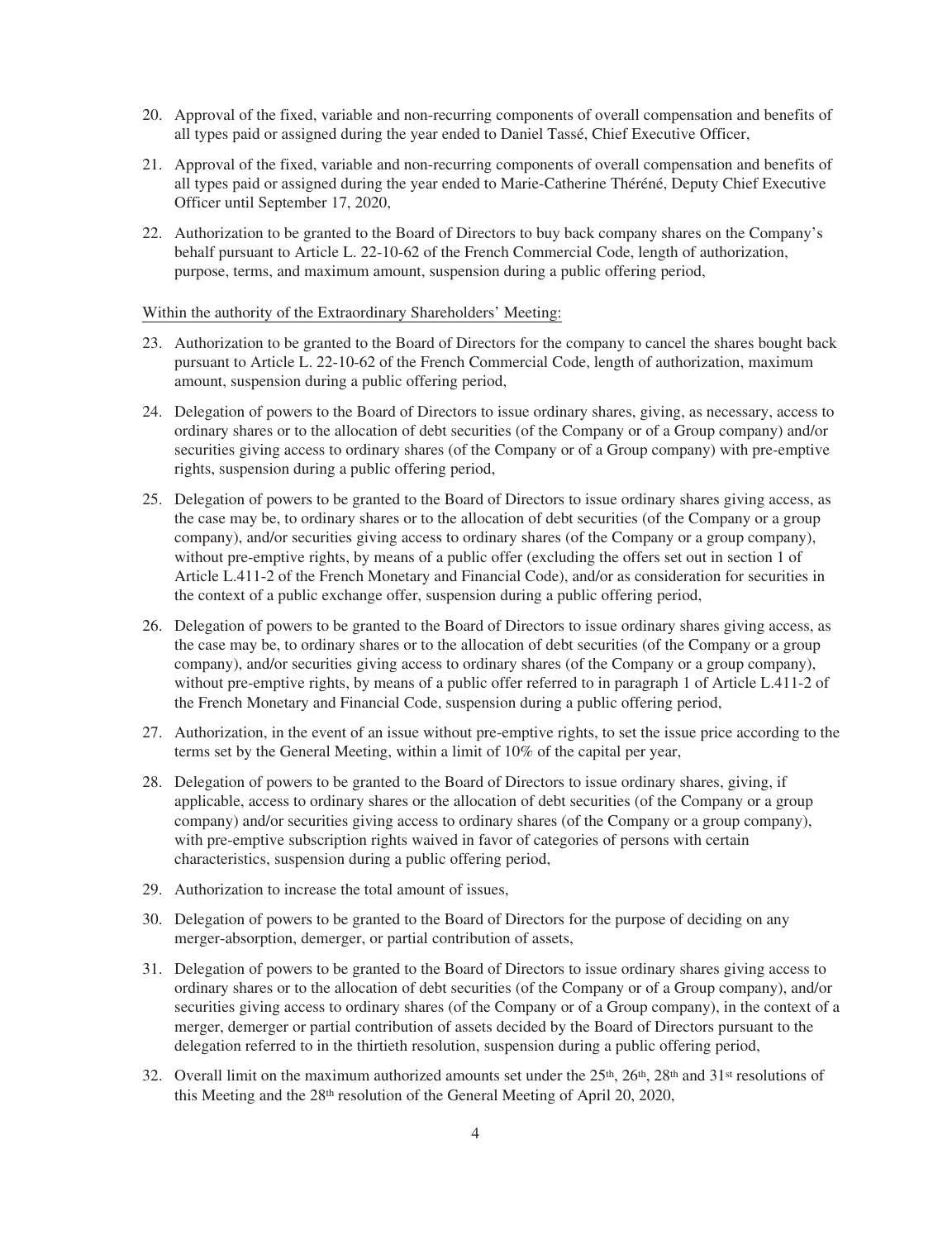- 33. Delegation of powers to the Board of Directors to issue stock warrants (BSA), subscription and/or acquisition of new and/or existing stock warrants (BSAANE) and/or subscription and/or acquisition of new and/or existing redeemable stock warrants (BSAAR) with cancellation of preferential subscription rights, reserved for a category of persons, suspension during a public offering period,
- 34. Delegation of powers to be granted to the Board of Directors to increase the share capital by means of the issue of ordinary shares and/or securities giving access to capital, with pre-emptive subscription rights waived in favor of members of a company savings plan pursuant to Articles L.3332-18 et seq. of the French Labor Code,
- 35. Authorization to be granted to the Board of Directors to allocate free existing and/or future shares to members of staff and/or certain corporate officers of the Company or related companies or economic interest groups, with shareholders waiving their pre-emptive rights, length of authorization, maximum amount, duration of vesting periods specifically in respect of disability and, if applicable, holding periods,
- 36. Authorization to be granted to the Board of Directors to grant share subscription and/or purchase options (stock options) to members of staff and/or certain corporate officers of the company or related companies or economic interest groups, with shareholders waiving their pre-emptive rights, length of authorization, maximum amount, strike price, maximum term of the option.
- 37. Amendment of Article 13 of the by-laws in order to set the age limit for the Chairman of the Board of Directors at 75 years of age, and
- 38. Powers to complete formalities.

## **What if another matter is properly brought before the meeting?**

At this time, the board of directors is unaware of any matters to be presented at the Annual General Meeting, other than as set forth above and the possible additional shareholder resolutions that may properly be submitted before the Annual General Meeting in accordance with applicable French law.

*Holders of Ordinary Shares*: To address the possibility of another matter being presented at the Annual General Meeting, holders of Ordinary Shares may use their proxy card to (i) abstain from voting on such matters, (ii) vote "AGAINST" on such matters, or (iii) grant a proxy to the chairman of the Annual General Meeting to vote on any new matters that are proposed during the meeting, or (iv) grant a voting proxy to another shareholder, your spouse, or your partner with whom you have entered into a civil union. If no instructions are given with respect to matters about which we are currently unaware, your Ordinary Shares will not be voted on such matters.

If a holder of Ordinary Shares chooses to grant a proxy to the chairman of the Annual General Meeting, with respect to either all matters or only any additional matters not disclosed in this proxy statement, the chairman of the Annual General Meeting shall issue a vote in favor of adopting such undisclosed resolutions submitted or approved by the board of directors and a vote against adopting any other such undisclosed resolutions.

*Holders of ADSs*: Ordinary Shares underlying ADSs will not be voted on any matter not disclosed in the proxy statement.

## **Why is the Company soliciting my proxy?**

Our board of directors is soliciting your proxy to vote at the 2021 annual meeting of shareholders to be held at the Company's headquarters located at 177-181 Avenue Pierre Brossolette – 92120 Montrouge, France, on Wednesday, May 19, 2021, at 2:00 p.m. Paris time in closed session without the physical presence of the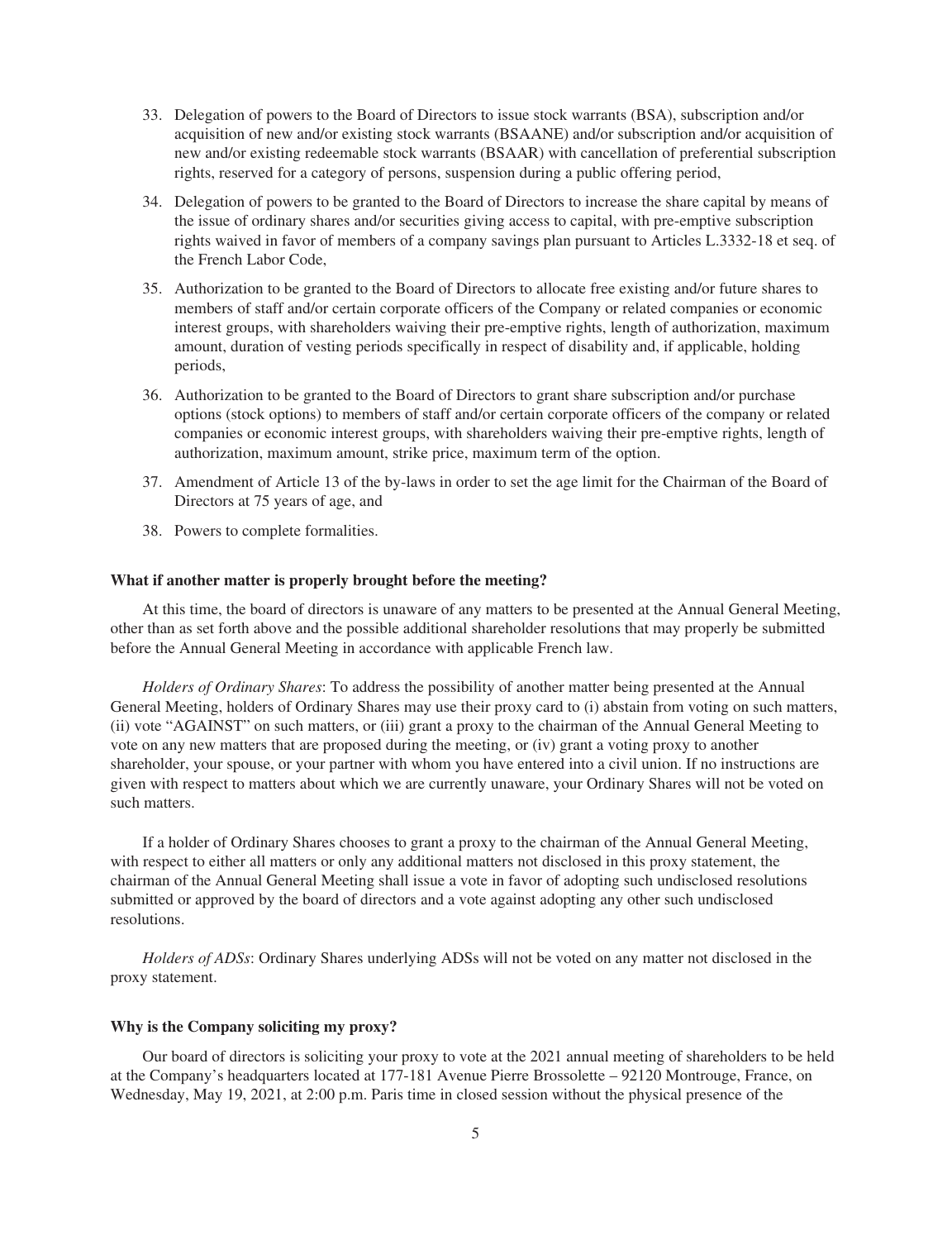shareholders and any adjournments or postponements of the meeting, which we refer to as the annual meeting. This proxy statement, along with the accompanying Notice of Annual Meeting of Shareholders, summarizes the purposes of the meeting and the information you need to know to vote at the annual meeting.

We have sent you this proxy statement, the Notice of Annual Meeting of Shareholders, the proxy card and a copy of our Annual Report on Form 10-K for the fiscal year ended December 31, 2020 because you owned our ordinary shares or ADSs on April 21, 2021. We intend to commence distribution of the proxy materials to shareholders on or about May 3, 2021, in accordance with French law and requirements.

## **Who may vote?**

#### *Ordinary shareholders of record and bearer shareholders*

In accordance with article R. 225-85 of the French Commercial Code, only those holders of ordinary shares who can prove their status by having their shares registered in their name, or in the name of an intermediary duly registered on their behalf, on the second business day prior to the meeting, i.e. Monday, May 17, 2021 at midnight Paris time (the "Ordinary Share Record Date"), either in the registered share accounts or in the bearer share accounts held by their authorized intermediary, will be eligible to vote.

For registered shareholders, this registration in the registered share accounts on the Ordinary Share Record Date is sufficient to enable them to vote their Shares.

For bearer shareholders, it is the authorized intermediaries who maintain the bearer share accounts who directly prove their clients' status as shareholders to Société Générale Securities Services (the centralizing institution for the meeting mandated by DBV Technologies) by producing a certificate of participation which they attach to the single postal voting or proxy form drawn up in the name of the shareholder or on behalf of the shareholder represented by the registered intermediary.

### *Holders of American Depositary Shares*

If you are a registered holder of ADSs on the books of Citibank, N.A. on April 21, 2021 (the "ADS Record Date"), then at or prior to 10:00 a.m. Eastern Time on May 12, 2021, you may provide instructions to the Depositary as to how to vote the Ordinary Shares underlying your ADSs on the issues set forth in this proxy statement. The Depositary will mail you a voting instruction card if you hold ADSs in your own name on the Depositary's share register ("Registered Holders"). If, however, on the ADS Record Date you held your ADSs through a bank, broker, custodian or other nominee/agent ("Beneficial Holders"), it is anticipated that such bank, broker, custodian or nominee/agent will forward voting instruction forms to you.

- *Registered holders*. Registered holders of ADSs must complete, sign and return a Voting Instruction Form to be actually received by the Depositary on or prior to 10:00 a.m. Eastern Time on May 12, 2021.
- *Street Name holders*. If our ADSs are held on your behalf in a stock brokerage account or by a bank or other nominee, you are considered the beneficial owner of those ADSs held in "street name," and this proxy statement was forwarded to you by your broker or nominee. A holder of ADSs held through a broker, bank or other nominee (a "beneficial holder of ADSs") should follow the instructions that its broker, bank or other nominee provides to vote the Ordinary Shares underlying its ADSs.

#### **How many votes do I have?**

Each share of our ordinary shares that you own entitles you to one vote. Each American Depositary Share represents one-half of one ordinary share. Voting instructions with respect to ADSs may be given only in respect of a number of ADSs representing an integral number of ordinary shares.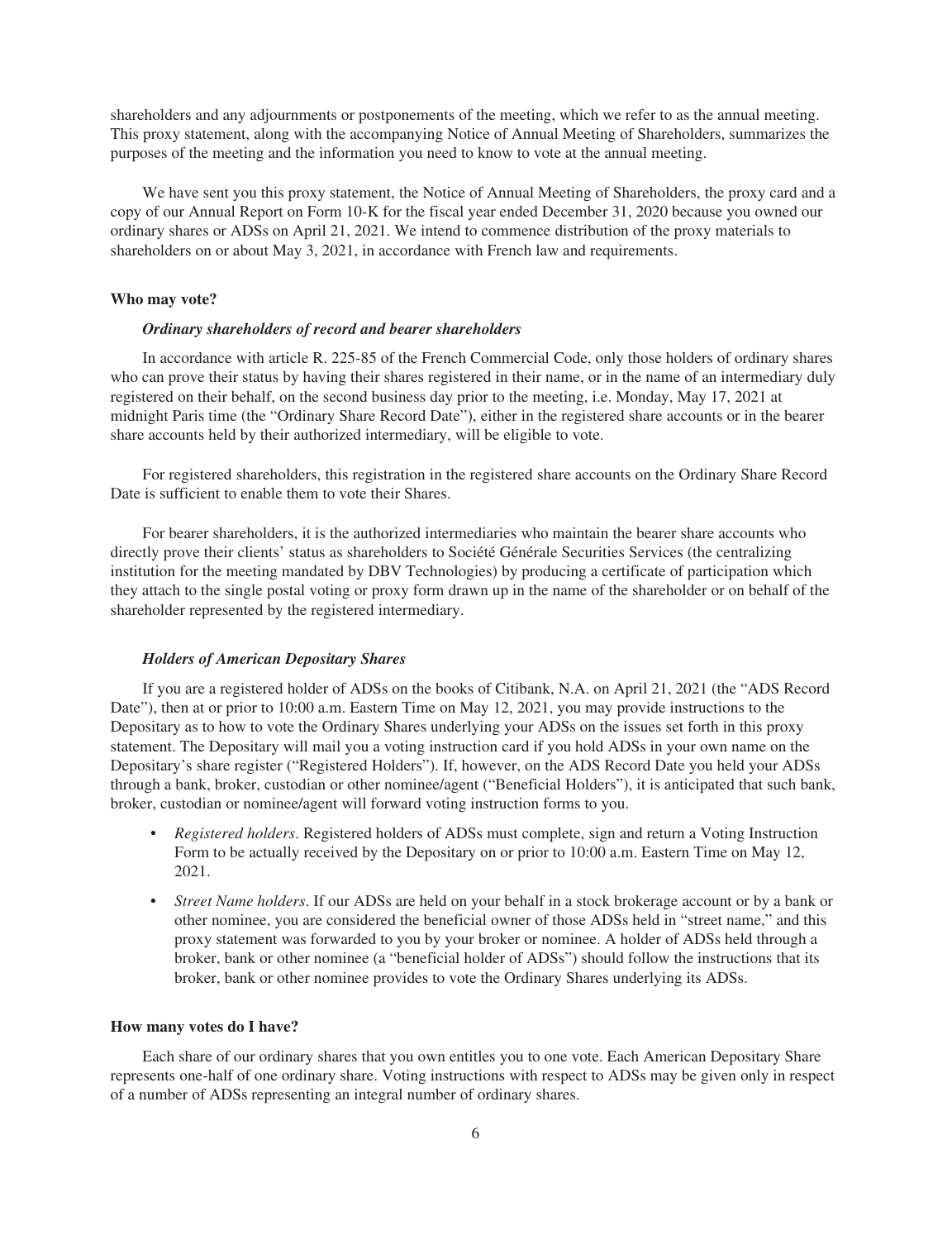### **How will my Ordinary Shares be voted if I do not vote?**

If you hold Ordinary Shares and do not (i) grant your voting proxy directly to the chairman of the Annual General Meeting, (ii) grant your voting proxy to another shareholder, your spouse, or your partner with whom you have entered into a civil union, (iii) vote by submitting your proxy card by mail or (iv) vote electronically via Votaccess, your Ordinary Shares will not be counted as votes cast and will have no effect on the outcome of the vote with respect to any matter.

If you hold Ordinary Shares and grant your voting proxy directly to the chairman of the Annual General Meeting without specifying how you wish to vote with respect to a particular matter, your Ordinary Shares will be voted in accordance with the board of directors' recommendations.

If you own Ordinary Shares in "street name" through a broker, bank or other nominee and you do not direct your broker how to vote your shares on the proposals, your shares will not be voted on any proposal on which the broker does not have discretionary authority to vote. This is referred to as a broker non-vote. We believe that all of our proposals are non-routine matters and your broker cannot vote your shares for which you have not provided voting instructions. Broker non-votes on a particular proposal will not be counted as votes cast and will have no effect on the outcome of the vote with respect to such matter.

## **How will the Ordinary Shares underlying my ADSs be voted if I do not provide voting instructions to the Depositary or my broker, bank or other nominee?**

With respect to Ordinary Shares represented by ADSs for which no timely voting instructions are received by the Depositary from a holder of ADSs, the Depositary shall not vote such Ordinary Shares. The Depositary will not itself exercise any voting discretion in respect of any Ordinary Shares.

If you own ADSs in "street name" through a broker, bank or other nominee and you do not direct your broker how to instruct the Depositary how to vote the Ordinary Shares represented by your ADSs on the proposals, your shares will not be voted on any proposal on which the broker does not have discretionary authority to provide voting instructions to the Depositary. This is referred to as a broker non-vote. We believe that all of our proposals are non-routine matters and your broker cannot provide voting instructions to the Depositary with respect to how to vote the Ordinary Shares represented by your ADSs for which you have not provided voting instructions. Broker non-votes on a particular proposal will not be counted as votes cast and will have no effect on the outcome of the vote with respect to such matter.

## **How will my Ordinary Shares be voted if I grant my proxy to the chairman of the Annual General Meeting?**

If you are a holder of Ordinary Shares and you grant your proxy to the chairman of the Annual General Meeting, the chairman of the Annual General Meeting will vote your Ordinary Shares in accordance with the board of directors' recommendations. As a result, your Ordinary Shares would be voted "FOR" the nominees of the board of directors in Proposal Nos. 6 to 10 and "FOR" each of Proposal Nos. 1 to 5, 11 to 15, and 18 to 38 and "AGAINST" each of Proposal Nos. 16 and 17.

### **How many votes are needed for approval of each proposed resolution?**

- *Proposal Nos. 1 to 22:* The affirmative vote of a majority of the total number of votes cast is required for the election of each director nominee in Proposal Nos. 6 to 10 and for the approval of each matter described in Proposal Nos. 1 to 5 and 11 to 23. Under French law, this means that the votes cast "FOR" a nominee must exceed the aggregate of the votes cast "AGAINST" that nominee, and the votes cast "FOR" a resolution must exceed the aggregate of the votes cast "AGAINST" that resolution.
- *Proposal Nos. 23 to 38:* For approval of Proposal Nos. 23 through 38, the affirmative vote of two-thirds of the total number of votes cast is required.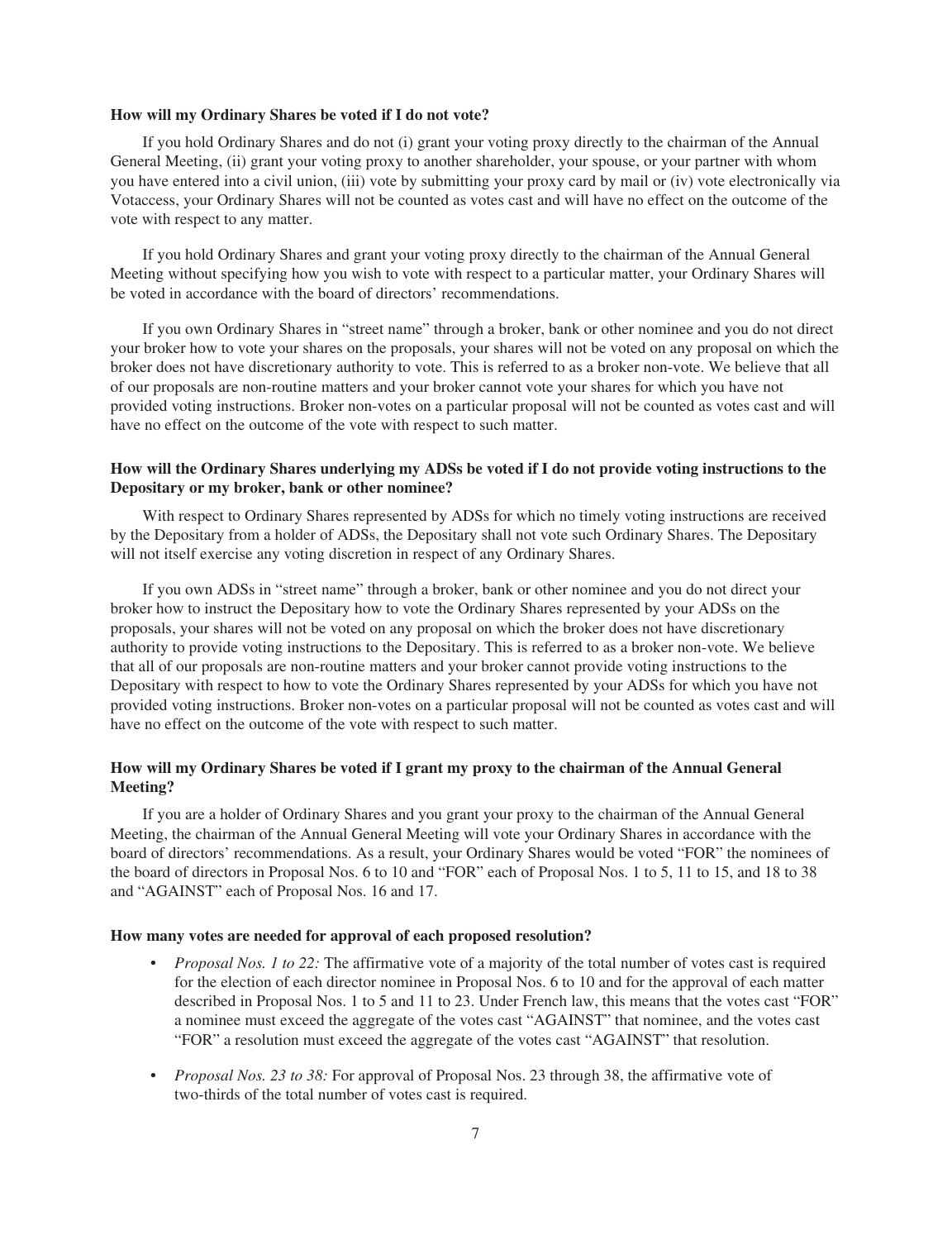### **What is an "abstention" and how would it affect the vote?**

With respect to Ordinary Shares, an "abstention" occurs when a shareholder votes by mail with instructions to abstain from voting regarding a particular matter or without making a selection with respect to a particular matter.

With respect to ADSs, an abstention occurs when a holder of ADSs sends proxy instructions to the Depositary to abstain from voting regarding a particular matter or without making a selection with respect to a particular matter.

Abstentions by holders of Ordinary Shares or by holders of ADSs will not be counted toward a quorum and will not be counted as votes cast and will have no effect on the outcome of the vote on matters on which a holder has abstained.

### **Who will count the votes at the Annual General Meeting?**

Representatives of Société Générale Securities Services will tabulate the votes and act as inspectors of election.

#### **What Constitutes a Quorum for the Annual Meeting?**

Consistent with French law, our by-laws provide that a quorum requires the presence of shareholders having at least (1) 20% of the shares entitled to vote in the case of an ordinary shareholders' general meeting or at an extraordinary shareholders' general meeting where shareholders are voting on a capital increase by capitalization of reserves, profits or share premium, or (2) 25% of the shares entitled to vote in the case of any other extraordinary shareholders' general meeting.

### **How can I vote my ordinary shares?**

Due to the COVID-19 pandemic, the Annual General Meeting will be held in closed session without the physical presence of shareholders and other persons entitled to attend, in accordance with Article 4 of Order No. 2020-321 of 25 March 2020 adapting the rules for meetings and deliberations of meetings and governing bodies of legal persons and entities without legal personality under private law due to the COVID-19 pandemic, as amended and extended, among others, by Order No. 2020-1497 of 2 December 2020 extending and amending Order No. 2020-321 of 25 March 2020 and by Decree no. 2021-255 of 9 March 2021 extending the period of application of Order No. 2020-321 of 25 March 2020, Decree no. 2020-418 of 10 April 2020 and Decree no. 2020-629 of 25 May 2020, Therefore, we urge you to vote by proxy as you may not attend the meeting in person. All shares represented by valid proxies that we receive through this solicitation, and that are not revoked, will be voted in accordance with your instructions on the proxy card or as instructed via the Internet or telephone. You may specify whether your shares should be voted for, against or abstain with respect to each proposal. If you properly submit a proxy without giving specific voting instructions, your shares will be voted in accordance with our board of directors' recommendations as noted below.

In order to facilitate their participation in the Annual General Meeting, the Company offers its holders of ordinary shares the possibility of voting via Votaccess.

The Votaccess website will be open from Monday, May 3, 2021 at 9:00 a.m. Paris time to Tuesday, May 18, 2021 at 3:00 p.m. Paris time.

In order to avoid any possible bottleneck on the Votaccess platform, shareholders are strongly recommended not to wait until the end of the opening period of Votaccess to enter their instructions.

Only holders of bearer shares whose account-holding institution has subscribed to the Votaccess system and offers them this service for this general meeting will be able to access it. The securities account holder of the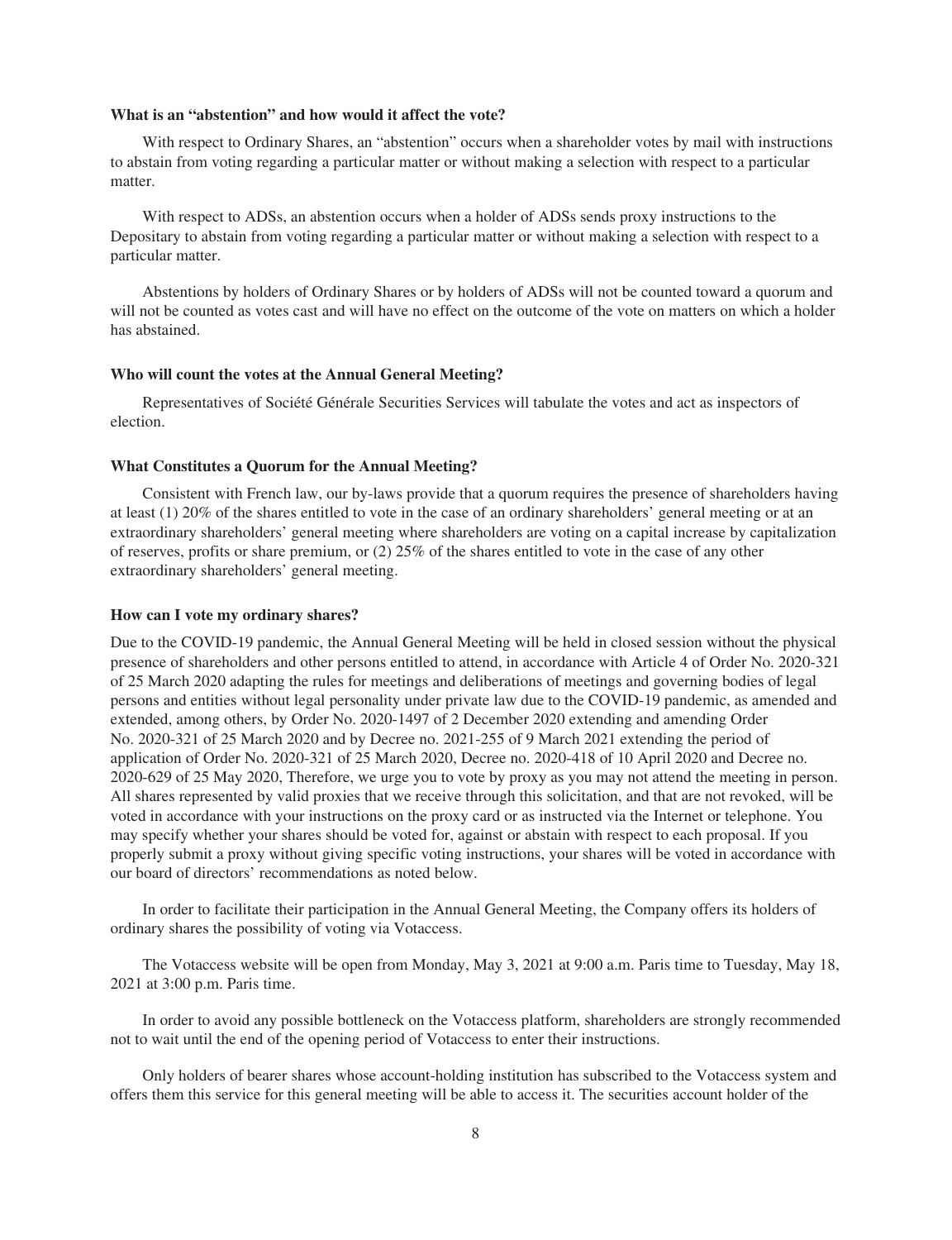bearer shareholder, who does not subscribe to Votaccess or who makes access to the site subject to conditions of use, will indicate to the shareholder how to proceed.

Shareholders wishing to participate in the Annual General Meeting may choose one of the following options:

- give proxy to the chairman of the general meeting grant your voting proxy to another shareholder, your spouse, or your partner with whom you have entered into a civil union;
- vote by mail or via Votaccess;

Shareholders who have chosen to vote by mail or to give aproxy to the Chairman or to grant a voting proxy to another shareholder, your spouse, or your partner with whom you have entered into a civil union, using the single form may:

- If you are a registered shareholder: by mail, return the single form for voting by mail or by proxy that will be sent to you with the notice of meeting using the enclosed T envelope no later than Saturday, May 15, 2021, 11:59 p.m., Paris Time; or by Internet, log on to www.sharinbox.societegenerale.com no later than 3:00 p.m., Paris Time, Tuesday, May 18, 2021;
- in the case of bearer shareholders: by post, request this form from the financial intermediary with which their shares are registered, as of the date of the meeting, which request must be received at least six days prior to the date of the meeting, at the following address Société Générale, Service des Assemblées (CS 30812—44308 Nantes Cedex 3) no later than Saturday, May 15, 2021, 11:59 p.m., Paris Time; or via Internet, log on to the portal of its securities account holder to access the Votaccess site in accordance with the terms and conditions set out below, no later than 3:00 p.m., Paris Time, Tuesday, May 18, 2021, Paris time.

Postal votes cast by paper means will only be taken into account if the duly completed and signed forms (and accompanied by the certificate of participation for bearer shares) reach the aforementioned Meetings Department of Société Générale at least three days before the date of the general meeting, i.e. no later than Saturday, May 15, 2021, 11:59 p.m. Paris time.

In addition, if you give a proxy vote to another shareholder, to your spouse or to your partner with whom you have entered into a civil union, the voting proxy needs to address its voting instructions to Société Générale for the exercise of its mandates in the form of a scanned copy of the single form, by e-mail to the following address: assemblees.generales@sgss.socgen.com. The form must bear the surname, first name and address of the person being named as proxy, the words "In the capacity of proxy", and must be dated and signed. The direction of the vote must be indicated in the "I vote by mail" box of the form. The proxy must attach a copy of his or her identity card and, if applicable, a power of attorney from the legal entity he/she represents. To be taken into account, the electronic message must be received by Société Générale no later than the fourth day prior to the date of the meeting, which is Saturday, May 15, 2021.

In accordance with the provisions of Article R. 225-79 of the French Commercial Code, notification of the appointment and revocation of a proxy to the Chairman may also be made in the following manner:

- by post, using the voting form sent either directly for registered shareholders, using the prepaid reply envelope attached to the notice of meeting, or by the holder of the share account for bearer shareholders and received by the Société Générale, Service des Assemblées (CS 30812 - 44 308 Nantes Cedex 3) no later than Saturday, May 15, 2021, 11:59 p.m. Paris Time;
- by electronic means, by connecting, for registered shareholders to the www.sharinbox.societegenerale.com website, for bearer shareholders to the portal of their securities account holder to access the Votaccess website, in accordance with the terms and conditions described below, no later than Tuesday, May 18, 2021 at 3:00p.m., Paris time.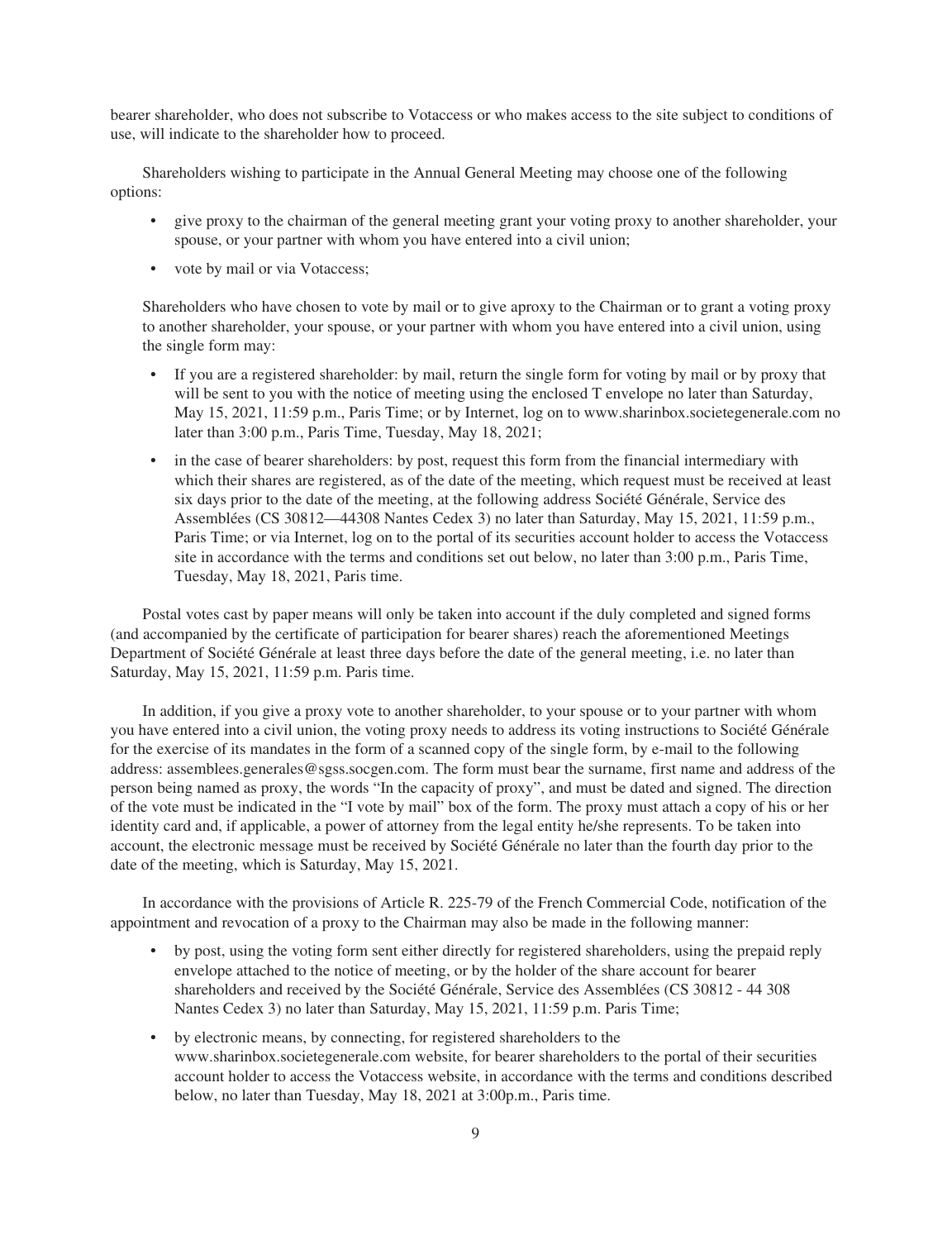As an exception to Section III of Article R. 225-85 of the French Commercial Code and in accordance Article 7 of Decree No. 2020-418 of April 10, 2020 adapting the rules of meeting and deliberation of the assemblies and governing bodies of legal persons and entities without legal personality under private law due to the COVID-19 pandemic, a shareholder who has already voted by mail, or sent a proxy to the Chairman may choose another means of participating in the meeting, provided that his/her/it instructions to this effect reaches the Company within the time required for the new mode of participation chosen. However, if a transfer of ownership occurs before the Ordinary Share Record Date, the Company shall invalidate or modify, as the case may be, the vote cast by mail, the proxy or the certificate of participation, as the case may be.

To this end, the authorized intermediary holding the account shall notify the Company or its agent of the transfer of ownership and provide it with the necessary information. No transfer of ownership made after Ordinary Share Record Date, regardless of the means used, shall be notified by the authorized intermediary holding the account or taken into consideration by the Company, notwithstanding any agreement to the contrary. It should be noted that for any proxy given by a shareholder without indication of a proxy holder, the chairman of the Annual General Meeting shall cast a vote in favor of the adoption of draft resolutions presented or approved by the Board of Directors, and a vote against the adoption of all other draft resolutions.

Please also note that shareholders who wish to ask questions may submit these in writing, accompanied by the shareholder's certificate of registration, to *investors@dbv-technologies.com*. Questions must be received by Monday, May 17, 2021 at 11:59 p.m., Paris time.

#### **How does the board of directors recommend that I vote on the proposals?**

Our board of directors recommends that you vote FOR" the nominees to the board of directors in Proposal Nos. 6 to 10 and "FOR" each of Proposal Nos. 1 to 5, 11 to 15, and 18 to 38 and "AGAINST" each of Proposal Nos. 16 and 17.

#### **What if I receive more than one proxy card?**

You may receive more than one proxy card if you hold shares in more than one account, which may be in registered form or held in street name. Please vote in the manner described above under "How Can I Vote my Ordinary Shares or ADSs?" for each account to ensure that all of your shares are voted.

## **Is voting confidential?**

We will keep all the proxies, ballots and voting tabulations private. We only let our Inspector of Election examine these documents. Management will not know how you voted on a specific proposal unless it is necessary to meet legal requirements. We will, however, forward to management any written comments you make on the proxy card or that you otherwise provide.

## **Where can I find the voting results of the Annual General Meeting?**

The preliminary voting results will be announced at the annual meeting, and we will publish preliminary results, or final results if available, in a Current Report on Form 8-K within four business days of the annual meeting. If final results are unavailable at the time we file the Form 8-K, then we will file an amended Current Report on Form 8-K to disclose the final voting results within four business days after the final voting results are known.

### **What Are the Costs of Soliciting These Proxies?**

We will pay all of the costs of soliciting these proxies. Our directors and employees may solicit proxies in person or by telephone, fax or email. We will pay these employees and directors no additional compensation for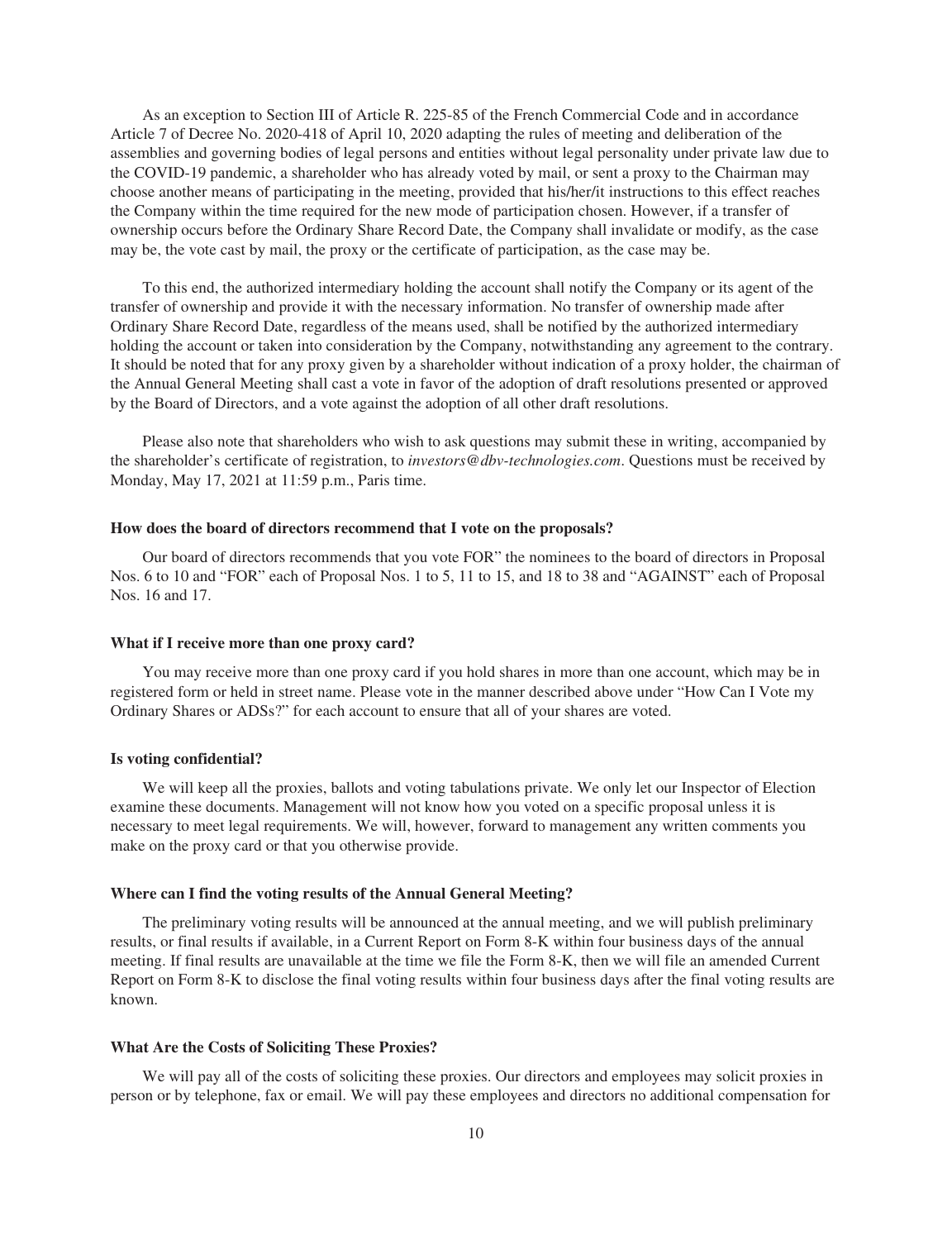these services. We will ask banks, brokers and other institutions, nominees and fiduciaries to forward these proxy materials to their principals and to obtain authority to execute proxies. We will then reimburse them for their expenses.

### **Where is the Annual General Meeting?**

The annual meeting will be held at 2:00 p.m. Paris time on Wednesday, May 19, 2021 at the Company's headquarters located at 177-181 Avenue Pierre Brossolette – 92120 Montrouge, France. However, due to the COVID-19 pandemic the Annual General Meeting will be held in closed session without the physical presence of shareholders and other persons entitled to attend, in accordance with Article 4 of Order No. 2020-321 of 25 March 2020 adapting the rules for meetings and deliberations of meetings and governing bodies of legal persons and entities without legal personality under private law due to the Covid-19 pandemic, as amended and extended, among others, by Order No. 2020-1497 of 2 December 2020 extending and amending Order No. 2020-321 of 25 March 2020 and by Decree no. 2021-255 of 9 March 2021 extending the period of application of Order No. 2020-321 of 25 March 2020, Decree no. 2020-418 of 10 April 2020 and Decree no. 2020-629 of 25 May 2020.

On May 19, 2021, starting at 2:00 p.m. Paris time, the Annual General Meeting will be webcast with live audio on the Company's website *http://www.dbv-technologies.com/fr/* in the Events and Presentations section, including the presentation of the results of the votes on the resolutions received by Société Générale Securities Services. Shareholders will also be able to access the recorded webcast of the Annual General Meeting on the Company's website for two years.

## **I share an address with another holder of ADSs, and we received only one paper copy of the proxy materials. How may I obtain an additional copy of the proxy materials?**

SEC rules concerning the delivery of annual disclosure documents allow us or your broker to send a single set of our proxy materials to any household at which two or more of our ADS holders of record reside, if we or your broker believe that the ADS holders of record are members of the same family. This practice, referred to as "householding," benefits both you and us. It reduces the volume of duplicate information received at your household and helps to reduce our expenses. The rule applies to our annual reports, proxy statements and information statements. Once you receive notice from your broker or from us that communications to your address will be "householded," the practice will continue until you are otherwise notified or until you revoke your consent to the practice. ADS holders who participate in householding will continue to have access to and utilize separate proxy voting instructions.

If a broker or other nominee holds your ADSs and (1) your household received a single set of proxy materials this year, but you would prefer to receive your own copy or you do not wish to participate in householding and would like to receive your own set of our proxy materials in future years or (2) you share an address with another ADS holder and together both of you would like to receive only a single set of proxy materials, please contact the broker or other nominee directly and inform them of your request. Be sure to include your name, the name of your brokerage firm and your account number.

## **Can I receive Company shareholder communications by electronic delivery?**

Most shareholders can elect to view or receive copies of future proxy materials over the Internet instead of receiving paper copies in the mail. You can choose this option and save us the cost of producing and mailing these documents by following the instructions provided on your proxy card or by following the instructions provided when you vote over the Internet.

### **Where can I find documents referenced in this proxy statement?**

An English translation of the full text of the resolutions to be submitted to shareholders at the Annual General Meeting is included in Annex A of this proxy statement and this proxy statement will be accompanied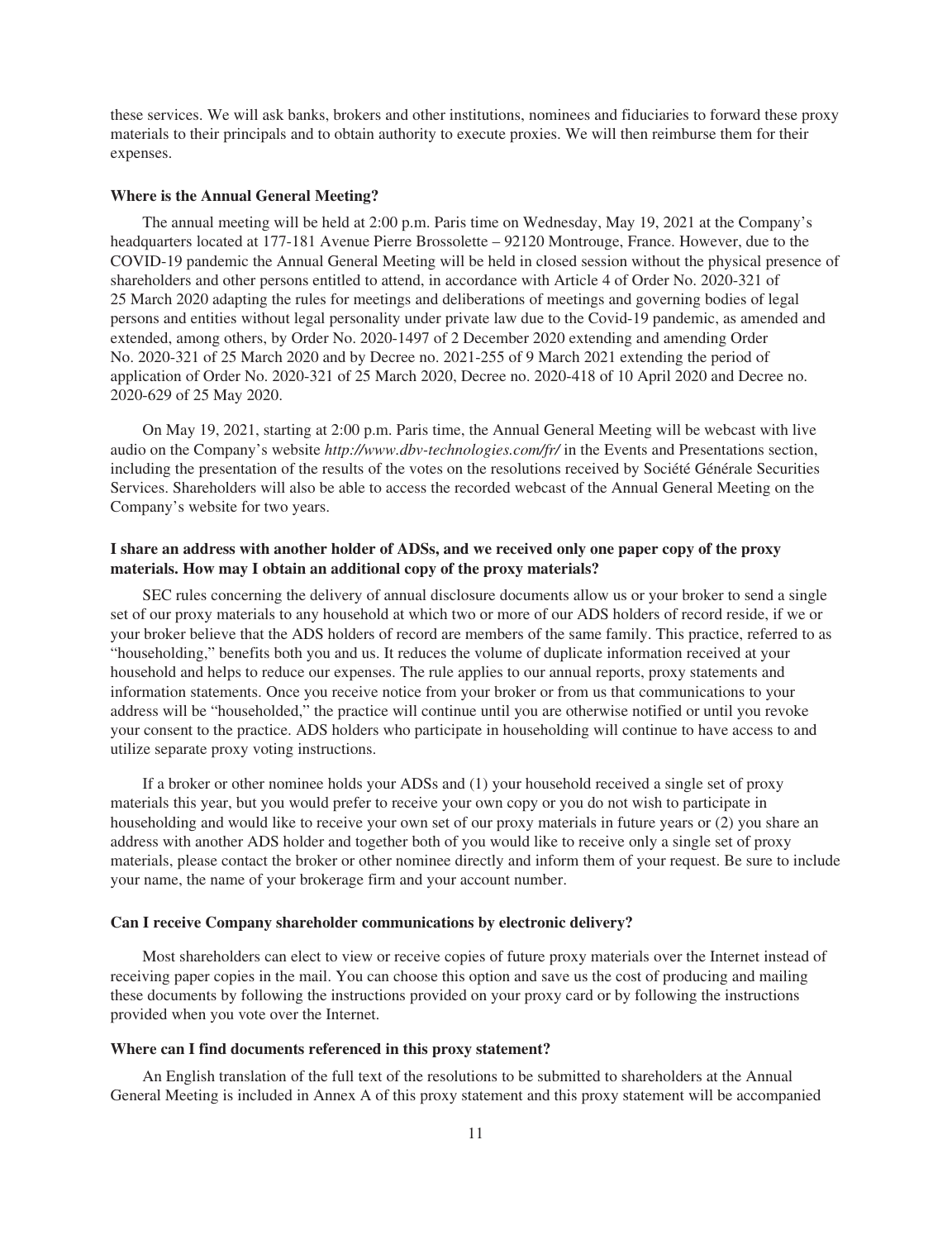by the Company's Annual Report on Form 10-K, which includes the consolidated financial statements of the Company for the fiscal year ended December 31, 2020 presented in accordance with generally accepted accounting principles in the United States. The Company's Annual Report on Form 10-K was filed with the SEC on March 17, 2021 and is available on our website at *https://www.dbv-technologies.com*. In addition, once available, the following documents will be posted on our website at *https://www.dbv-technologies*: (i) an English translation of the statutory financial statements of the Company for the fiscal year ended December 31, 2020 prepared in accordance with generally accepted accounting principles as applied to companies in France; (ii) an English translation of the consolidated financial statements of the Company for the fiscal year ended December 31, 2020 prepared in accordance with International Financial Reporting Standards as adopted by the European Union; (iii) an English translation of the report of the board of directors and the management report; and (iv) an English translation of the report of the statutory auditors concerning the statutory and consolidated financial statements of the Company for the fiscal year ended December 31, 2020, as well as an English translation of the special report of the statutory auditors concerning the regulated agreements and acknowledgement of the absence of new related party transactions being presented to shareholders for approval in Proposal No. 5.

You may obtain additional information, which we make available in accordance with French law, by contacting the Company at DBV Technologies S.A., 177-181 avenue Pierre Brossolette, 92120 Montrouge, France, or by emailing *investors@dbv-technologies.com*. Such additional information includes, but is not limited to, the statutory auditors' reports referenced in the resolutions described below.

## **What is the deadline to propose actions for consideration at next year's Annual General Meeting of shareholders or to nominate individuals to serve as directors?**

### *Shareholder Proposals*

Any holder of ADSs and/or Ordinary Shares desiring to present a resolution for inclusion in the Company's proxy statement for the 2022 Annual General Meeting of shareholders must deliver such resolution to the board of directors at the address below no later than December 29, 2021. Only those resolutions that comply with the requirements of Rule 14a-8 under the Securities Exchange Act of 1934, as amended (the "Exchange Act"), will be included in the Company's proxy statement for the 2022 Annual General Meeting of shareholders.

In addition, under French law, holders of Ordinary Shares are permitted to submit a resolution for consideration so long as such matter is received by the Company no later than 25 days prior to the date of the meeting. Holders of Ordinary Shares wishing to present resolutions at the 2022 Annual General Meeting of shareholders made outside of Rule 14a-8 under the Exchange Act must comply with the procedures specified under French law. A shareholder who meets the requirements set forth in Articles L. 225-105 and R. 225-71 of the French Commercial Code may submit a resolution by sending such resolution to the address below by registered letter with acknowledgment of receipt or via e-mail. The resolution must include the text of the proposed resolution, a brief explanation of the reason for such resolution and an affidavit to evidence the shareholder's holdings. Any holder of Ordinary Shares who meets the requirements set forth in Articles L. 225-105 and R. 225-71 of the French Commercial Code also may submit a director nomination to be considered by the nomination and corporate governance committee for nomination by following the same process outlined above and including the information regarding the director as set forth in Article R. 225-83  $5^{\circ}$  of the French Commercial Code in their submission.

All submissions to the Company should be made to:

DBV Technologies S.A. 177-181 avenue Pierre Brossolette 92120 Montrouge, France Attention: Legal Department Email: investors@dbv-technologies.com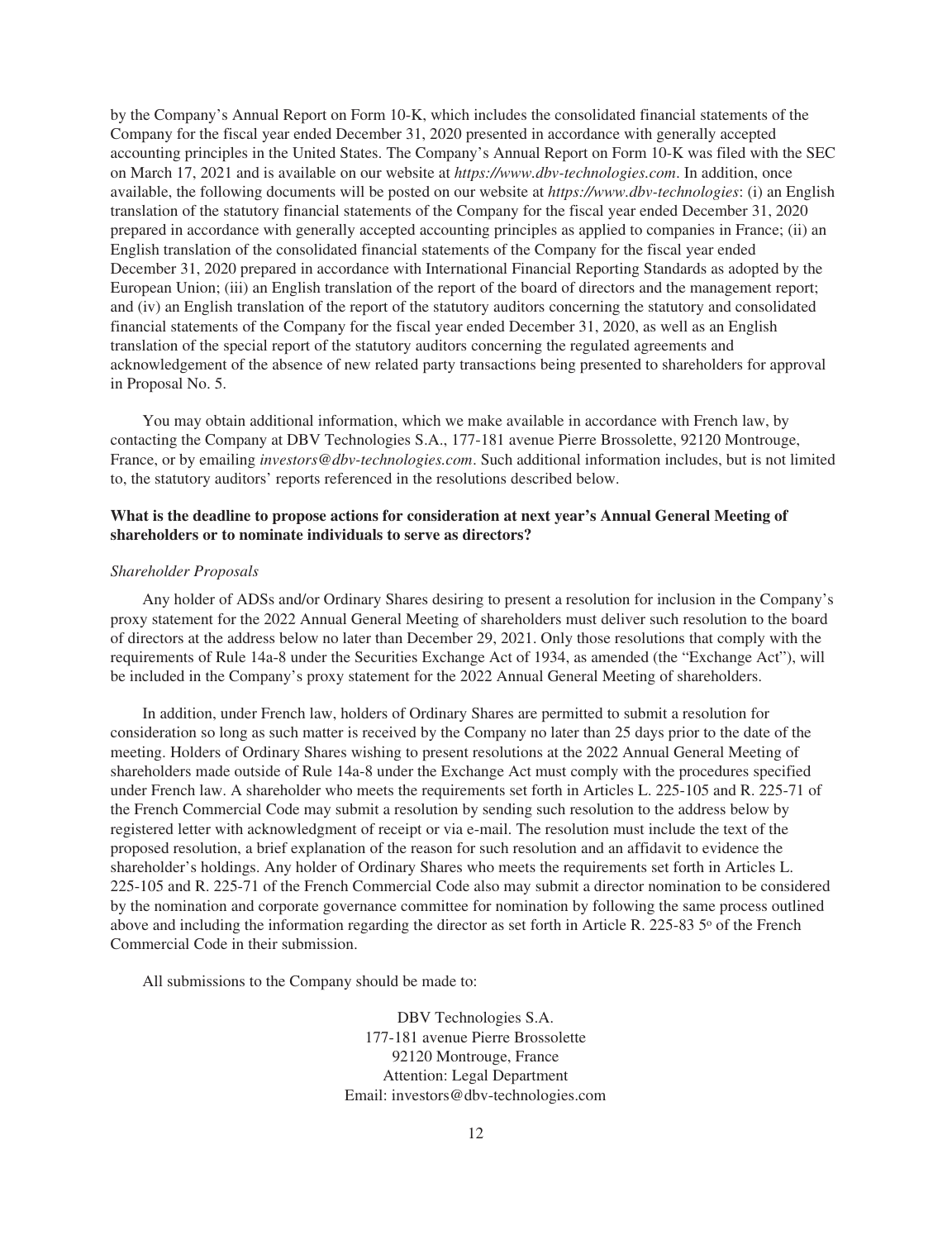## *Nomination of Director Candidates*

Shareholders may recommend director candidates for consideration by our nominating and corporate governance committee. For additional information regarding our policy regarding shareholder recommendations for director candidates, see "Board of Directors and Corporate Governance—Shareholder Recommendations for Nominations to the Board of Directors."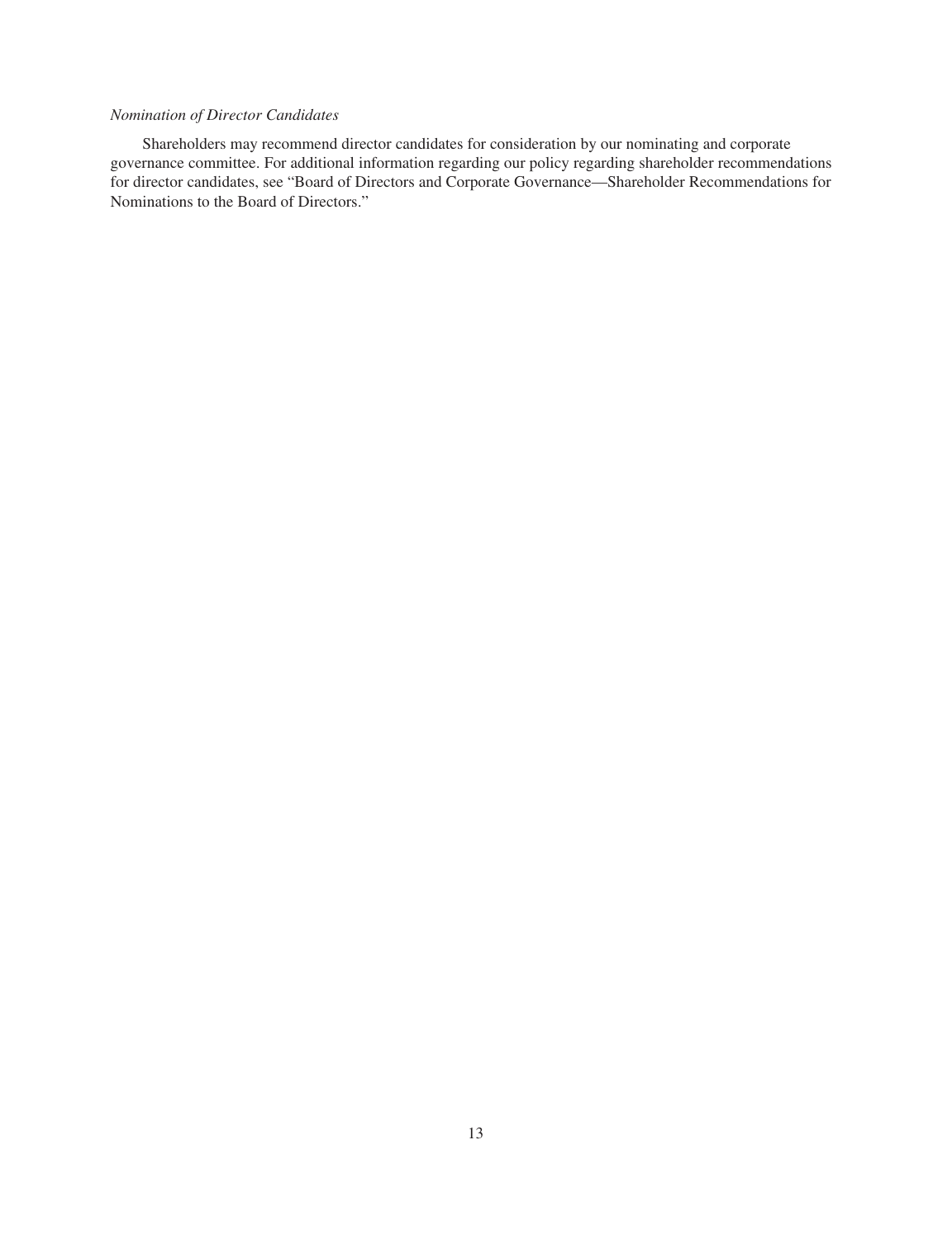## **BOARD OF DIRECTORS AND CORPORATE GOVERNANCE**

## **Board of Directors**

Our business affairs are managed under the direction of our board of directors, which is currently composed of nine members. Seven of our directors are independent within the meaning of the listing standards of the Nasdaq Stock Market.

The following table sets forth the names, ages as of April 21, 2021, and certain other information for each of the nominees for director, each of the provisionally appointed directors subject to shareholder ratification, and for each of the continuing members of our board of directors:

| <b>Name</b>                                                   | Age | <b>Position</b>                        | <b>Term Expires</b> |
|---------------------------------------------------------------|-----|----------------------------------------|---------------------|
| <b>Nominees for Director</b>                                  |     |                                        |                     |
| Adora Ndu                                                     | 39  | Director Nominee                       | n/a                 |
| Ravi Rao                                                      | 53  | Director Nominee                       | n/a                 |
| Viviane Monges $(1)$                                          | 57  | Director                               | 2021                |
| Julie O'Neill $\ldots$                                        | 55  | Director                               | 2021                |
| Provisionally Appointed                                       |     |                                        |                     |
| Directors Subject to                                          |     |                                        |                     |
| <b>Shareholder Ratification</b>                               |     |                                        |                     |
| Timothy E. Morris $(1)$                                       | 59  | Director                               | 2022                |
| <b>Continuing Directors</b>                                   |     |                                        |                     |
| Daniel Tassé                                                  | 61  | Chief Executive Officer and Director   | 2023                |
| Michel de Rosen $(3)$                                         | 70  | Non-Executive Chairman of the Board of |                     |
|                                                               |     | Directors                              | 2022                |
| Mailys Ferrère $(2)(3) \ldots \ldots$                         | 58  | Director                               | 2023                |
| Michael J. Goller $(2)(3)$                                    | 46  | Director                               | 2023                |
| Daniel Soland $(1)$                                           | 62  | Director                               | 2022                |
| Director Whose Term Expires<br><i>Immediately Following</i>   |     |                                        |                     |
| <b>Annual General Meeting</b><br>Dr. Torbjörn Bjerke $(2)(3)$ | 58  | Director                               | 2021                |
|                                                               |     |                                        |                     |

(1) Member of our audit committee.

(2) Member of our compensation committee.

(3) Member of our nominating and corporate governance committee.

*Daniel Tassé* has served as Chief Executive Officer since November 2018 and as a member of our board of directors since March 2019. From March 2016 to November 2018, Mr. Tassé served as the Chairman and Chief Executive Officer of Alcresta Therapeutics, Inc., a pediatric-focused rare disease biotechnology company. From January 2008 to April 2015, Mr. Tassé served as the Chairman and Chief Executive Officer of Ikaria, Inc., which develops drugs and devices for critically ill patients. In April 2015, Ikaria was acquired by Mallinckrodt Pharmaceuticals. Mr. Tassé holds a B.Sc. in Biochemistry from Université de Montréal. The board of directors believes that Mr. Tassé's leadership and extensive experience in the pharmaceutical industry will allow him to drive us to the success of our objectives.

*Michel de Rosen* has served as a member of our board of directors since May 2018 and as Non-Executive Chairman of our board of directors since March 2019. Mr. de Rosen also serves on the board of directors of Faurecia and Pharnext. Mr. de Rosen served as Chairman and Chief Executive Officer of Eutelsat from 2009 until his retirement in November 2017, Chairman and Chief Executive Officer of ViroPharma from 2000 to 2008, and Chairman and Chief Executive Officer of Rhone-Poulenc Santé from 1993 to 1999. He has also held numerous positions at the French Ministries of Finance, Defense, Industry and Telecommunication. Mr. de Rosen holds an M.B.A. from HEC and an M.B.A. from Ecole Nationale d'Administration. The board of directors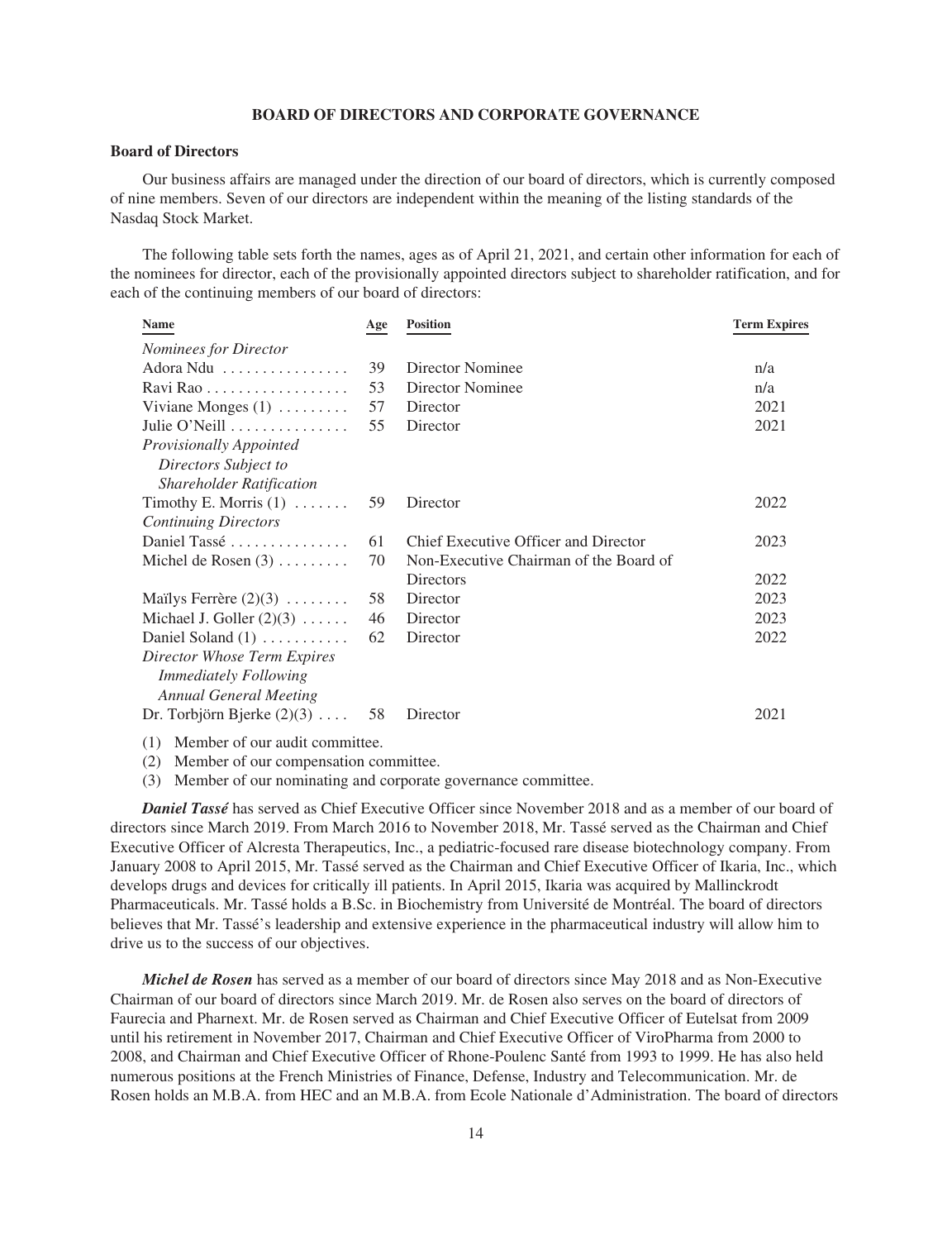believes that Mr. de Rosen's extensive business experience in the biopharmaceutical industry and over 15 years' experience in the United States will be instrumental to the success of our objectives.

*Dr. Torbjörn Bjerke* has served as a member of our board of directors since 2006. Dr. Bjerke has served as the portfolio manager of Arctic Aurora LifeScience since January 2016 and as a director of TXP Pharma GmbH since 2014 and SynAct Pharma since April 2016. He previously served as the Chief Executive Officer of Karolinska Development AB from 2011 to 2014. Prior to then, Dr. Bjerke was the President and Chief Executive Officer of Orexo AB, a position he held from 2007 until January 2011, President and Chief Executive Officer of Biolipox AB and Director of Pharmacology at AstraZeneca. Dr. Bjerke holds a Ph.D. in Medicine from Aarhus Universitet. The board of directors believes that Dr. Bjerke's experience in the pharmaceutical industry, particularly his extensive experience in allergy treatment field, and his years of business and leadership experience allow him to make valuable contributions to the board of directors. Dr. Bjerke's term as a director will terminate immediately following the Annual Meeting.

*Maïlys Ferrère* has served as a member of our board of directors since June 2016 and previously served as a non-voting observer of our board of directors since our initial public offering on Euronext Paris in March 2012. Ms. Ferrère has served as a Director, Head of the Large Venture Investment Activity at Bpifrance, France's public investment bank, since October 2013 and is affiliated with one of our significant shareholders. She graduated from Institut d'Etudes Politiques Paris, and began her career with the General Inspectorate of Société Générale before working for multiple French banks in the equity capital markets origination department. The board of directors believes that Ms. Ferrère's experience in the banking industry and her knowledge of capital markets allow her to make valuable contributions to the board of directors.

*Michael J. Goller* has served as a member of our board of directors since October 2015. Mr. Goller serves as a Partner of Baker Brothers Investments, a fund management company focused on long-term investments in life-sciences companies. Prior to joining Baker Brothers in 2005, Mr. Goller was an associate of JPMorgan Partners, LLC where he focused on venture investments in the life sciences sector from 1999 to 2003. Mr. Goller began his career as an investment banker with Merrill Lynch and Co. from 1997 to 1999. Mr. Goller holds a B.S. in Molecular and Cell Biology from The Pennsylvania State University, and a Masters in both Biotechnology and Business Administration from the University of Pennsylvania. The board of directors believes that Mr. Goller's experience in the life sciences industry and his knowledge of corporate development matters allow him to make valuable contributions to the board of directors.

*Viviane Monges* has served as a member of our board of directors since May 2019. Ms. Monges also serves on the board of directors of Novo Holdings, Chimique Belge (UCB), Idorsia Pharmaceuticals and Voluntis. Ms. Monges has served as a strategic advisor to NeoMedLight since January 2014. Ms. Monges served as Vice President of Finance & Control – Nestlé Business Excellence at Nestlé S.A. from February 2015 to May 2017, Group Chief Financial Officer at Nestlé Skin Health from October 2010 to February 2015 and Global Chief Financial Officer – OTC Division at Novartis from June 2008 to September 2010. Ms. Monges received an M.B.A. from ESCP Business School. The board of directors believes that Ms. Monges' extensive business experience in the biopharmaceutical industry allows her to make valuable contributions to the board of directors.

*Timothy E. Morris* has served as a member of our board of directors since March 2021. Mr. Morris has served as the Chief Operating Officer and Chief Financial Officer of Humanigen, Inc. since August 2020. He previously served as the Chief Financial Officer of Iovance Biotherapeutics, Inc. from August 2017 to June 2020 and as the Chief Financial Officer and Head of Business Development of AcelRx Pharmaceuticals, Inc. from March 2014 to June 2017. Mr. Morris previously served as a member of the board of directors of Humanigen, Inc. from June 2016 to August 2020. Mr. Morris received his BS in Business with an emphasis in Accounting from California State University, Chico, and is a Certified Public Accountant (Inactive). The board of directors believes that Mr. Morris' extensive operational experience with public companies in the biopharmaceutical industry, particularly in the areas of finance and corporate development, allows him to make valuable contributions to the board of directors.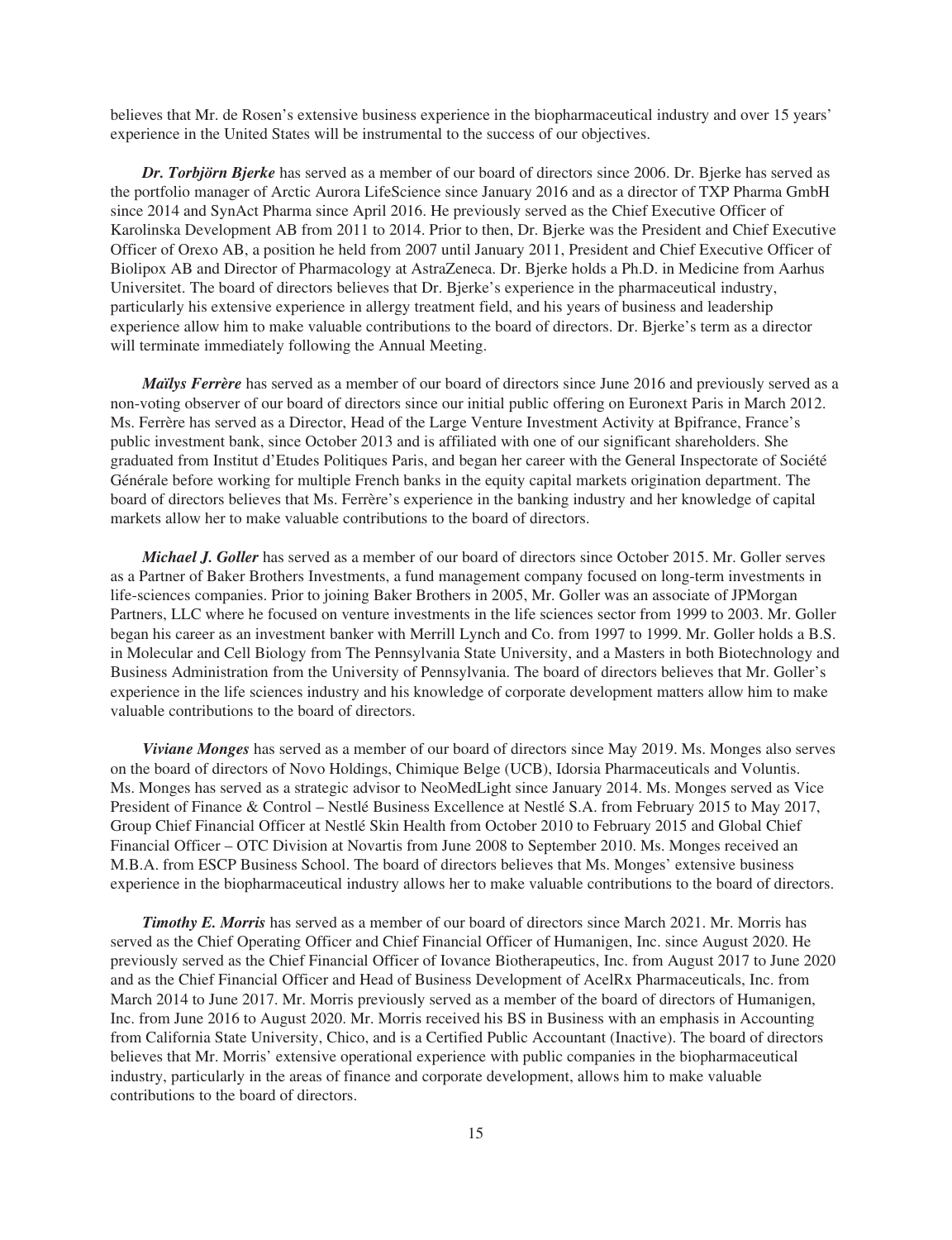*Adora Ndu* is a nominee for our board of directors. Dr. Ndu has served as the Group Vice President, Worldwide Research & Development, Strategy, Scientific Collaborations and Policy at BioMarin Pharmaceutical, Inc. since January 2021. She previously served in positions of increasing responsibility at BioMarin, as the Vice President, Regulatory Affairs, Policy, Research, Engagement & International from August 2019 to January 2021, Executive Director from September 2017 to July 2019 and Senior Director from February 2017 to September 2019. Prior to joining BioMarin, Dr. Ndu was an adjunct faculty member at the University of Maryland University College from 2016 to 2019 and served in various roles at the U.S. Food and Drug Administration from 2008 to 2016, most recently as a Division Director in the Division of Medical Policy Development. Dr. Ndu received a Doctor of Pharmacy from Howard University and a Juris Doctor from the University of Maryland Francis King Carey School of Law. The board of directors believes that Dr. Ndu's extensive experience in the biopharmaceutical industry will allow her to make valuable contributions to the board of directors.

*Julie O'Neill* has served as a member of our board of directors since June 2017. From January 2015 to September 2018, Ms. O'Neill was served as the Executive Vice President, Global Operations for Alexion Pharmaceuticals Inc. From 2014 to 2015, Ms. O'Neill was Senior Vice President of Global Manufacturing Operations and General Manager of Alexion Pharma International Trading. Prior to joining Alexion, Ms. O'Neill served in various leadership positions at Gilead Sciences from 1997 to 2014 including Vice President of Operations and General Manager of Ireland from 2011 to 2014. Prior to Gilead Sciences, Ms. O'Neill held leadership positions at Burnil Pharmacies and Helsinn Birex Pharmaceuticals. She is the Chairperson for the National Standards Authority of Ireland and is a member of the Boards of the National Institute for Bioprocessing Research & Training and the American Chamber of Commerce, Ireland. From January 2019 to October 2019, Ms. O'Neill was engaged by us to serve as a consultant to support CMC activities, including our BLA resubmission for ViaskinTM Peanut. Ms. O'Neill received a Bachelor of Science in Pharmacy from University of Dublin, Trinity College and a Masters of Business Administration from University College Dublin (Smurfit School of Business). The board of directors believes that Ms. O'Neill's experience in the life sciences industry and her knowledge of corporate development matters allow her to make valuable contributions to the board of directors.

*Ravi Rao* is a nominee for our board of directors. He has served as the Chief Medical Officer of Swedish Orphan Biovitrum, a global biopharmaceutical specialty company, since August 2020. From October 2019 to August 2020, Dr. Rao served as Chief Medical Officer of Aeglea Biotherapeutics, a clincal-stage company developing enzyme therapies for rare metabolic disease. Prior to that, from 2012 to October 2019, Dr. Rao was a Vice President at GlaxoSmithKline plc, a British multinational pharmaceutical company. Dr. Rao received a Bachelor of Arts with Honors from the University of Cambridge, Gonville and Caius College; an MB.BChir from the University of Cambridge; a MRCP from the Royal College of Physicians, London; a CCST in Rheumatology from the General Medical Council; and a Ph.D. from Imperial College London. The board of directors believes that Dr. Rao's experience in clinical development and medical affairs will allow him to make valuable contributions to the board of directors.

*Daniel Soland* has served as a member of our board of directors since March 2015. Mr. Soland most recently served as Senior Vice President and Chief Operating Officer of Viropharma from March 2008 to December 2014, and currently serves on the board of directors of Acadia Pharmaceuticals Inc. and Kalvista Pharmaceuticals, Inc. In addition to his role at Viropharma, where he helped build the organizational and commercial infrastructure that resulted in an 11-fold increase in Viropharma's share price during his tenure, Mr. Soland previously served as President of Chiron Vaccines, and helped engineer a turnaround that contributed to Chiron's acquisition by Novartis. Prior to then, he served as President and Chief Executive Officer of Epigenesis Pharmaceuticals. At GlaxoSmithKline Biologicals, Mr. Soland served as Vice President and Director, Worldwide Marketing Operations. Earlier in his career, Mr. Soland held positions of increasing responsibility in sales and product management at Pasteur-Merieux's Connaught Laboratories. He holds a B.S. in Pharmacy from the University of Iowa. The board of directors believes that Mr. Soland's extensive executive and management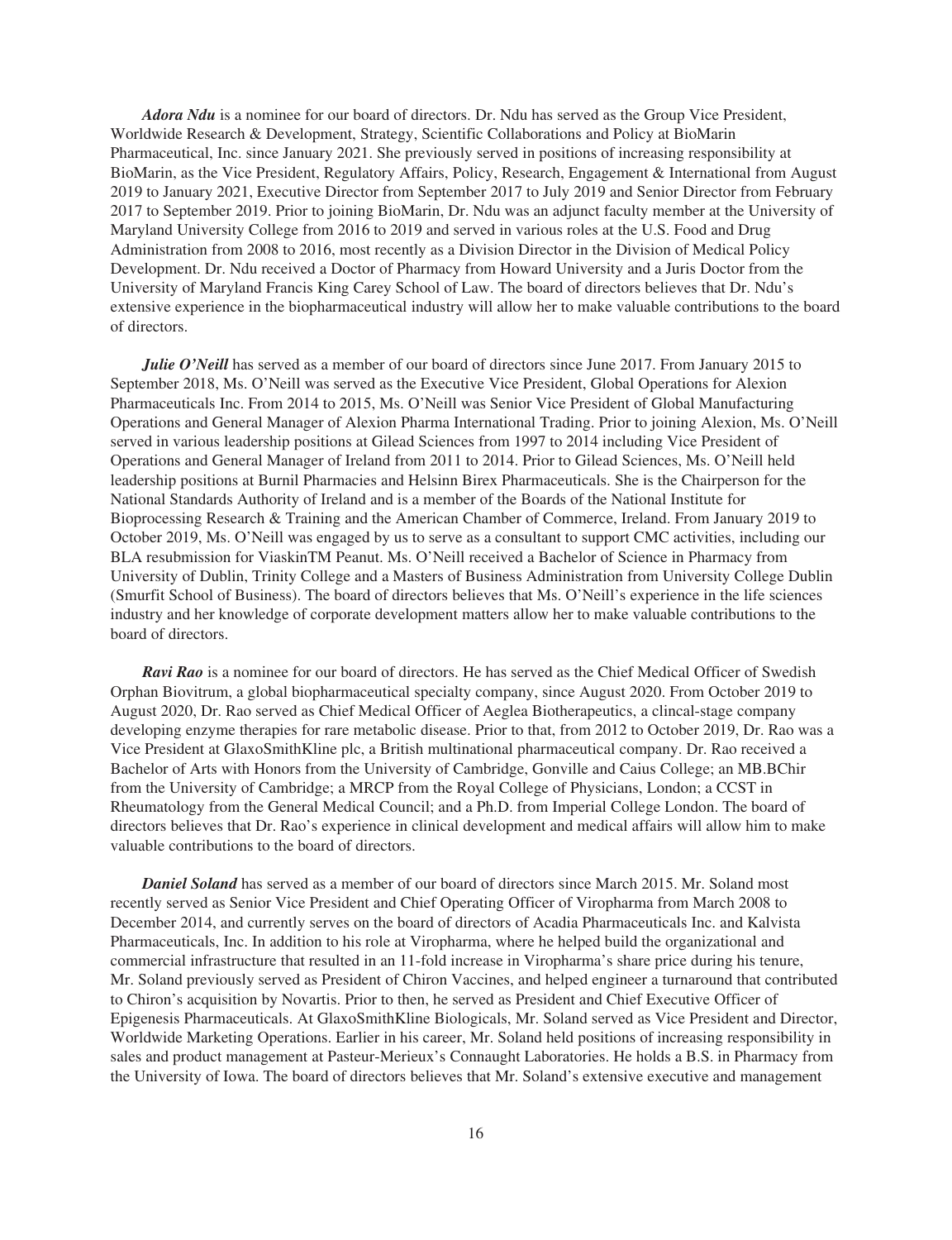experience in the pharmaceutical industry worldwide, notably at various senior commercial operations positions, allow him to make valuable contributions to the board of directors.

There are no family relationships between or among any of our continuing directors, provisionally appointed directors or director nominees. The principal occupation and employment during the past five years of each of our directors and nominee was carried on, in each case except as specifically identified above, with a corporation or organization that is not a parent, subsidiary or other affiliate of us. There is no arrangement or understanding between any of our directors or nominee and any other person or persons pursuant to which he or she is to be selected as a director or nominee.

There are no legal proceedings to which any of our directors is a party adverse to us or any of our subsidiaries or in which any such person has a material interest adverse to us or any of our subsidiaries.

### **Director Compensation**

On December 9, 2016, upon recommendation of our compensation committee, our board of directors approved an amendment to our non-executive director compensation policy to set attendance fees for our non-employee directors at a fixed annual retainer of  $\epsilon$ 70,000 per year, regardless of whether or not the director is independent. Under the policy, the chairman of the audit committee will be entitled to an additional retainer of €20,000 per year, the chairman of the compensation committee will be entitled to an additional retainer of €10,000 per year, and the other members of our audit committee and compensation committee, regardless of whether or not the director is independent, will each be entitled to an additional retainer of  $\epsilon$ 5,000 per year.

On June 15, 2017, our shareholders at our ordinary shareholders' general meeting set the total annual attendance fees to be distributed among non-employee directors at €600,000, which is then distributed according to the amended non-executive director compensation policy. Shareholder authorization for total attendance fees is automatically renewed each year, unless otherwise decided by our shareholders at an ordinary shareholders' general meeting. See Proposal 11.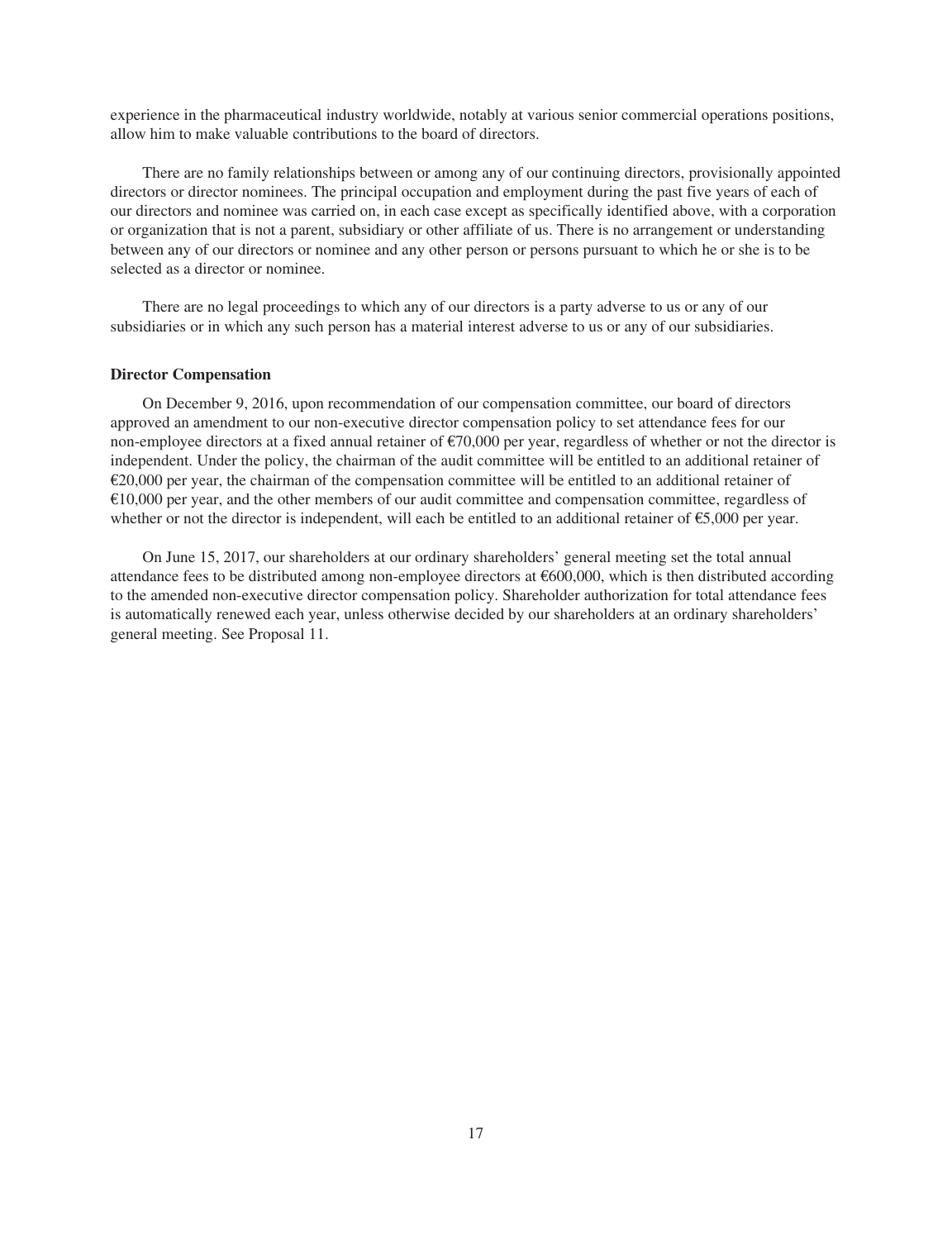The following table sets forth information regarding the compensation earned by our non-employee directors for 2020. These amounts were earned in Euro per the above policy and paid in Euro. The amounts below were converted using an exchange rate of €1.00=\$1.1422 for Mr. Michel de Rosen and €1.00=\$1.2143 for all other non-employee directors, which represent respectively the average exchange rate for the year ended December 31, 2020 and the exchange rates on the date of payment. Mr. Tassé, our Chief Executive Officer, and Ms. Ferrére are each directors but do not receive any additional compensation for their services as a director. Ms. Giraut resigned from our board of directors effective March 22, 2021, and Dr. Bjerke's service as a director will terminate immediately following the Annual General Meeting.

| <b>Name</b>                                                                            | Fees<br>earned<br>(S) | Total $(\$)$ |
|----------------------------------------------------------------------------------------|-----------------------|--------------|
|                                                                                        | \$177,040             | \$177,040    |
|                                                                                        | \$103.215             | \$103,215    |
|                                                                                        | \$103,215             | \$103,215    |
|                                                                                        | $\sim$                | $\sim$       |
|                                                                                        | \$109.287             | \$109.287    |
| Viviane Monges                                                                         | \$91.072              | \$91,072     |
| Julie O'Neill $\ldots, \ldots, \ldots, \ldots, \ldots, \ldots, \ldots, \ldots, \ldots$ | \$ 85,001             | \$ 85,001    |
|                                                                                        | \$97.144              | \$97,144     |

(1) Ms. Giraut served as a director and a member of our Audit Committee until her resignation in March 2021.

(2) Ms. Maïlys Ferrére accepted no remuneration as a non-executive director as representative of BPI France.

The following table sets forth information regarding the aggregate number of non-employee warrant awards held by our non-employee directors as of December 31, 2020. None of our non-employee directors were granted warrants during the financial year ended December 31, 2020. None of our non-employee directors held stock awards or options as of December 31, 2020.

| Non-employee<br>warrants<br>awards $(H)$ |
|------------------------------------------|
| 9,000                                    |
| 7,000                                    |
| 21,500                                   |
|                                          |
| 17,000                                   |
|                                          |
| 16,000                                   |
| 31,500                                   |

#### **Corporate Governance**

#### *Board Independence*

As required under the Nasdaq listing standards, a majority of the members of a listed company's Board must qualify as "independent," as affirmatively determined by the Board. The Board consults with our counsel to ensure that the Board's determinations are consistent with relevant securities and other laws and regulations regarding the definition of "independent," including those set forth in pertinent listing standards of Nasdaq, as in effect from time to time.

Consistent with these considerations, after review of all relevant identified transactions or relationships between each director, or any of his or her family members, and us, our senior management and our independent auditors, the Board has affirmatively determined all of our directors, other than Mr. Tassé and Ms. O'Neill, are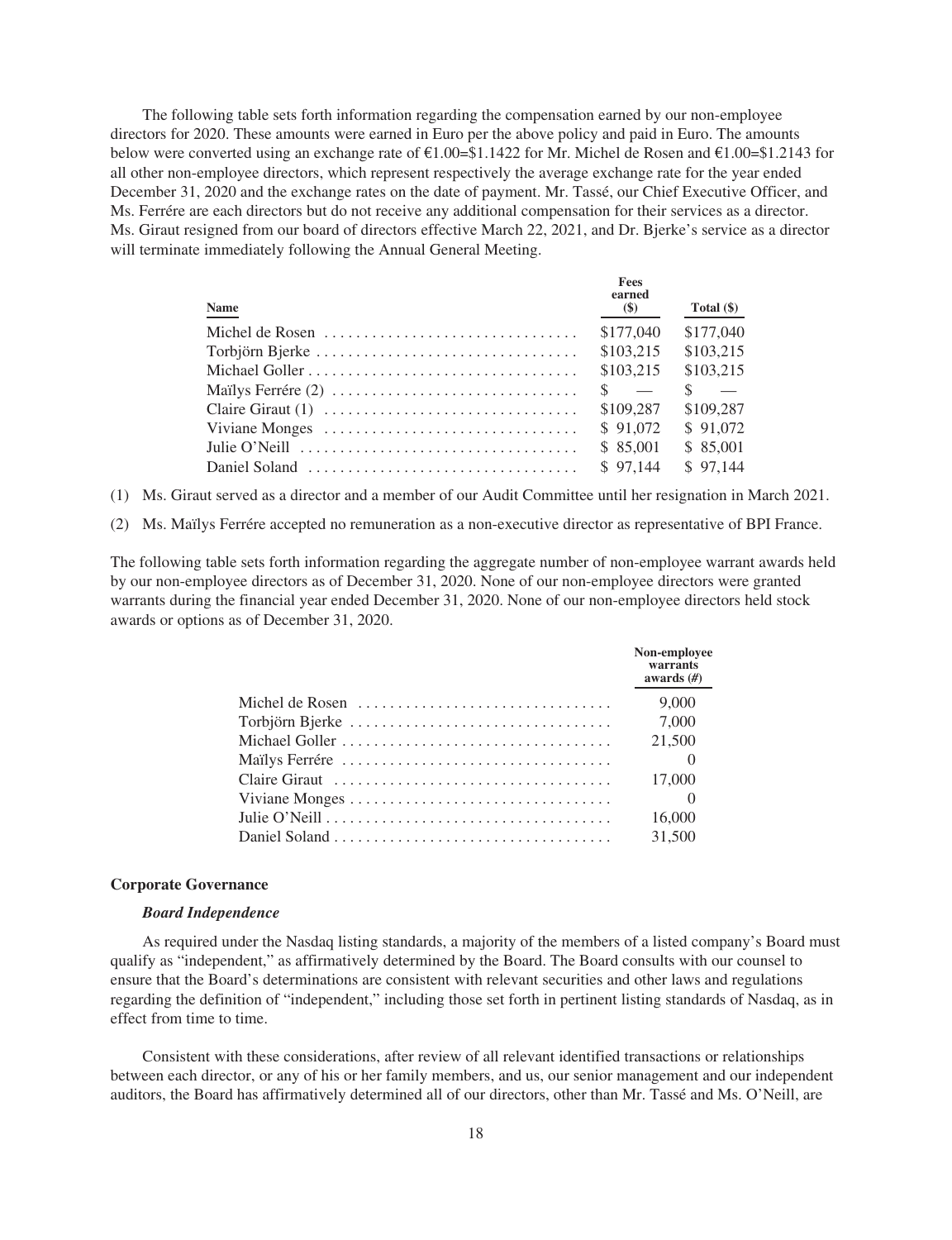independent directors within the meaning of the applicable Nasdaq listing standards. In accordance with the Nasdaq Listing Rules, a director shall be considered independent if she/he does not have any relationship which, in the opinion of the board, would interfere with the exercise of independent judgment in carrying out the responsibilities of a director. In addition, in accordance with Nasdaq Listing Rules, to be considered independent, a director shall not be subject to any of the mandatory bars to independence set forth in Rule 5605(a) of the Nasdaq Listing Rules. However, pursuant to French law requirements, only Timothy E. Morris, Torbjörn Bjerke, Michel de Rosen, Viviane Monges, and Daniel Soland are considered to be "independent directors." If elected by the shareholders, Adora Ndu and Ravi Rao will also be independent directors under both the Nasdaq Listing Rules and French law requirements. In making such determination, our board of directors considered the relationships that each non-employee director has with us and all other facts and circumstances our board of directors deemed relevant in determining the director's independence, including the number of ordinary shares beneficially owned by the director and his or her affiliated entities (if any).

## *Board Structure and Director Election*

We currently have nine directors, a majority of whom are citizens or residents of the United States. Under French law and our by-laws, our board of directors must be composed of between three and 18 members. Within this limit, the number of directors is determined by our shareholders. Since January 1, 2017, the number of directors of each gender may not be less than 40%. Any appointment made in violation of this limit that is not remedied will be null and void. Directors are elected, re-elected and may be removed at a shareholders' general meeting with a simple majority vote of our shareholders. Pursuant to our by-laws, the term of a director is three years, subject to a lesser period which could either be one or two year(s) for the purpose of a staggered board. In accordance with French law, our by-laws also provide that our directors may be removed with or without cause by the affirmative vote of the holders of at least a majority of the votes of the shareholders present, represented by a proxy or voting by mail at the relevant ordinary shareholders' meeting, and that any vacancy on our board of directors resulting from the death or resignation of a director, provided there are at least three directors remaining, may be filled by vote of a majority of our directors then in office provided that there has been no shareholders meeting since such death or resignation. Directors chosen or appointed to fill a vacancy shall be elected by the board of directors for the remaining duration of the current term of the replaced director. The appointment must then be ratified at the next shareholders' general meeting. In the event the board of directors would be composed of less than three directors as a result of a vacancy, the remaining directors shall immediately convene a shareholders' general meeting to elect one or several new directors so there are at least three directors serving on the board of directors, in accordance with French law.

We believe that the structure of our board of directors and its committees provides strong overall governance of our Company. The Chairman of our board of directors monitors the content, quality and timeliness of information sent to our board of directors and is available for consultation with our board of directors regarding the oversight of our business affairs. Mr. de Rosen has served as Chairman of the board of directors since March 4, 2019. He is an independent director under the listing standards of the Nasdaq Stock Market. Our board of directors believes that, given his perspective and experience in matters of the board and his ability to liaison between our non-independent directors and our independent directors, Mr. de Rosen's service as our chairman is appropriate and is in the best interests of our board of directors, our Company and our shareholders.

#### *Board Meetings and Committees*

During our fiscal year ended December 31, 2020, the board of directors held 18 meetings (including regularly scheduled and special meetings), and each director attended at least 75% of the aggregate of (i) the total number of meetings of our board of directors held during the period for which he or she has been a director and (ii) the total number of meetings held by all committees of our board of directors on which he or she served during the periods that he or she served as required under the charter of our board of directors.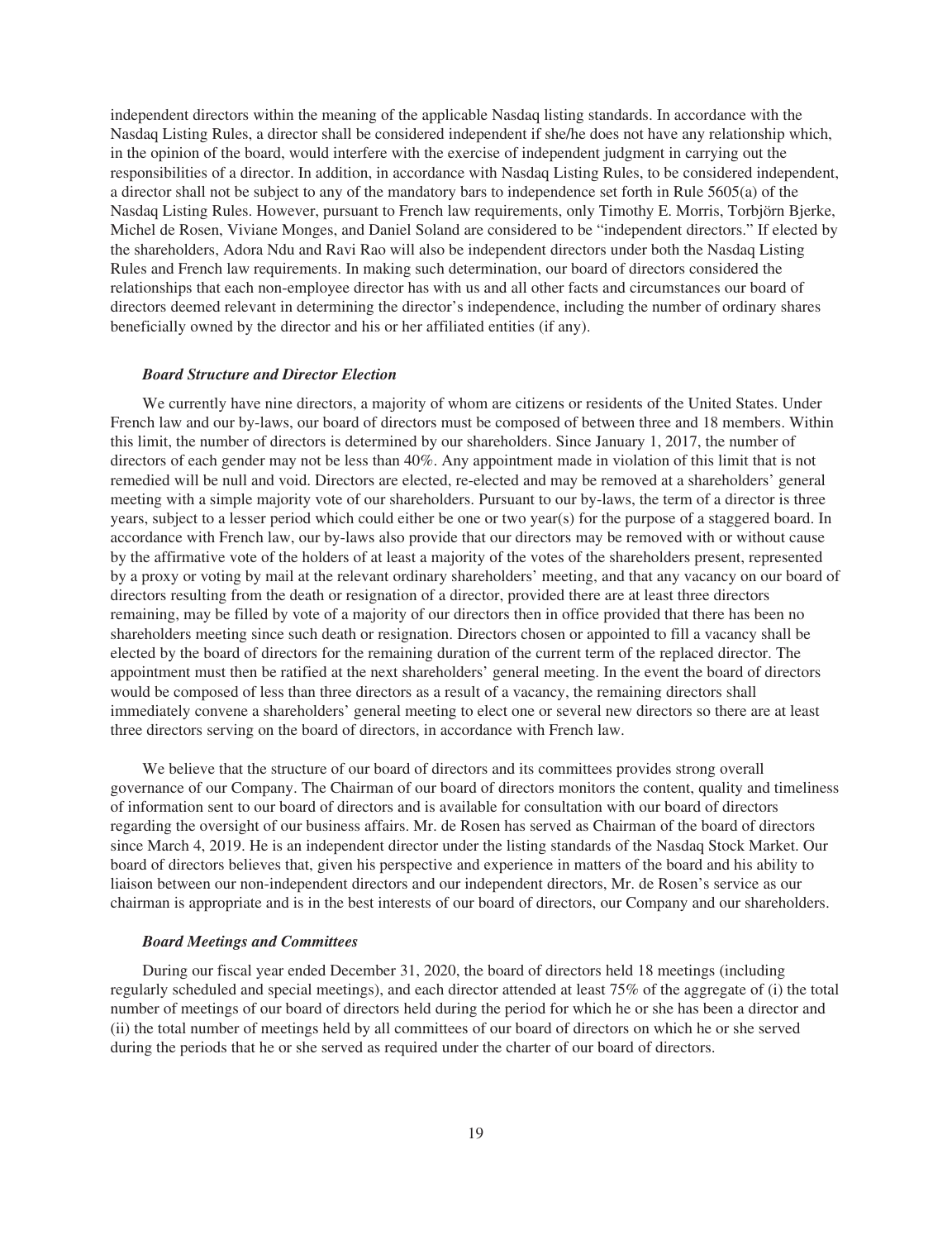We encourage, but do not require, members of our board of directors to attend our Annual General Meetings of shareholders. None of our directors attended our 2020 Annual General Meeting given applicable COVID-19-related public health measures that restricted in-person attendance at such meeting.

Our board of directors has established an audit committee, a compensation committee and a nominating and corporate governance committee. The composition and functioning of all of our committees complies with all applicable requirements of the French Commercial Code, the Exchange Act, and Nasdaq and SEC rules and regulations. In accordance with French law, committees of our board of directors only have an advisory role on matters requiring approval of the board of directors under French law and can only make recommendations to our board of directors on such matters. As a result, decisions are made by our board of directors taking into account non-binding recommendations of the relevant board committee. The composition and responsibilities of each of the committees of our board of directors is described below. Members will serve on these committees until their resignation or until as otherwise determined by our board of directors.

## *Role of the Board in Risk Oversight*

Our board of directors is primarily responsible for the oversight of our risk management activities and has delegated to the audit committee the responsibility to assist our board in this task. While our board oversees our risk management, our management is responsible for day-to-day risk management processes. Our board of directors expects our management to consider risk and risk management in each business decision, to proactively develop and monitor risk management strategies and processes for day-to-day activities and to effectively implement risk management strategies adopted by the board of directors. We believe this division of responsibilities is the most effective approach for addressing the risks we face.

## *Committees of the Board of Directors*

The board of directors has established an audit committee, a nominating and corporate governance committee and a compensation committee, each of which operate pursuant to a written charter adopted by our board of directors that satisfies the applicable rules and regulation of the SEC and the listing standards of the Nasdaq Stock Market. The composition and functioning of all of our committees complies with all applicable requirements of the French Commercial Code, the Exchange Act, Nasdaq, and SEC rules and regulations.

Subject to the following paragraph concerning the audit committee, in accordance with French law, committees of our board of directors only have an advisory role on matters requiring approval of the board of directors under French law and can only make recommendations to our board of directors on such matters. As a result, decisions are made by our board of directors taking into account non-binding recommendations of the relevant board committee.

| <b>Name</b>                                                     | Audit | <b>Compensation</b> | <b>Nominating</b><br>and Corporate<br>Governance |
|-----------------------------------------------------------------|-------|---------------------|--------------------------------------------------|
| Daniel Tassé                                                    |       |                     |                                                  |
| Michel de Rosen                                                 |       |                     | X                                                |
| Dr. Torbjörn Bjerke $\dots \dots \dots \dots \dots \dots \dots$ |       | Chair               | X                                                |
|                                                                 |       | X                   | X                                                |
| Timothy E. Morris                                               | X     |                     |                                                  |
| Michael J. Goller                                               |       | X                   | Chair                                            |
| Viviane Monges                                                  | Chair |                     |                                                  |
| Julie O'Neill                                                   |       |                     |                                                  |
| Daniel Soland Communication of the Communication                |       |                     |                                                  |
|                                                                 |       |                     |                                                  |

Below is a description of each committee of the Board.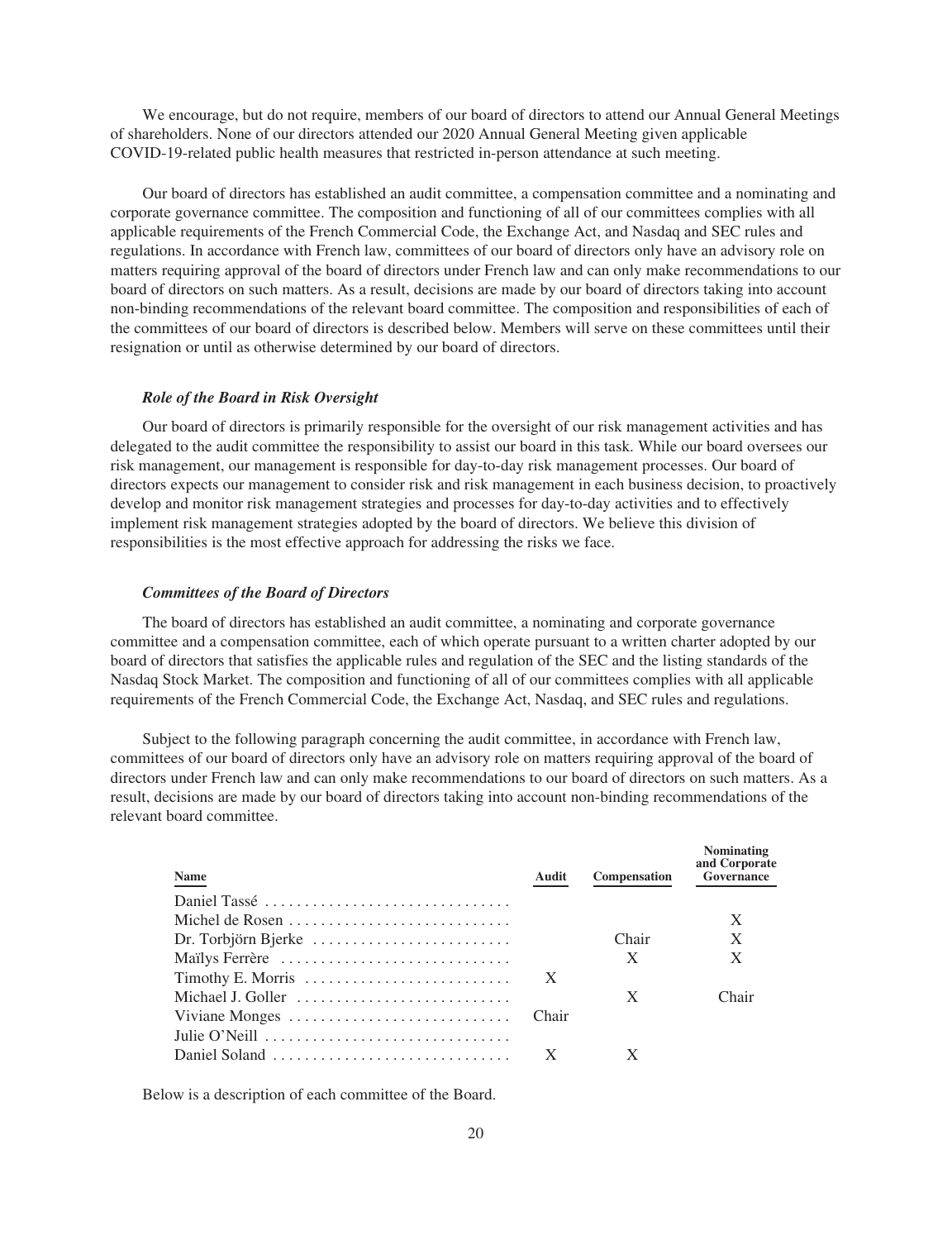*Audit Committee*. In accordance with French law, the Audit Committee has the following responsibilities: (i) it monitors the process of preparing the financial information and, where appropriate, makes recommendations to ensure its integrity, (ii) it monitors the efficiency of risk management and internal control systems, as well as that of internal audits if applicable, with regard to the preparation and processing of financial and accounting information, without prejudice to its independence, (iii) it issues a recommendation on the statutory auditors proposed for appointment by the general meeting, (iv) it monitors implementation by the statutory auditors of their mission, (v) it ensures that the statutory auditors comply with independence criteria, (vi) it approves the provision of services other than the auditing of accounts referred to in Article L.822-11-2 of the French Commercial Code, (vii) it reports regularly to the Board on the performance of its tasks. It also reports on the outcome of the accounts auditing task, how this task contributed to the integrity of the financial information, and the role it played in that process. It immediately informs the Board about any difficulties encountered.

The Audit Committee is composed entirely of independent directors in accordance with applicable law, including the Code and Nasdaq Listing Rules. All members of the Audit Committee shall be able to read and understand fundamental financial statements, including the Company's balance sheet, income statement and cash flow statement. In addition, at least one (1) of the directors who is independent must qualify as an "audit committee financial expert," as defined in Item 407(d)(5)(ii) of Regulation S-K under the U.S. Securities Act of 1933, as amended, and shall be a member of the Audit Committee as described below. A person who satisfies the definition of "audit committee financial expert" will also be presumed to have financial sophistication. In order to comply with article L.823-19 of the French Commercial Code, such person shall also have an outstanding knowledge in the field of finance, accounting and audit of accounts (*compétences particulières en matière financière, comptable ou de contrôle des comptes*).

Ms. Monges, Mr. Timothy E. Morris and Mr. Soland currently serve on our audit committee. Ms. Monges is the chairperson of our audit committee since March 23, 2021. Our board has determined that each of Ms. Monges, Mr. Timothy E. Morris and Mr. Soland is independent within the meaning of the applicable listing rules and the independence requirements contemplated by Rule 10A-3 under the Exchange Act. Our board of directors has further determined that Ms. Monges is an "audit committee financial expert" as defined by SEC rules and regulations and that each of Mr. Morris and Mr. Soland qualifies as financially sophisticated under the applicable exchange listing rules.

Our audit committee has the following responsibilities:

- monitoring the process of preparing the financial information and, where appropriate, make recommendations to ensure its integrity;
- monitoring the efficiency of risk management and internal control systems, as well as that of internal audits if applicable, with regard to the preparation and processing of financial and accounting information, without prejudice to its independence;
- issuing a recommendation on the statutory auditors proposed for appointment by the general meeting. This recommendation to our board of directors is prepared in accordance with the provisions of Article 16 of (EU) Regulation no. 537/2014; it also issues a recommendation to this body when the renewal of the mandate of the auditor(s) is considered.

Except for renewal, the recommendation must be justified and contain at least two choices while stating a reasoned preference. This recommendation is prepared following a selection procedure led by our audit committee. The recommendations and preferences of our audit committee are presented at our general meeting held to determine the appointment of the statutory auditor;

- monitoring implementation by the statutory auditors of their mission and taking account of any findings and conclusions made by the French High Council of Statutory Auditors following controls carried out pursuant to Articles L. 821-9 et seq. of the French Commercial Code;
- ensuring that the statutory auditors comply with independence criteria; where applicable, our audit committee takes the required measures for application of the provisions relating to financial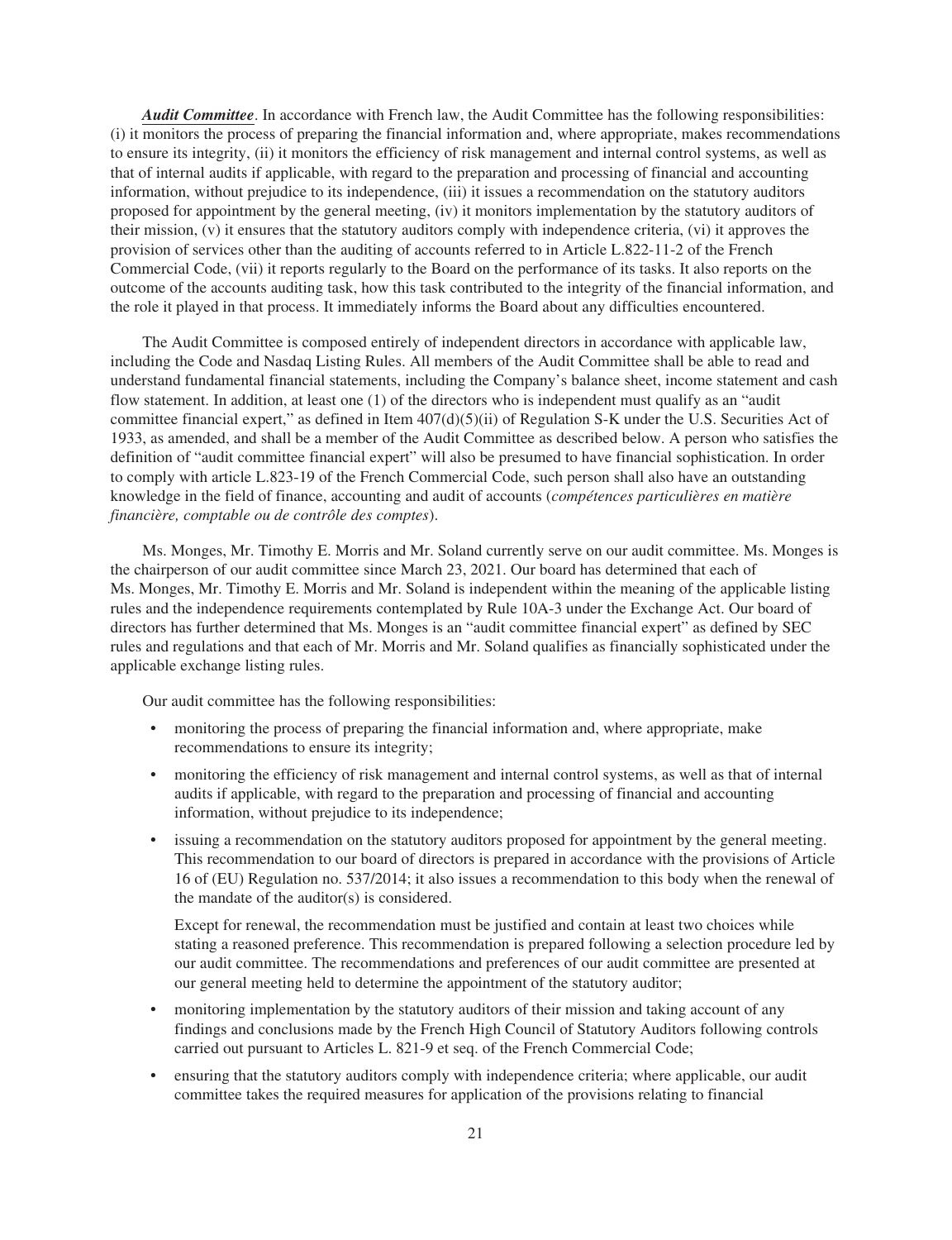independence set out in Article 4 section 3 of (EU) Regulation no. 537/2014 and ensures compliance with the conditions specified in Article 6 of the same regulation;

- approving the provision of services other than the auditing of accounts referred to in Article L. 822-11-2 of the French Commercial Code; and
- regularly reporting to our board of directors on the performance of its tasks. Our audit committee also reports on the outcome of the accounts auditing task, how this task contributed to the integrity of the financial information and the role it played in that process. Our audit committee immediately informs our board of directors about any difficulties encountered.

In addition to the functions referred to above, our board of directors entrusts the following specific missions to our audit committee:

With regard to our financial statements:

- to examine and verify our draft budgets and draft annual and interim financial statements before they are sent to the board of director;
- to examine the draft comments, announcements and financial communication concerning our financial statements; and
- to provide a timely opinion to our administrative and financial management upon the latter's request.

With regard to our cash flow:

• to examine and verify our general cash flow policy (investments and loans, risk hedging tools) and our cash flow situation.

With regard to risk management:

- to establish and oversee procedures for the treatment of complaints or submissions identifying concerns regarding accounting, internal accounting controls or auditing matters;
- to examine the state of significant disputes;
- to examine off-balance sheet risks and commitments;
- to examine the relevance of risk monitoring procedures; and
- to review and oversee all related-party transactions in accordance with our Person Transaction Policy. In addition, the audit committee's mission is to provide its opinion on the repayment of the costs incurred by the members of the board of directors on our behalf and to prepare mapping of the legal risks of any kind to which we are exposed.

Our audit committee operates under a written charter that satisfies the applicable rules and regulations of the SEC and the listing standards of the Nasdaq Stock Market. A copy of the charter of our audit committee is available on the Corporate Governance section of our website at *https://dbv-technologies.com*. During our fiscal year ended December 31, 2020, our audit committee held 12 meetings.

Nasdaq rules require that the audit committee have the specific audit committee responsibilities and authority necessary to comply with Rule 10A-3(b)(2), (3), (4) and (5) under the Exchange Act, which requires, among other things, that the audit committee have direct responsibility for the appointment, compensation, retention and oversight of our auditors. However, Rule 10A-3 provides that if the laws of a company's home country prohibit the full board of directors from delegating such responsibilities to the audit committee, the audit committee's powers with respect to such matters may instead be advisory. As indicated above, under French law, our audit committee may only have an advisory role on matters requiring approval of the board of directors under French law and can only make recommendations to our board of directors on such matters. Moreover,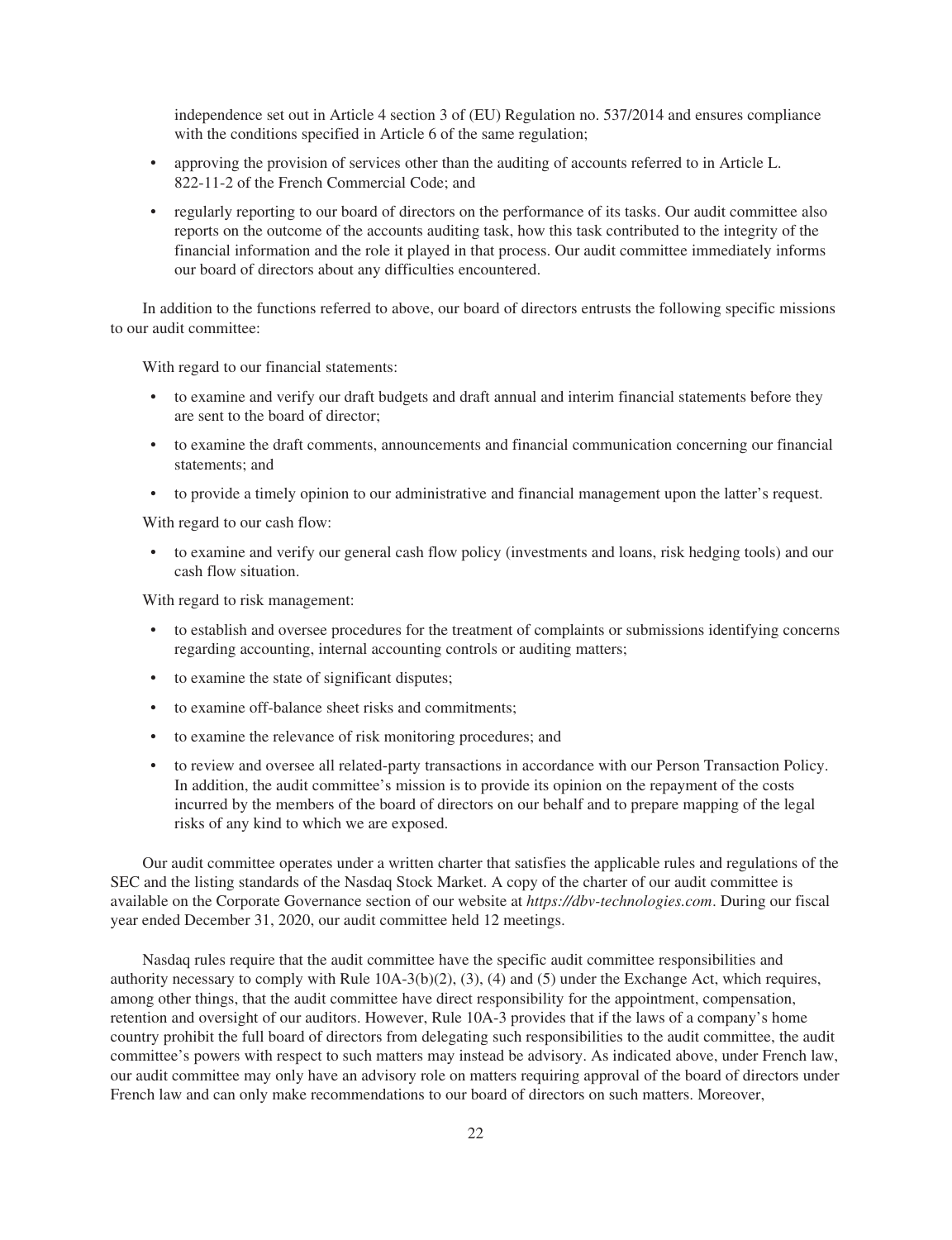Rule 10A-3 also provides that its audit committee requirements do not conflict with any laws of a company's home country that require shareholder approval of such matters. Under French law, our shareholders must appoint, or renew the appointment of, the statutory auditors once every six fiscal years. In accordance with the applicable requirements of the French Commercial Code, we have two statutory auditors. Our shareholders appointed KPMG S.A. as one of our independent registered public accounting firms at the 2020 Annual General Meeting for a term of six years ending on the date of the 2026 Annual General Meeting, and the term of office of Deloitte et Associés, our other independent registered public accounting firm, shall expire at the 2023 Annual General Meeting. KPMG S.A. and Deloitte et Associés will remain our statutory auditors for purposes of complying with legal requirements and consistent with the six-year term, it being specified that KPMG S.A. was elected to by our shareholders at the 2020 Annual General Meeting of shareholders and Deloitte et Associés was elected by our shareholders at the 2017 Annual General Meeting of shareholders.

*Compensation Committee.* Our compensation committee assists our board of directors in reviewing and making recommendations to our board of directors with respect to the compensation of our executive officers and directors. Dr. Bjerke, Ms. Ferrère and Messrs. Goller and Soland currently serve on the compensation committee. Dr. Bjerke is the chairperson of our compensation committee. Following the termination of Dr. Bjerke's service as a director immediately following the Annual General Meeting, the board of directors will appoint a new chairperson of the compensation committee. The principal duties and responsibilities of our compensation committee include:

- proposing all elements of the total compensation, including retirement and provident plans, supplemental retirement plans, benefits in kind, and miscellaneous equity compensation for our executive officers and members of our executive committee;
- being informed by the company on a regular basis of the recruitment of the principal members of the management of the company other than the Chief Executive Officer, as well as review of the initial offer of and all subsequent changes to the elements of management's proposed compensation;
- providing its opinion on the company's broad strategy in terms of compensation policies;
- as applicable, proposing directors' attendance fees to be submitted to the general shareholders' meeting, as well as their appropriate distribution among board members;
- providing its opinion on the principles set by us with regard to profit sharing and shareholding; and
- providing its opinion on funds allocated to board members elected by the employees, if applicable.

Our compensation committee operates under a written charter that satisfies the applicable rules and regulations of the SEC and the listing standards of the Nasdaq Stock Market. A copy of the charter of our compensation committee is available on the Corporate Governance section of our website at *https://www.dbv-technologies.com*. During our fiscal year ended December 31, 2020, our compensation committee held 9 meetings.

*Nominating and Corporate Governance Committee.* The principal responsibilities of our nominating and governance committee include (i) preparing proposals for the renewal, replacement or appointment of new directors, in consultation with the Chairman of our board of directors, (ii) providing an opinion, with the support of the Chairman of our board of directors, on the appointment or replacement of the Chief Executive Officer and/ or the Executive Vice Presidents, as the case may be, as well as the members of the Executive Committee and (iii) establishing, when appropriate, with the agreement of the Chairman of our board of directors, a succession plan for executive corporate officers. Dr. Bjerke, Ms. Ferrère and Messrs. Goller and de Rosen currently serve on the nominating and governance committee. Ms. Goller is the chairperson of this committee. Dr. Bjerke will cease service on the Nominating and Corporate Governance Committee upon the termination of his service as a director immediately following the Annual General Meeting.

Our nominating and corporate governance committee operates under a written charter that satisfies the applicable rules and regulations of the SEC and the listing standards of the Nasdaq Stock Market. A copy of the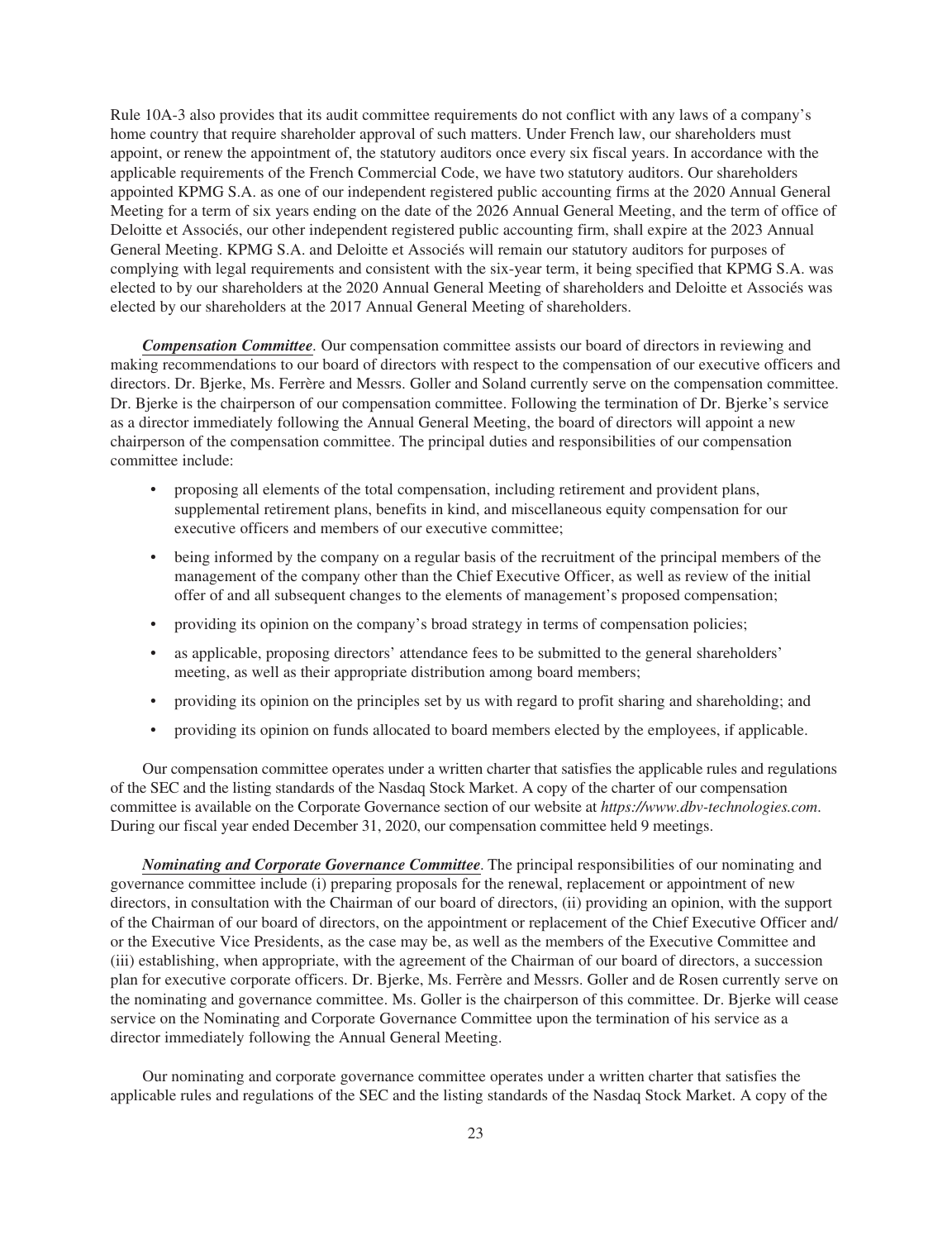charter of our nominating and corporate governance committee is available on the Corporate Governance section of our website at *https://dbv-technologies.com*. During our fiscal year ended December 31, 2020, our nominating and corporate governance committee held 3 meetings.

## *Code of Business Conduct and Ethics*

We have adopted a Code of Business Conduct and Ethics applicable to all of our directors, officers and employees. The Code of Business Conduct and Ethics is available on our website at *https://www.dbv-technologies.com/.* We expect that any amendments to this code or any waivers of its requirements will be disclosed on our website.

### *Compensation Committee Interlocks and Insider Participation*

None of the members of our compensation committee is or has been an officer or employee of our Company. None of our executive officers currently serves, or in the past year has served, as a member of the board of directors or compensation committee (or other board committee performing equivalent functions or, in the absence of any such committee, the entire board) of any entity that has one or more of its executive officers serving on our board of directors or compensation committee.

## *Considerations in Evaluating Director Nominees*

As set out in the charter of the board of directors, the nominating and corporate governance committee works with the board of directors to determine periodically, as appropriate, to the extent permitted or required under applicable laws, the qualifications, expertise and characteristics of the board of directors, including such factors as business experience and diversity of gender, race, ethnicity, nationality, differences in professional background, education, skill, and other individual qualities and attributes that contribute to the total mix of viewpoints and experience represented on the board of directors. The nominating and corporate governance committee and the board of directors evaluate each individual in the context of the membership of the board of directors as a group, with the objective of having a board that can best perpetuate the success of the business and represent shareholder interests through the exercise of sound judgment using its diversity of background and experience across various areas. Each director should be an individual of high character and integrity. In determining whether to recommend a director for re-election, the nominating and corporate governance committee also considers the director's past attendance at meetings, participation in and contributions to the activities of the board of directors and the Company and other relevant qualifications and characteristics.

Each director must ensure that other existing and anticipated future commitments do not materially interfere with the members' service as a director. Any employee director must submit his or her offer of resignation from the board of directors in writing to the Chairperson of the nominating and corporate governance committee upon termination of employment with the Company. Upon change of his or her principal employer, any non-employee director must submit his or her offer of resignation from the board of directors in writing to the Chairperson of the nominating and corporate governance committee. The board of directors, through the nominating and corporate governance committee, will determine whether to accept or reject such resignation and will make a recommendation to the board of directors as to whether to accept or reject the offer of resignation, or whether other action should be taken.

## *Shareholder Communication with the Board*

Generally, shareholders who have questions or concerns should contact our Investor Relations department at +1 857-529-2363. However, any shareholders who wish to address questions regarding our business directly with our board of directors, or any individual director, should direct his or her questions in writing to the chairman of our board of directors 177-181 Avenue Pierre Brossolette – 92120 Montrouge, France. Communications will be distributed to our board of directors, or to any individual director or directors as appropriate, depending on the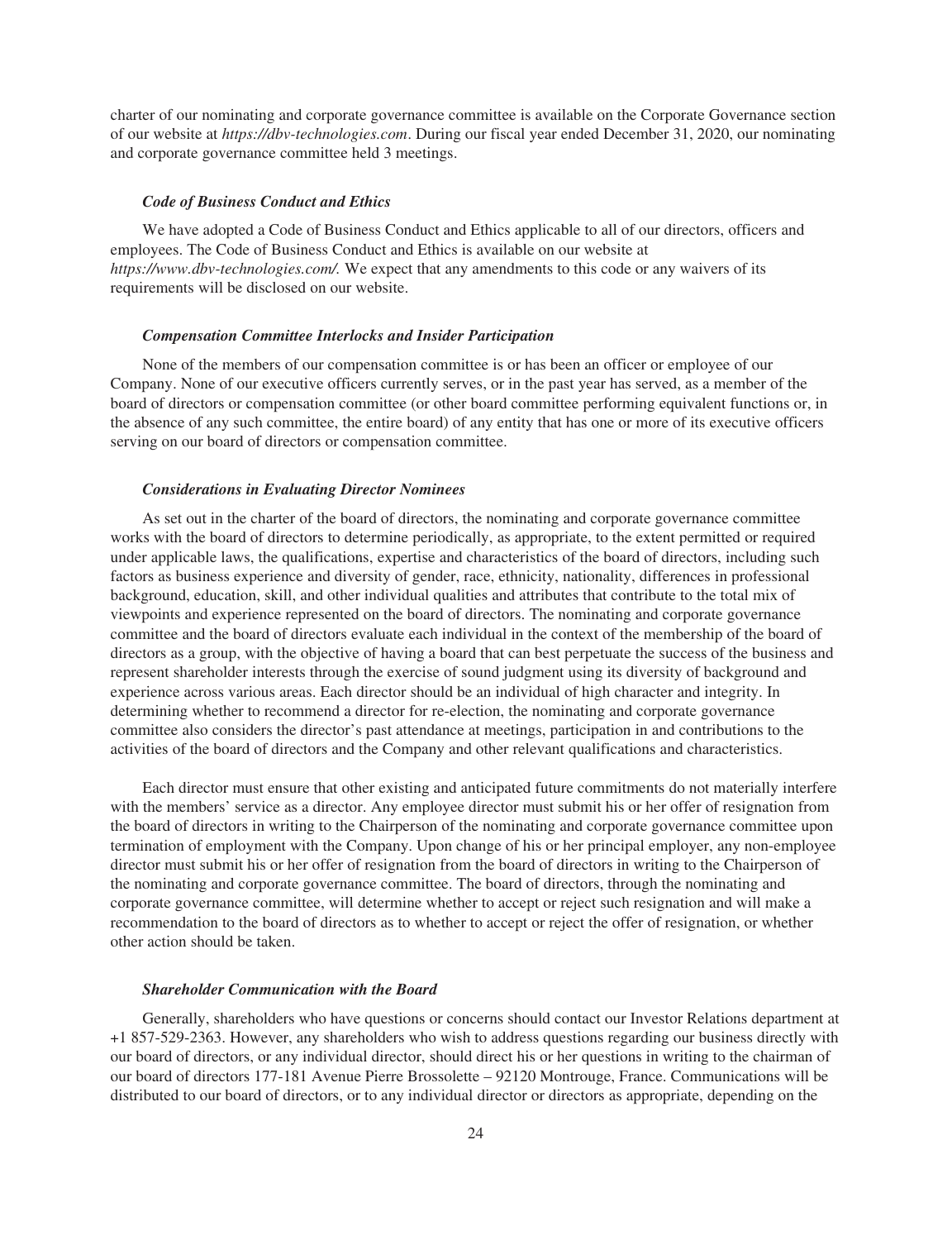facts and circumstances outlined in the communications. Items that are unrelated to the duties and responsibilities of our board of directors may be excluded, such as:

- junk mail and mass mailings;
- resumes and other forms of job inquiries;
- surveys; and
- solicitations or advertisements.

In addition, any material that is unduly hostile, threatening, or illegal in nature may be excluded, in which case it will be made available to any outside director upon request.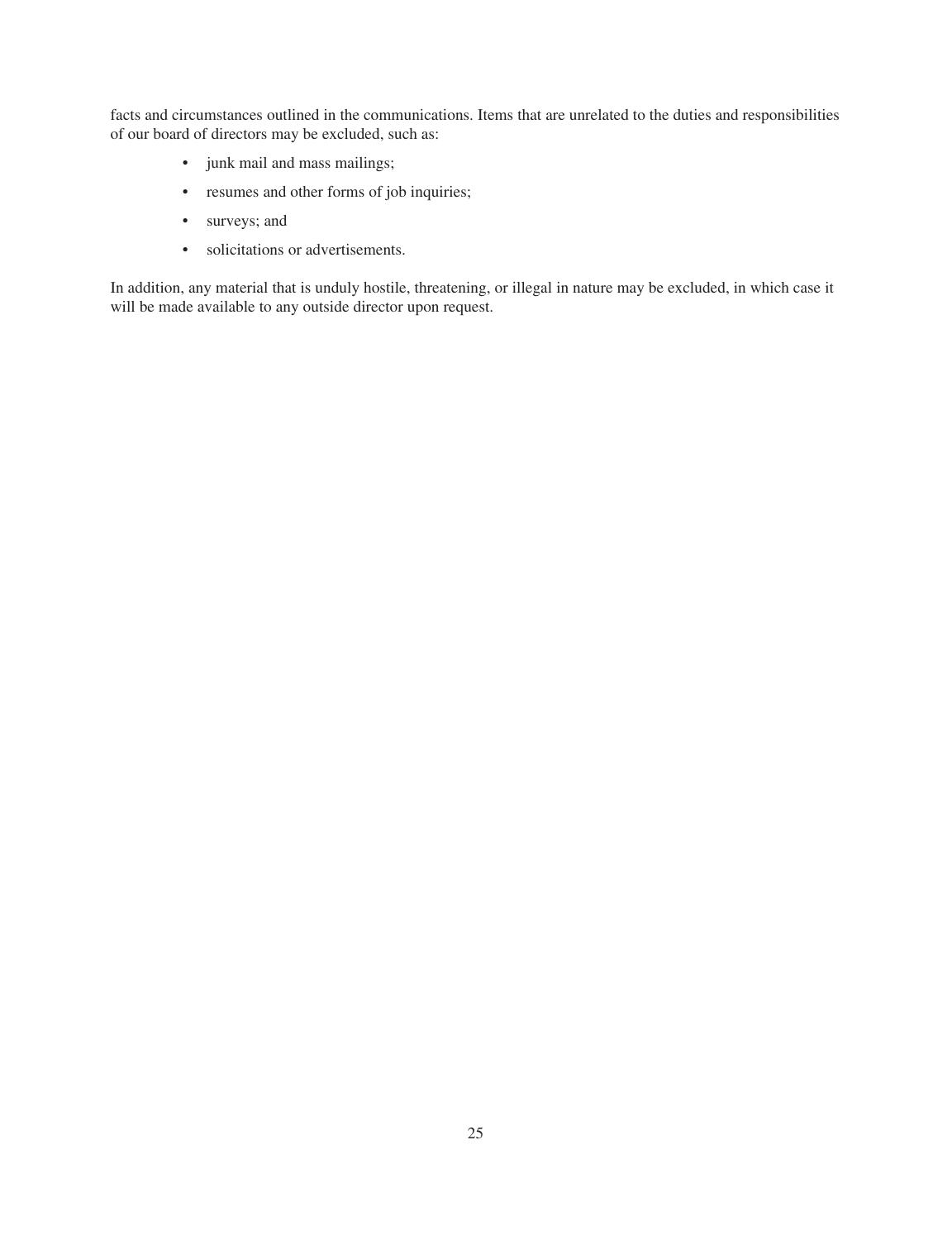### **REPORT OF AUDIT COMMITTEE**

The audit committee of our board of directors, which consists entirely of directors who meet the independence and experience requirements of the Nasdaq Stock Market, has furnished the following report:

The audit committee assists our board of directors in overseeing and monitoring the integrity of our financial reporting process, compliance with legal and regulatory requirements and the quality of internal and external audit processes. This committee's role and responsibilities are set forth in our charter adopted by our board of directors, which is available on our website at www.dbv-technologies.com. This committee reviews and reassesses our charter annually and recommends any changes to our board of directors for approval. The audit committee is responsible for overseeing our overall financial reporting process, and for recommending the appointment, compensation, retention, and oversight of the work of KPMG S.A. and Deloitte & Associés, which is ultimately determined by, respectively, the board of directors or the shareholders. In fulfilling its responsibilities for the DBV Technologies financial statements for the fiscal year ended December 31, 2020, the audit committee of DBV Technologies took the following actions:

- Reviewed and discussed the audited financial statements for the fiscal year ended December 31, 2020 with management and KPMG S.A. and Deloitte & Associés, our independent registered public accounting firms;
- Discussed with KPMG S.A. and Deloitte & Associés the matters required to be discussed in accordance with Auditing Standard No. 1301 – *Communications with Audit committees*; and
- Received written disclosures and the letter from KPMG S.A. and Deloitte & Associés regarding their independence as required by applicable requirements of the Public Company Accounting Oversight Board regarding KPMG S.A. and Deloitte & Associés' communications with the audit committee and the audit committee further discussed with KPMG S.A. and Deloitte & Associés LLP their independence. The audit committee also considered the status of pending litigation, taxation matters and other areas of oversight relating to the financial reporting and audit process that the committee determined appropriate.

Based on the audit committee's review of the audited financial statements and discussions with management and KPMG S.A. and Deloitte & Associés, the audit committee recommended to the Company's board of directors that the audited financial statements be included in the DBV Technologies Annual Report on Form 10-K for the fiscal year ended December 31, 2020 for filing with the SEC.

Members of the DBV Technologies S.A. Audit Committee

Claire Giraut(1) Viviane Monges Daniel Soland

**(1)**Ms. Giraut resigned from our board of directors and the Audit Committee subsequent to approving the inclusion of audited financial statements in the Annual Report on Form 10-K.

*The material in this report is not "soliciting material," is not deemed "filed" with the SEC and is not to be incorporated by reference in any filing of the Company under the Securities Act of 1933, as amended, or the Exchange Act, whether made before or after the date hereof and irrespective of any general incorporation language in any such filing.*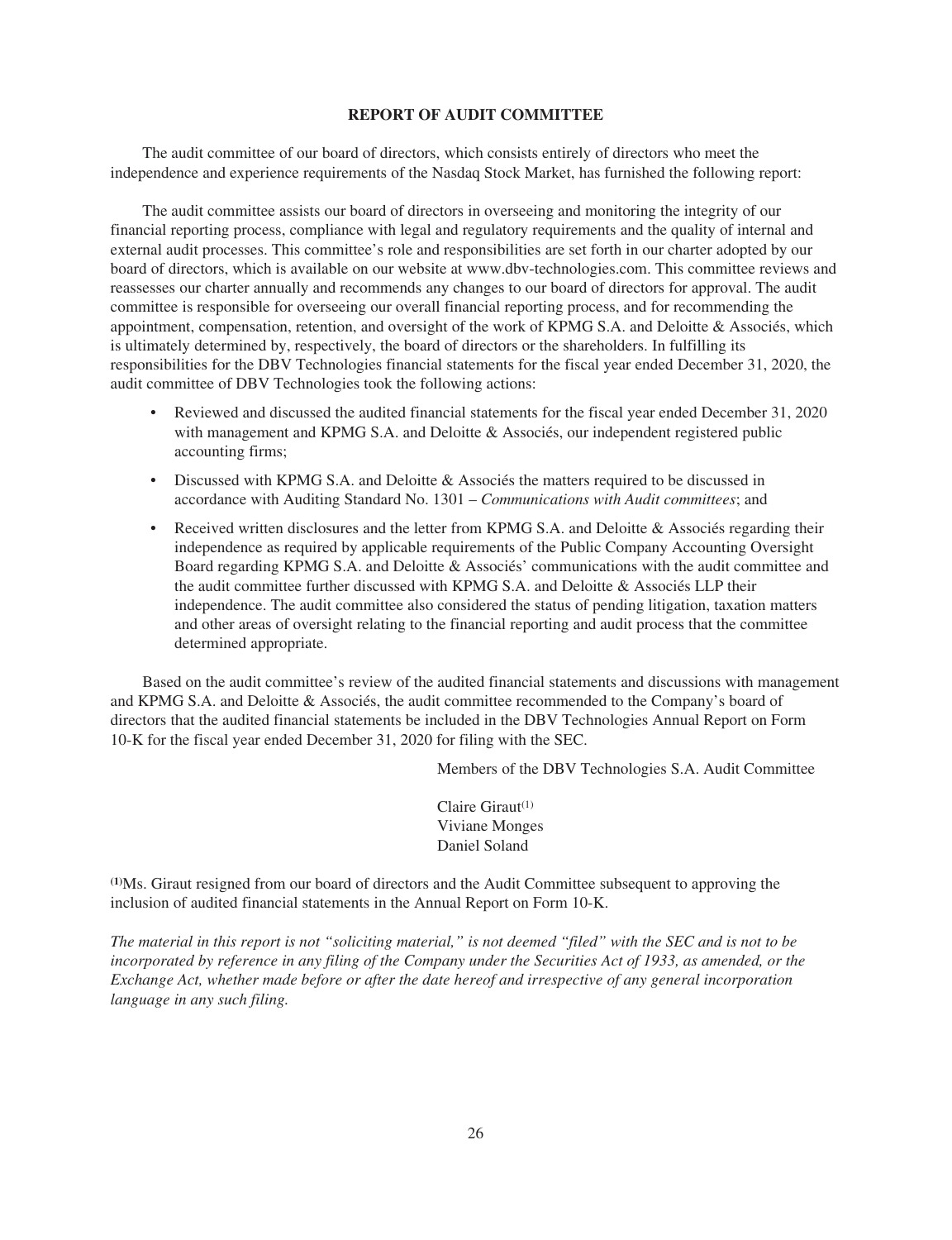### **INFORMATION ABOUT OUR EXECUTIVE OFFICERS**

Below is a list of our executive officers and their ages as of April 21, 2021. Officers are elected by our board of directors to hold office until their successors are elected and qualified. There is no arrangement or understanding between any executive officer and any other person pursuant to which the executive officer was selected.

| Name | Age Position |
|------|--------------|
|      |              |
|      |              |
|      |              |
|      |              |

*Sébastien Robitaille* has served as our Chief Financial Officer since October 2020. He oversees Finance and Information Systems at the Group level and is a member of the Executive Committee. From July 2019 to October 2020 he served as our Chief of Staff responsible for leading our evolution from a development-stage biotechnology company to a potential commercial organization. From December 2017 to December 2019, he served as our Deputy Chief Financial Officer and oversaw the Finance and Information Systems operations. Mr. Robitaille joined us in September 2015 as Senior Vice President, Group Controller & Information Systems. Prior to joining us, Mr. Robitaille worked at Ipsen for 15 years, where he held various roles of increasing. Mr. Robitaille holds a Bachelor's Degree in Business Administration-Finance from Paris School of Business.

*Dr. Pharis Mohideen* has served as our Chief Medical Officer since July 2019 and is responsible for continuing development efforts of our pipeline and bringing potentially innovative new treatments to patients, if approved. Dr. Mohideen is a member of our Executive Committee. Prior to joining us, from October 2014 to July 2019, Dr. Mohideen served as Chief Medical Officer for Millendo Therapeutics, Inc. From June 2012 to October 2014, he served as Vice President of Clinical Development at Shionogi Inc. Dr. Mohideen received his M.D., M.S. in human physiology and B.A. in biology from the University of Hawaii, as well as his M.S. in clinical investigation from Vanderbilt University.

Mr. Tassé's biography is set forth above under "Board Of Directors and Corporate Governance – Board Of Directors."

#### **Family Relationships**

There are no family relationships among any of our executive officers or directors.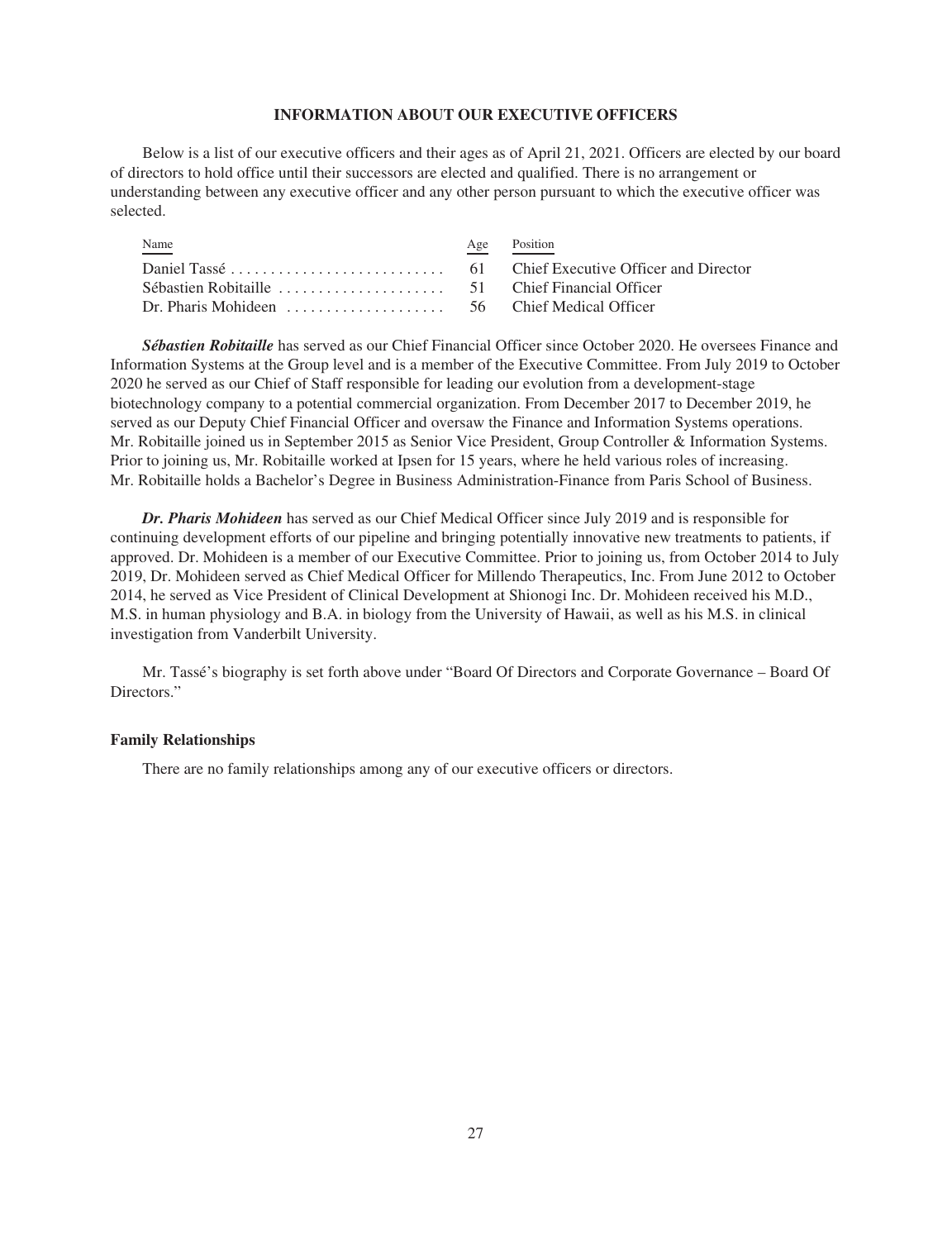#### **EXECUTIVE COMPENSATION**

### **Summary Compensation Table**

The following table sets forth information for each of the last two completed fiscal years regarding compensation awarded to or earned by (i) our Chief Executive Officer (principal executive officer, PEO), (ii) two most highly compensated executive officers other than the PEO who were serving as executive officers at the end of the last completed fiscal year and (iii) one additional former executive officers who would have been among the two most highly compensated executive officers of the Company other than the PEO had he continued to serve as of December 31, 2020, or collectively, the named executive officers.

For the year ended December 31, 2020, our named executive officers were:

Daniel Tassé, our Chief Executive Officer and Director;

Sébastien Robitaille, our Chief Financial Officer;

Dr. Pharis Mohideen, our Chief Medical Officer; and

Ramzi Benamar, our former Chief Financial Officer, who left the Company on October 2, 2020.

| Name and<br><b>Principal Position</b>               | Year | <b>Salary</b> | <b>Bonus</b>             | <b>Stock</b><br>Awards $(1)$ | Option<br>Awards $(1)$<br><b>(S)</b> | <b>Non-Equity</b><br><b>Incentive Plan</b><br><b>Compensation Compensation</b> | <b>All Other</b>      | Total $(2)$ |
|-----------------------------------------------------|------|---------------|--------------------------|------------------------------|--------------------------------------|--------------------------------------------------------------------------------|-----------------------|-------------|
| Daniel Tassé                                        | 2020 | 600,000       |                          |                              | 959.123                              | 396,000                                                                        | 107,012 (3) 2,062,135 |             |
| Chief Executive Officer and<br>Director             | 2019 | 600,000       |                          |                              | 1,693,381                            | 780,000                                                                        | 88,071                | 3,161,452   |
| Sébastien Robitaille                                | 2020 | 234,150       | $\overline{\phantom{m}}$ | 39.438                       | 178,523                              | 55,282                                                                         | 2,385(4)              | 509,778     |
| Chief Financial Officer                             | 2019 | 211,265       | $\hspace{0.05cm}$        | 362,400                      |                                      | 146.637                                                                        | 4.102                 | 724,403     |
| Pharis Mohideen<br>.                                | 2020 | 440,000       |                          | 73,649                       | 333.943                              | 99.704                                                                         | 85,556 (5)            | 1,032,851   |
| Chief Medical Officer                               | 2019 | 195,824 (6)   |                          |                              | 937,045                              | 364,678                                                                        | 38.135                | 1,535,682   |
| Ramzi Benamar<br>.<br><b>Former Chief Financial</b> | 2020 | 288,493       |                          |                              | 1.086.825                            | 116,000                                                                        | 525,638(7)            | 2.016.956   |

*Officer*

- (1) The amounts reported in the "Stock Awards" and "Option Awards" columns reflect the aggregate grant date fair value of each award computed in accordance with ASC Topic 718. For information regarding the assumptions used in determining the fair value of an award, please refer to Note 14 of our Annual Report on Form 10-K as filed with the SEC on March 17, 2021.
- (2) Amounts relating to compensation in 2020 have been converted from euros to U.S. dollars at a rate of  $\text{\textsterling}1.00 = \text{\$1.1422}$ , which represents the average exchange rate for the year ended December 31, 2020, and amounts relating to compensation in 2019 have been converted from euros to U.S. dollars at a rate of  $\epsilon$ 1.00 = \$1.1195, which represents the average exchange rate for the year ended December 31, 2019.
- (3) Includes \$6,750 in Company contributions to benefit plans, \$41,546 in life insurance premiums, \$40,905 in tax gross-up payments or reimbursements, and \$17,811 in commuting expenses.
- (4) Includes \$2,385 in commuting expenses.
- (5) Includes \$26,000 in Company contributions to benefit plans, \$41,546 in life insurance premiums, and \$18,009 in commuting expenses.
- (6) Dr. Mohideen joined the Company on July 22, 2019. Represents the pro-rated portion of an annual base salary of \$453,200.
- (7) Includes \$19,500 of Company contributions to benefit plans, \$37,722 in life insurance premiums, \$13,416 in commuting expenses, \$65,000 in housing allocations, and \$390,000 in severance payments.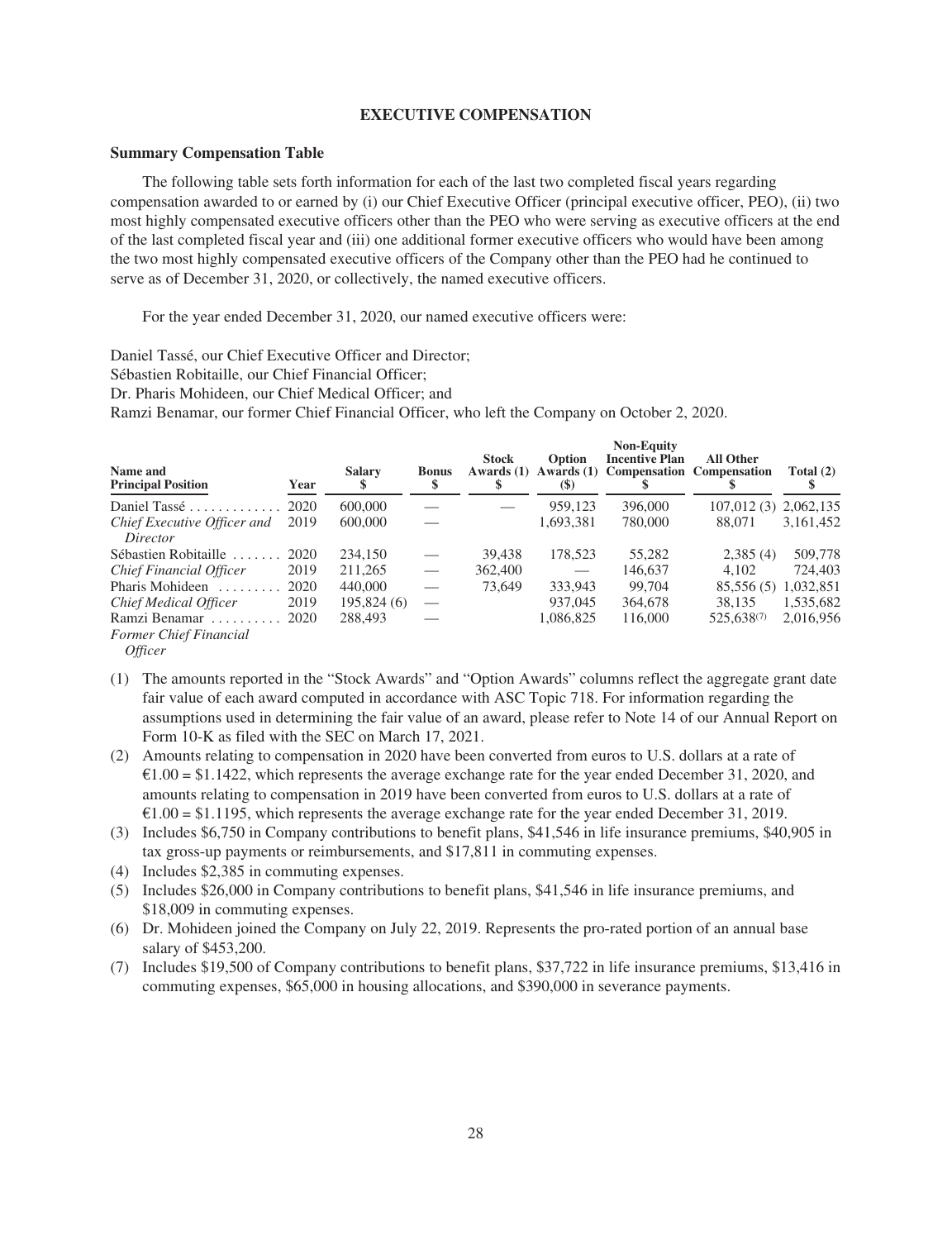#### **Outstanding Equity Awards at Fiscal Year End 2020**

|                             |               | <b>Option Awards</b>                                                                 |                                                                                                       |                                                                                                                         |                                          | <b>Stock Awards</b>          |                                                                                              |                                                                                                    |                                                                                                                                      |                                                                                                                                                                       |
|-----------------------------|---------------|--------------------------------------------------------------------------------------|-------------------------------------------------------------------------------------------------------|-------------------------------------------------------------------------------------------------------------------------|------------------------------------------|------------------------------|----------------------------------------------------------------------------------------------|----------------------------------------------------------------------------------------------------|--------------------------------------------------------------------------------------------------------------------------------------|-----------------------------------------------------------------------------------------------------------------------------------------------------------------------|
| <b>Name</b>                 | Grant<br>Date | Number of<br>securities<br>underlying<br>unexercised<br>options<br>#)<br>exercisable | Number of<br>securities<br>underlying<br>unexercised<br>options<br>#<br>unexerciseable <sup>(1)</sup> | Equity<br>incentive<br>plan awards:<br>Number of<br>securities<br>underlying<br>unexercised<br>unearned<br>options $#)$ | Option<br>exercise<br>price<br>$(€)$ (2) | Option<br>expiration<br>date | <b>Number</b><br>of<br>shares<br>or units<br>of stock<br>that<br>have<br>not<br>vested<br>#) | <b>Market</b><br>value of<br>shares<br>of units<br>of stock<br>that<br>have not<br>vested<br>$($)$ | Equity<br>incentive<br>plan awards:<br>Number of<br>unearned<br>shares, units<br>or other<br>rights that<br>have not<br>vested $(H)$ | <b>Equity</b><br>incentive<br>plan awards:<br>Market or<br>payout value<br>of unearned<br>shares, units<br>or other<br>rights that<br>have not<br>vested $(\$)$ $(3)$ |
| <b>Daniel Tassé</b>         | 11/29/18      |                                                                                      | $350,000^{(4)}$                                                                                       |                                                                                                                         | €30.02                                   | 11/29/28                     |                                                                                              |                                                                                                    |                                                                                                                                      |                                                                                                                                                                       |
|                             | 05/24/19      |                                                                                      | 150,000(4)                                                                                            | $\overline{\phantom{m}}$                                                                                                | €16.99                                   | 05/24/29                     |                                                                                              |                                                                                                    |                                                                                                                                      |                                                                                                                                                                       |
|                             | 11/24/20      |                                                                                      | 274,000                                                                                               |                                                                                                                         | € 4.16                                   | 11/24/30                     |                                                                                              |                                                                                                    |                                                                                                                                      |                                                                                                                                                                       |
| <b>Sébastien Robitaille</b> | 06/22/18      |                                                                                      |                                                                                                       |                                                                                                                         |                                          |                              |                                                                                              |                                                                                                    | $15,000^{(5)}$                                                                                                                       | \$79,811                                                                                                                                                              |
|                             | 05/10/19      |                                                                                      |                                                                                                       |                                                                                                                         |                                          |                              |                                                                                              |                                                                                                    | $20,000^{(5)}$                                                                                                                       | \$106,414                                                                                                                                                             |
|                             | 12/20/19      |                                                                                      |                                                                                                       |                                                                                                                         |                                          |                              | $100^{(6)}$ \$                                                                               | 532                                                                                                |                                                                                                                                      |                                                                                                                                                                       |
|                             | 11/24/20      |                                                                                      | 51,000                                                                                                |                                                                                                                         | $\epsilon$ 4.16                          | 11/24/30                     |                                                                                              | 8,300 <sup>(7)</sup> \$44,162                                                                      |                                                                                                                                      |                                                                                                                                                                       |
| <b>Pharis Mohideen</b>      | 07/22/19      |                                                                                      | $75,000^{(4)}$                                                                                        |                                                                                                                         | €17.90                                   | 07/22/29                     |                                                                                              |                                                                                                    |                                                                                                                                      |                                                                                                                                                                       |
|                             | 11/24/20      |                                                                                      | 95,400                                                                                                |                                                                                                                         | $\epsilon$ 4.16                          | 11/24/30                     |                                                                                              | 15.500 <sup>(7)</sup> \$82,471                                                                     |                                                                                                                                      |                                                                                                                                                                       |

- (1) 25% of the shares subject to each option vest 12 months after grant, with the remaining shares vesting in six equal semi-annual installments thereafter, subject to each optionholder's continued service through each such vesting date.
- (2) Exercise prices, grant date share fair values and fair value per equity instruments are provided in euros, as the Company is incorporated in France and the euro is the currency used for the grants.
- (3) Determined by reference to €4.34, the closing price per ordinary share on Euronext Paris on December 31, 2020 and an applicable exchange rate of  $\epsilon$ 1.00 = \$1.2271, which represents the exchange rate as of December 31, 2020.
- (4) In addition to the vesting schedule in footnote (1), vesting of these options are subject to the achievement of performance conditions.
- (5) The service conditions have been met as of December 31, 2020 for the awards granted on June 22, 2018 and May 10, 2019. The release of free shares is subject to the achievement of performance conditions.
- (6) This award vests on December 19, 2021.
- (7) 25% of these RSUs vest on November 24, 2021, and the remaining RSUs vest in six equal semi-annual installments thereafter, subject to the holder's continued service through each such vesting date.

Mr. Benamar held no outstanding equity awards at fiscal year end as a result of his departure from the Company in October 2020.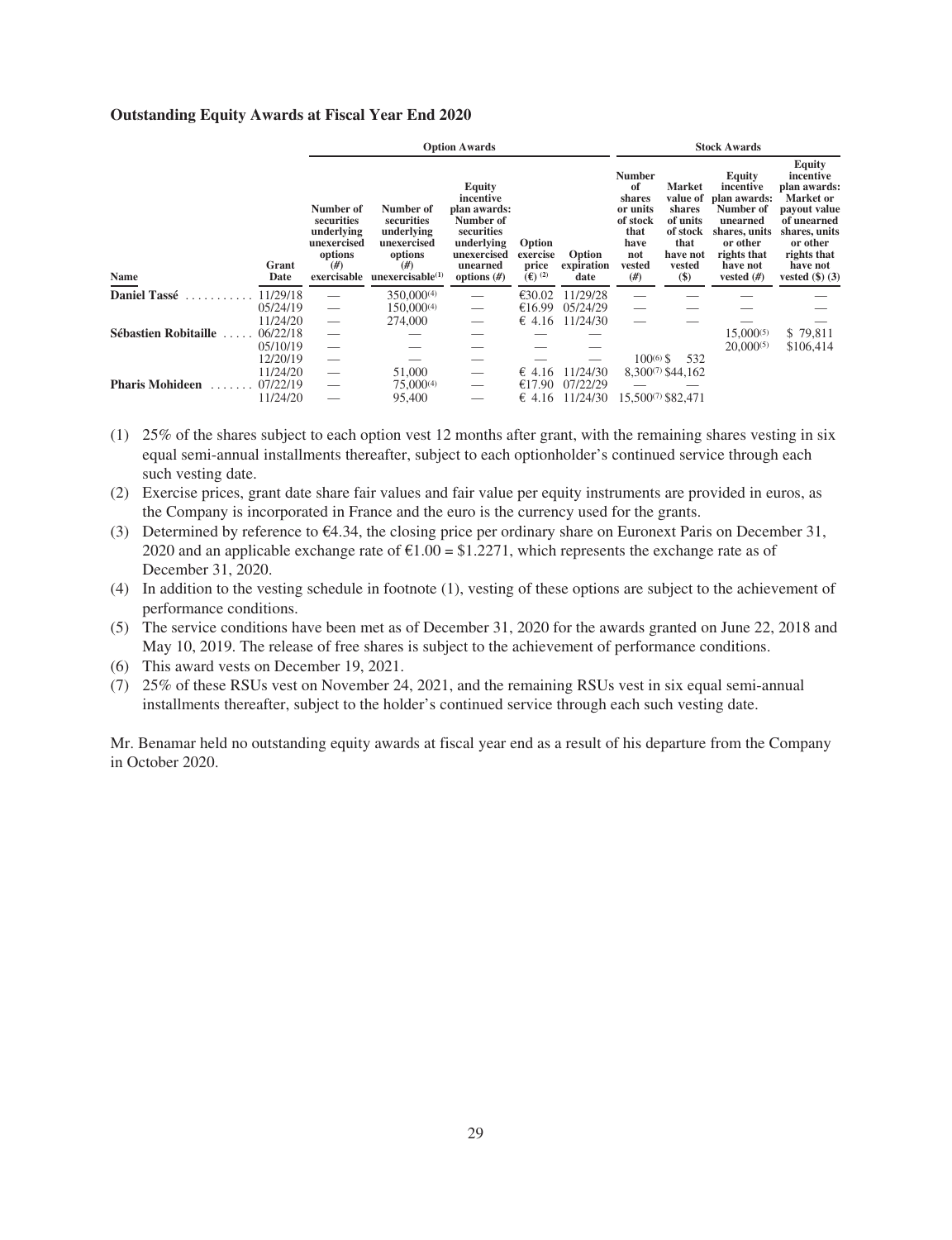### **Narrative Disclosure to Summary Compensation Table**

# *Compensation Philosophy and Strategy*

We are a clinical-stage biopharmaceutical company dedicated to developing and commercializing safe, effective, and convenient therapies for patients with food allergies and other immunological conditions. Our therapeutic approach is based on epicutaneous immunotherapy, or EPIT<sup> $<sub>m</sub>$ </sup>, our proprietary method of delivering</sup></sub> biologically active compounds to the immune system through intact skin using Viaskin™, an epicutaneous patch (i.e., a skin patch). We have generated significant data demonstrating that the mechanism of action of Viaskin is novel and differentiated, as it targets specific antigen-presenting immune cells in the skin called Langerhans cells. Langerhans cells capture the antigen and migrate to the lymph node to activate the immune system without allowing passage of the antigen into the bloodstream, minimizing systemic exposure in the body. We are advancing this unique technology to address areas of unmet medical need, including food allergies. Safety is paramount to children with food allergies and their families because the introduction of the offending allergen into an allergic child's bloodstream can cause severe and life-threatening allergic reactions, such as anaphylactic shock. We believe Viaskin may offer a convenient, self-administered, non-invasive immunotherapy to patients.

Our most advanced product candidate is Viaskin Peanut, which has been evaluated in nine clinical studies, including four Phase II studies and two Phase III studies, as a potential therapy for children ages four to eleven with peanut allergy. We also have an ongoing Phase III study of Viaskin Peanut in children ages one to three with peanut allergy.

We have two earlier-stage food allergy programs: Viaskin Milk, which is in Phase II of clinical development, and Viaskin Egg, which is in preclinical development. We are also exploring potential applications of our Viaskin platform in vaccines and other immune diseases such as Eosinophilic Esophagitis, or EoE.

As a global biopharmaceutical company, we structure our compensation program to attract global talent. The overall objectives of our executive compensation policies and programs are to:

- attract, retain and motivate superior executive talent;
- provide incentives that reward the achievement of performance goals that directly correlate to the enhancement of stockholder value, as well as to facilitate executive retention;
- align our executives' interests with those of our stockholders;
- link pay to company performance; and
- offer pay opportunities that are competitive with the biopharmaceutical market in which we compete in order to recruit and retain top talent, while maintaining reasonable cost and dilution to our shareholders.

In establishing specific compensation levels for our executive officers, we considering benchmarking information provided from our independent compensation consultant. For 2020, we considered the following companies to be in our peer group for benchmarking purposes:

| Aimmune Therapeutics           | Myovant Sciences Ltd.                             |
|--------------------------------|---------------------------------------------------|
| Apellis Pharmaceuticals Inc.   | Revance Therapeutics Inc.                         |
| Aurinia Pharmaceuticals Inc.   | Rhythm Pharmaceuticals Inc.                       |
| Esperion Therapeutics, Inc.    | Tricida Inc.                                      |
| Intercept Pharmaceuticals Inc. | Viela Bio, Inc. (subsequently acquired by Horizon |
| Intra-Cellular Therapies, Inc. | Therapeutics plc)                                 |
| Mesoblast Ltd.                 | Zealand Pharma A/S                                |
|                                | Zogenix, Inc.                                     |
|                                |                                                   |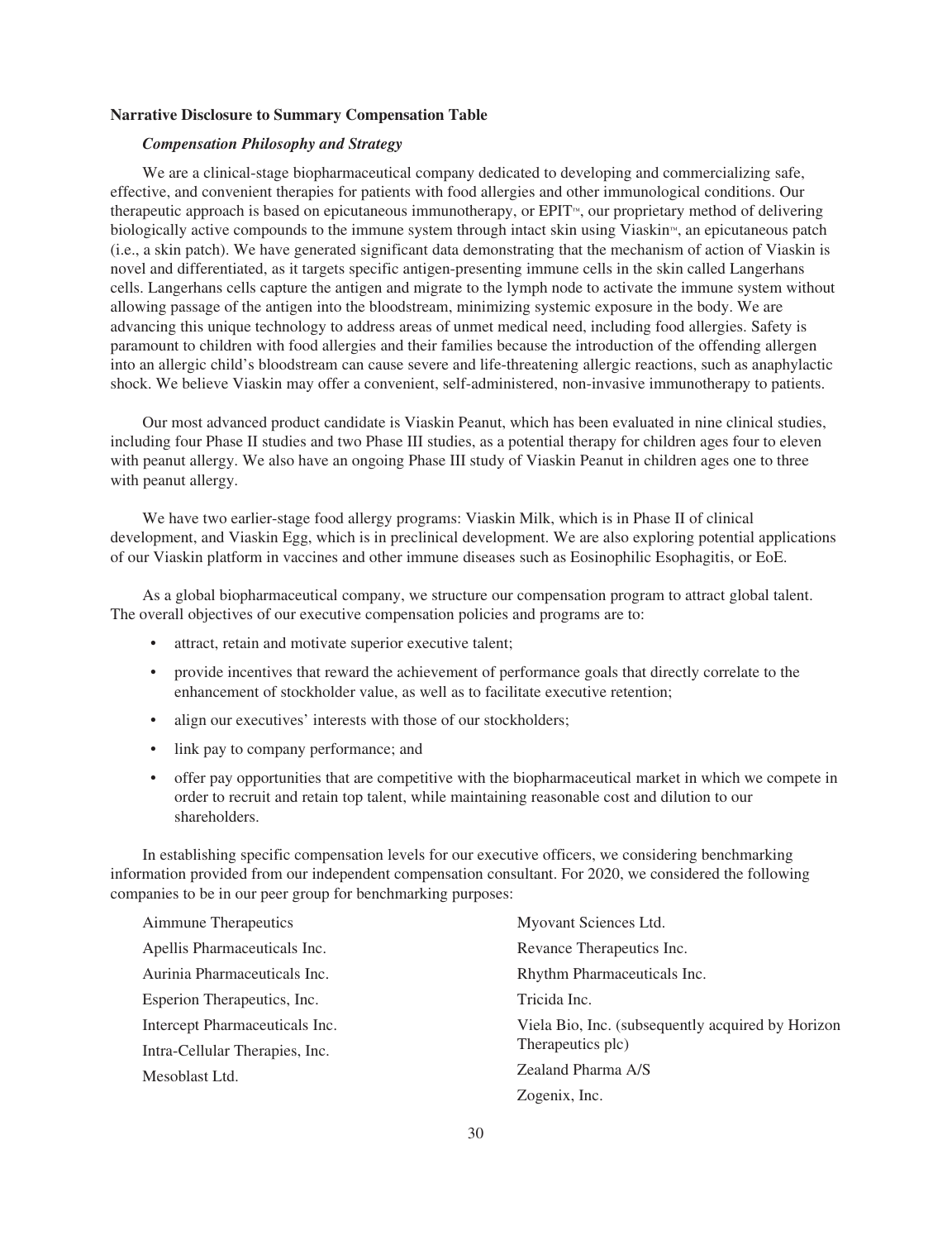Our executive compensation program generally consists of, and is intended to strike a balance among, the following three principal components: base salary, annual performance-based incentives and long-term incentive compensation. Our compensation philosophy with respect to these elements is as follows:

- **Base salary (fixed cash)**:
	- Target market median in the French or U.S., depending on job location.
	- Provides financial stability and security through a fixed amount of cash for performing job responsibilities.
	- Generally reviewed annually by the compensation committee based on a number of factors (including individual performance, internal equity, retention, expected cost of living increases and the overall performance of our company) and by reference to market data provided by our independent compensation consultant).
- **• Annual non-equity performance incentive plan (at risk cash):**
	- Motivates and rewards for attaining rigorous annual corporate performance goals that relate to our key business objectives and individual contributions.
	- Target bonus amounts are generally reviewed annually by the compensation committee, including by reference to market data provided by our independent compensation consultant.
	- Bonus opportunities are dependent on the achievement of specific corporate objectives established at the beginning of the year by the board of directors and individual performance objectives that relate to the officer's role and expected contribution toward reaching our corporate goals.
	- Actual bonus amounts earned are determined after the end of the year, based on achievement of the designated corporate performance objectives (which allow for 0% to 150% achievement) and, where applicable, individual performance objectives. Any corporate achievement of less than 50% results in no annual incentive compensation for our executive officers.
	- For 2020, the compensation committee determined that our company had achieved 55% of the corporate objectives established by the board. See *Annex D* for further information on our achievement of corporate objectives.
- **Long-term incentives (at-risk equity)**:
	- Long-term incentives, or LTIs, represent the bulk of our executive compensation.
	- Motivates and rewards for long-term Company performance; aligns executives' interests with stockholder interests and changes in stockholder value. Attracts highly qualified executives and encourages their continued employment over the long-term.
	- Includes a mix of Stock-Options (SOs) and Restricted Stock Units (RSUs). The relative ratio of SOs to RSUs increases as a function of organizational seniority, such that our executive officers receive upwards of 80% of their LTIs as SOs, which we believe is consistent with our peer companies and particularly our U.S. peer companies.
	- Annual equity opportunities are generally reviewed and determined annually or as appropriate during the year for new hires, promotions, or other special circumstances, such as to encourage retention, or as an incentive for significant achievement. Individual grants are determined based on a number of factors, including current corporate and individual performance, outstanding equity holdings and their retention value and total ownership, historical value of our stock, internal equity among executives and market data provided by our independent compensation consultant.
	- We focus on time-vesting awards. Time based vesting over four years  $(25\%$  at month 12, and 12.5% every 6 months afterwards) allows for retention that is aligned to the biotechnology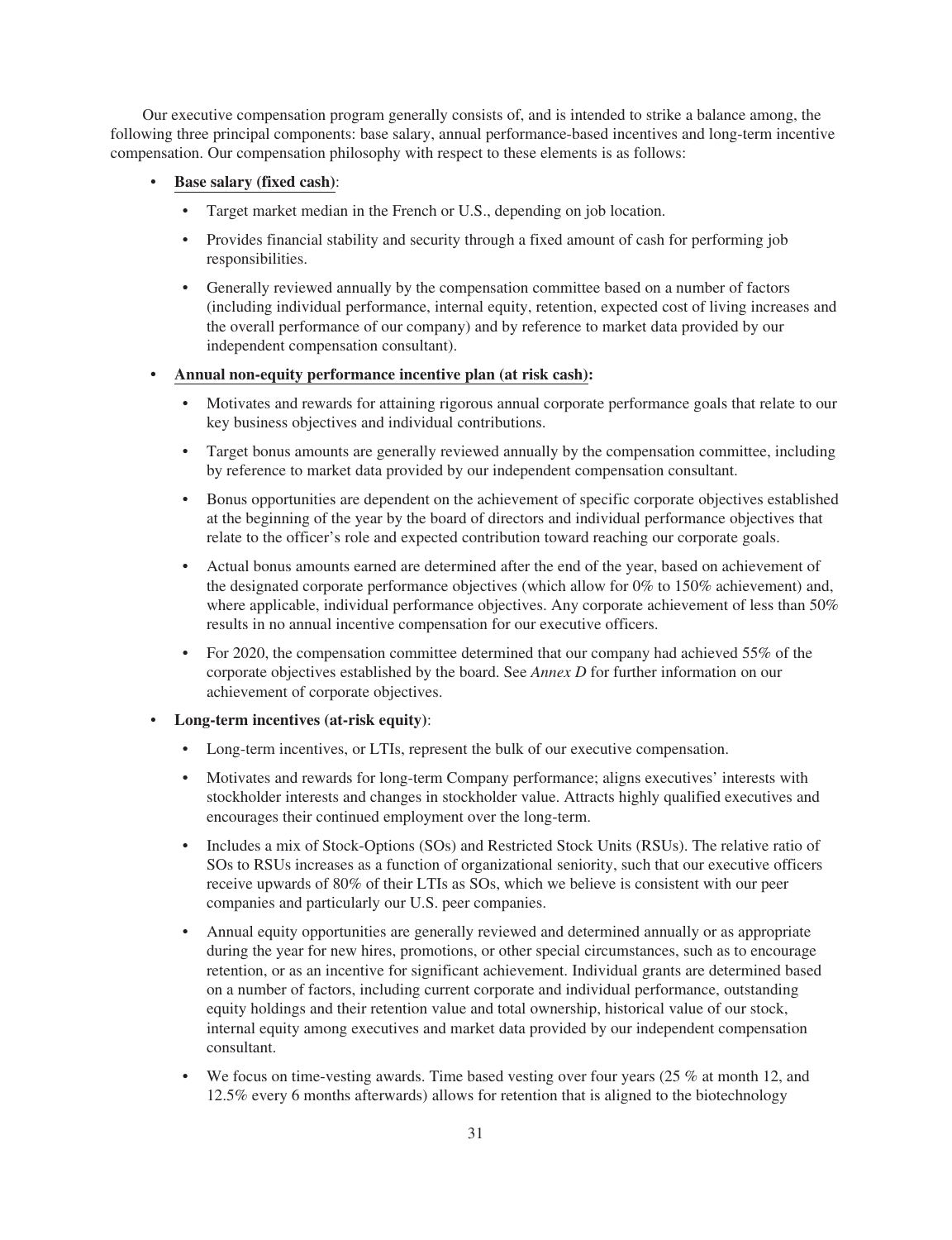industry's longer time horizon for value creation and is competitive with market practices. Further, our focus on time-vesting awards allow us to most optimally allocate our resources by enabling us to shift resources towards the most promising opportunities for shareholder value creation.

The compensation committee aims to structure a significant portion of the named executive officers' total target compensation to be comprised of performance-based bonus opportunities and LTIs, in order to align the executive officers' incentives with the interests of our stockholders and our corporate objectives. In evaluating our executive compensation policies and programs, as well as the short-term and long-term value of our executive compensation plans, we consider both the performance and skills of each of our executives, as well as the compensation paid to executives at similar companies with similar responsibilities. We focus on providing a competitive compensation package which provides significant short-term and long-term incentives for the achievement of measurable corporate objectives. We believe this approach provides an appropriate blend of short-term and long-term incentives to maximize stockholder value.

# *Chief Executive Officer Compensation*

In 2020, the elements of our chief executive officer's compensation were:

- **Base salary**: Mr. Tassé's annual base salary has remained at \$600,000 since joining our company in November 2018. This amount is between the  $50<sup>th</sup>$  and  $75<sup>th</sup>$  percentile of the market data compiled by our independent compensation consultant, in order to remain competitive with the companies with whom we compete.
- **Annual incentive award**: For 2020, in addition to determining that the company had achieved 55% of the corporate objectives established by the board, the board approved a supplemental incentive award to Mr. Tassé equal to 11% of his base salary for his work in reorganizing our company and significantly reducing our expenses while advancing our Viaskin Peanut program and other core capabilities. In total, Mr. Tassé's annual incentive award equaled 66% of his base salary in 2020, as compared to 130% in 2019.
- **LTIs**: In 2020, the board granted Mr. Tassé a SO to purchase 274,000 ordinary shares, which represented approximately 0,50% of our outstanding capital, which aligned to market practice of 0.45 to 0.55% at the median of our comparable companies. Such SOs have a four-year vesting schedule (25% at month 12, and 12.5% every 6 months afterwards) and a 10-year exercise window, subject to Mr. Tassé's continued service at our company.

### *Executive Compensation Arrangements*

For a discussion of our employment arrangements with our executive officers, see "Related Party Transactions – Arrangements with Our Directors and Executive Officers." Except the arrangements described in "Related Party Transactions—Arrangements with Our Directors and Executive Officers," there are no arrangements or understanding between us and any of our other executive officers providing for benefits upon termination of their employment, other than as required by applicable law.

#### **French "Say-on-Pay" Requirements Related to Executive Compensation**

## *French legal background on say-on-pay requirements*

French laws applicable our company requires that all type of compensation to be granted or that have been granted to certain corporate officers (Chairman of the Board, directors, chief executive officers, deputy chief executive officers, if any) be presented and approved shareholders at our annual shareholders 'general meeting, as regards on one hand compensation policy applicable these corporate officers for the coming year (Ex Ante Vote) and on the other hand the compensation that was granted to these executive officers for the past year (Ex Post Vote).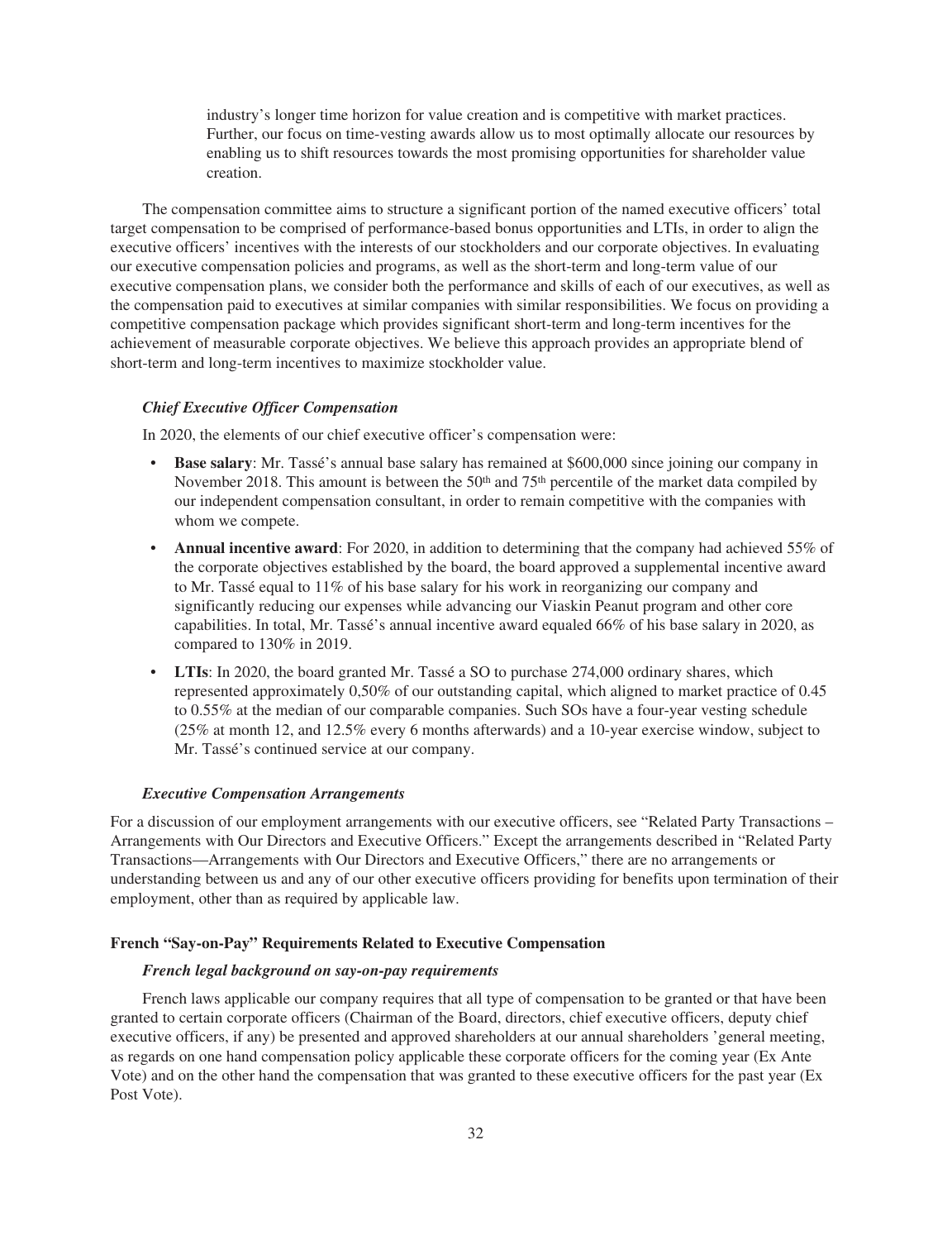No compensation component, of any nature whatsoever, may be determined, allocated or paid by our company, nor any commitment made by our company if it is not in accordance with the approved compensation policy or, in its absence, with the compensation or practices existing within our company.

The determination, review and implementation of the compensation policy for each of the corporate officers is carried out by the Board on the recommendation of the Compensation Committee. When the Board decides on a compensation component or a commitment in favor of the Chairman of the Board or the Chief Executive Officer, the interested party may not take part in the deliberations or vote on the component or commitment concerned.

## *Ex Ante Vote*

Our Board of Directors shall draw up a remuneration policy that is made in accordance with our corporate purposes, that shall contribute to our company's sustainability and that shall be part of our company's business strategy. It shall comprise all type of remunerations to be granted to corporate officers (whether fixed, variable or exceptional) and shall explain how it has been determined and how it is implemented by our company. Such compensation policy shall be approved by our shareholders at our annual shareholders' meeting.

As part of the decision-making process followed for the determination and review of the compensation policy, the conditions of compensation and employment of our company's employees were taken into account by the Compensation Committee and the Board.

In proposing the structure of this compensation, the Compensation Committee also relies on studies indicating market practices for comparable companies. These studies are based on a sample of companies with common characteristics in terms of size, workforce, market capitalization, clinical stage or geographic footprint.

The Compensation Committee ensures that none of the components of remuneration is disproportionate and analyses the remuneration as a whole, taking into account all of its components.

In the event of a change in governance, the compensation policy will be applied our new executive officers, with necessary adjustments where applicable.

Such compensation policy is described in our annual corporate governance report, a portion of which, translated to English, is included as Annex B to this Proxy Statement and which was incorporated in Section 4 of our 2021 Universal Registration Document (URD) filed with the French Market Authority on March 17, 2021 under number D.21-0141.

#### *Ex Post vote*

The annual ordinary shareholders' meeting must decide each year on the remuneration awarded or paid during the financial year to the corporate officers. This "ex-post" vote concerns two sets of resolutions, one concerning all corporate officers, the other concerning only some of them.

Our annual shareholders' meeting shall then approve fixed, variable and exceptional items comprising the total compensation and benefits of any kind paid during the previous financial year or awarded for said financial year to the corporate officers.

With regard to the vote on the information concerning all corporate officers, and in the event that the proposed resolution is rejected, the Board of Directors must submit a revised remuneration policy for approval at the next general meeting; the payment of sums allocated for the current financial year to the directors as remuneration for their activity is suspended until this approval. A further negative vote on the resolution on the new remuneration policy will result in a permanent ban on the payment of the suspended remuneration.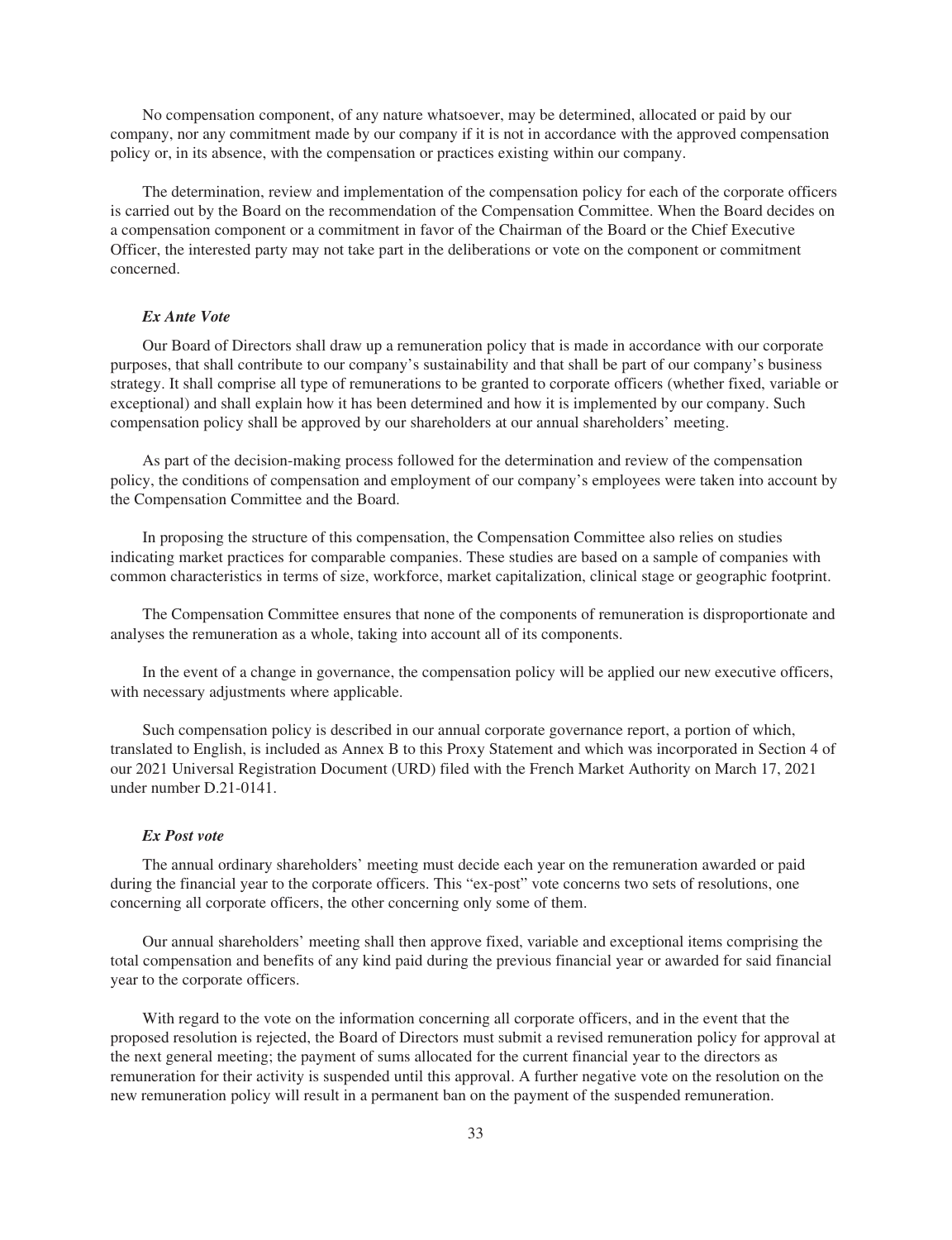A description of our corporate officers' compensation for the previous financial year is included in Annex C, Part 1 and Part 2 to this proxy statement.

As regards the vote on the fixed, variable, and exceptional components of the total compensation and benefits of any kind paid or granted during the past financial year to the Chairman of the Board of Directors, the chief executive officer and the deputy chief executive officer, and if the proposed resolution is rejected by the general meeting, the remuneration components remain in place, but the variable and exceptional remuneration components may not be paid to the said corporate officer

A description of the compensation paid to Mr. Michel de Rosen, Mr. Daniel Tassé and Ms. Marie-Catherine Théréné for the previous financial year is included in Annex C, Part 2 to this proxy statement.

#### **Limitations on Liability and Indemnifications Matters**

Under French law, provisions of by-laws that limit the liability of directors are prohibited. However, French law allows *sociétés anonymes* to contract for and maintain liability insurance against civil liabilities incurred by any of their directors and officers involved in a third-party action, provided that they acted in good faith and within their capacities as directors or officers of the company. Criminal liability cannot be indemnified under French law, whether directly by the company or through liability insurance.

We maintain liability insurance for our directors and officers, including insurance against liability under the Securities Act and we intend to enter into agreements with our directors and executive officers to provide contractual indemnification. With certain exceptions and subject to limitations on indemnification under French law, these agreements will provide for indemnification for damages and expenses including, among other things, attorneys' fees, judgments, fines and settlement amounts incurred by any of these individuals in any action or proceeding arising out of his or her actions in that capacity. We believe that this insurance and these agreements are necessary to attract qualified directors and executive officers.

These agreements may discourage shareholders from bringing a lawsuit against our directors and executive officers for breach of their fiduciary duty. These provisions also may have the effect of reducing the likelihood of derivative litigation against directors and executive officers, even though such an action, if successful, might otherwise benefit us and our shareholders. Furthermore, a shareholder's investment may be adversely affected to the extent we pay the costs of settlement and damage awards against directors and officers pursuant to these insurance agreements.

Certain of our non-employee directors may, through their relationships with their employers or partnerships, be insured against certain liabilities in their capacity as members of our board of directors.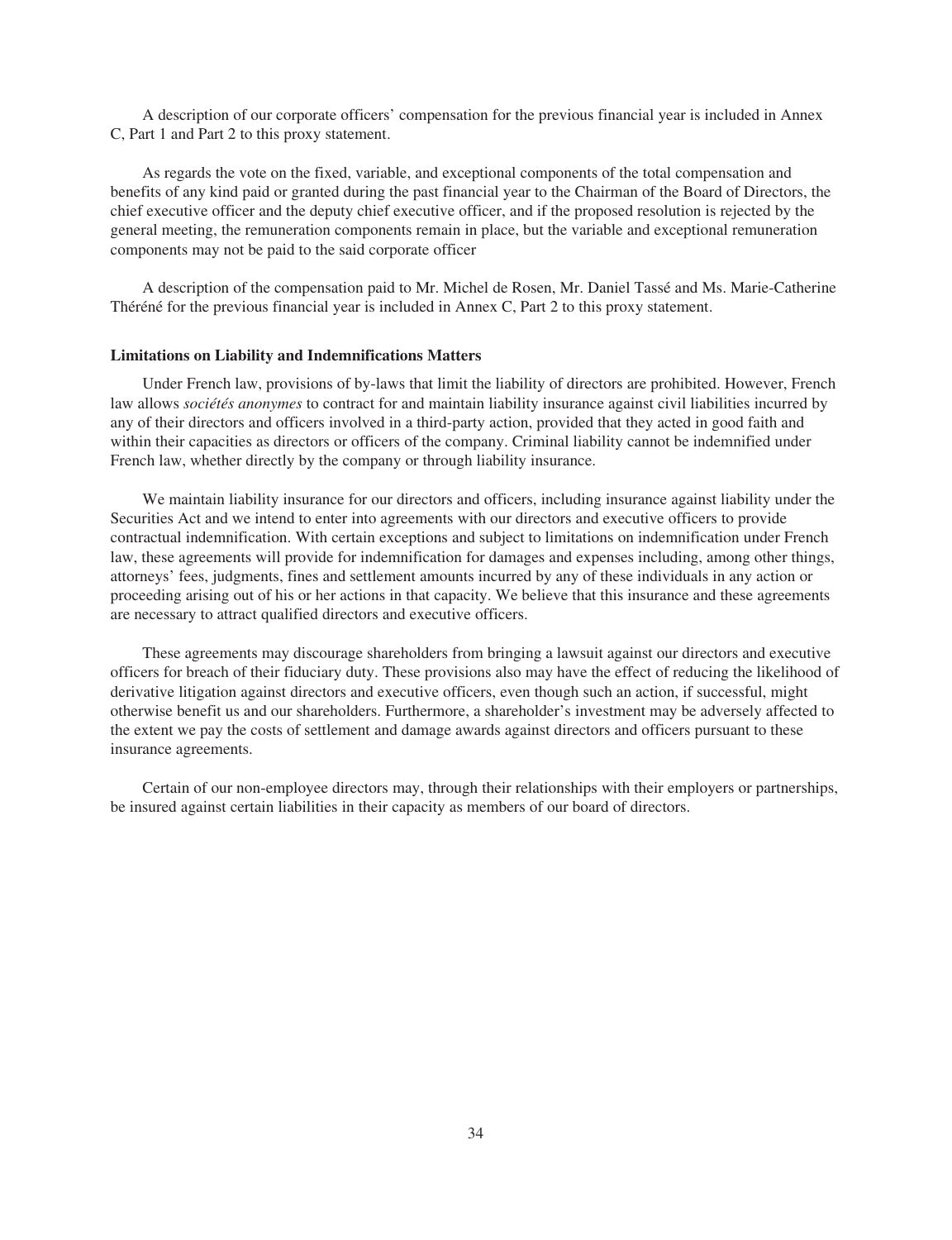# **Equity Compensation Plan Information**

# *Shares Authorized for Delivery under Equity Compensation Plans—*

The following table provides information about our Ordinary Shares that may be issued (or transferred) under our equity compensation plans at December 31, 2020:

|                                                         | Number of<br>securities to be<br>issued upon<br>exercise of<br>outstanding<br>options,<br>warrants and<br>rights | <b>Weighted-average</b><br>exercise price of<br>outstanding<br>options, warrants<br>and rights $(11)$ | Number of securities<br>remaining available for<br>issuance under equity<br>compensation plans<br>(excluding securities)<br>reflected in column (a) |
|---------------------------------------------------------|------------------------------------------------------------------------------------------------------------------|-------------------------------------------------------------------------------------------------------|-----------------------------------------------------------------------------------------------------------------------------------------------------|
| <b>Plan Category</b>                                    | (a)                                                                                                              | (b)                                                                                                   | (c)                                                                                                                                                 |
| Equity compensation plans approved by security holders: |                                                                                                                  |                                                                                                       |                                                                                                                                                     |
| Non-Employee Warrants $(BSA)$                           | 218,008                                                                                                          | €52.78                                                                                                |                                                                                                                                                     |
| Employee Warrants (BSPCE)                               | 82,500                                                                                                           | $\epsilon$ 5.13                                                                                       |                                                                                                                                                     |
|                                                         | 2,610,510                                                                                                        | €18.78                                                                                                | 2,904,052                                                                                                                                           |
| Restricted Stock Units                                  | 1.118.745                                                                                                        | N/A                                                                                                   | 623.734                                                                                                                                             |
| Equity compensation plans not approved by security      |                                                                                                                  |                                                                                                       |                                                                                                                                                     |
| holders:                                                |                                                                                                                  |                                                                                                       |                                                                                                                                                     |
| None                                                    |                                                                                                                  |                                                                                                       |                                                                                                                                                     |

(11) Exercise prices, grant date share fair values and fair value per equity instruments are provided in Euros, as the Company is incorporated in France and the Euro is the currency used for the grants.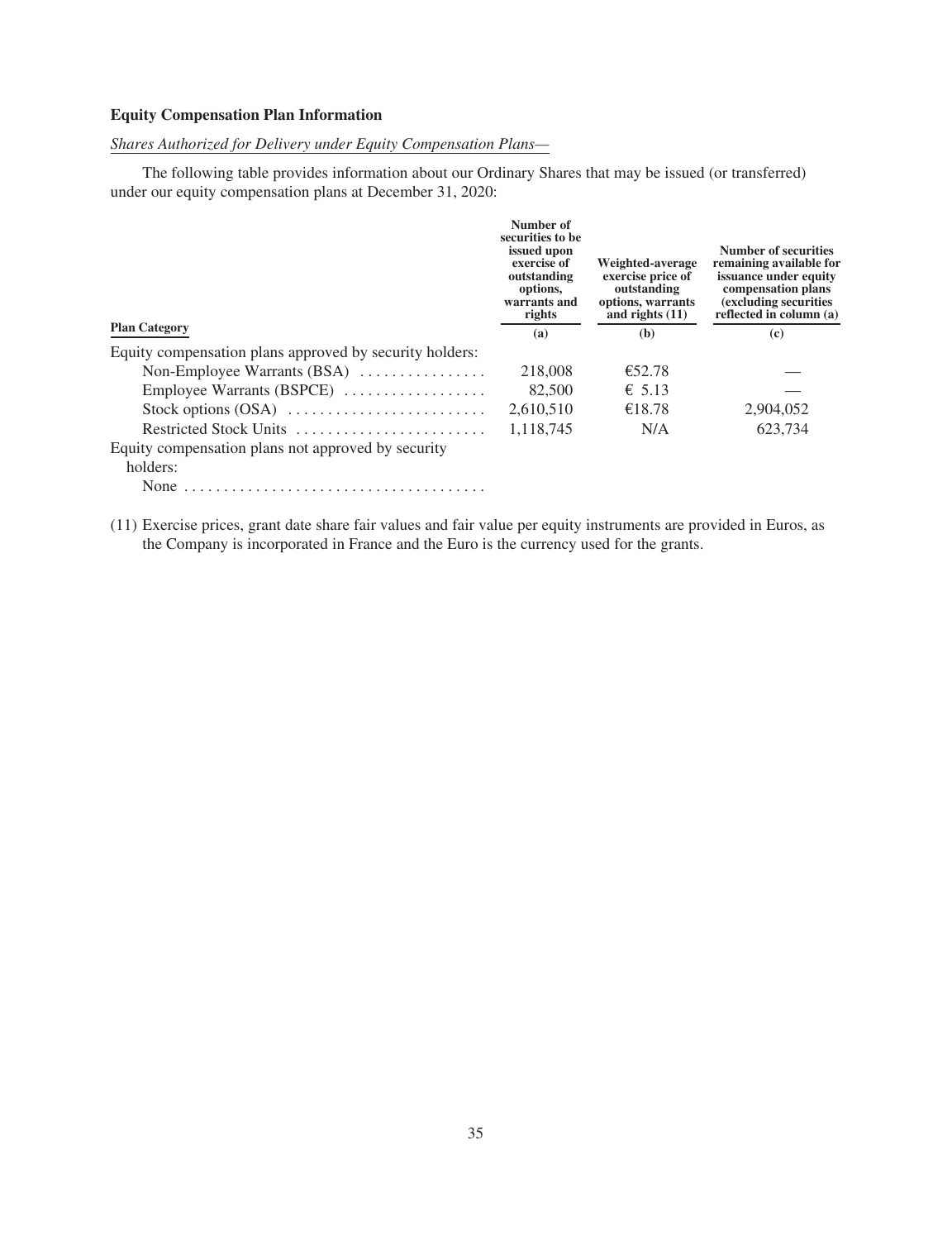### **SECURITY OWNERSHIP OF CERTAIN BENEFICIAL OWNERS AND MANAGEMENT**

The following table sets forth certain information with respect to the beneficial ownership of ordinary shares as of March 31, 2021 for:

- each beneficial owner of more than 5% of our ordinary shares;
- each of our named executive officers and directors; and
- all of our executive officers and directors as a group

Beneficial ownership is determined in accordance with the rules and regulations of the SEC. Under these rules, beneficial ownership includes any shares as to which a person has sole or shared voting power or investment power. In computing the number of ordinary shares beneficially owned by a person and the percentage ownership of that person, ordinary shares subject to options, or other rights held by such person that are currently exercisable or will become exercisable within 60 days of March 31, 2021 are considered outstanding. These ordinary shares, however, are not included in the computation percentage ownership of any other person. Applicable percentage ownership is based on 54,936,687 ordinary shares outstanding as of March 31, 2021.

Unless otherwise indicated, the address for each of the shareholders listed in the table below is c/o DBV Technologies S.A., 177-181 Avenue Pierre Brossolette – 92120 Montrouge, France.

|                                                                                                                     | Number of<br><b>Shares</b><br><b>Beneficially</b><br>Owned | Percentage<br>of Shares<br><b>Beneficially</b><br>Owned |
|---------------------------------------------------------------------------------------------------------------------|------------------------------------------------------------|---------------------------------------------------------|
| 5% Shareholders                                                                                                     |                                                            |                                                         |
| Entities affiliated with Caisse de Dépôts et Consignations (1)                                                      | 4,668,702                                                  | 8.5%                                                    |
| Entities affiliated with Baker Bros. Advisors LP (2)                                                                | 11,614,670                                                 | 21.1%                                                   |
| Entities affiliated with Boxer Capital, LLC (3)                                                                     | 3,767,299                                                  | 6.9                                                     |
| Entities affiliated with Perceptive Advisors (4)                                                                    | 4,422,123.5                                                | 8.1%                                                    |
|                                                                                                                     | 2,855,825                                                  | 5.2%                                                    |
| <b>Named Executive Officers, Directors and Director Nominees</b>                                                    |                                                            |                                                         |
|                                                                                                                     | 250,000                                                    | ∗                                                       |
|                                                                                                                     | 15,000                                                     | ∗                                                       |
|                                                                                                                     | 11,250                                                     |                                                         |
|                                                                                                                     |                                                            |                                                         |
|                                                                                                                     | 32,570                                                     | $\ast$                                                  |
| $Dr. Torbjörn Bjerk (7) \ldots \ldots \ldots \ldots \ldots \ldots \ldots \ldots \ldots \ldots \ldots \ldots \ldots$ | 42,925                                                     | $\ast$                                                  |
|                                                                                                                     |                                                            |                                                         |
|                                                                                                                     | 21,500                                                     | $\ast$                                                  |
|                                                                                                                     | 600                                                        | ∗                                                       |
|                                                                                                                     |                                                            |                                                         |
|                                                                                                                     |                                                            |                                                         |
|                                                                                                                     | 16,000                                                     | *                                                       |
|                                                                                                                     |                                                            |                                                         |
|                                                                                                                     | 36,500                                                     |                                                         |
| All current directors and current executive officers as a group (11 persons) (12)                                   | 425,745                                                    | $\ast$                                                  |

Represents beneficial ownership of less than  $1\%$  of our outstanding ordinary shares.

(1) The information shown is based, in part, on an declaration Schedule 13D/A filed jointly by (i) Bpifrance Participations S.A., a société anonyme incorporated under the laws of the Republic of France ("BpiP"), (ii) Innobio FPCI, a fonds professionnel de capital investissement ("Innobio"), (iii) Bpifrance Investissement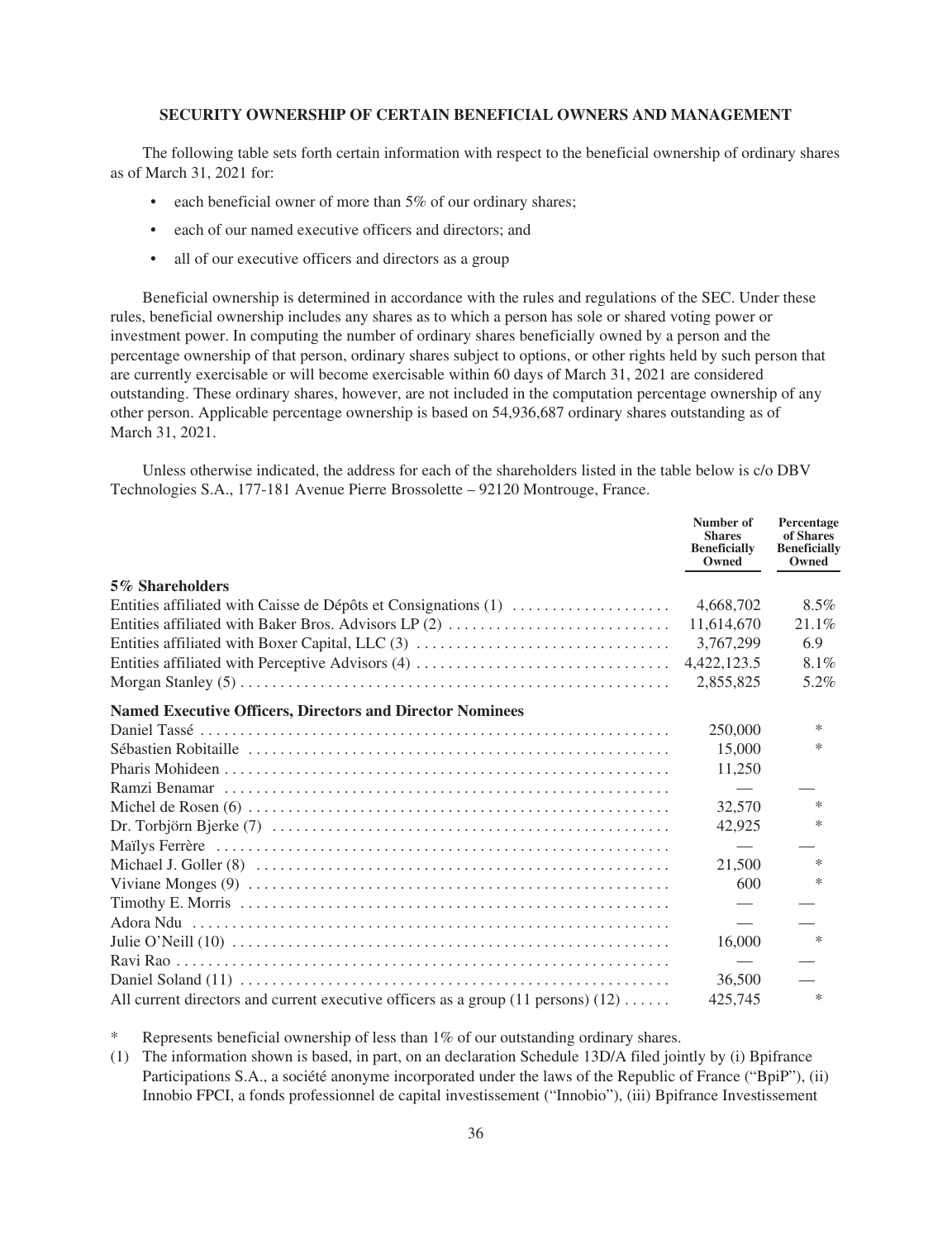S.A.S., a French management company (société de gestion) ("BpiI"), (iv) CDC Croissance S.A., a société anonyme incorporated under the laws of the Republic of France ("CDCC"), (v) the Caisse des Dépôts, a French special public entity (établissement spécial) ("CDC"), (vi) EPIC Bpifrance, a French public institution of industrial and commercial nature ("EPIC"), and (vii) Bpifrance S.A. ("BPI"), a société anonyme incorporated under the laws of the Republic of France, on February 12, 2021. Consists of 4,442,569 ordinary shares directly held by BpiP and 226,133 ordinary shares directly held by Innobio. BpiP is a subsidiary owned at 99.99% by BPI. CDC and EPIC each hold 49.2% of the share capital of BPI and jointly control BPI. Innobio is managed by BpiI. BpiI is a wholly-owned, indirect subsidiary of BpiP. Neither BPI, EPIC nor BpiI hold any ordinary shares directly. BpiI may be deemed to be the beneficial owner of 226,133 ordinary shares, through its management of Innobio. BPI may be deemed to be the beneficial owner of 4,442,569 ordinary shares held by BpiP, indirectly through its 99.99% ownership of BpiP. CDC and EPIC may be deemed to be the beneficial owners of 4,442,569 ordinary shares held by BpiP, indirectly through their joint ownership and control of BPI. The principal address for CDC Croissance is 209, rue de l'Université, 75007 Paris. The principal address for CDC is 56, rue de Lille, 75007 Paris, France. The principal address for Bpifrance Participations, Innobio, Bpifrance Investissement, EPIC and Bpifrance is 27-31, avenue du Général Leclerc, 94710 Maisons-Alfort Cedex, France.

(2) Based on information provided in a Form 3 filed by Baker Bros. Advisors LP on January 11, 2021. Consists of (a) 4,286,038 ordinary shares held in the aggregate by 667, L.P. , Baker Brothers Life Sciences Capital, L.P. and Baker Brothers Life Sciences, L.P. (collectively, the "Baker Bros. Holders"), (b) 14,614,264 ADSs representing 7,307,132 ordinary shares held by the Baker Bros. Holders and (c) 21,500 ordinary shares issuable upon the exercise of warrants (the "Baker Bros. Warrants") that are immediately exercisable or exercisable within 60 days of March 31, 2021, subject to French law. As a result of their ownership interest in (i) Baker Biotech Capital, L.P. and (ii) 667, Julian C. Baker and Felix J. Baker each may be deemed to have an indirect pecuniary interest in Ordinary Shares or ADS, as applicable, directly held by 667, a limited partnership of which the sole general partner is Baker Biotech Capital, L.P., a limited partnership of which the sole general partner is Baker Biotech Capital (GP), LLC, due to their interest in 667 and Baker Biotech Capital, L.P.'s right to receive an allocation of a portion of the profits from 667. As a result of their ownership interest in (i) Baker Brothers Life Sciences Capital, L.P. and (ii) Baker Brothers Life Sciences, L.P, ("Life Sciences", and together with 667, the "Funds"), Julian C. Baker and Felix J. Baker may be deemed to have an indirect pecuniary interest in Ordinary Shares or ADS, as applicable, directly held by Life Sciences, a limited partnership of which the sole general partner is Baker Brothers Life Sciences Capital, L.P., a limited partnership of which the sole general partner is Baker Brothers Life Sciences Capital (GP), LLC, due to their interest in Life Sciences and Baker Brothers Life Sciences Capital, L.P.'s right to receive an allocation of a portion of the profits from Life Sciences. Baker Bros. Advisors LP (the "Adviser") serves as the investment adviser to the Funds. In connection with the services provided by the Adviser, the Adviser receives an asset-based management fee that does not confer any pecuniary interest in the securities held by the Funds. Baker Bros. Advisors (GP) LLC (the "Adviser GP") is the Adviser's sole general partner. Julian C. Baker and Felix J. Baker are managing members of the Adviser GP. The Adviser has complete and unlimited discretion and authority with respect to the investment and voting power of the securities held by the Funds. The general partners of the Funds relinquished to the Adviser all discretion and authority with respect to the investment and voting power of the securities held by the Funds. Julian C. Baker, Felix J. Baker, the Adviser GP and the Adviser disclaim beneficial ownership of the securities held directly by the Funds except to the extent of their pecuniary interest therein. Michael Goller, a full-time employee of the Adviser currently serves on DBV's Board of directors as a representative of the Funds. The policy of the Funds and the Adviser does not permit full-time employees of the Adviser to receive compensation for serving as directors of the Issuer, and the Funds are instead entitled to the pecuniary interest in the Baker Bros. Warrants. Michael Goller has no voting or dispositive power and no pecuniary interest in the Baker Bros. Other than through their control of the Adviser, Felix J. Baker and Julian C. Baker have neither voting nor dispositive power and have no direct pecuniary interest in the Baker Bros. Warrants held by Michael Goller. The Funds are instead entitled to the pecuniary interest in the Baker Bros. Warrants held by Michael Goller. The Adviser has voting and investment power over the Baker Bros. Warrants held by Michael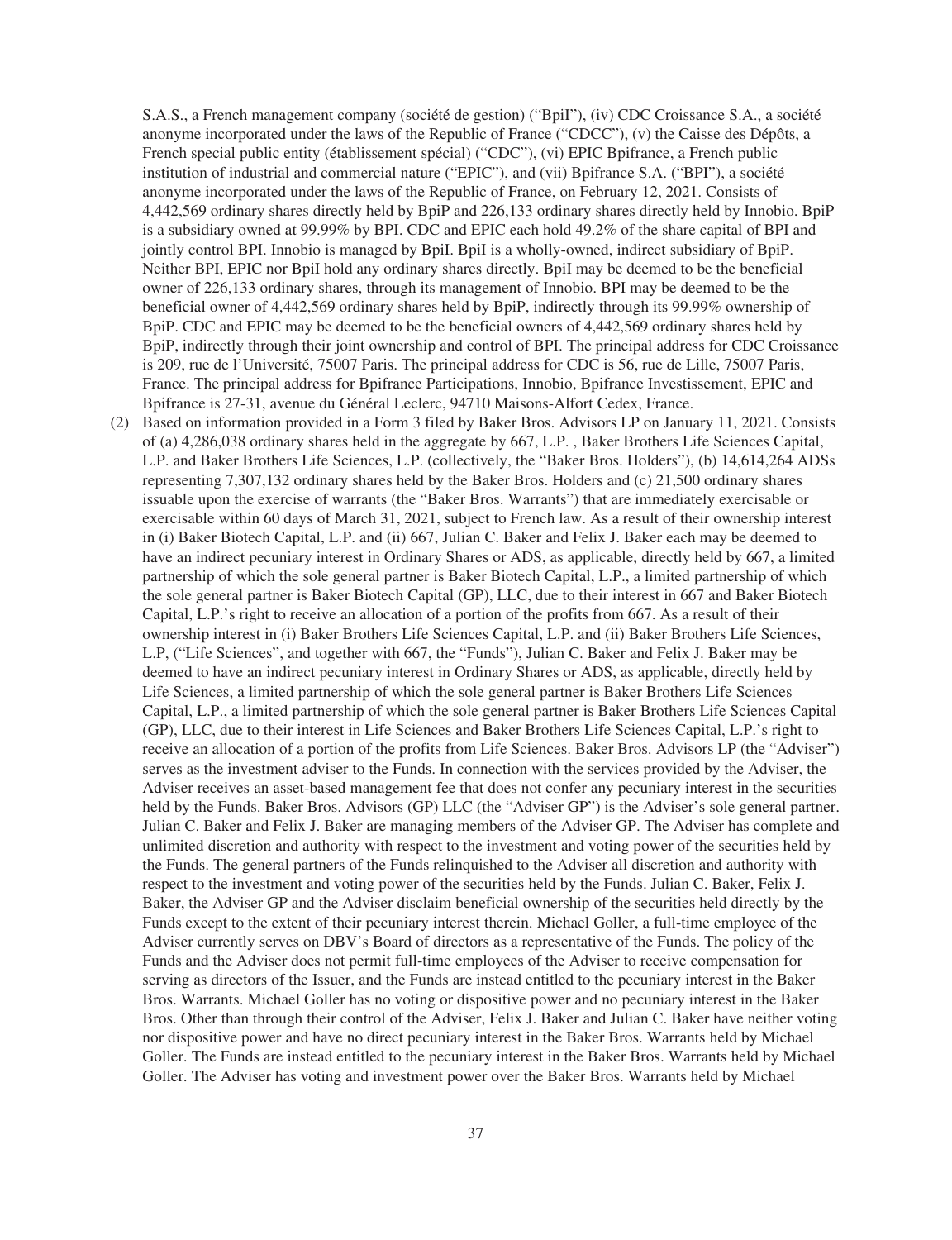Goller. The address for each of these entities is 860 Washington Street, 3rd Floor, New York, New York 10014.

- (3) This information is based solely on a Schedule 13G filed by Boxer Capital, LLC, or Boxer Capital, Boxer Asset Management Inc., or Boxer Management, Joe Lewis, MVA Investors and Aaron Davis on February 16, 2021. Comprised of ordinary shares held through American Depositary Shares. Boxer Management is the managing member and majority owner of Boxer Capital. Joe Lewis is the sole indirect beneficial owner of and controls Boxer Management. The principal business address for Boxer Capital, MVA Investors and Aaron Davis is 11682 El Camino Real, Suite 320, San Diego, CA 92130. The principal business address for Boxer Management and Joe Lewis is Cay House, EP Taylor Drive N7776, Lyford Cay, New Providence, Bahamas.
- (4) This information is based solely on a Schedule 13G/A filed by Perceptive Advisors LLC, or Perceptive Advisors, Joseph Edelman and Perceptive Life Sciences Master Fund, Ltd., or the Master Fund, on February 16, 2021. The Master Fund directly holds 1,124,371 Ordinary Shares of Common Stock and 6,595,505 American Depositary Shares, each representing one-half of one Ordinary Share. Perceptive Advisors serves as the investment manager to the Master Fund and may be deemed to beneficially own the securities directly held by the Master Fund. Mr. Edelman is the managing member of Perceptive Advisors and may be deemed to beneficially own the securities directly held by the Master Fund. The principal business address for Perceptive Advisors is 51 Astor Place, 10th Floor, New York, New York 10003.
- (5) Based on information provided in a Schedule 13G filed by Morgan Stanley on January 25, 2021. The principal business address for Morgan Stanley is 1585 Broadway, New York, New York 10036.
- (6) Consists of (a) 23,570 shares and (b) 9,000 shares issuable upon the exercise of warrants that are immediately exercisable or exercisable within 60 days of March 31, 2021, subject to French law
- (7) Consists of (a) 35,925 shares and (b) 7,000 shares issuable upon the exercise of warrants that are immediately exercisable or exercisable within 60 days of March 31, 2021, subject to French law.
- (8) Consists of shares issuable upon the exercise of warrants that are immediately exercisable or exercisable within 60 days of March 31, 2021, subject to French law. Mr. Goller has neither voting nor dispositive power and has no direct pecuniary interest in these securities. He has entered into an agreement with Baker Bros. Advisors LP related to his beneficial ownership of our securities, as disclosed in a Schedule 13D/A filed by Baker Bros. Advisors LP, Baker Bros. Advisors (GP) LLC, Felix J. Baker and Julian C. Baker on June 26, 2018.
- (9) Consists of shares that are immediately exercisable or exercisable within 60 days of March 31, 2021, subject to French law.
- (10) Consists of shares issuable upon the exercise of warrants that are immediately exercisable or exercisable within 60 days of March 31, 2021, subject to French law.
- (11) Consists of shares issuable upon the exercise of warrants that are immediately exercisable or exercisable within 60 days of March 31, 2021, subject to French law.
- (12) Consists of (a) 80,095 shares and (b) 346,250 shares issuable upon the exercise of options and warrants that are immediately exercisable or exercisable within 60 days of March 31, 2021, subject to French law.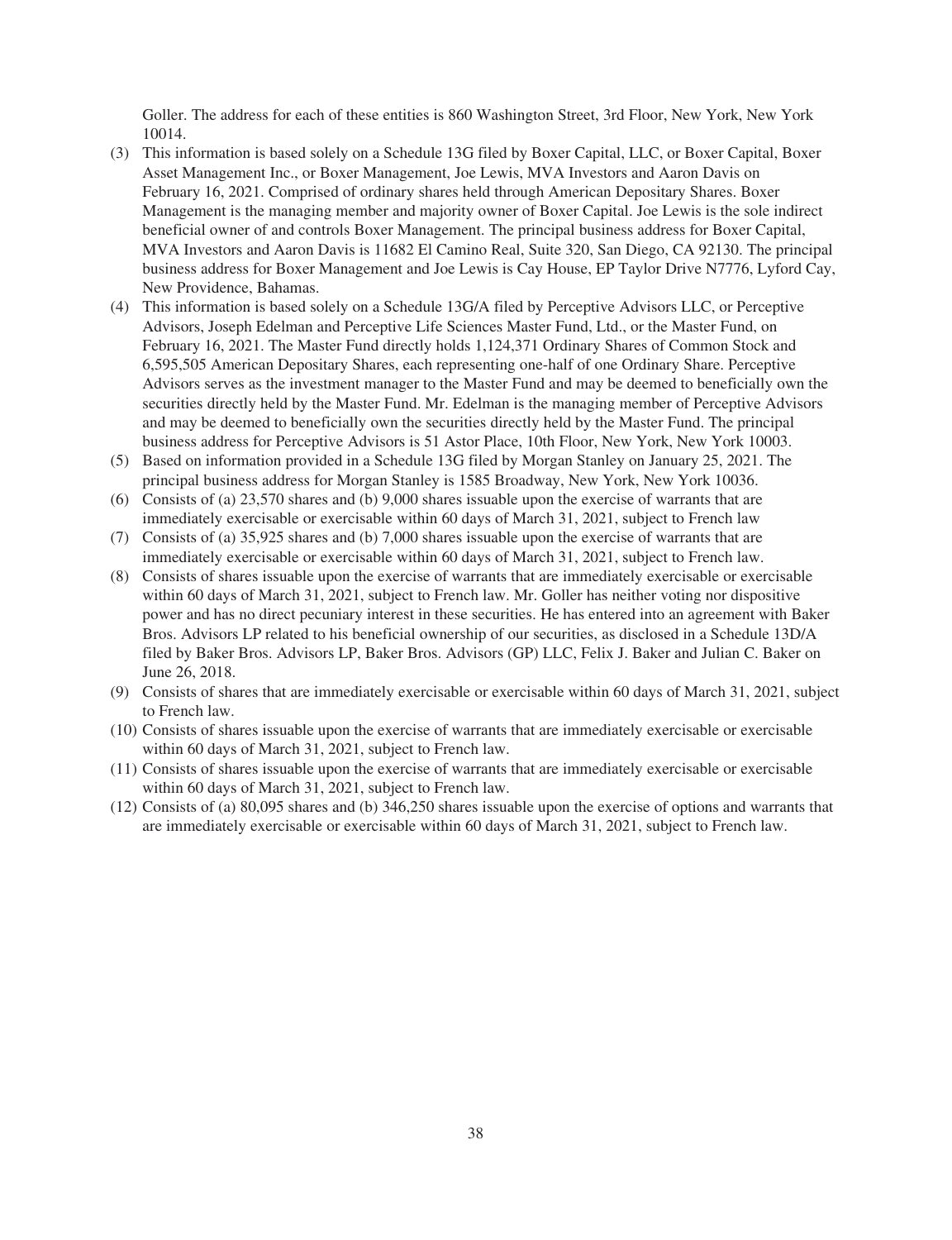# **SECTION 16(a) BENEFICIAL OWNERSHIP REPORTING COMPLIANCE**

Section 16(a) of the Securities Exchange Act of 1934, as amended, or the Exchange Act, requires our directors and executive officers, and persons who own more than ten percent of a registered class of our equity securities, to file with the SEC initial reports of ownership and reports of changes in ownership of our common stock and other equity securities. Officers, directors and greater than ten percent shareholders are required by SEC regulations to furnish us with copies of all Section 16(a) forms they file.

Because we were, prior to January 1, 2021, a foreign private issuer, our officers, directors and greater than ten percent shareholders were not required to make any filings pursuant to Section 16(a) in the year ended December 31, 2020.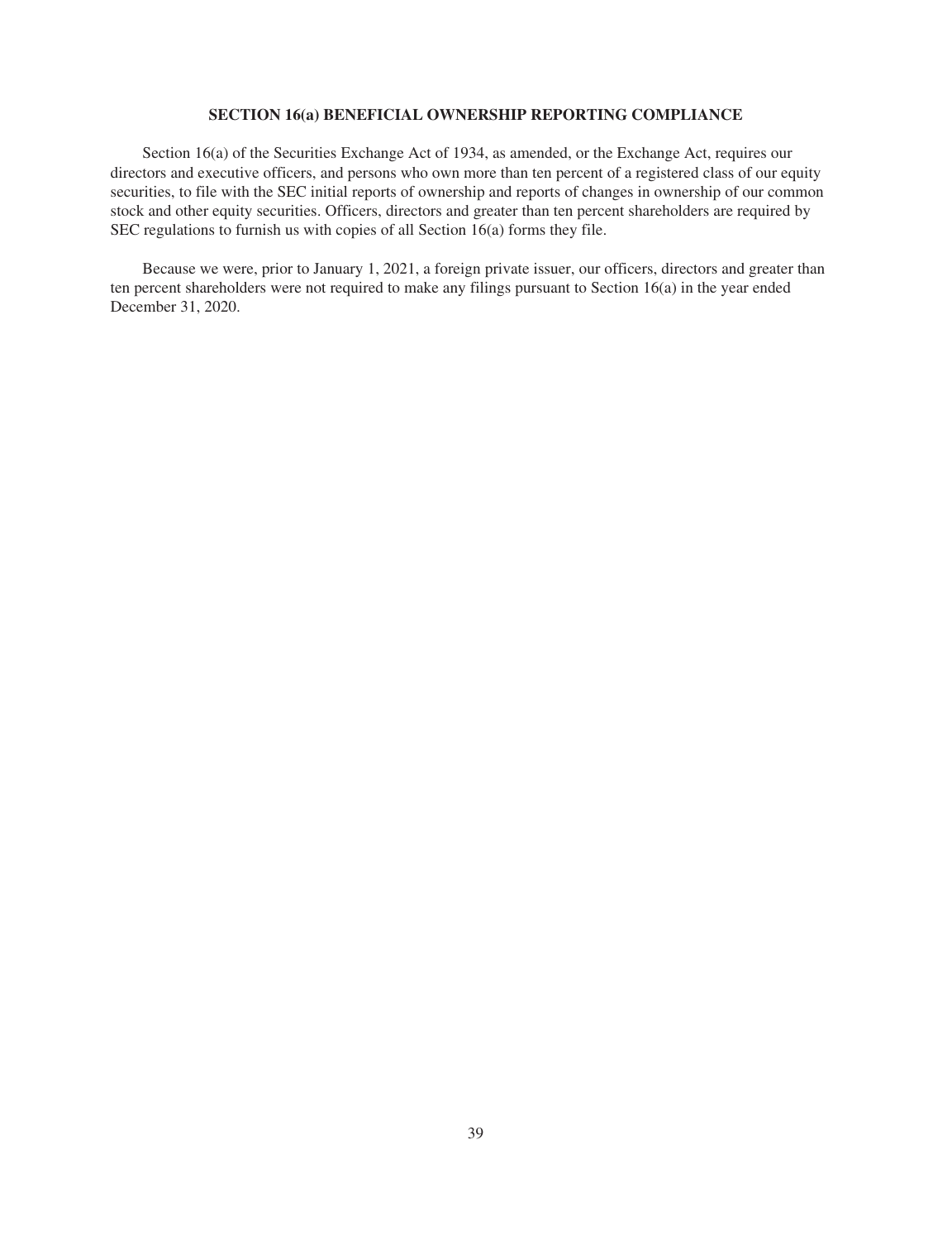#### **CERTAIN RELATIONSHIPS AND RELATED PERSON TRANSACTIONS**

### **Policies and Procedures for Related Person Transactions**

We have adopted a related-party transaction policy that sets forth our procedures for the identification, review, consideration and approval or ratification of related-party transactions. For purposes of our policy only, a related-party transaction is a transaction, arrangement or relationship, or any series of similar transactions, arrangements or relationships, in which we and any related parties are, were or will be participants, which are not (1) in the ordinary course of business, (2) at arms' length and (3) in which the amount involved exceeds \$120,000. Transactions involving compensation for services provided to us as an employee or director are not covered by this policy. For purposes of this policy, a related party is any executive officer, director (or nominee for director) or beneficial owner of more than five percent  $(5%)$  of any class of our voting securities, including any of their immediate family members and any entity owned or controlled by such persons.

Under the policy, if a transaction has been identified as a related-party transaction, including any transaction that was not a related-party transaction when originally consummated or any transaction that was not initially identified as a related-party transaction prior to consummation, our management must present information regarding the related-party transaction to our board of directors for review, consideration and approval. The presentation must include a description of, among other things, the material facts, the interests, direct and indirect, of the related parties, the benefits to us of the transaction and whether the transaction is on terms that are comparable to the terms available to or from, as the case may be, an unrelated third-party or to or from employees generally. Under the policy, we will collect information that we deem reasonably necessary from each director, executive officer and, to the extent feasible, significant shareholder to enable us to identify any existing or potential related-party transactions and to effectuate the terms of the policy. In addition, under our Code of Business Conduct and Ethics, our employees and directors have an affirmative responsibility to disclose any transaction or relationship that reasonably could be expected to give rise to a conflict of interest. In considering related-party transactions, our board, or to the extent permitted by applicable law an independent body of our board, will take into account the relevant available facts and circumstances including, but not limited to:

- the risks, costs and benefits to us;
- the impact on a director's independence in the event that the related-party is a director, immediate family member of a director or an entity with which a director is affiliated;
- the availability of other sources for comparable services or products; and
- the terms available to or from, as the case may be, unrelated third parties or to or from employees generally. The policy requires that, in determining whether to approve, ratify or reject a related-party transaction, our board of directors, or if permitted by applicable law an independent body of our board of directors, must consider, in light of known circumstances, whether the transaction is in, or is not inconsistent with, our best interests and those of our shareholders, as our board of directors, or if permitted by applicable law an independent body of our board of directors, determines in the good faith exercise of its discretion.

### **Related Party Transactions**

Since January 1, 2019, we have engaged in the following transactions with our directors, executive officers and holders of more than five percent (5%) of our outstanding voting securities and their affiliates, which we refer to as our related-parties.

## *Participation in April 2019 Underwritten Global Offering*

As part of our April 2019 underwritten global offering, certain of our holders of more than 5% of our outstanding voting securities and their affiliates purchased an aggregate of 3,099,772 ordinary shares at the public offering price of €12.02 per ordinary share. The following table sets forth the aggregate number of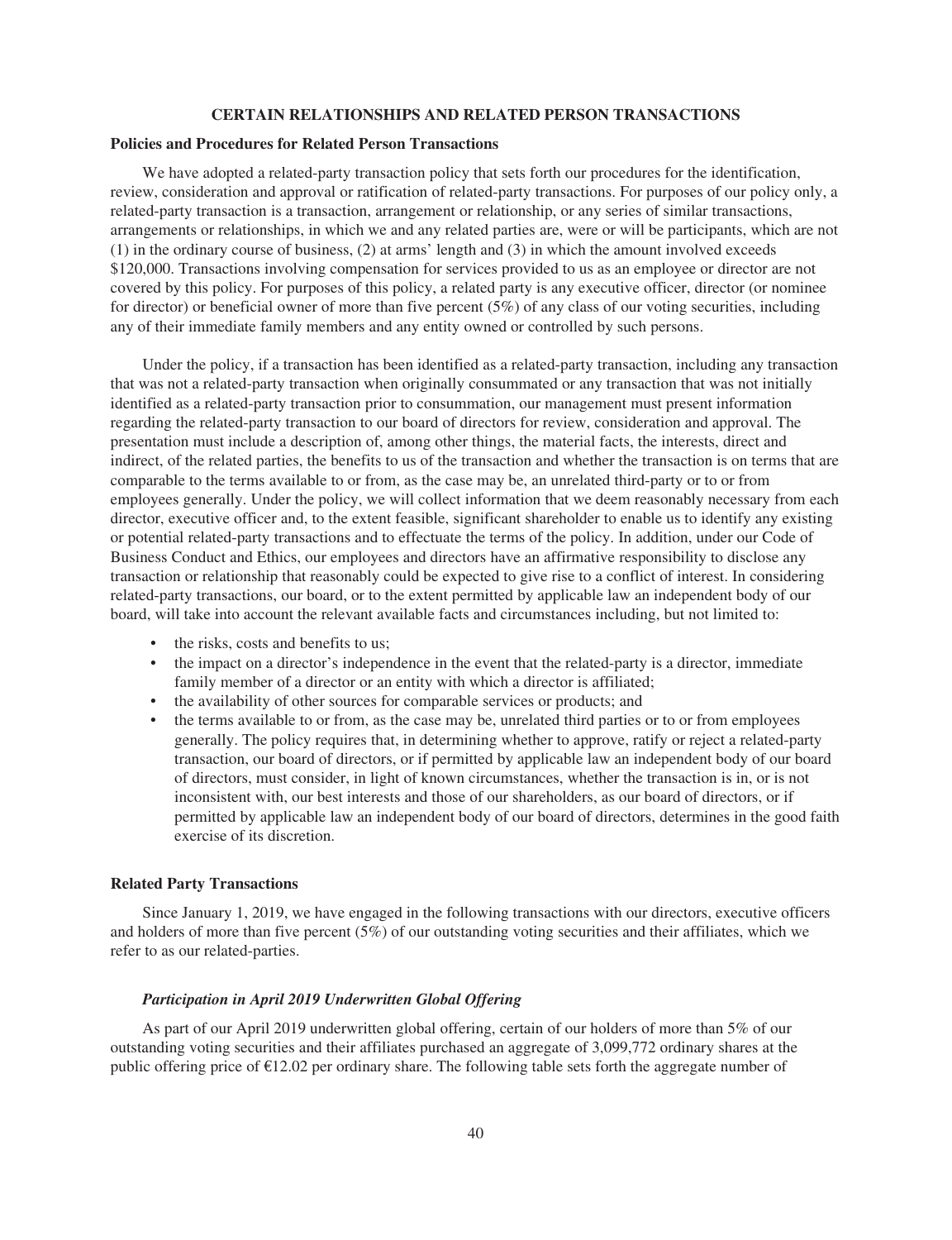ordinary shares that certain of our holders of more than 5% of our outstanding voting securities and their affiliates purchased:

| <b>Related Party</b>               | Number of<br><b>Ordinary Shares</b> |
|------------------------------------|-------------------------------------|
| Baker Brothers Life Sciences, L.P. | 1.851.852                           |
|                                    | 1.247.920                           |

## *Participation in October 2019 Underwritten Global Offering*

As part of our October 2019 underwritten global offering, one of our holders of more than 5% of our outstanding voting securities and their affiliates purchased an aggregate of 9,104,704 ADSs at the public offering price of \$6.59 per ADS. The following table sets forth the aggregate number of ADSs that one of our holders of more than 5% of our outstanding voting securities and their affiliates purchased:

| <b>Related Party</b>                                   | Number of<br><b>ADSs</b> |
|--------------------------------------------------------|--------------------------|
| Entities affiliated with Baker Bros. Advisors LP $(1)$ | 9.104.704                |

(1) Consists of 8,351,123 ADSs issued to Baker Brothers Life Sciences, L.P. and 753,581 ADSs issued to 667, L.P.

### *Participation in February 2020 Underwritten Global Offering*

As part of our February 2020 underwritten global offering, two of our holders of more than 5% of our outstanding voting securities and their affiliates purchased an aggregate of 664,419 ordinary shares at the public offering price of  $\epsilon$ 18.63 per ordinary share. The following table sets forth the aggregate number of ordinary shares that two of our holders of more than 5% of our outstanding voting securities and their affiliates purchased:

| <b>Related Party</b>                                    | Number of<br><b>Ordinary Shares</b> |
|---------------------------------------------------------|-------------------------------------|
| Entities affiliated with Baker Bros. Advisors $LP(1)$ . | 450,000                             |
|                                                         | 214.419                             |

(1) Consists of 450,000 ordinary shares issued to Baker Brothers Life Sciences, L.P.

## *Registration Rights*

In March 2018, we entered into a registration rights agreement, or the Registration Rights Agreement, with entities affiliated with Baker Bros. Advisors LP, or Baker Brothers, pursuant to which Baker Brothers is entitled to rights with respect to the registration under the Securities Act of ordinary shares and ADSs, including ordinary shares or ADSs issuable upon the exercise or conversion of any other securities (whether equity, debt or otherwise) owned or subsequently acquired by Baker Brothers. These rights include demand registration rights and piggyback registration rights. All fees, costs and expenses of underwritten registrations will be borne by us and all selling expenses, including underwriting commissions, will be borne by Baker Brothers. Under the terms of the Registration Rights Agreement, we are required, upon the request of Baker Brothers, to file a registration statement covering, and use our reasonable best efforts to effect, the registration of the ordinary shares, including in the form of ADSs, requested to be registered for public resale. In addition, if we register our securities either for our own account or for the account of other security holders under certain circumstances more than six months following the completion of our March 2018 underwritten global offering, Baker Brothers is entitled to include its ordinary shares or ADSs in such registration. Subject to certain exceptions, we and the underwriters may limit the number of ordinary shares or ADSs included in an underwritten offering conducted pursuant to the terms of the Registration Rights Agreement if the underwriters believe that including such securities would adversely affect the offering. The registration rights granted under the Registration Rights Agreement will terminate ten years after the date of the Registration Rights Agreement.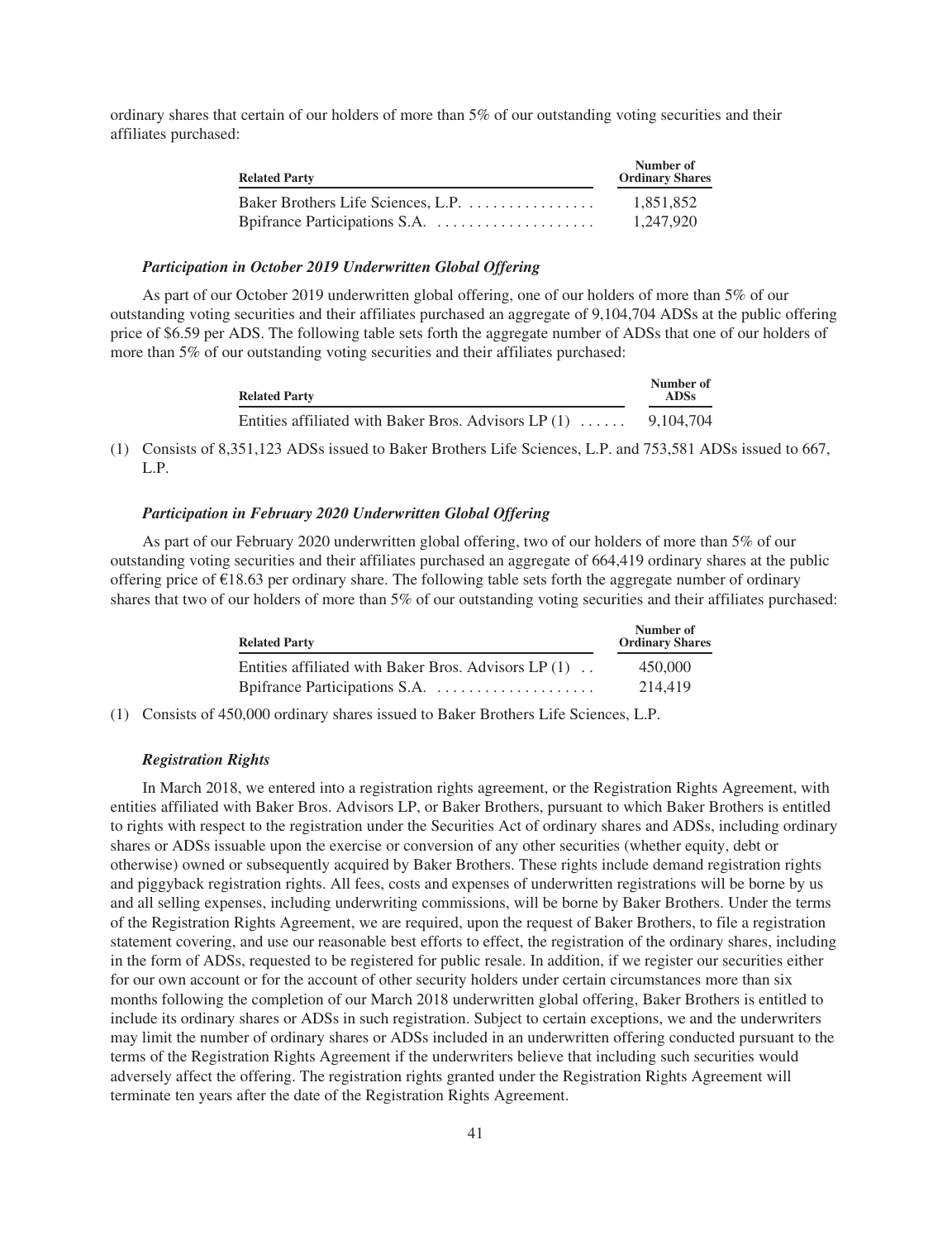#### *Agreements with Our Directors and Executive Officers*

# *Employment and Consulting Arrangements*

**Daniel Tassé.** In November 2018, we entered into an executive agreement (as French "mandataire social") with Mr. Daniel Tassé, our current Chief Executive Officer. He is entitled to an annual base salary. Mr. Tassé is also eligible to receive equity grants as our board of directors may determine and to participate in our bonus plan.

In December 2018, our board of directors fixed the performance criteria in the event of termination of Mr. Daniel Tassé's duties as our Chief Executive Officer. He will benefit from a severance package if all the following objectives are achieved: (i) Viaskin Peanut is approved in a major market; (ii) build an EPIT pipeline with three ongoing clinical trials; (iii) six months cash runway as defined by the last quarter of spend on the day of severance. Compliance with these performance conditions will be established by our board of directors prior to any payment.

In the event of termination "without cause" or for "good reason", we will pay an amount equal to the sum of: (i) 18 months of Mr. Tassé's base salary and (ii) the target bonus at a 100% achievement level.

In case of termination without "cause" or for "good reason" outside of a change of control, the severance benefits will get paid out over a 12-month period. In case of termination without "cause" or for "good reason" in connection with a change of control, those same amounts get paid in a lump sum.

*Sébastien Robitaille.* In September 2015, we entered into an employment agreement with Mr. Robitaille, our then Senior Vice President, Group Controller & Information Systems and current Chief of Staff. Mr. Robitaille is entitled to an annual base salary. Mr. Robitaille is also eligible to receive equity grants as our board may determine and to participate in our bonus plan.

*Dr. Pharis Mohideen.* In July 2019, we entered into an employment agreement with Mr. Mohideen, our Chief Medical Officer. Mr. Mohideen is entitled to an annual base salary. Mr. Mohideen is also eligible to receive equity grants as our board may determine and to participate in our bonus plan.

*Ramzi Benamar***.** In January 2020, we entered into an employment agreement with Mr. Benamar, our then-Chief Financial Officer. Mr. Benamar was entitled to an annual base salary. Mr. Benamar was also eligible to receive equity grants as our board determined from time to time and to participate in our bonus plan. Mr. Benamar's service as our Chief Financial Officer ceased in October 2020.

*Julie O'Neill.* In December 2018, we entered into a consulting agreement with Julie O'Neill, a member of our board of directors, pursuant to which she agreed to provide chemistry, manufacturing and controls advice. Upon our request, she: (i) examined and remedied the shortcomings identified by the FDA; (ii) examined and provided answers on all aspects of the technical operations, including, by way of non-exclusive example, process development, analytical development, manufacture, engineering, the procurement chain, quality control and quality assurance and (iii) advised our Chief Executive Officer and our internal services at the request of our Chief Executive Officer. The term of the agreement was for one year. Ms. O'Neill received  $\epsilon$ 45,000 per month and was eligible to receive certain success fees allocated as follows: (i) a maximum of  $\epsilon$ 200,000 for the resubmission of the BLA to the FDA for the treatment of peanut allergy in children four to 11 of age and; (ii) an additional amount of up to  $\epsilon$ 250,000 if and when the FDA has approved the Viaskin Peanut BLA.

#### *Director and Executive Officer Compensation*

See "Board of Directors and Corporate Governance" and "Executive Compensation" for information regarding compensation of directors and executive officers.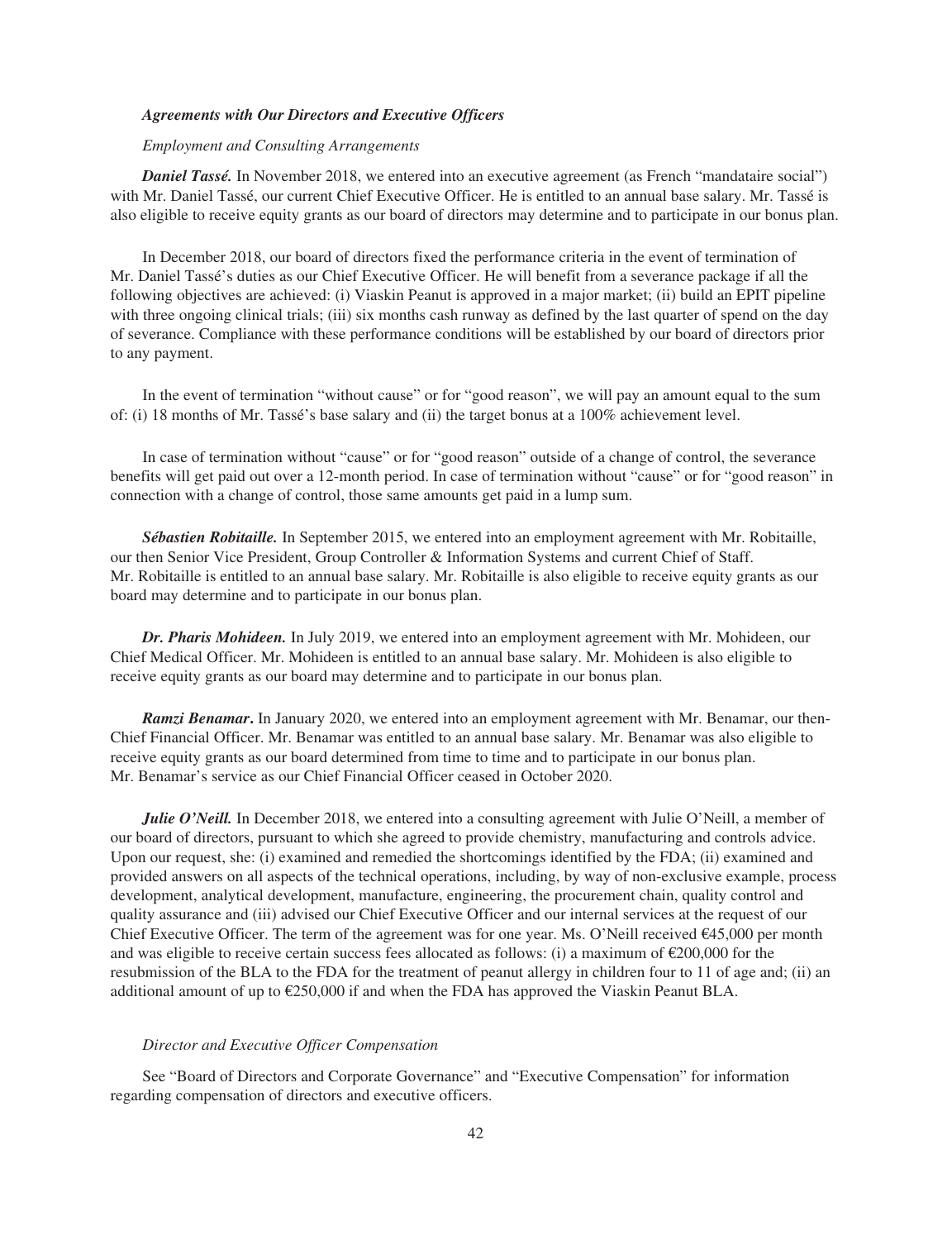### *Equity Awards*

Since January 1, 2019, we have issued the following equity awards to our related parties:

- On January 15, 2019, we issued an aggregate of 9,500 options shares to new U.S. employees.
- On March 20, 2019, we issued an aggregate of 547,100 option shares to U.S. employees, of which 187,500 were to certain of our executive officers.
- On May 10, 2019, we issued an aggregate of 100,000 free shares to certain of our French employees and French executive officers.
- On May 15, 2019, we issued an aggregate of 7,200 option shares to new U.S. employees.
- On May 24, 2019, we issued an aggregate of 150,000 option shares to our CEO.
- On June 17, 2019, we issued an aggregate of 7,200 option shares to new U.S. employees.
- On July 1, 2019, we issued an aggregate of 403,400 option shares to U.S. employees.
- On July 22, 2019, we issued an aggregate of 75,000 option shares to certain of our executive officers.
- On July 31, 2019, we issued an aggregate of 23,750 free shares to certain of our French employees.
- On August 11, 2019, we issued an aggregate of 40,000 free shares to certain of our French employees and French executive officers.
- On September 16, 2019, we issued an aggregate of 34,000 option shares to new U.S. employees.
- On October 16, 2019, we issued an aggregate of 3,500 option shares to new U.S. employees.
- On December 16, 2019, we issued an aggregate of 53,100 option shares to new U.S. employees.
- On December 19, 2019, we issued an aggregate of 23,600 free shares to all French employees.
- On January 15, 2020, we issued an aggregate of 85,200 option shares to certain US employees and executive officers.
- On March 16, 2020, we issued an aggregate of 5,000 free shares to certain French employees.
- On April 29, 2020, we issued an aggregate of 20,000 free shares to certain French employees.
- On November 24, 2020, we issued an aggregate of 475,000 free shares 1,216,200 option shares to US & French employees and executive officers.

See "Board of Directors and Corporate Governance" and "Executive Compensation" for further information regarding equity awards to directors and executive officers.

# *Bonus Plans*

All our executive officers are entitled to a bonus ranging between 50% and 150% based on yearly objectives determined by our board of directors upon recommendation of our compensation committee.

### *Indemnification Agreements*

We intend to enter into indemnification agreements with each of our directors and executive officers. See "Limitations on Liability and Indemnification Matters" above.

Insofar as indemnification for liabilities arising under the Securities Act may be permitted to directors, officers or persons controlling us pursuant to the foregoing provisions, we have been informed that in the opinion of the SEC such indemnification is against public policy as expressed in the Securities Act and is therefore unenforceable.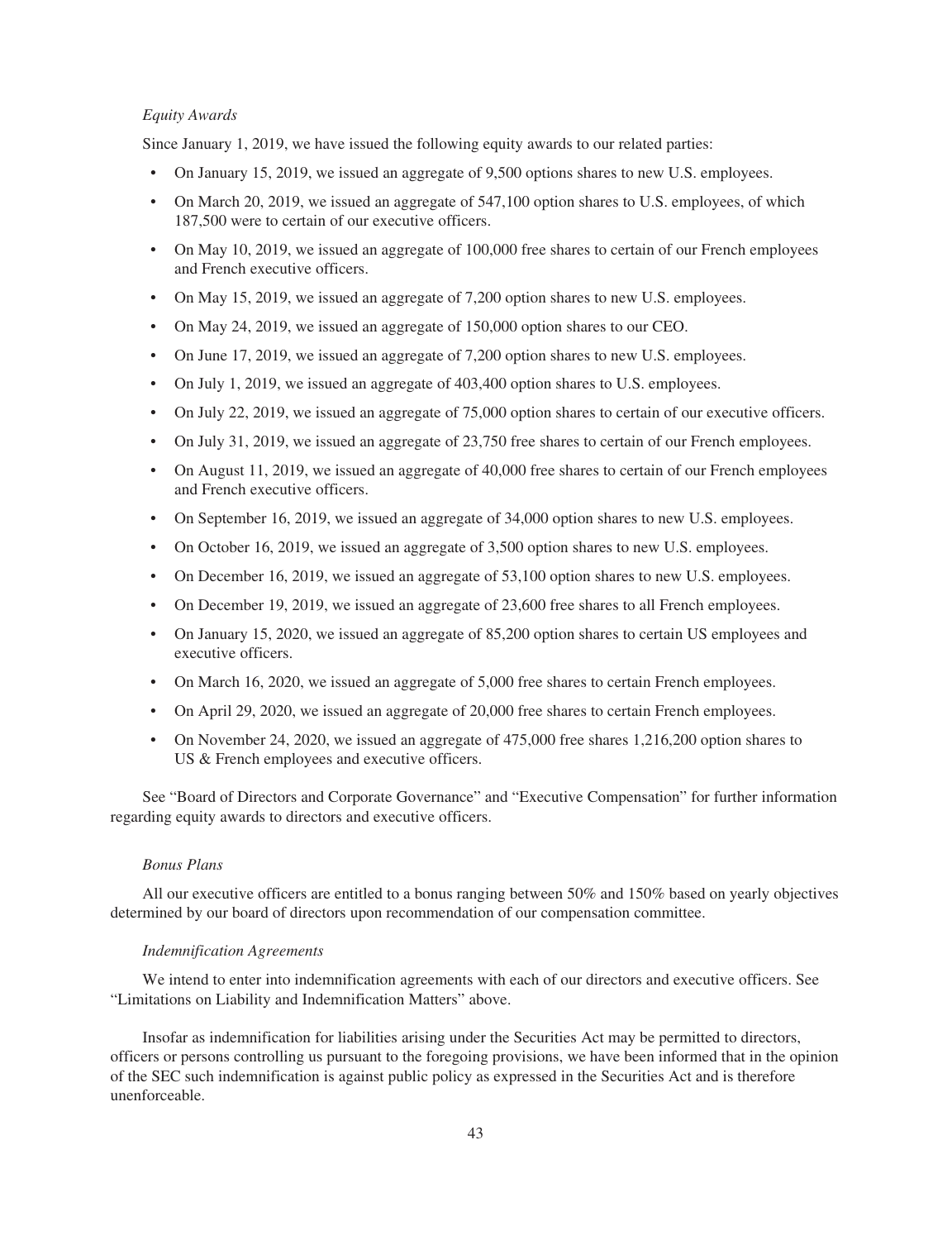## **AUDIT FEES AND SERVICES**

The following tables presents fees for professional audit services rendered by KPMG S.A. and Deloitte & Associés for the audit of the Company's annual financial statements for the years ended December 31, 2019 and December 31, 2020 as well as fees billed for other services rendered by KPMG S.A. and Deloitte & Associés during those periods.

The amounts relating to audit fees and services in 2020 have been converted from euros to U.S. dollars at a rate of  $\text{\$1.00 = \$1.1422},$  which represents the average exchange rate for the year ended December 31, 2020, and those relating to audit fees and services in 2019 have been converted from euros to U.S. dollars at a rate of  $\epsilon$ 1.00 = \$1.1195, which represents the average exchange rate for the year ended December 31, 2019.

The following table presents aggregate fees billed to the Company for the fiscal years ended December 31, 2020 and December 31, 2019 by Deloitte & Associés:

|                           | <b>Fiscal Year Ended</b> |      |  |  |
|---------------------------|--------------------------|------|--|--|
| (in thousands of dollars) | 2020                     | 2019 |  |  |
|                           |                          |      |  |  |
|                           |                          |      |  |  |
|                           |                          |      |  |  |
|                           |                          |      |  |  |
|                           |                          |      |  |  |

The following table presents aggregate fees billed to the Company for the fiscal years ended December 31, 2020 and December 31, 2019 by KPMG S.A.

|                           | <b>Fiscal Year Ended</b> |      |
|---------------------------|--------------------------|------|
| (in thousands of dollars) | 2020                     | 2019 |
| Audit Fees                | $$434,000$ \$            |      |
|                           |                          |      |
|                           |                          |      |
|                           |                          |      |
|                           |                          |      |

There were no "Audit Related Fees" or "Tax Fees" or billed or paid during 2019 or 2020.

### **Audit and Non-Audit Services Pre-Approval Policy**

The audit committee has responsibility for appointing, setting compensation of and overseeing the work of the independent registered public accounting firm. In recognition of this responsibility, the audit committee has adopted a policy governing the pre-approval of all audit and permitted non-audit services performed by our independent registered public accounting firm to ensure that the provision of such services does not impair the independent registered public accounting firm's independence from us and our management. Unless a type of service to be provided by our independent registered public accounting firm has received general pre-approval from the audit committee, it requires specific pre-approval by the audit committee. The payment for any proposed services in excess of pre-approved cost levels requires specific pre-approval by the audit committee.

Pursuant to its pre-approval policy, the audit committee may delegate its authority to pre-approve services to the chairperson of the audit committee. The decisions of the chairperson to grant pre-approvals must be presented to the full audit committee at its next scheduled meeting. The audit committee may not delegate its responsibilities to pre-approve services to the management.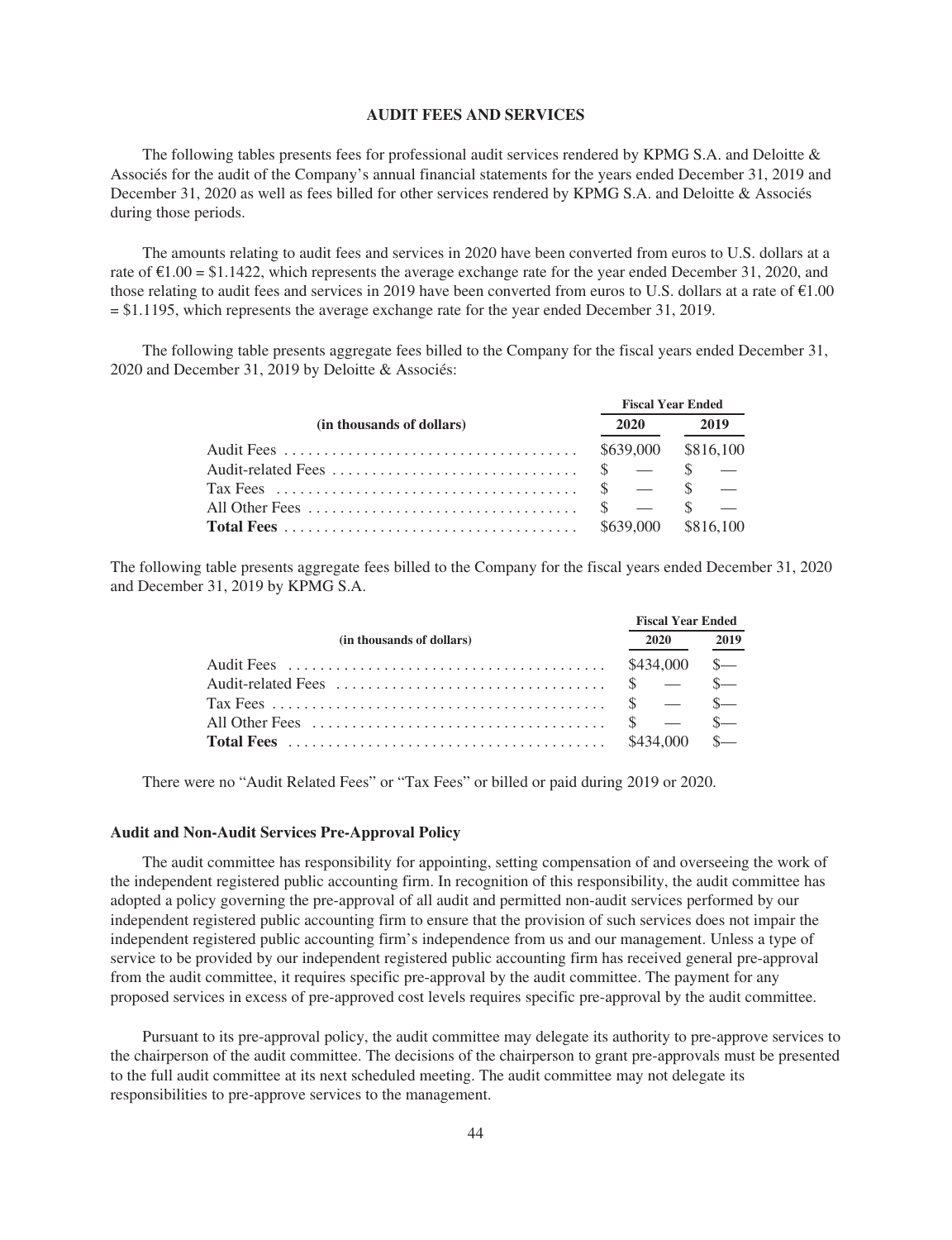The audit committee has considered the non-audit services provided by KPMG and Deloitte as described above and believes that they are compatible with maintaining KPMG's and Deloitte's independence as our independent registered public accounting firm.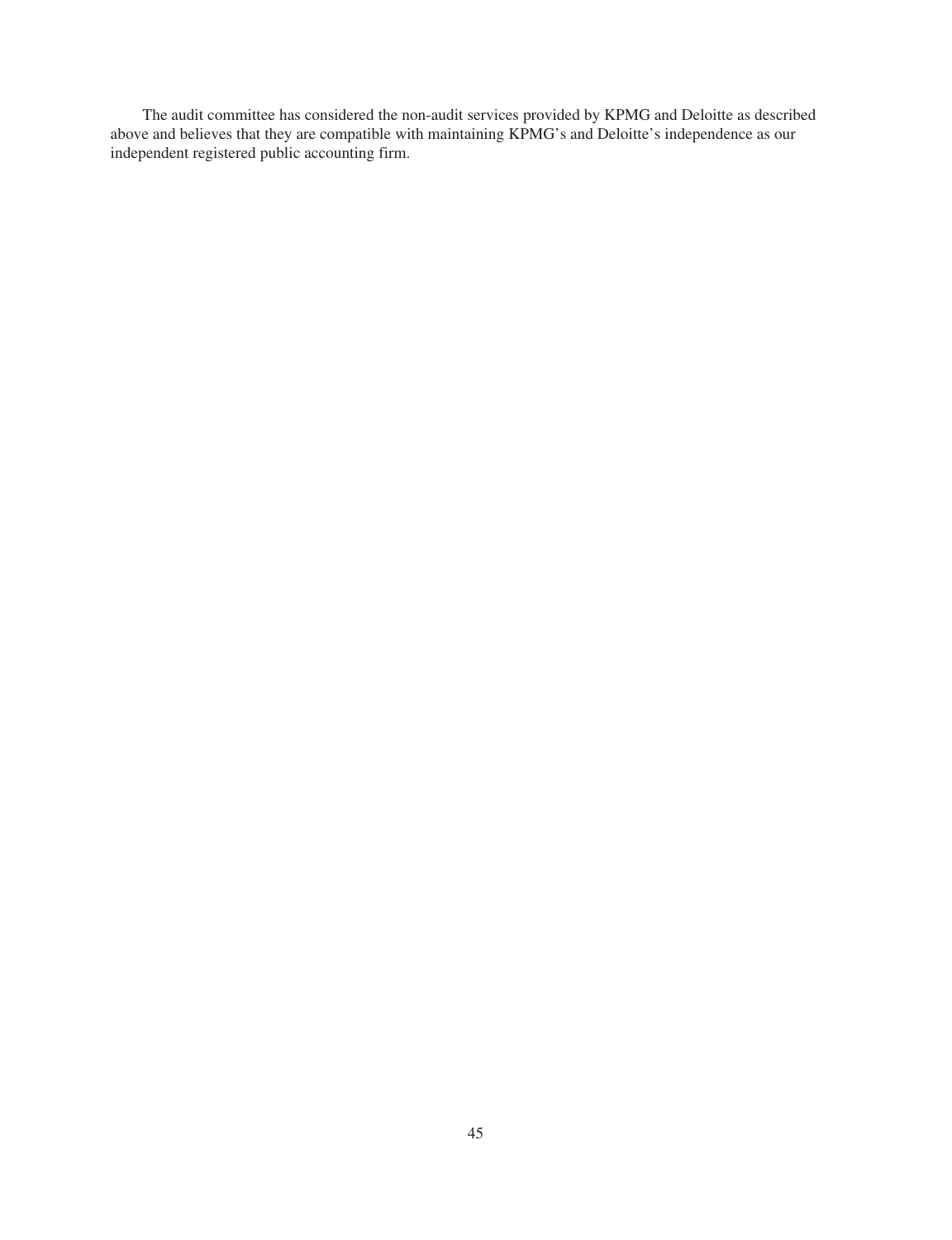### **PROPOSAL NOS. 1 TO 4:**

# **APPROVAL OF THE ANNUAL FINANCIAL STATEMENTS, APPROVAL OF THE CONSOLIDATED FINANCIAL STATEMENTS, ALLOCATION OF INCOME AND ALLOCATION OFF ACCUMULATED DEFICIT**

#### **Proposal No. 1**

In accordance with French Law, our Board is required to present our annual statutory financial statements for the year ended December 31, 2020 to the shareholders at the General Meeting. Shareholders who raise questions in relation to the statutory financial statements can submit questions for the Board in advance of the General Meeting to investors@dbv-technologies.com. The Board will endeavor, where appropriate, to answer such questions by publishing responses on our website as soon as practical after the General Meeting.

In accordance with best practice, we are proposing an ordinary resolution to receive and adopt the statutory financial statements for the year ended December 31, 2020.

The 2020 statutory financial statements may be found in the Annual Reports and General Meetings section of our website at *https://www.dbv-technologies.com/investor-relations/financial-information/annual-reports/*.

#### **Proposal No. 2**

In accordance with French Law, our Board is required to present our consolidated statutory financial statements for the year ended December 31, 2020 to the shareholders at the General Meeting. Shareholders who raise questions in relation to the consolidated statutory financial statements can submit questions for the Board in advance of the General Meeting to investors@dbv-technologies.com. The Board will endeavor, where appropriate, to answer such questions by publishing responses on our website as soon as practical after the General Meeting.

In accordance with best practice, we are proposing an ordinary resolution to receive and adopt the consolidated statutory financial statements for the year ended December 31, 2020.

The 2020 consolidated statutory financial statements may be found in the General Meeting section of our website at *https://www.dbv-technologies.com/investor-relations/financial-information/annual-reports/*.

### **Proposal No. 3**

In accordance with French Law, our Board is required to present the proposed allocation of income for financial year ended December 31, 2020 to the shareholders at the General Meeting. The Board proposes to fully allocate the whole of the loss for the financial year ended December 31, 2020, totaling  $\epsilon$ (139,397,433.28), to the "losses brought forward" line, which would consequently change from a negative balance of  $\epsilon$ (556,177,697.08) to a negative balance of  $\epsilon$ (696,575,130.36).

No distribution of dividends or income has occurred in the past three financial years.

#### **Proposal No. 4**

The Board proposes to charge the whole of the retained earnings account for the financial year ended December 31, 2020, totaling  $\epsilon$ (695,575,130.36), to the "share premium" account, which would consequently change from a credit balance of  $\epsilon$ 860,890,979.55 to a balance of  $\epsilon$ 165,315,849.19.

The retained earnings account would be completely cleared.

For the full text of Proposal Nos. 1 to 4, please see Annex A.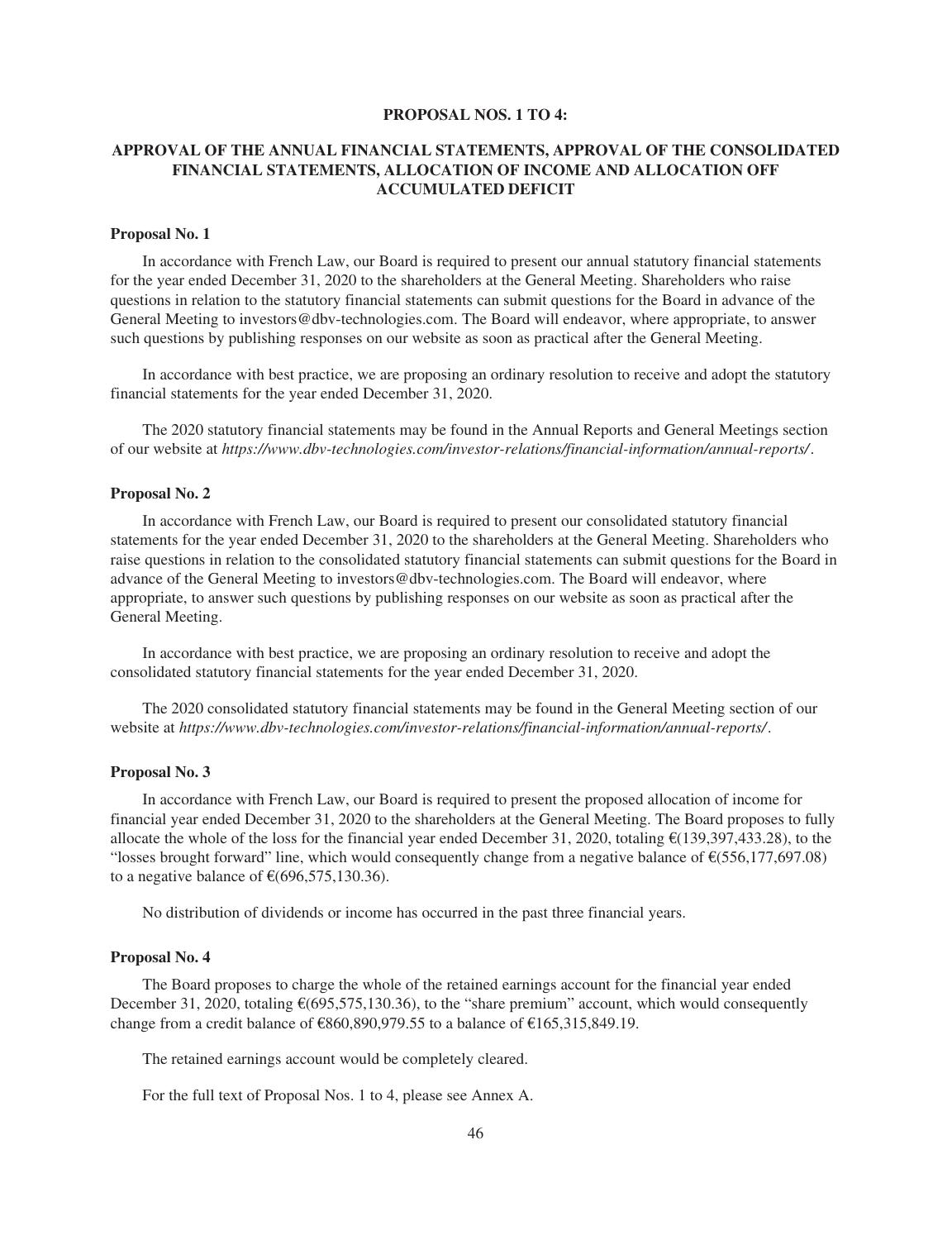# **Vote Required**

Proposal Nos. 1 to 4 require the affirmative vote of a majority of the votes cast by the shareholders present in person, represented by proxy, or voting by mail at the Annual General Meeting and entitled to vote thereon. The votes cast will not include those attached to shares for which the shareholder did not participate in the vote, abstained or voted blank or void. Abstentions will not be counted as votes cast and will have no effect on the outcome of the votes.

# **THE BOARD OF DIRECTORS RECOMMENDS A VOTE "FOR" EACH OF THE PROPOSAL NOS. 1 TO 4**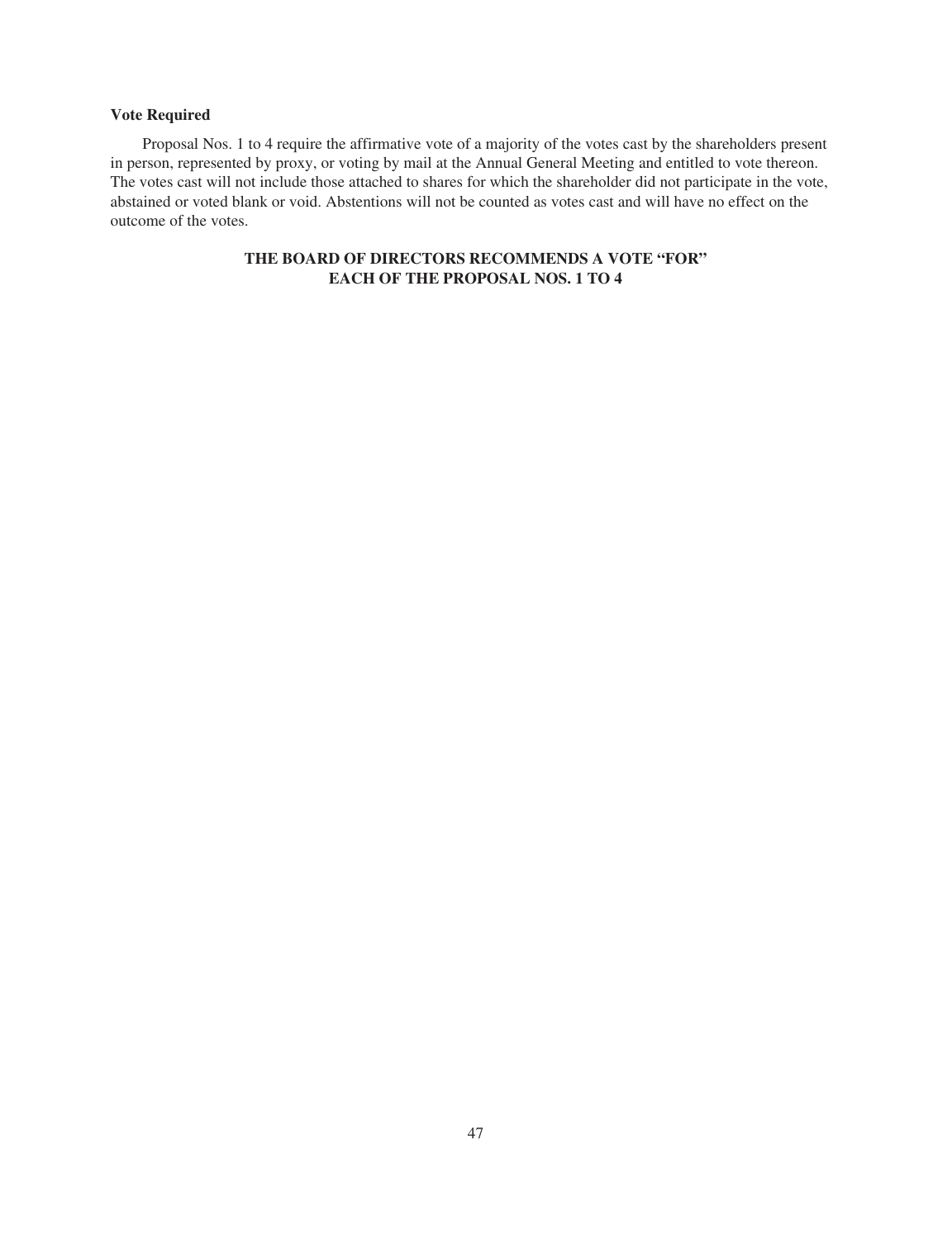## **PROPOSAL NO. 5**

# **STATUTORY AUDITORS' SPECIAL REPORT ON REGULATED AGREEMENTS AND ACKNOWLEDGMENT OF THE ABSENCE OF THE NEW REGULATED AGREEMENTS**

In accordance with French law, our Board is required to present to the Annual General Meeting the annual report of our statutory auditors on new related party transactions entered into either during the last financial year or at the beginning of the current financial year, it being specified that no new agreements referred to in Article L. 225-38 of the French Commercial Code were entered into in 2020 and early 2021. By approving Proposal No. 5, shareholders will acknowledge that there were no related person transactions within the meaning of Articles L. 225-3 et seq. of the French Commercial Code entered into during 2020.

For the full text of Proposal No. 5, please see Annex A.

#### **Vote Required**

Proposal No. 5 requires the affirmative vote of a majority of the votes cast by the shareholders present in person, represented by proxy, or voting by mail at the Annual General Meeting and entitled to vote thereon. The votes cast will not include those attached to shares for which the shareholder did not participate in the vote, abstained or voted blank or void. Abstentions will not be counted as votes cast and will have no effect on the outcome of the votes.

# **THE BOARD OF DIRECTORS RECOMMENDS A VOTE "FOR" PROPOSAL 5.**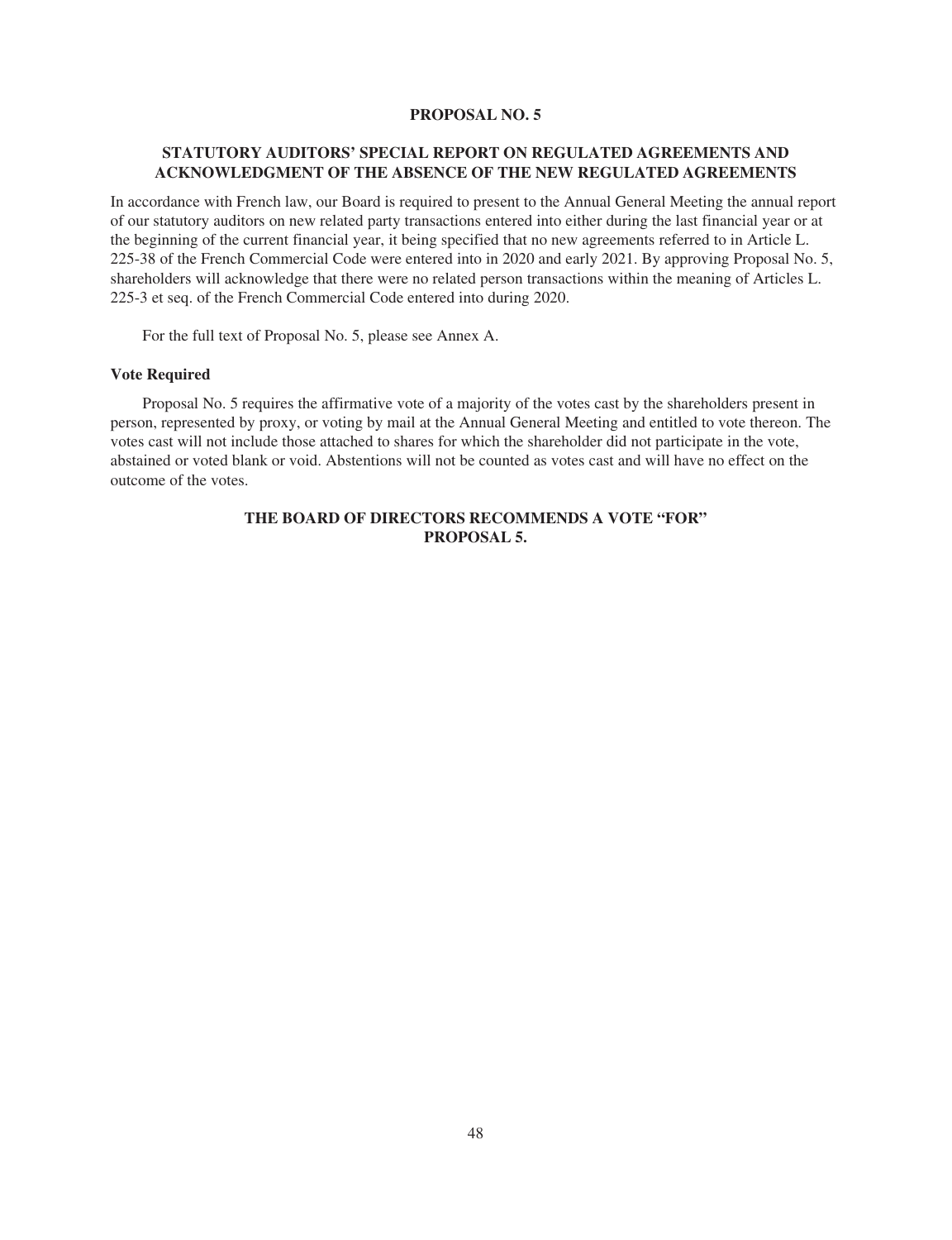#### **PROPOSAL NOS. 6 TO 10**

# **RENEWAL OF TERM OF JULIE O'NEILL, RENEWAL OF TERM OF VIVIANE MONGES, APPOINTMENT OF ADORA NDU, APPOINTMENT OF RAVI RAO AND RATIFICATION OF PROVISIONAL APPOINTMENT OF TIMOTHY E. MORRIS AS DIRECTORS**

#### **Proposal 6**

Ms. Julie O'Neill is currently a member of our Board and has been nominated for re-election as director. If re-elected, she will hold office from the date of her re-election for a period of three years, to expire at the end of General Meeting occurring in 2024, where she must retire by rotation and offer herself for re-election, or until her earlier death, resignation, or removal. Ms. O'Neill has agreed to serve if re-elected, and we have no reason to believe that she will be unable to serve.

Ms. O'Neill's biography is provided above under "Board of Directors and Corporate Governance – Board of Directors."

## **Proposal 7**

Ms. Viviane Monges is currently a member of our Board and has been nominated for re-election as director. If re-elected, she will hold office from the date of her re-election for a period of three years, to expire at the end of General Meeting occurring in 2024, where she must retire by rotation and offer herself for re-election, or until her earlier death, resignation, or removal. Ms. Monges has agreed to serve if re-elected, and we have no reason to believe that she will be unable to serve.

Ms. Monges' biography is provided above under "Board of Directors and Corporate Governance – Board of Directors."

#### **Proposal 8**

If appointed, Mrs. Ndu will hold office from the date of her appointment for a period of three years, to expire at the end of General Meeting occurring in 2024 where she must retire by rotation and offer herself for re-election, or until her earlier death, resignation, or removal. Mrs. Ndu has agreed to serve if elected, and we have no reason to believe that she will be unable to serve.

Ms. Ndu's biography is provided above under "Board of Directors and Corporate Governance – Board of Directors."

### **Proposal 9**

If appointed, Mr. Rao will hold office from the date of his appointment for a period of three years, to expire at the end of General Meeting occurring in 2024, where he must retire by rotation and offer himself for re-election, or until her earlier death, resignation, or removal. Mr. Rao has agreed to serve if elected, and we have no reason to believe that he will be unable to serve.

Mr. Rao's biography is provided above under "Board of Directors and Corporate Governance – Board of Directors."

#### **Proposal 10**

Mr. Morris was provisionally appointed to the Board to replace Mrs. Claire Giraut following her resignation. If his provisional appointment is ratified, Mr. Rao will hold office until the expiration of the term of appointment of his predecessor, namely, until the annual meeting of shareholders to be held in 2022.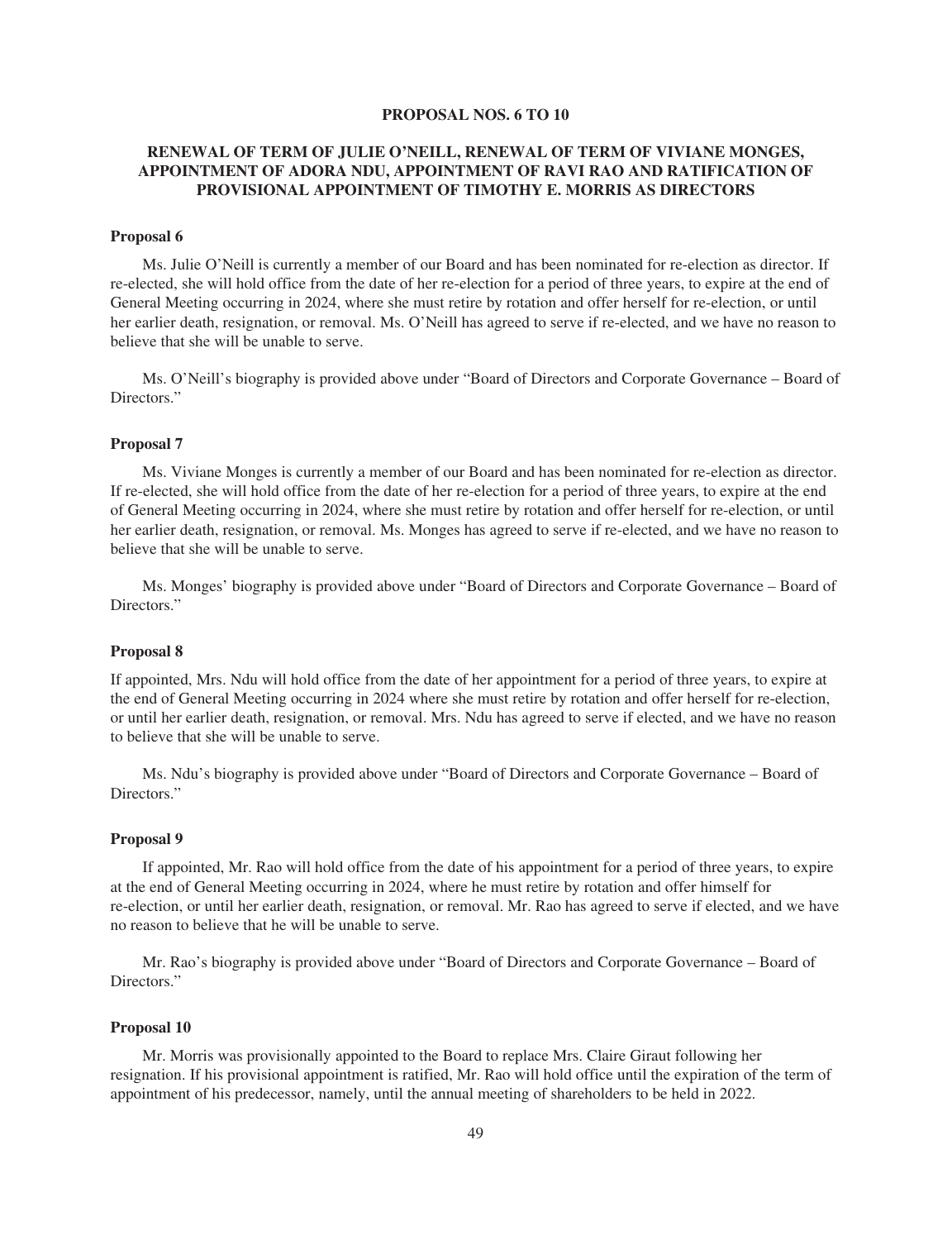Mr. Morris's biography is provided above under "Board of Directors and Corporate Governance – Board of Directors."

For the full text of Proposal Nos. 6 to 10, please see Annex A.

## **Vote Required**

Proposal Nos. 6 to 10 require the affirmative vote of a majority of the votes cast by the shareholders present in person, represented by proxy, or voting by mail at the Annual General Meeting and entitled to vote thereon. Under French law, this means that the votes cast "FOR" a nominee must exceed the aggregate of the votes cast "AGAINST" that nominee, and the votes cast "FOR" a resolution must exceed the aggregate of the votes cast "AGAINST" that resolution. The votes cast will not include those attached to shares for which the shareholder did not participate in the vote, abstained or voted blank or void. Abstentions will not be counted as votes cast and will have no effect on the outcome of the votes.

# **THE BOARD OF DIRECTORS RECOMMENDS A VOTE "FOR" EACH OF THE PROPOSAL NOS. 6 TO 10**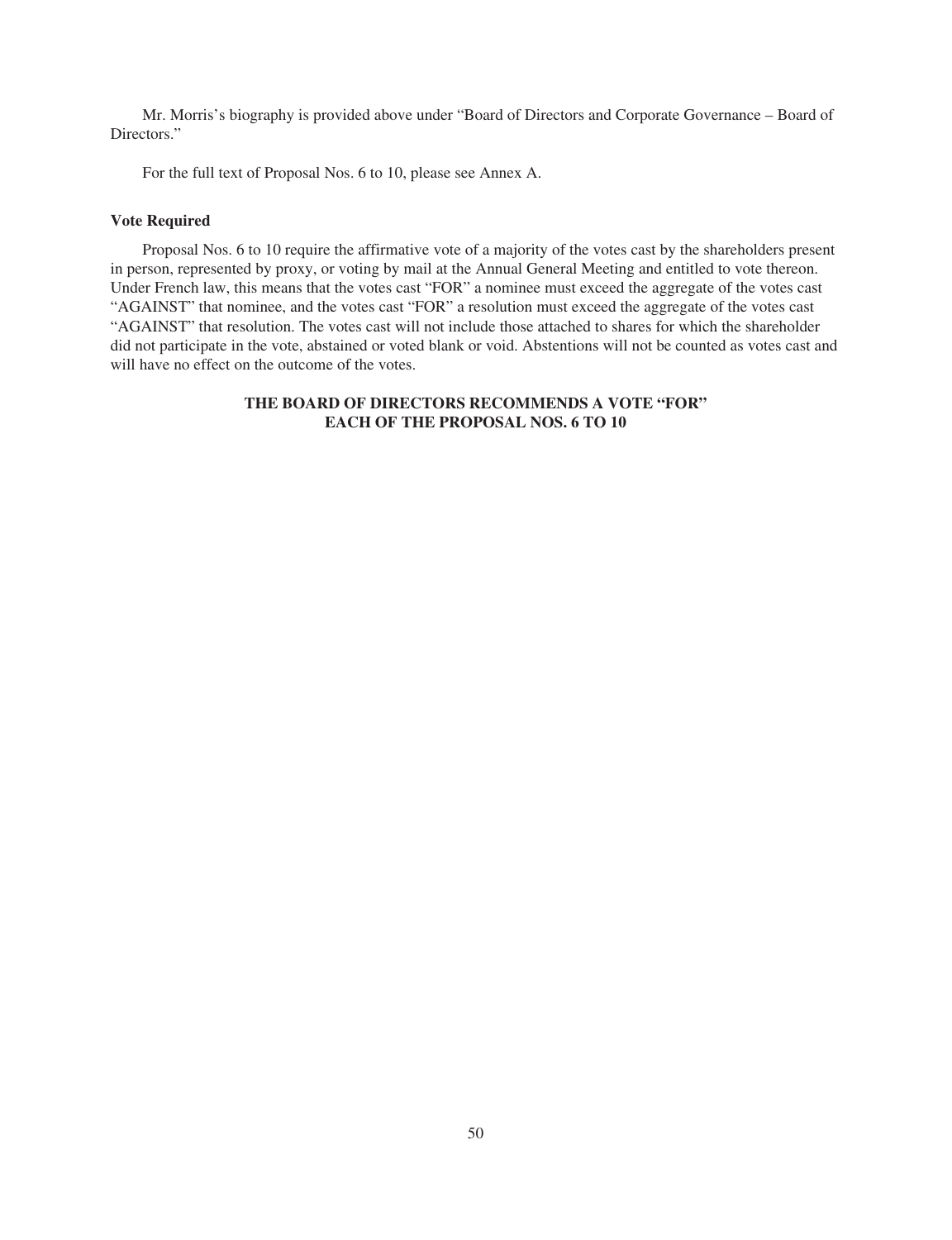## **PROPOSAL NOS. 11 TO 13:**

# **DETERMINATION OF THE ANNUAL FIXED AMOUNT TO BE ALLOCATED TO THE MEMBERS OF THE BOARD OF DIRECTORS, APPROVAL OF THE COMPENSATION POLICY FOR THE CHAIRMAN OF THE BOARD OF DIRECTORS AND FOR THE DIRECTORS AND APPROVAL OF THE COMPENSATION POLICY FOR THE CHIEF EXECUTIVE OFFICER AND/OR ANY OTHER EXECUTIVE CORPORATE OFFICER**

## **Proposal 11**

In accordance with French law, our Board is required to present to shareholders the proposed compensation to be allocated to the Board of Directors for their approval at the General Meeting. The Board proposes an increase in the total annual amount of the Board members' fees to be allocated to the Board of Directors from €600,000 to €800,000 for the current financial year and for future financial years until otherwise decided by a new General Meeting.

As a global company listed on both Euronext Paris and the Nasdaq Global Market, it is critical that our compensation program attract global talent. This proposal is intended to modify our non-employee director compensation program to better align such program with U.S. director compensation programs based on a market assessment conducted by our independent compensation consultant, including to enable us to award directors with long-term equity incentive compensation intended to motivate and reward our non-employee directors for long-term company performance and better align our non-employee directors' interests with shareholder interests and long-term shareholder value. In addition, this proposal would enable us to increase annual cash compensation to our non-employee directors.

We believe that this resolution is in shareholders' best interest by allowing us to diversify and enrich our Board to provide appropriate governance and inform strategy.

### **Proposal 12**

In accordance with Article L. 22-10-8 of the French Commercial Code, our Board is required to present to shareholders the proposed compensation policy to be allocated to the Chairman of the Board of Directors for their approval at the General Meeting.

For reference, an English translation of our proposed compensation policy is set forth in Annex B.

# **Proposal 13**

In accordance with Article L. 22-10-8 of the French Commercial Code, our Board is required to present to shareholders the proposed compensation policy to be allocated to the Chief Executive Officer and any other executive corporate officer for their approval at the General Meeting.

For reference, an English translation of our proposed compensation policy is set forth in Annex B.

For the full text of Proposal Nos. 11 to 13, please see Annex A.

# **Vote Required**

Proposal Nos. 11 to 13 require the affirmative vote of a majority of the votes cast by the shareholders present in person, represented by proxy, or voting by mail at the Annual General Meeting and entitled to vote thereon. The votes cast will not include those attached to shares for which the shareholder did not participate in the vote, abstained or voted blank or void. Abstentions will not be counted as votes cast and will have no effect on the outcome of the votes.

# **THE BOARD OF DIRECTORS RECOMMENDS A VOTE "FOR" EACH OF THE PROPOSAL NOS. 11 TO 13**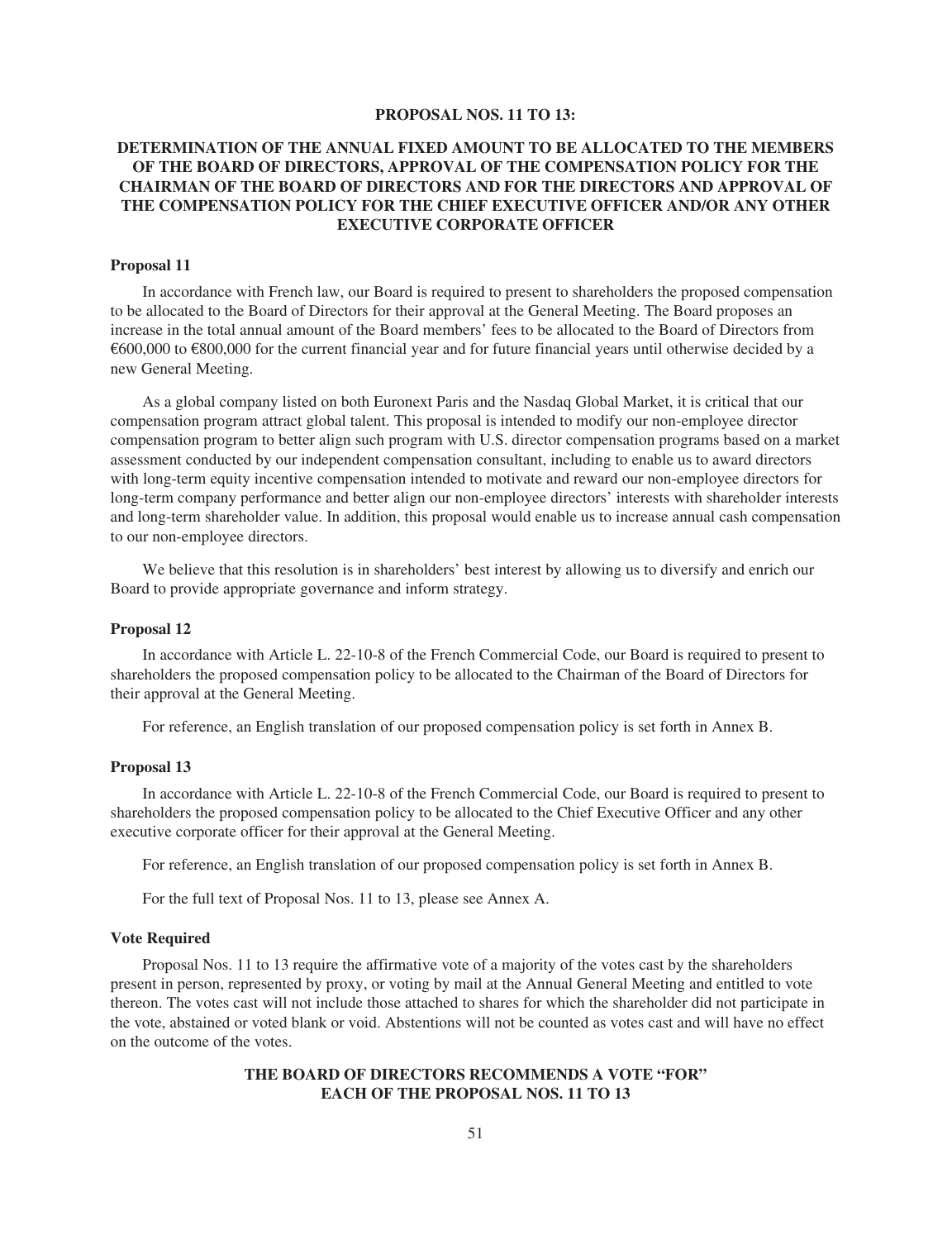## **PROPOSAL NO. 14:**

# **ADVISORY OPINION ON THE COMPENSATION OF NAMED EXECUTIVE OFFICERS OTHER THAN THE CHIEF EXECUTIVE OFFICER**

In accordance with the requirements of Section 14A of the Exchange Act, we are including in this proxy statement a resolution, subject to shareholder vote, to approve, on a non-binding advisory basis, the compensation of our named executive officers other than the Chief Executive Officer (as disclosed under "Executive Compensation" and the tables that follow). Shareholder approval of the compensation of our Chief Executive Officer is required as a matter of French law and is addressed by Proposal No. 13.

We believe that our compensation programs for our named executive officers have been effective at promoting the achievement of positive results, appropriately aligning pay and performance and enabling us to attract and retain very talented executives within our industry, while at the same time avoiding the encouragement of unnecessary or excessive risk-taking.

We are asking our shareholders to indicate their support for the compensation of our named executive officers as described in this proxy statement. This resolution, commonly known as a "say-on-pay" proposal, gives you as a shareholder the opportunity to express your views on our 2020 compensation for our named executive officers. This vote is not intended to address any specific item of compensation; rather, the vote relates to the overall compensation of our named executive officers as described in this proxy statement in accordance with the compensation disclosure rules of the SEC.

Although this is an advisory vote which will not be binding on our compensation committee or board of directors, our compensation committee and board of directors will carefully review the results of the shareholder vote. Our compensation committee and board of directors will consider potential shareholders' concerns and take them into account in future determinations concerning compensation of our named executive officers. Our board of directors therefore recommends that you indicate your support for the compensation of our named executive officers in 2019 as outlined in this proxy statement, by voting "FOR" Resolution 14.

For the full text of Resolution 14, please see Annex A.

#### **Vote Required**

Proposal No. 14 requires the affirmative vote of a majority of the votes cast by the shareholders present in person, represented by proxy, or voting by mail at the Annual General Meeting and entitled to vote thereon. The votes cast will not include those attached to shares for which the shareholder did not participate in the vote, abstained or voted blank or void. Abstentions will not be counted as votes cast and will have no effect on the outcome of the votes.

# **THE BOARD OF DIRECTORS RECOMMENDS A VOTE "FOR" PROPOSAL NO. 14**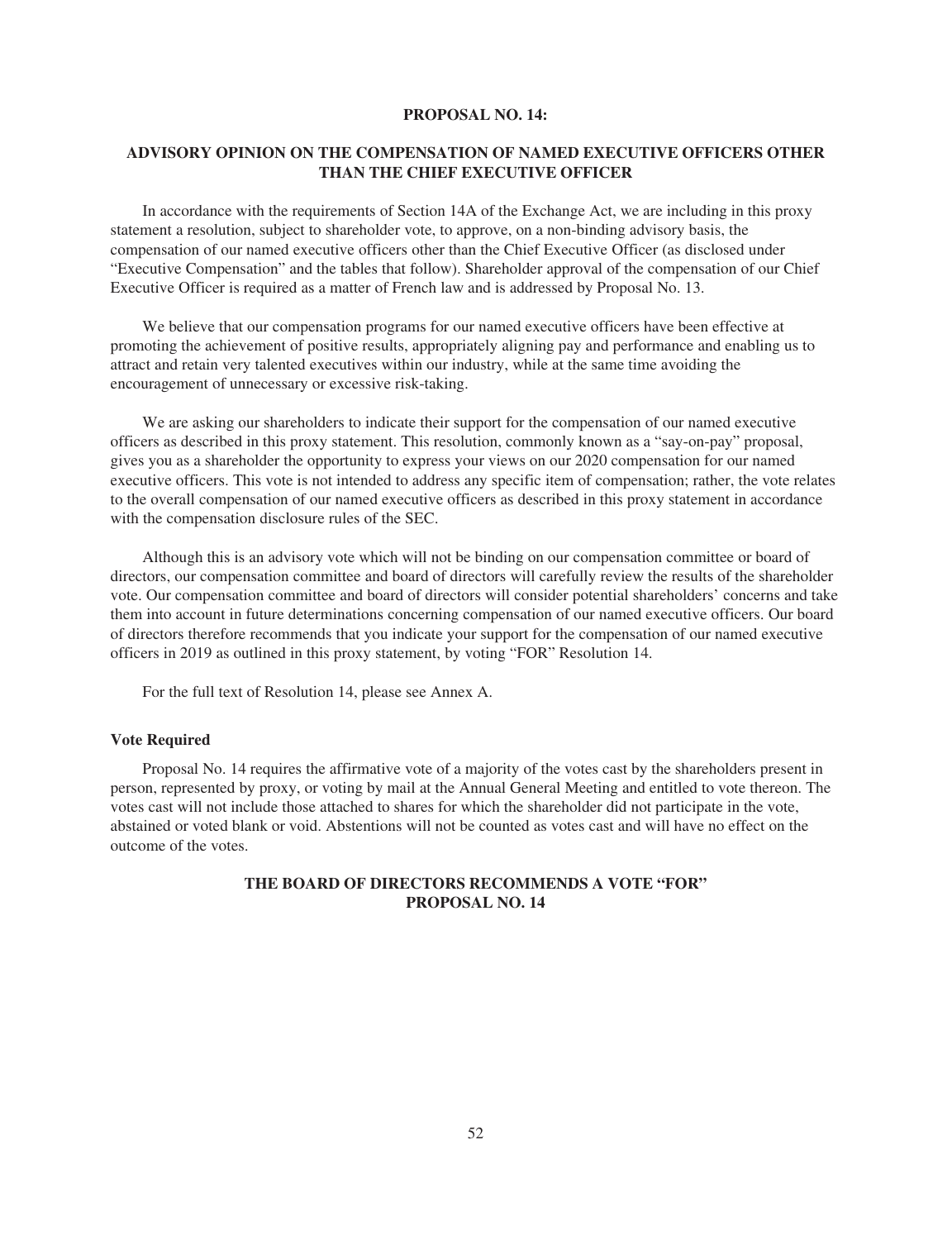#### **PROPOSAL NOS. 15 TO 17:**

# **ADVISORY VOTE ON THE FREQUENCY OF FUTURE ADVISORY VOTES ON NAMED EXECUTIVE OFFICER COMPENSATION**

The Dodd-Frank Act and Section 14A of the Exchange Act also enable our shareholders to indicate their preference at least once every six years regarding how frequently we should solicit an advisory vote on the compensation of our named executive officers as disclosed in our proxy statement. Accordingly, we are asking our shareholders to indicate whether they would prefer an advisory vote every one, two or three years. Alternatively, shareholders may abstain from casting a vote.

To comply with this requirement and the limitations of French law, which permits shareholders to only vote "FOR," "AGAINST" or "ABSTAIN" on any particular matter, we are presenting three non-binding resolutions asking our shareholders whether they prefer to cast future advisory votes on our Named Executive Officers' compensation every year, once every two years, or once every three years, respectively. Shareholders have the option to vote "FOR," "AGAINST" or abstain on each of the three resolutions.

Our board of directors recommends that future advisory votes to approve the compensation of our named executive officers take place every year. After careful consideration, the board of directors has determined that an advisory vote to approve executive compensation that occurs annually is the most appropriate alternative for the Company, as it will allow shareholders to provide us with regular, direct input on our compensation philosophy, policies and practices as disclosed in the proxy statement every year. Additionally, an annual advisory vote to approve executive compensation is consistent with our policy of seeking input from, and engaging in discussions with, our shareholders on corporate governance matters and our executive compensation philosophy, policies and practices. We will continue to engage with our shareholders regarding our executive pay programs between shareholder advisory votes as part of our governance process.

The Company recognizes that shareholders may have different views as to the best approach for the Company and, therefore, the Company and our board of directors encourage shareholders to express their preferences as to the appropriate frequency of the advisory vote to approve our named executive officers' compensation **by voting "FOR" one (and only one) of Proposal Nos. 15 through 17 and voting "AGAINST" the remaining two such proposals**.

#### **Vote Required**

The board of directors and the compensation committee will take into account the outcome of the vote on Proposal Nos. 15 through 17 when determining how often we will ask our shareholders to submit an advisory vote to approve our named executive officers' compensation. If a majority of the votes cast are in favor of more than one of Proposal Nos. 15 through 17 or if all three such resolutions fail to receive a majority of the votes cast, the Company will consider the resolution with the highest percentage of "FOR" votes to be the recommendation of the shareholders.

For the full text of Proposal Nos. 15 to 17, please see Annex A.

# **THE BOARD OF DIRECTORS RECOMMENDS THAT YOU VOTE "FOR" PROPOSAL 15 AND "AGAINST" PROPOSAL NOS. 16 AND 17.**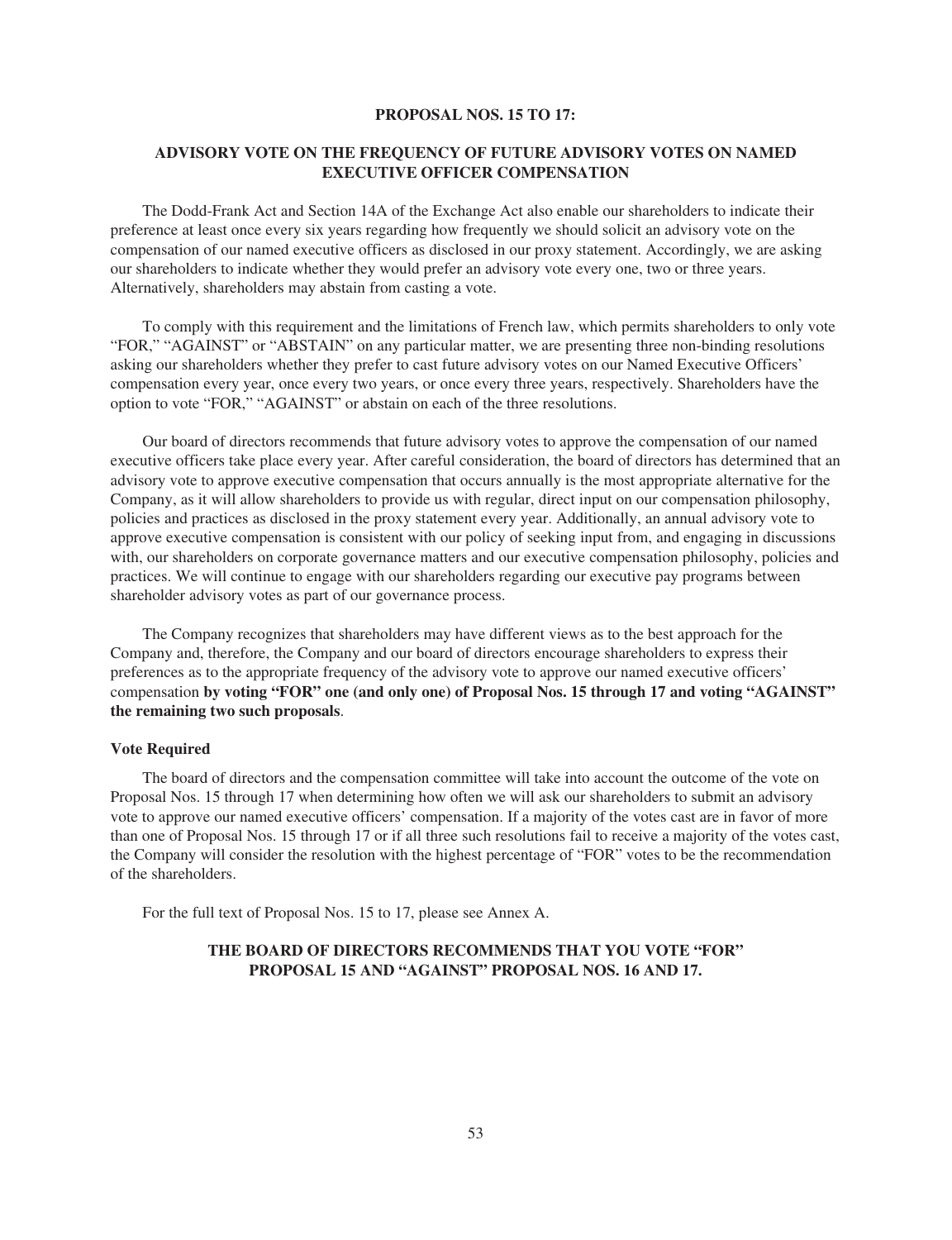## **PROPOSAL NO. 18:**

# **APPROVAL OF THE INFORMATION SET OUT IN SECTION I OF THE ARTICLE L.22-10-9 OF THE FRENCH COMMERCIAL CODE**

In accordance with Article L.22-10-34 of the French Commercial Code, our Board is required to present to shareholders the information referred to in I of article L.22-10-9 of the French Commercial Code mentioned in the corporate governance report included in the 2020 universal registration document filed with the AMF on March 17, 2021 .

For a description of such information referred to in I of article L.22-10-9 of the French Commercial Code, please refer to Annex C, Part 1 and Part 2.

For the full text of Proposal No. 18, please see Annex A.

### **Vote Required**

Proposal No. 18 requires the affirmative vote of a majority of the votes cast by the shareholders present in person, represented by proxy, or voting by mail at the Annual General Meeting and entitled to vote thereon. The votes cast will not include those attached to shares for which the shareholder did not participate in the vote, abstained or voted blank or void. Abstentions will not be counted as votes cast and will have no effect on the outcome of the votes.

# **THE BOARD OF DIRECTORS RECOMMENDS A VOTE "FOR" PROPOSAL 18.**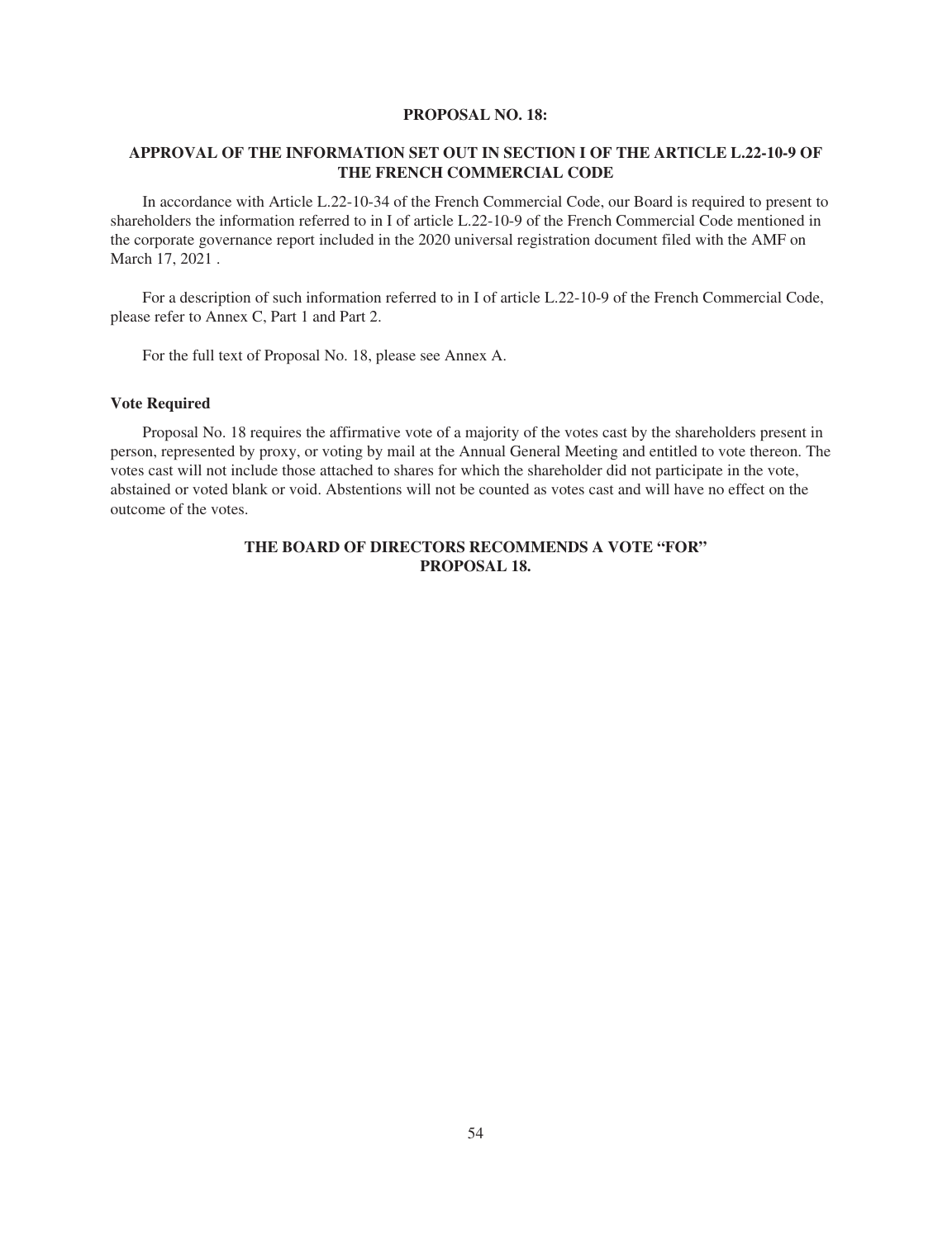## **PROPOSAL NO. 19:**

# **APPROVAL OF THE FIXED, VARIABLE AND NON-RECURRING COMPONENTS OF OVERALL COMPENSATION AND BENEFITS OF ALL TYPES PAID OR ASSIGNED DURING THE YEAR ENDED TO MICHEL DE ROSEN, CHAIRMAN OF THE BOARD OF DIRECTORS**

In accordance with Article L. 22-10-34 II of the French Commercial Code, our Board is required to present to shareholders the fixed, variable and non-recurring components of overall compensation and benefits of all types paid or assigned during the year ended to Michel de Rosen, Chairman of the Board of Directors.

# **FOR A DESCRIPTION OF SUCH INFORMATION RELATING TO MICHEL DE ROSEN, PLEASE REFER TO ANNEX C, PART 2.** For the full text of Proposal No. 19, please see Annex A.

## **Vote Required**

Proposal No. 19 requires the affirmative vote of a majority of the votes cast by the shareholders present in person, represented by proxy, or voting by mail at the Annual General Meeting and entitled to vote thereon. The votes cast will not include those attached to shares for which the shareholder did not participate in the vote, abstained or voted blank or void. Abstentions will not be counted as votes cast and will have no effect on the outcome of the votes.

# **THE BOARD OF DIRECTORS RECOMMENDS A VOTE "FOR" PROPOSAL 19.**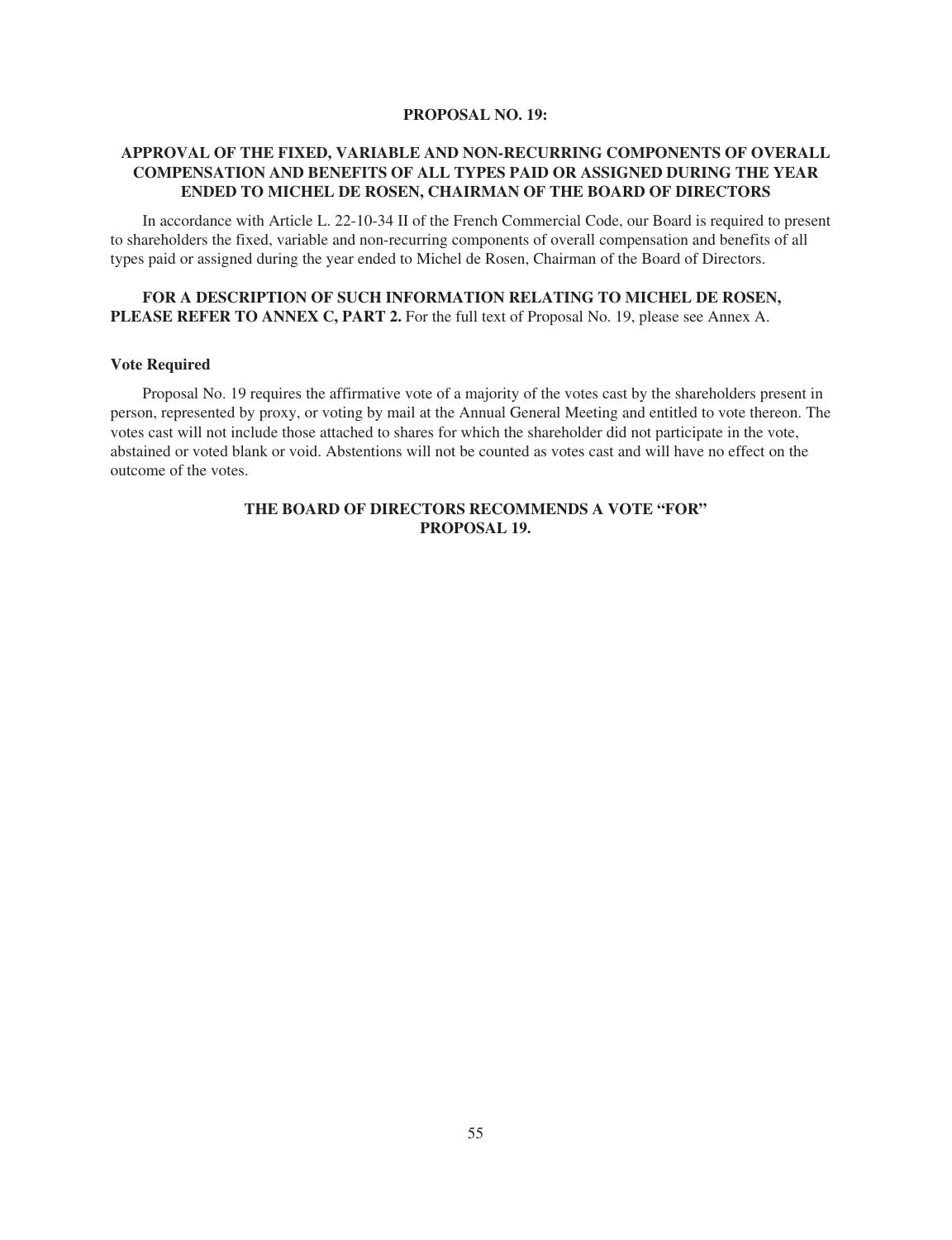## **PROPOSAL NO. 20:**

# **APPROVAL OF THE FIXED, VARIABLE AND NON-RECURRING COMPONENTS OF OVERALL COMPENSATION AND BENEFITS OF ALL TYPES PAID OR ASSIGNED DURING THE YEAR ENDED TO DANIEL TASSÉ, CHIEF EXECUTIVE OFFICER**

In accordance with Article L. 22-10-34 II of the French Commercial Code, our Board is required to present to shareholders the fixed, variable and non-recurring components of overall compensation and benefits of all types paid or assigned during the year ended to Daniel Tassé, Chief Executive Officer.

For a description of such information relating to Daniel Tassé, please refer to Annex C, Part 2. For the full text of Proposal No. 20, please see Annex A.

# **Vote Required**

Proposal No. 20 requires the affirmative vote of a majority of the votes cast by the shareholders present in person, represented by proxy, or voting by mail at the Annual General Meeting and entitled to vote thereon. The votes cast will not include those attached to shares for which the shareholder did not participate in the vote, abstained or voted blank or void. Abstentions will not be counted as votes cast and will have no effect on the outcome of the votes.

# **THE BOARD OF DIRECTORS RECOMMENDS A VOTE "FOR" PROPOSAL 20.**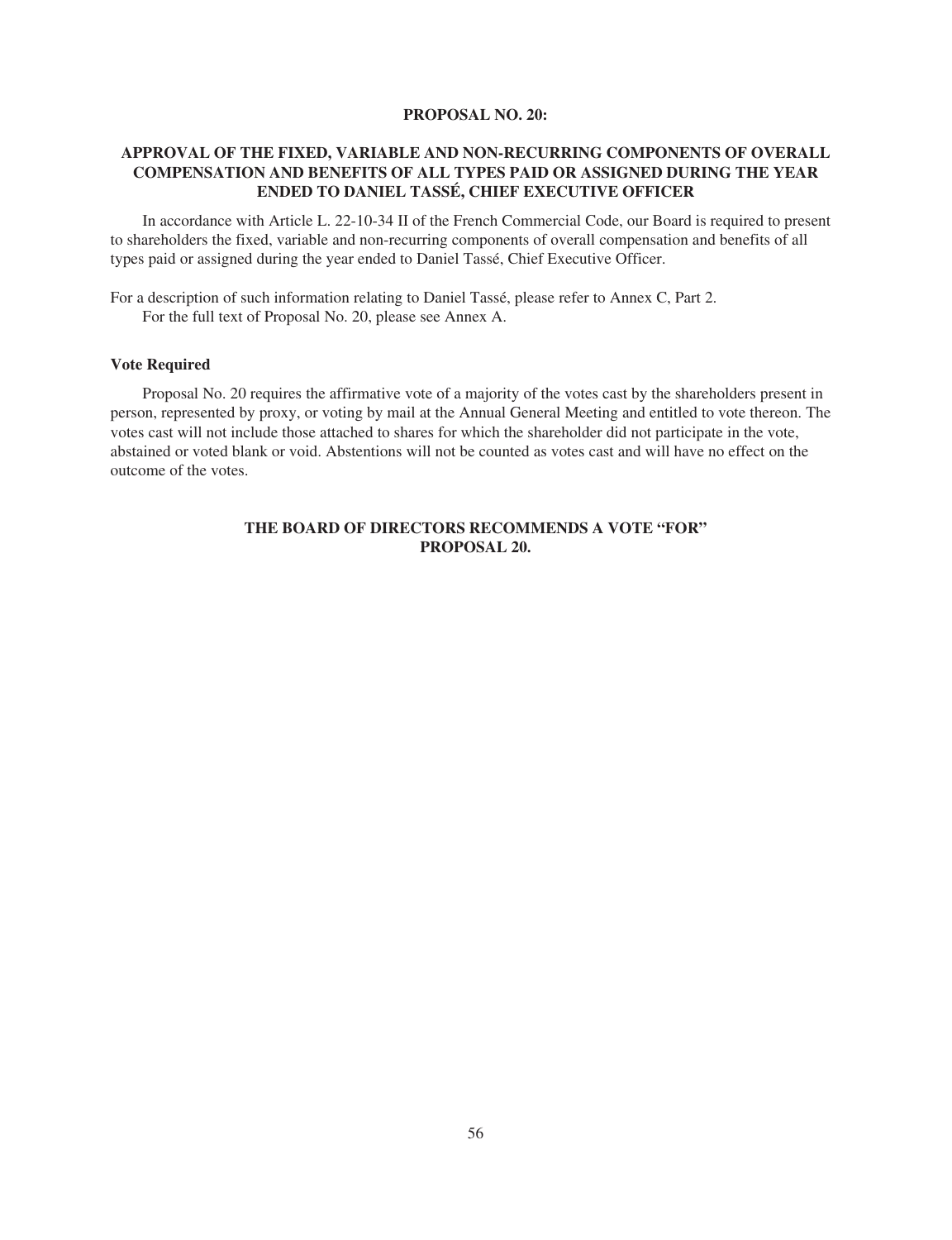## **PROPOSAL NO. 21:**

# **APPROVAL OF THE FIXED, VARIABLE AND NON-RECURRING COMPONENTS OF OVERALL COMPENSATION AND BENEFITS OF ALL TYPES PAID OR ASSIGNED DURING THE YEAR ENDED TO CATHERINE THÉRÉNÉ, DEPUTY CHIEF EXECUTIVE OFFICER**

In accordance with Article L. 22-10-34 II of the French Commercial Code, our Board is required to present to shareholders the fixed, variable and non-recurring components of overall compensation and benefits of all types paid or assigned during the year ended to Marie-Catherine Théréné, Deputy Chief Executive Officer.

For a description of such information relating to Marie-Catherine Théréné, please refer to Annex C, Part 2.

For the full text of Proposal No. 21, please see Annex A.

# **Vote Required**

Proposal No. 21 requires the affirmative vote of a majority of the votes cast by the shareholders present in person, represented by proxy, or voting by mail at the Annual General Meeting and entitled to vote thereon. The votes cast will not include those attached to shares for which the shareholder did not participate in the vote, abstained or voted blank or void. Abstentions will not be counted as votes cast and will have no effect on the outcome of the votes.

# **THE BOARD OF DIRECTORS RECOMMENDS A VOTE "FOR" PROPOSAL 21.**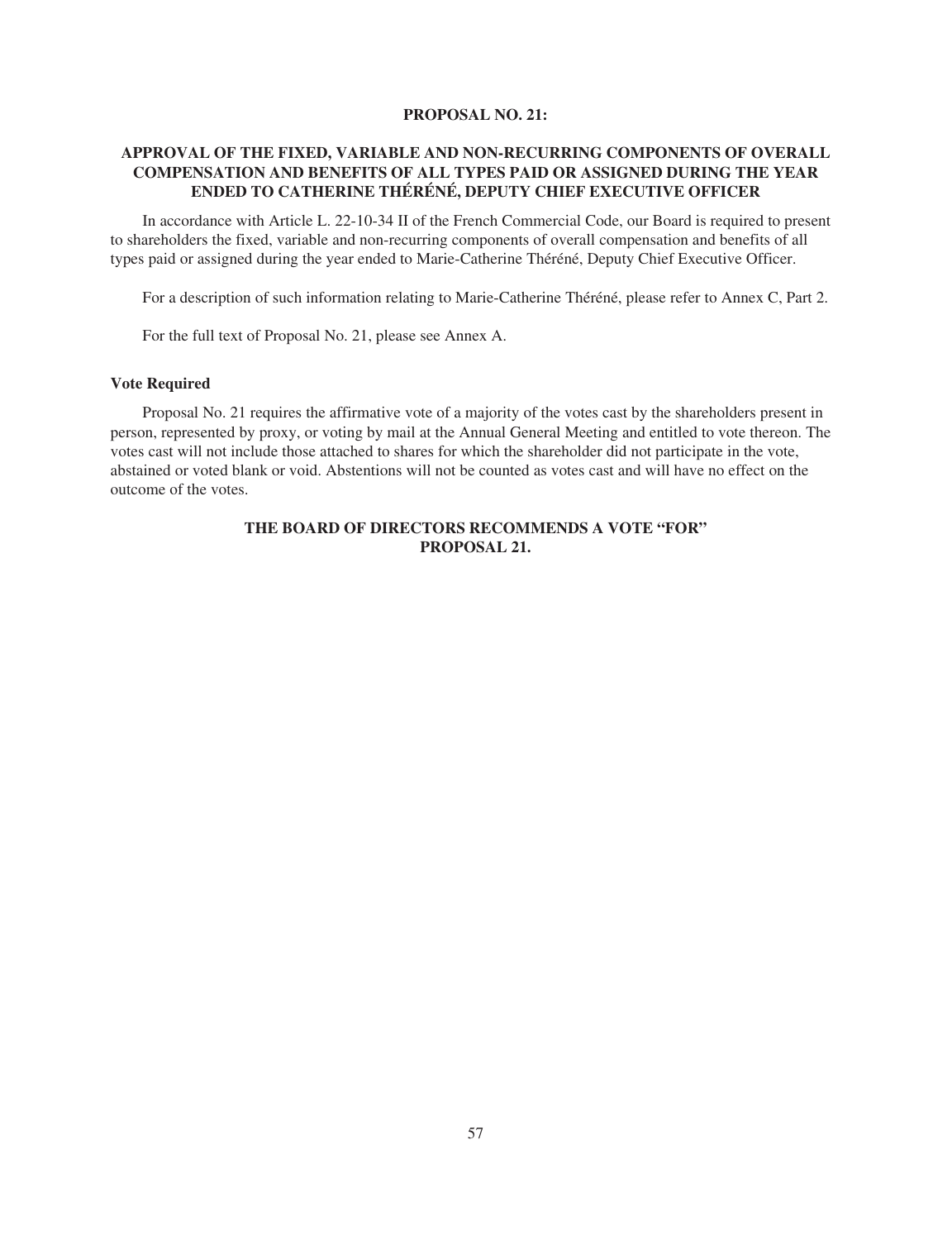### **PROPOSAL NO. 22**

# **AUTHORIZATION TO BUY BACK COMPANY SHARES**

Pursuant to the following resolution, shareholders are asked to approve a delegation of authority to buy back the Company's shares to use as acquisition consideration and/or to underlie incentive instruments granted to the employees and executive officers of the Company and its subsidiaries.

The Board proposes the shareholders authorize it, for a period of eighteen months, pursuant to Articles L. 225-209 et seq. of the French Commercial Code, to buy back, on one or more occasions and at the times of its choosing, company shares up to the limit of 5% of the number of shares comprising the share capital, adjusted, if necessary, to take into account any increase or reduction in capital that may have taken place during the course of the program.

If approved, this authorization would cancel the authorization granted to the Board of Directors under the twenty-first ordinary resolution of the General Meeting of April 20, 2020.

The shares may be bought back in order to:

- support the secondary market for or the liquidity of the Company's shares through a liquidity agreement with an investment service provider, in accordance with the standard practice accepted by the regulations, in which context, the number of shares taken into account for the calculation of the aforementioned limit corresponds to the number of shares purchased, after deduction of the number of shares resold;
- hold the purchased shares and ultimately return them for future exchange or as payment under external growth transactions;
- provide coverage to meet obligations arising from stock option plans and/or free share allocation plans (or similar plans) for the group's employees and/or corporate officers, as well as all share allocations arising under company or group employee savings plans (or similar plans), employee profit-sharing plans and/or any other form of share allocation arrangement for the group's employees and/or corporate officers;
- hedge the securities giving access to the company's shares, pursuant to current regulations;
- where applicable, cancel the shares acquired, subject to the authorization granted under the nineteenth resolution of this General Meeting .

The acquisition, sale, exchange or transfer of these shares may be executed by any means, including through the purchase of share blocks, at the time deemed appropriate by the Board of Directors. The Board may not, without the prior authorization of the Shareholders' Meeting, use this authorization during a public offer period initiated by a third party for the shares of the Company until the end of the offer period.

The company does not intend to use options or derivatives.

The maximum purchase price is set at  $\epsilon$ 100 per share (excluding charges). In the event of a capital transaction, in particular a stock split or reverse split, or the allocation of free shares to shareholders, the abovementioned amount will be adjusted in the same proportions (multiplier coefficient equal to the ratio between the number of shares comprising the capital before the transaction and the number of shares after the transaction).

The maximum transaction amount is set at  $£150,000,000$  (excluding charges).

The General Meeting hereby authorizes the Board of Directors to carry out these transactions, set the terms and methods thereof, finalize all agreements and complete all formalities when necessary.

For the full text of Proposal No. 22, please see Annex A.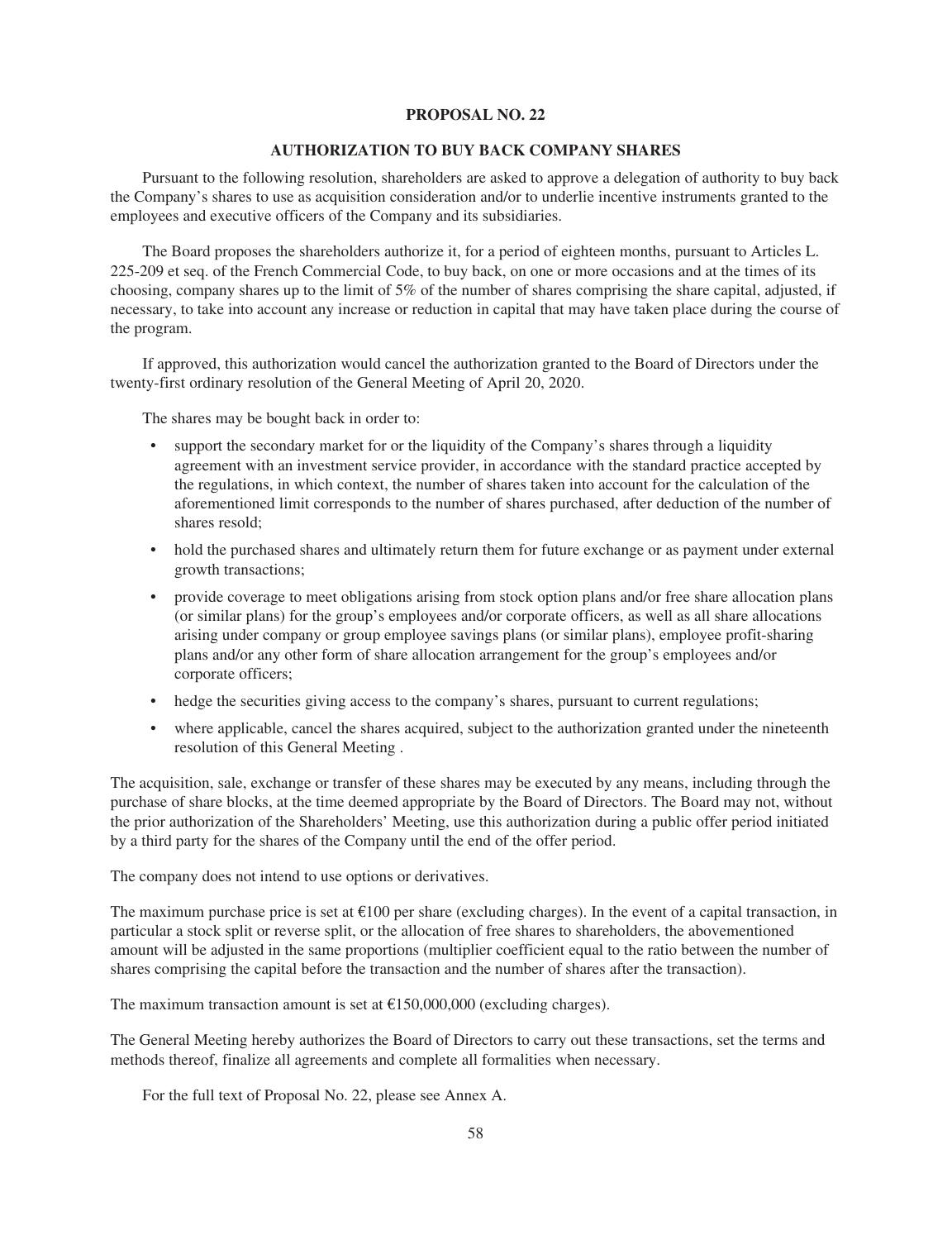# **Vote Required**

Proposal No. 22 requires the affirmative vote of a majority of the votes cast by the shareholders present in person, represented by proxy, or voting by mail at the Annual General Meeting and entitled to vote thereon. The votes cast will not include those attached to shares for which the shareholder did not participate in the vote, abstained or voted blank or void. Abstentions will not be counted as votes cast and will have no effect on the outcome of the votes.

# **THE BOARD OF DIRECTORS RECOMMENDS A VOTE "FOR" PROPOSAL 22.**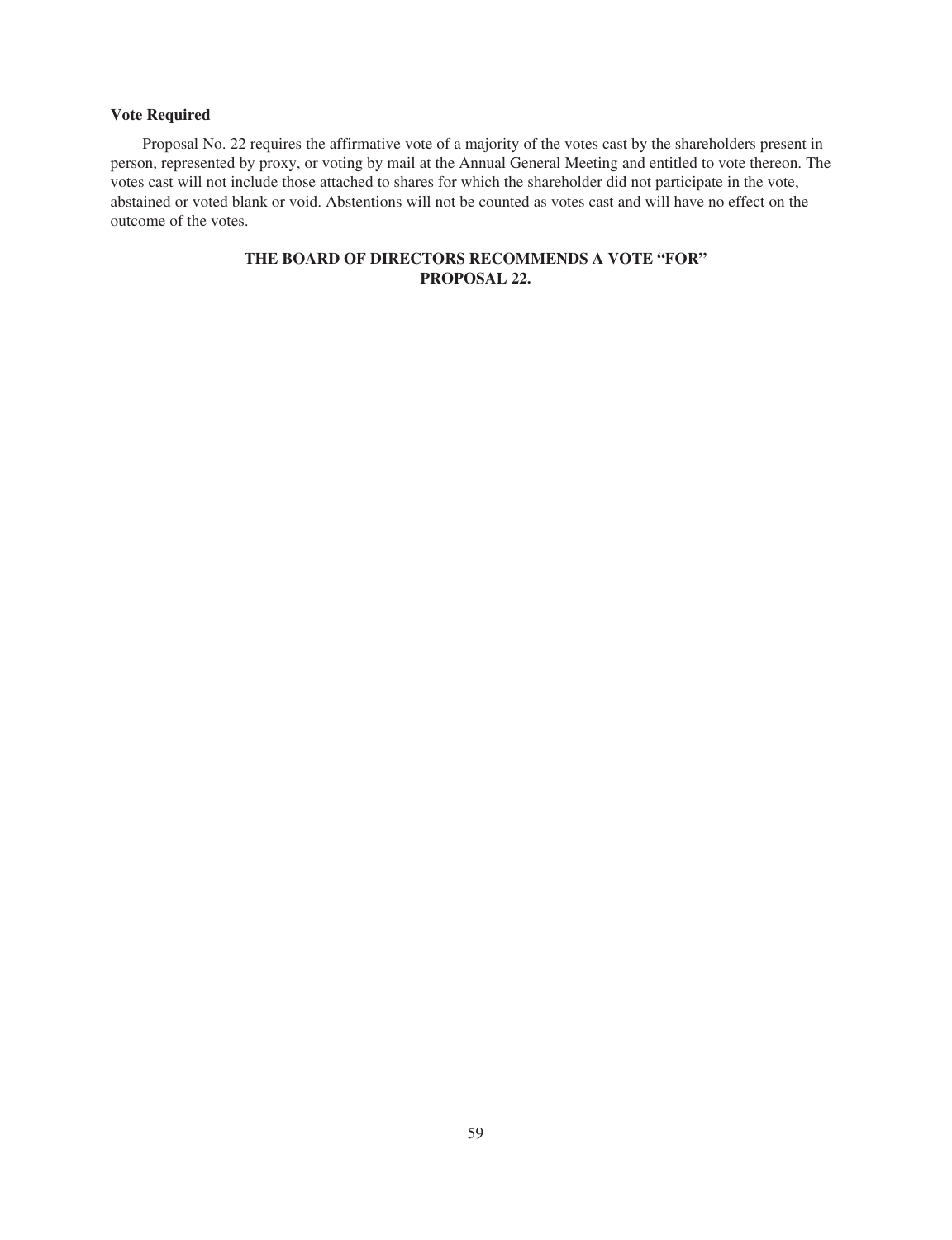# **PROPOSAL NO. 23:**

# **AUTHORIZATION TO THE BOARD OF DIRECTORS FOR THE COMPANY TO CANCEL THE SHARES BOUGHT BACK PURSUANT TO ARTICLE L. 22-10-62 OF THE FRENCH COMMERCIAL CODE SUSPENSION DURING A PUBLIC OFFERING PERIOD**

The shareholders are asked to grant all powers to the board of directors for the purpose of canceling, on one or more occasions, all or part of the Company shares acquired as a result of the share repurchases authorized by the shareholders pursuant to Resolution 22. The shares to be canceled pursuant to this authorization shall not exceed 5% of our share capital in any 24-month period.

The Board proposes the shareholders authorize the Board of Directors to, for a period of eighteen months, pursuant to Article L. 22-10-62 of the French Commercial Code:

- cancel, at its discretion, on one or more occasions, up to 5% of the capital calculated on the date of the decision to cancel, less any shares canceled during the last 24 months, shares the company holds or may hold following buy-backs performed pursuant to Article L. 22-10-62 of the French Commercial Code and to reduce the share capital accordingly in compliance with legal and regulatory provisions in force; and
- carry out all necessary operations to perform such cancellations and the resulting reductions of the share capital, accordingly amending the company's Bylaws and fulfilling all formalities required.

For the full text of Proposal No. 23, please see Annex A.

# **Vote Required**

Proposal No. 23 requires the affirmative vote of 2/3 majority of the votes cast by the shareholders present in person, represented by proxy, or voting by mail at the Annual General Meeting and entitled to vote thereon. The votes cast will not include those attached to shares for which the shareholder did not participate in the vote, abstained or voted blank or void. Abstentions will not be counted as votes cast and will have no effect on the outcome of the votes.

# **THE BOARD OF DIRECTORS RECOMMENDS A VOTE "FOR" PROPOSAL 23.**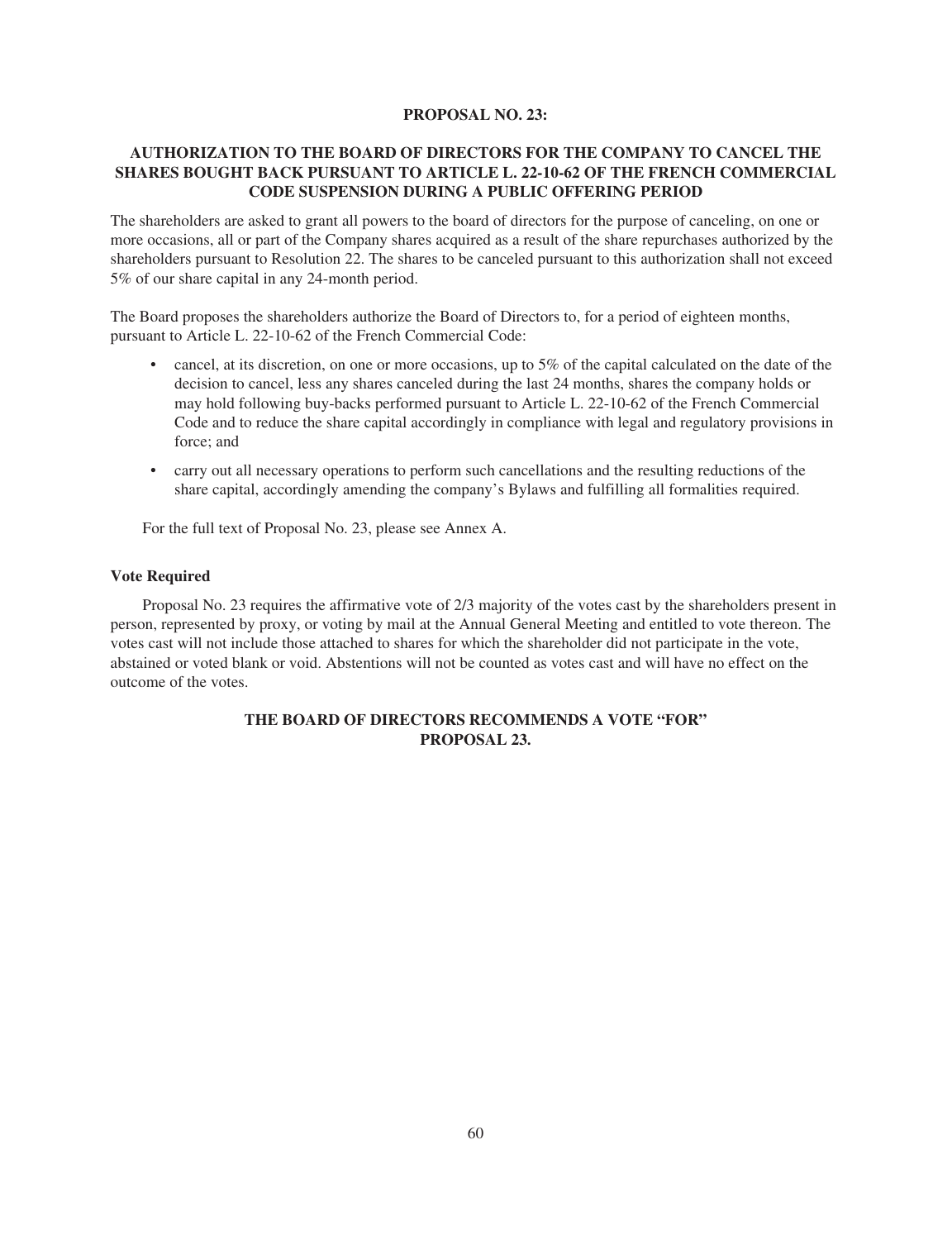## **PROPOSALS 24-29: FINANCIAL AUTHORIZATIONS**

We are a biotech company with modest revenues, from a development partnership with Nestlé and research and development credits from the French government. Drug development and product launches are expensive, and biotech companies need continued access to capital to fund product development. More capital will likely be required to bring Viaskin Peanut to approval and to fund other research and development programs until we achieve profitability and can self-fund our future development.

As our capital needs evolve, we need the ability to access capital through the various means and tools that are available, tools that are constantly created, evolving or changing. Moreover, our company requires flexibility to secure capital while minimizing risk or dilution for our shareholders given the dynamic, complex and risky nature of drug development. We may also need to secure capital to accelerate development of a promising new product candidate, to expand the geographical reach of our commercialization, or to pursue a promising business development opportunity. That is why we ask for an applicable discount of up to 15% and a total ceiling set at 65% dilution. We understand the need to be good stewards of our investors' money and will continue to seek financing with a reasonable risk profile and attention to investor dilution. A range of financing options are available in the marketplace and we wish to be able to pursue the most appropriate financing for our company. We also need to have resolutions that ensure consistency between U.S. (SEC) and French (AMF) market practices and regulatory standards.

We are therefore seeking approval at the Annual General Meeting of the following resolutions that would allow raising capital even in adverse situations, to best ensure the continuity of our operations. These resolutions will be suspended in case of a hostile takeover attempt.

Resolutions 24 to 29 seek the delegation of financial authorizations. The goal of these resolutions is to allow us to swiftly raise the funds and have the financial flexibility necessary to enable us to execute our strategic objectives, including, but not limited to, with respect to external growth.

Unlike most companies incorporated under U.S. state law, which traditionally have a specified amount of authorized shares available for issuance with limited restriction on the purpose of such issuance, in accordance with French law, in order for our board of directors to increase our share capital, it must have a specific delegation of authority authorizing it to increase the share capital for each specific purpose.

At the 2020 Annual General Meeting on April 20, 2020, the shareholders approved certain financial authorizations. Re-approving our board of directors' financial authorizations will allow the Company to maintain equal footing with U.S. companies and to increase our financial flexibility by quickly raising capital and taking advantage of potential business opportunities. Although always important, we believe this flexibility is particularly necessary in light of the current worldwide economic challenges driven by the COVID-19 pandemic.

As a result, we are seeking approval at the Annual General Meeting of the following financial resolution from Resolution 24 to Resolution 29.

In addition, at the Annual General Meeting, shareholders are being asked to approve the maximum global nominal amount of the share capital increases which may be completed pursuant to Resolutions 25, 26, 28 and 31 as well as Resolution 28 of the 2020 Annual General Meeting, as well as the maximum global nominal amount of the debt securities that may be issued pursuant to the delegations granted in Resolutions 25, 26, 28 and 31.

The proposed financial authorizations would provide our board of directors with additional flexibility to respond quickly to changes in market conditions and thereby be able to obtain financing under the best possible conditions.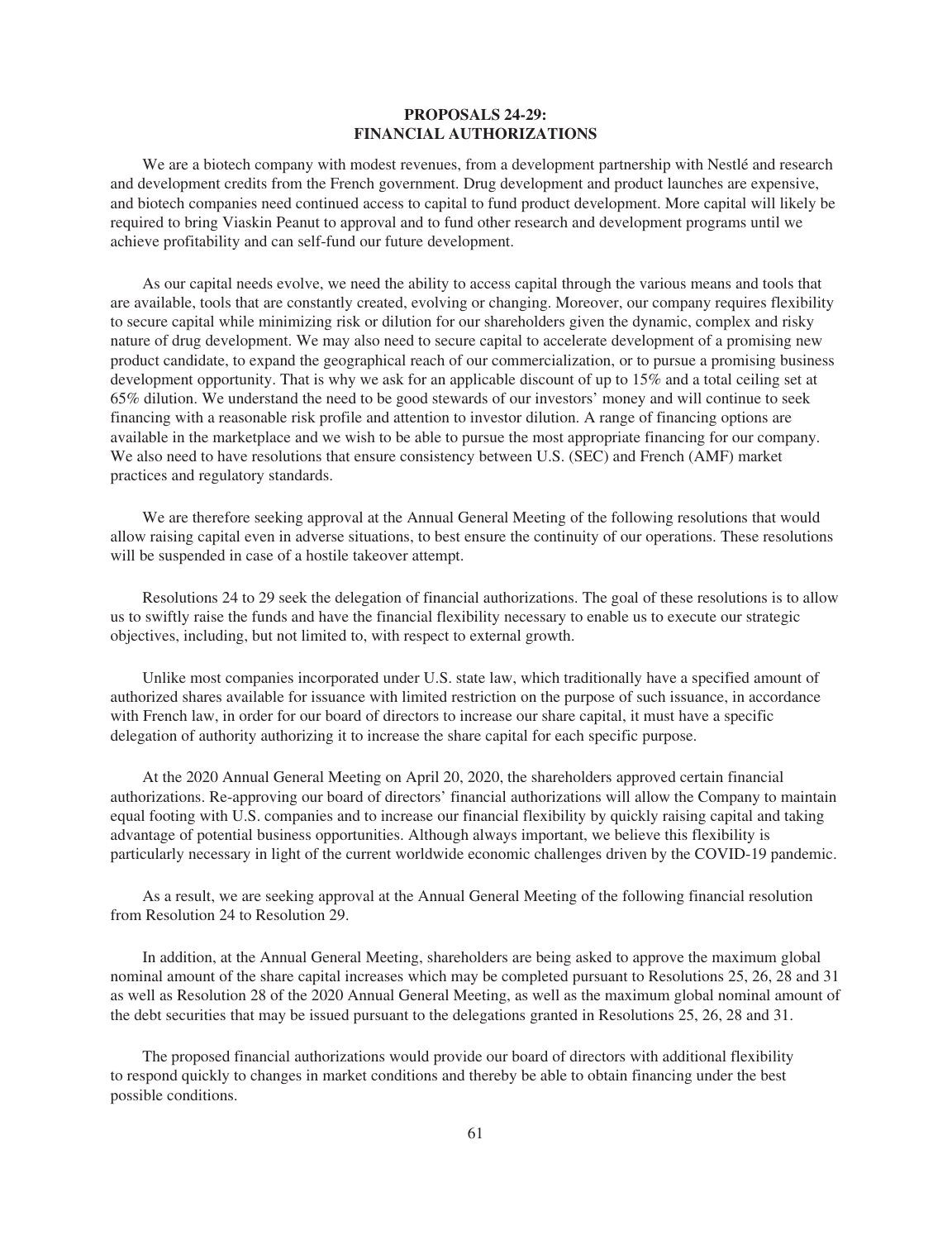The financial delegations of authority presented for your approval at the General Meeting are subject to the following important limitations:

- the aggregate amount of share capital increases pursuant to Resolution 24 cannot exceed 40% of our share capital on the date of the decision to increase the share capital by the Board of Directors, it being provided that Resolution 24 aims at raising capital by calling on the Company's shareholders;
- the aggregate amount of share capital increases pursuant to Resolution 25 cannot exceed 30% of our share capital on the date of the decision to increase the share capital by the Board of Directors;
- the aggregate amount of share capital increases pursuant to Resolution 26 cannot exceed 20% of our share capital on the date of the decision to increase the share capital by the Board of Directors;
- the aggregate amount of share capital increases pursuant to Resolution 28 cannot exceed 30% of our share capital on the date of the decision to increase the share capital by the Board of Directors;
- any share capital increase pursuant to Resolution 29, which grants a customary over-allotment option for any issuance pursuant to Resolutions 24, 25, 26 and 28, would be at the same price as, and limited to a maximum of 15% of, the initial issuance;
- the maximum global nominal amount of the share capital increases which may be completed pursuant to Resolutions 25, 26, 28 and 31 as well as Resolution 28 of the 2020 Annual General Meeting 28 cannot exceed 65% of the share capital on the date of the Annual General Meeting ; and
- the global nominal amount of the debt securities that may be issued pursuant to the delegations granted in Resolutions 25, 26, 28 and 31 shall not exceed EUR 150,000,000.

Our board of directors will continue to use these authorizations in accordance with our corporate and strategic needs, and, in any case, does not intend to use these authorizations in the context of an unsolicited tender offer by a third party our shares.

Under French law, in the case of issuance of additional shares or other securities for cash or set-off against cash debts, our existing shareholders have preferential subscription rights to these securities on a pro-rata basis, unless such rights are waived by a two-thirds majority of the votes held by the shareholders present at the extraordinary meeting deciding or authorizing the capital increase, represented by proxy or voting by mail. In case such rights are not waived by the extraordinary general meeting, each shareholder may individually either exercise, assign or not exercise its preferential rights. Such rights would be waived pursuant to all of resolutions 25, 26, 28, if approved, but not pursuant to Resolution 24. Accordingly, the issuance of additional Ordinary Shares or other securities pursuant to such resolutions might, under certain circumstances, dilute the ownership and voting rights of shareholders.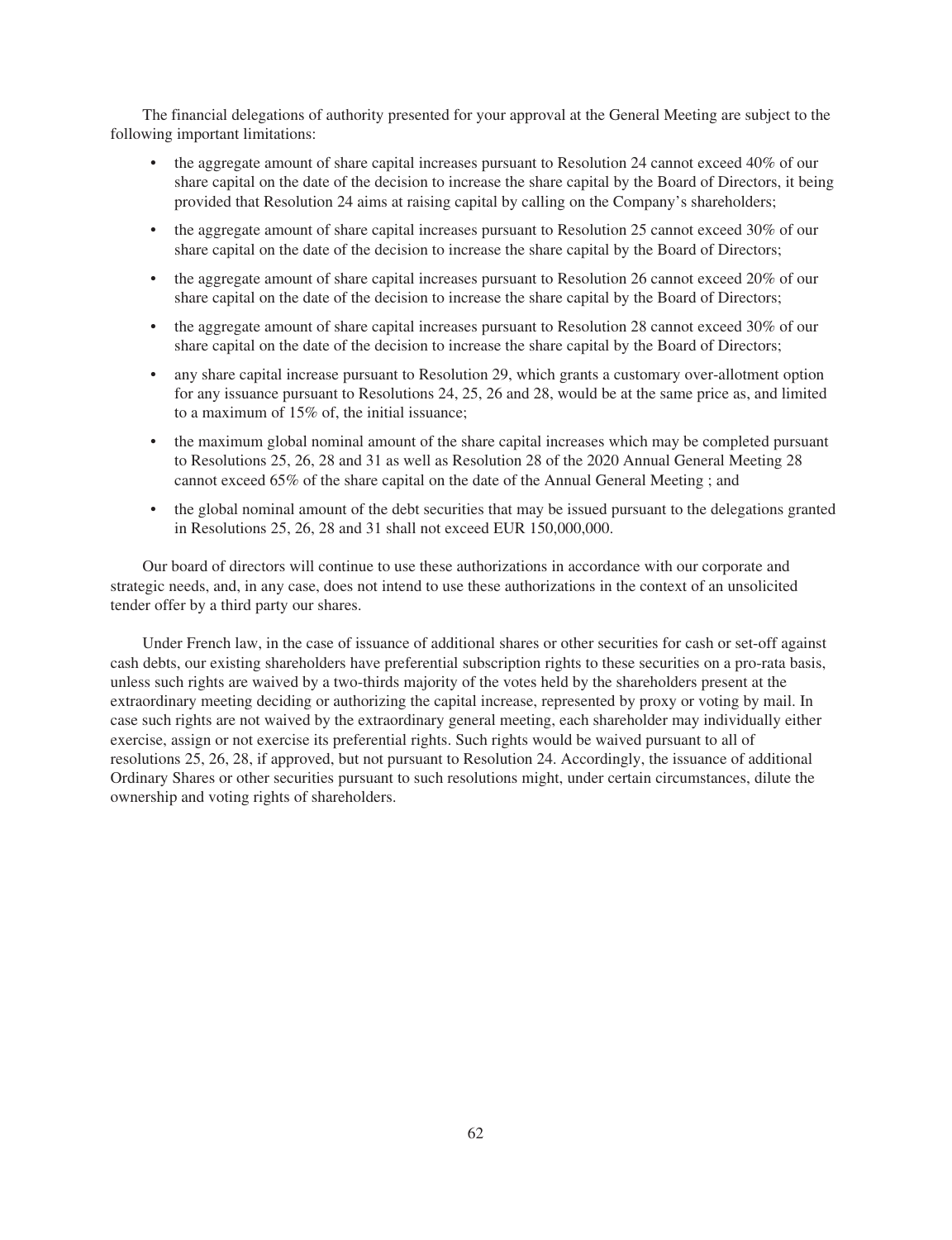#### **PROPOSAL NO. 24:**

# **DELEGATION OF POWERS TO THE BOARD OF DIRECTORS TO ISSUE ORDINARY SHARES, GIVING, AS NECESSARY, ACCESS TO ORDINARY SHARES OR TO THE ALLOCATION OF DEBT SECURITIES (OF THE COMPANY OR OF A GROUP COMPANY) AND/OR SECURITIES GIVING ACCESS TO ORDINARY SHARES (OF THE COMPANY OR OF A GROUP COMPANY) WITH PRE-EMPTIVE RIGHTS SUSPENSION DURING A PUBLIC OFFERING PERIOD**

The purpose of this delegation of authority is to enable the Company to obtain financing any time through the issuance of ordinary shares and any type of securities giving, by any means, immediately and/or in the future, access to ordinary shares, by calling on the Company's shareholders. The Company's shareholders will be awarded, under the applicable legal provision and in proportion to their ownership interest in the Company's share capital, a preferential right to subscribed for new shares or securities. This detachable and negotiable right will make it possible, if the holder does not wish to subscribe to the capital increase, to financially offset the dilution resulting from the non-subscription to the capital increase.

The Company intends to use this delegation of authority to raise the funds and have the financial flexibility necessary to enable it to execute its strategic objectives, including, but not limited to, with respect to financing potential external growth. As a result of maintaining shareholders' preferential rights, we believe that a share capital increase in amount not to exceed 40% of the capital existing on the date of the decision to increase the share capital by the Board will provide sufficient flexibility in pursuing our strategic objectives. In particular, the implementation of this authorization could provide us quick access to a source of financing and allow us to respond quickly to changes in market conditions.

The share capital increases carried out pursuant to this authorization cannot exceed 40% of the Company's share capital existing on the date of the decision to increase the share capital by the Board. In the case of issuances of debt securities, the nominal amount of any issuances will be limited to EUR 150,000,000.

The terms of the securities to be authorized, including dividend or interest rates, conversion prices, voting rights, redemption prices, maturity dates and similar matters would be determined by the board of directors. Any transaction where the Company sells such securities will be reviewed and approved by the board of directors at the time of issuance.

In the case of issuances of debt securities, the nominal amount of any issuances will be limited to EUR 150,000,000.

This delegation of authority would be granted for a 26-month period.

The Board of Directors shall be granted, within the limits set above, the powers required to set the terms for the issues and determine the issue price, and if applicable, record the execution of the resulting capital increases, amend the Bylaws accordingly, impute, as it sees fit, the costs of the capital increase to the amount of the related premiums and deduct the necessary sums from this amount to bring the statutory reserve to one tenth of the new share capital after each increase and more generally, perform all tasks required in similar matters.

The Board cannot, unless authorized in advance by the General Meeting, make use of this delegation in a period public offering initiated by a third party targeting the securities of the Company until the end of the offering period.

This delegation, for the part not used, if applicable, supersedes any and all relevant prior delegations.

For the full text of Proposal No. 24, please see Annex A.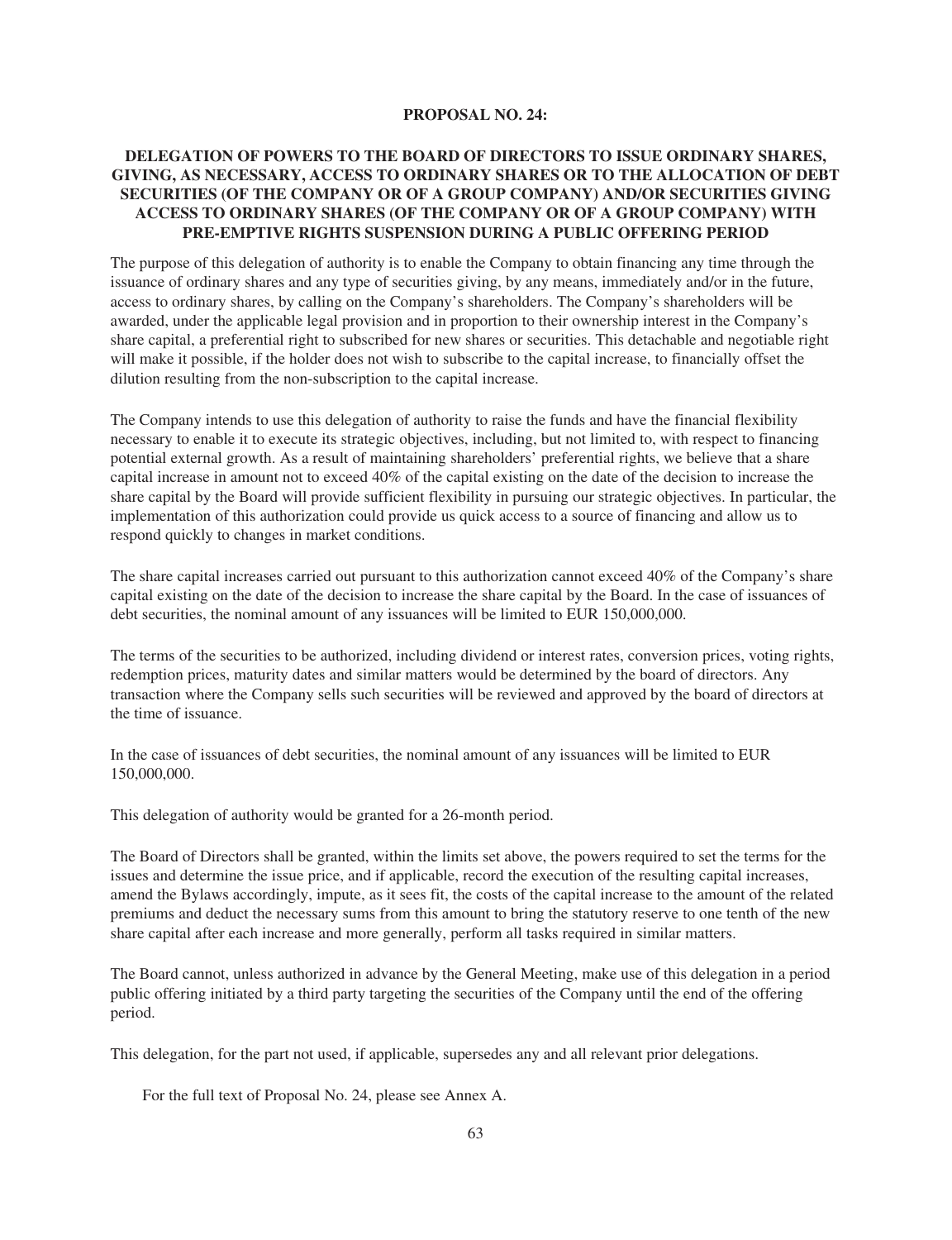# **Vote Required**

Proposal No. 24 requires the affirmative vote of a 2/3 majority of the votes cast by the shareholders present in person, represented by proxy, or voting by mail at the Annual General Meeting and entitled to vote thereon. The votes cast will not include those attached to shares for which the shareholder did not participate in the vote, abstained or voted blank or void. Abstentions will not be counted as votes cast and will have no effect on the outcome of the votes.

# **THE BOARD OF DIRECTORS RECOMMENDS A VOTE "FOR" PROPOSAL 24.**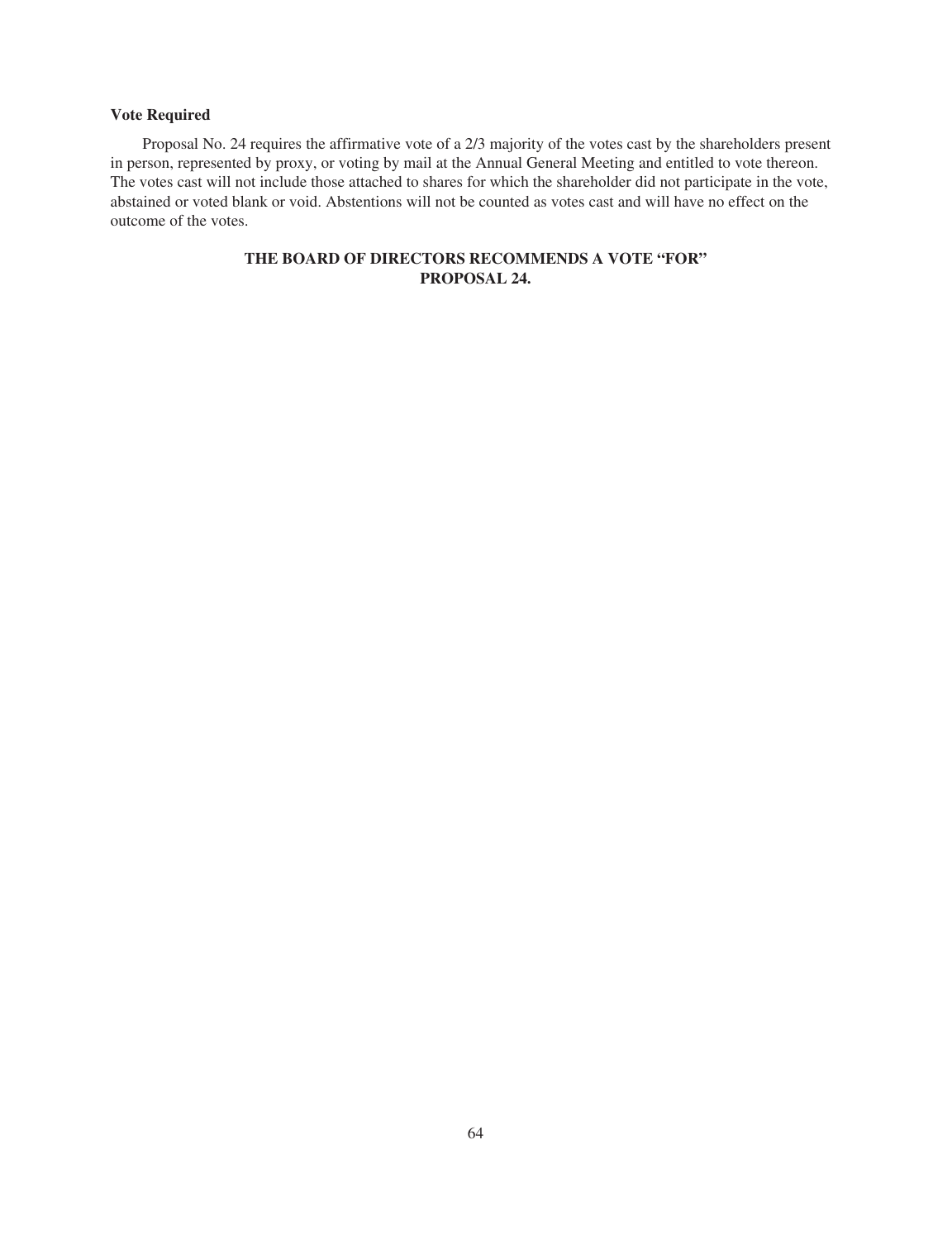### **PROPOSAL NO. 25:**

# **DELEGATION OF POWERS TO BE GRANTED TO THE BOARD OF DIRECTORS TO ISSUE ORDINARY SHARES GIVING ACCESS, AS THE CASE MAY BE, TO ORDINARY SHARES OR TO THE ALLOCATION OF DEBT SECURITIES (OF THE COMPANY OR A GROUP COMPANY), AND/ OR SECURITIES GIVING ACCESS TO ORDINARY SHARES (OF THE COMPANY OR A GROUP COMPANY), WITHOUT PRE-EMPTIVE RIGHTS, BY MEANS OF A PUBLIC OFFER (EXCLUDING THE OFFERS SET OUT IN SECTION 1 OF ARTICLE L.411-2 OF THE FRENCH MONETARY AND FINANCIAL CODE), AND/OR AS CONSIDERATION FOR SECURITIES IN THE CONTEXT OF A PUBLIC EXCHANGE OFFER SUSPENSION DURING A PUBLIC OFFERING PERIOD**

The board of directors is requesting the necessary authority to issue through a public offering ordinary shares and/or any type of securities giving access, by any means, immediately or in the future, to ordinary shares. Resolution 25 is intended:

- To comply with the approach currently promoted by French regulatory authorities, pursuant to which, irrespective of whether a public offering is underwritten, this Resolution should be used to complete any such public offering because it is grounded on provisions of the French commerce code meant precisely for public offerings. In particular, if the end result of the planned transaction is a public offering of securities in France, Resolution 25 should be approved in order to ensure that the French regulatory authorities would view the financial delegations being granted at the Annual General Meeting as sufficient for all potential market participants; and
- To allow for a direct public offering, without the involvement of underwriters.

Any issuance pursuant to this delegation would be carried out without shareholders' preferential subscription rights. However, shareholders could be granted a priority subscription period in accordance with applicable French law.

Pursuant to the French Commercial Code, the issue price to be determined by the Board pursuant to this Resolution 25 shall be at least equal to the weighted average of the prices of the last three trading sessions preceding the beginning of the public offering, possibly reduced by a maximum discount of 10%.

The Company intends to use this delegation of authority to raise the funds and have the financial flexibility necessary to enable it to execute its strategic objectives. We do not intend to use it in the context of an unsolicited tender offer by a third party for DBV shares. As a result, we believe that a share capital increase in an amount not to exceed 30% of the Company's the share capital on the date of the decision to increase the share capital by the Board, will provide us with sufficient flexibility in pursuing our strategic objectives. In particular, the implementation of this authorization could provide us quick access to sources of financing, in a similar manner to U.S. companies, and allow us to respond quickly to changes in market conditions.

In the case of issuances of debt securities, the nominal amount of any issuances will be limited to EUR 150,000,000. The amount of any debt securities issued will be subject to (and deducted from) the global limit of 150,000,000, and the amount of any share capital increase will be subject to the global limit of 65% of the share capital existing at the date of the General Meeting, in each case as approved pursuant to Resolution 32.

This delegation of authority would be granted for a 26-month period.

The Board shall be granted, within the limits set above, the powers required to set the terms for the issue(s), and if applicable, record the execution of the resulting capital increases, proceed to amend the by-laws accordingly, levy, as it sees fit, the costs of the capital increase on the amount of related premiums and deduct the necessary sums from this amount to bring the statutory reserve to one-tenth of the new share capital after each increase and, more generally, perform all tasks required in similar matters.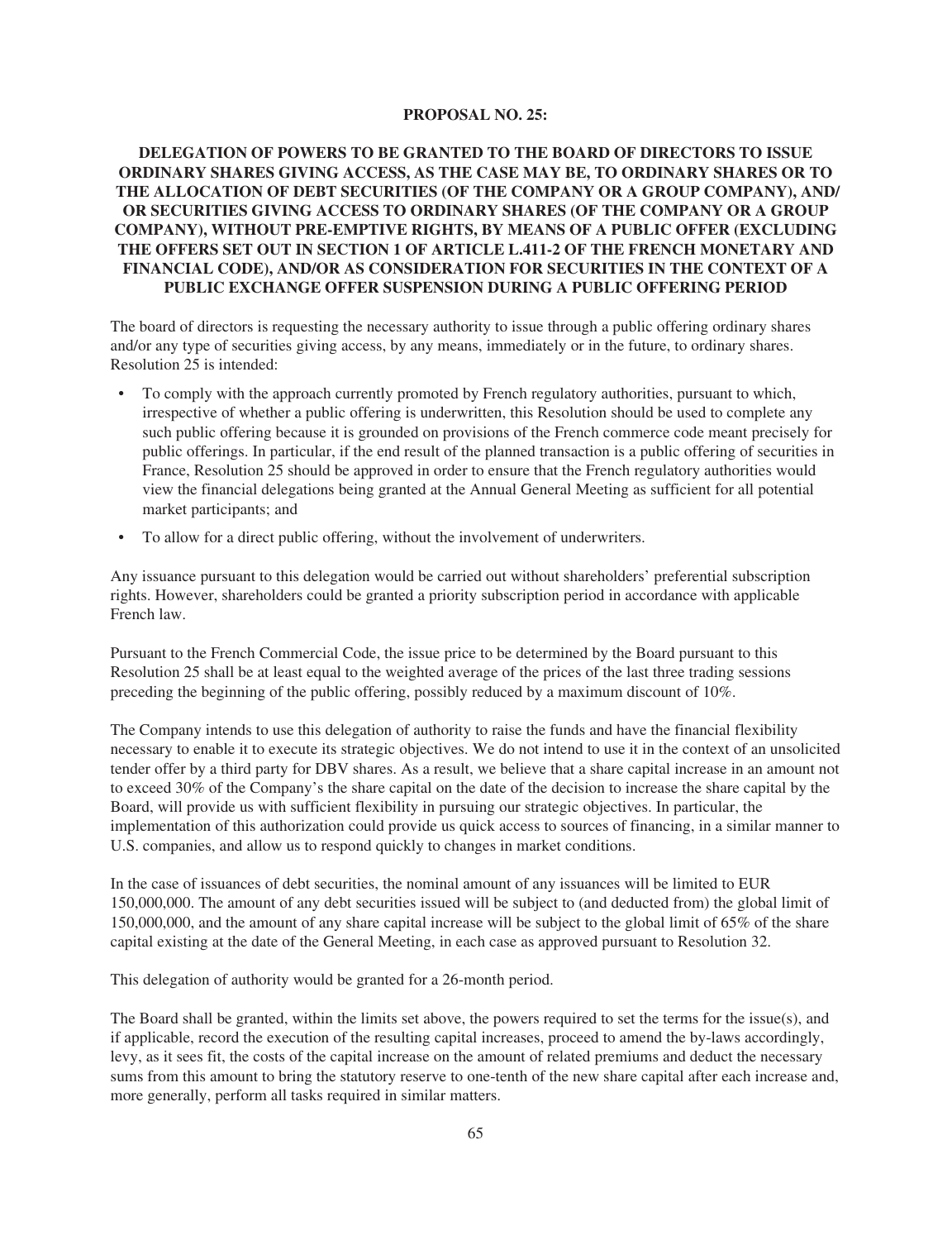The Board cannot, unless authorized in advance by the General Meeting, make use of this delegation in a period public offering initiated by a third party targeting the securities of the Company until the end of the offering period.

This delegation, for the part not used, if applicable, supersedes any and all relevant prior delegations.

For the full text of Proposal No. 25, please see Annex A.

### **Vote Required**

Proposal No. 25 requires the affirmative vote of a 2/3 majority of the votes cast by the shareholders present in person, represented by proxy, or voting by mail at the Annual General Meeting and entitled to vote thereon. The votes cast will not include those attached to shares for which the shareholder did not participate in the vote, abstained or voted blank or void. Abstentions will not be counted as votes cast and will have no effect on the outcome of the votes.

# **THE BOARD OF DIRECTORS RECOMMENDS A VOTE "FOR" PROPOSAL 25.**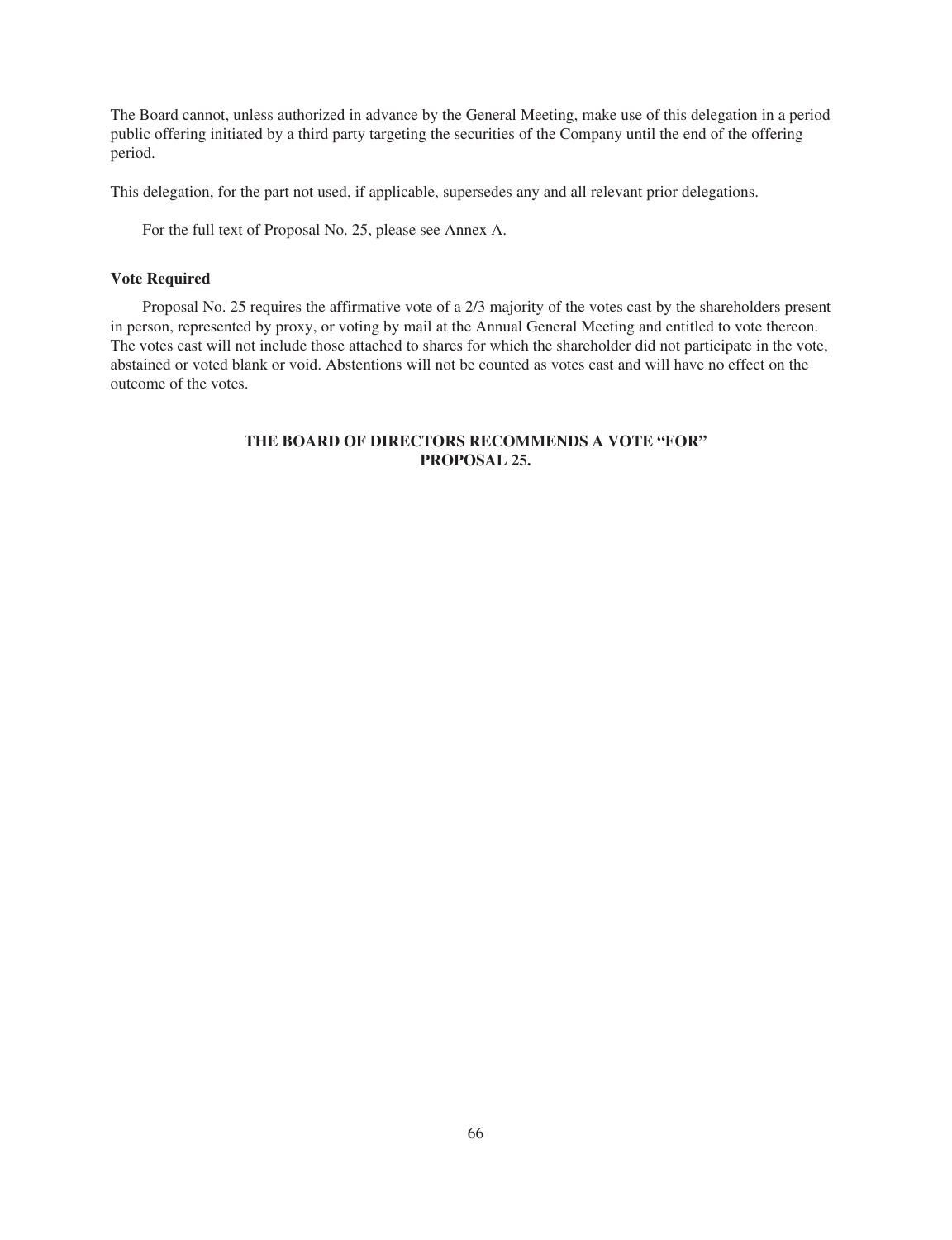### **PROPOSAL NO. 26:**

# **DELEGATION OF POWERS TO BE GRANTED TO THE BOARD OF DIRECTORS TO ISSUE ORDINARY SHARES GIVING ACCESS, AS THE CASE MAY BE, TO ORDINARY SHARES OR TO THE ALLOCATION OF DEBT SECURITIES (OF THE COMPANY OR A GROUP COMPANY), AND/ OR SECURITIES GIVING ACCESS TO ORDINARY SHARES (OF THE COMPANY OR A GROUP COMPANY), WITHOUT PRE-EMPTIVE RIGHTS, BY MEANS OF A PUBLIC OFFER REFERRED TO IN PARAGRAPH 1 OF ARTICLE L.411-2 OF THE FRENCH MONETARY AND FINANCIAL CODE SUSPENSION DURING A PUBLIC OFFERING PERIOD**

The goal of this delegation of authority is to allow the Company to issue ordinary shares and any type of securities giving access, by any means, immediately and/or in the future, to ordinary shares, in one or more private placements to qualified investors or to a limited circle or investors (less than 150) as described in paragraph 1° of Article L. 411-2 of the French Monetary and Financial Code.

Furthermore, the terms of this Resolution 26 set important limits on the amount of potential dilution. While our stock may vary, we believe that a share capital increase in an amount not to exceed 20% of the Company's the share capital on the date of the decision to increase the share capital by the Board (as such cap is provided under French laws), which would be subject to and deducted from the global limit provided in Resolution 32, will provide us with sufficient flexibility in pursuing our plan. In the case of issuances of debt securities, the nominal amount of any issuances will be limited to EUR 150,000,000. The amount of any securities issued under Resolution 26 will be subject to (and deducted from) the global limits pursuant to Resolution 32.

Pursuant to the French Commercial Code, the issue price to be determined by the Board under this Resolution 26 shall be at least equal to the weighted average of the prices of the last three trading sessions preceding the beginning of the private placement, possibly reduced by a maximum discount of 10%.

This delegation of authority would be granted for a 26-month period.

The Board shall be granted, within the limits set above, the powers required to set the terms for the issue(s), and if applicable, record the execution of the resulting capital increases, amend the by-laws accordingly, charge, as it sees fit, the costs of the capital increase against the amount of the related premiums and deduct the necessary sums from this amount to bring the statutory reserve to one tenth of the new share capital after each increase and more generally, perform all tasks required in this regard.

The Board cannot, unless authorized in advance by the General Meeting, make use of this delegation in a period public offering initiated by a third party targeting the securities of the Company until the end of the offering period.

This delegation, for the part not used, if applicable, supersedes any and all relevant prior delegations.

For the full text of Proposal No. 26, please see Annex A.

#### **Vote Required**

Proposal No. 26 requires the affirmative vote of a 2/3 majority of the votes cast by the shareholders present in person, represented by proxy, or voting by mail at the Annual General Meeting and entitled to vote thereon. The votes cast will not include those attached to shares for which the shareholder did not participate in the vote, abstained or voted blank or void. Abstentions will not be counted as votes cast and will have no effect on the outcome of the votes.

# **THE BOARD OF DIRECTORS RECOMMENDS A VOTE "FOR" PROPOSAL 26.**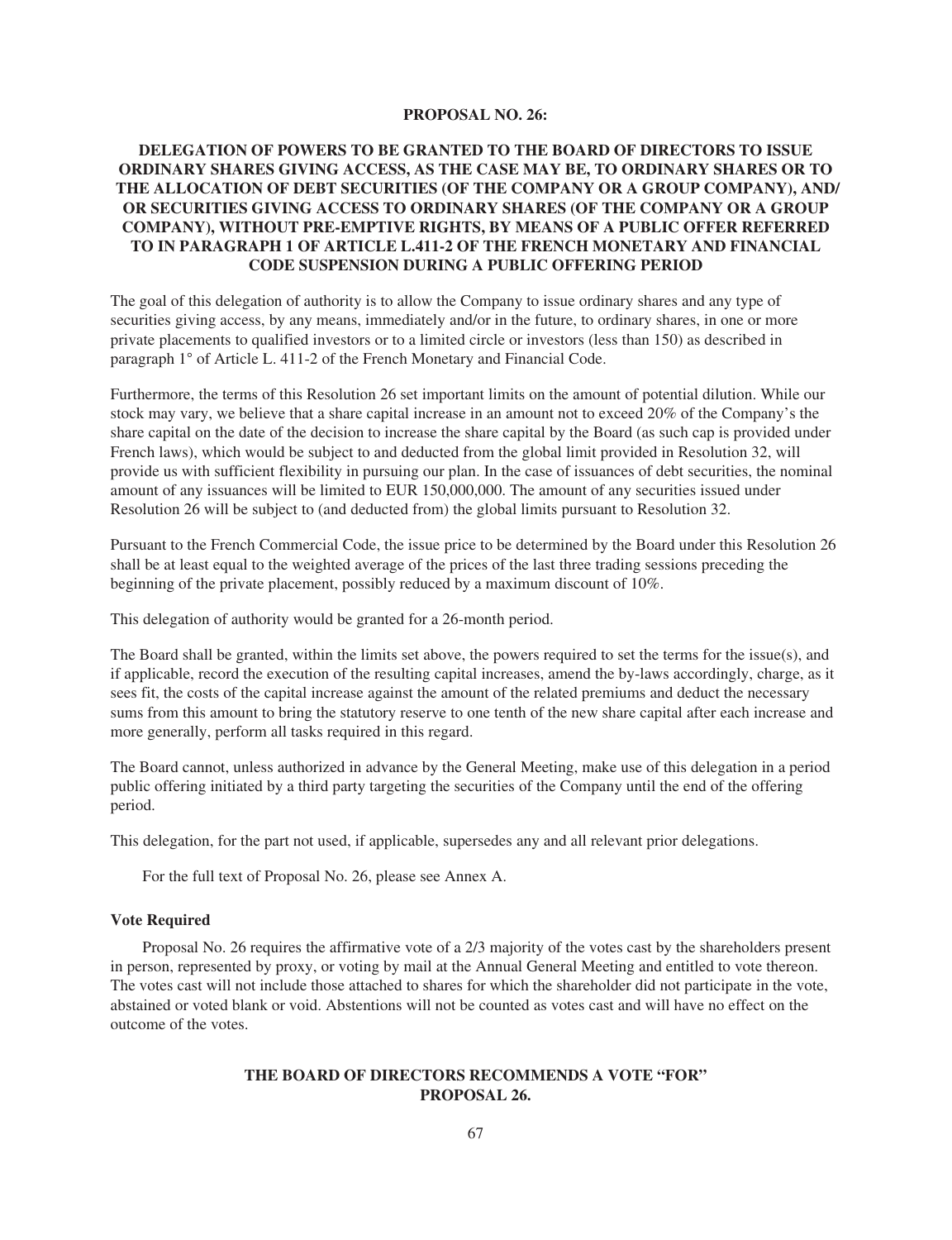### **PROPOSAL NO. 27:**

# **AUTHORIZATION, IN THE EVENT OF AN ISSUE WITHOUT PRE-EMPTIVE RIGHTS, TO SET THE ISSUE PRICE ACCORDING TO THE TERMS SET BY THE GENERAL MEETING, WITHIN A LIMIT OF 10% OF THE CAPITAL PER YEAR**

The Board proposes the shareholders authorize the Board of Directors to, pursuant to Article L. 22-10-52 of the French Commercial Code, authorizes the Board of Directors, when deciding to issue ordinary shares or securities giving access to the capital, pursuant to the 25st and 26st Resolutions*,* subject to the provisions of Article L. 22-10-52 of the French Commercial Code, deviate from the price-setting conditions set out in the abovementioned resolutions, up to a maximum of 10% of the share capital per year, and to set the issue price of equity equivalents to be issued as follows:

In accordance with the provisions of Article L. 225-138 of the French Commercial Code, the issue price of the ordinary shares that may be issued pursuant to this delegation of authority will be set by the Board of Directors and must be at least equal to:

- either the weighted average trading price of the company's share on the trading day prior to the date on which the issue price is set, possibly reduced by a maximum discount of 15%,
- or the average of five consecutive share trading prices selected from the last thirty trading days prior to the date on which the issue price is set, possibly reduced by a maximum discount of 15%.

For the full text of Proposal No. 27, please see Annex A.

### **Vote Required**

Proposal No. 27 requires the affirmative vote of a 2/3 majority of the votes cast by the shareholders present in person, represented by proxy, or voting by mail at the Annual General Meeting and entitled to vote thereon. The votes cast will not include those attached to shares for which the shareholder did not participate in the vote, abstained or voted blank or void. Abstentions will not be counted as votes cast and will have no effect on the outcome of the votes.

# **THE BOARD OF DIRECTORS RECOMMENDS A VOTE "FOR" PROPOSAL 27.**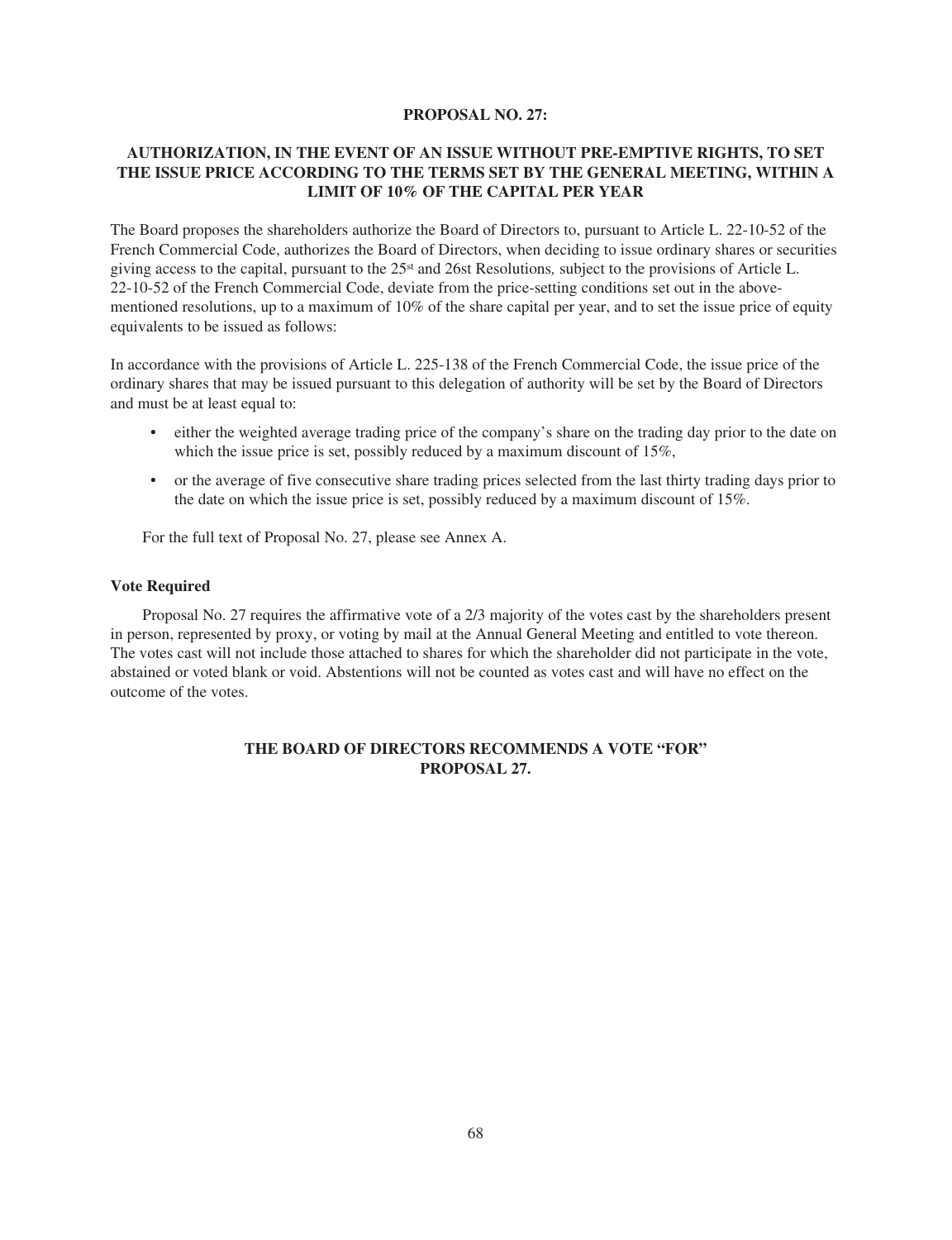### **PROPOSAL NO. 28:**

# **DELEGATION OF POWERS TO BE GRANTED TO THE BOARD OF DIRECTORS TO ISSUE ORDINARY SHARES, GIVING, IF APPLICABLE, ACCESS TO ORDINARY SHARES OR THE ALLOCATION OF DEBT SECURITIES (OF THE COMPANY OR A GROUP COMPANY) AND/OR SECURITIES GIVING ACCESS TO ORDINARY SHARES (OF THE COMPANY OR A GROUP COMPANY), WITH PRE-EMPTIVE SUBSCRIPTION RIGHTS WAIVED IN FAVOR OF CATEGORIES OF PERSONS WITH CERTAIN CHARACTERISTICS, SUSPENSION DURING A PUBLIC OFFERING PERIOD**

In addition to Resolution 25 and Resolution 26, which are intended to enable the board of directors to increase the Company's share capital through a public offering or a private placement, the board of directors also is requesting the necessary authority to issue through an reserved offering Ordinary Shares or any type of securities giving access, by any means, immediately and/or in the future, to our share capital (including, without limitation, any bonds redeemable or convertible for ordinary shares and any warrants attached or not to ordinary shares or other types of securities).

The Company intends to use this delegation of authority to raise the funds and have the financial flexibility necessary to enable it to execute its strategic objectives. We do not intend to use it in the context of an unsolicited tender offer by a third party for DBV shares. As a result, we believe that a share capital increase in an amount not to exceed 30% of the Company's the share capital on the date of the decision to increase the share capital by the Board, will provide us with sufficient flexibility in pursuing our strategic objectives. In particular, the implementation of this authorization could provide us quick access to sources of financing, in a similar manner to our U.S. competitors, and allow us to respond quickly to changes in market conditions.

The issue price of ordinary shares that may be issued under the scope of this delegation of powers will be set by the Board of Directors and must be at least equal to at the discretion of the Board of Directors or the Chief Executive Officer:

- the closing price of the Company's shares on the regulated market Euronext Paris during the last trading session prior to the date on which the issue price is set, possibly reduced by a maximum discount of 15%, or,
- the volume-weighted average (in the central order book and off-market blocks) of the Company's share price on the Euronext Paris regulated market during the last three trading days prior to the date on which the issue price is set, possibly reduced by a maximum discount of 15%, or,
- at the weighted average trading price of the company's shares on the trading day prior to the date on which the issue price is set, possibly reduced by a maximum discount of 15%, or,
- the average of 5 consecutive share trading prices selected from the last 30 trading days prior to the date on which the issue price is set, possibly reduced by a maximum discount of 15%.

The shareholders are asked to waive shareholders' preferential subscription rights to the ordinary shares and securities that would be issued by virtue of this delegation, and to reserve this subscription for the following category of persons:

- i. natural person(s) or legal entity(ies), including companies, trusts, investment funds or other investment vehicle(s), regardless of their form, under French or foreign law, investing on a regular basis in the pharmaceutical, biotechnological or medical technology sector, and/or
- ii. French or foreign companies, institutions or entities of any form, carrying out a significant portion of their business in these sectors or in the cosmetics or chemical sector or in the field of medical devices or research in these areas; and/or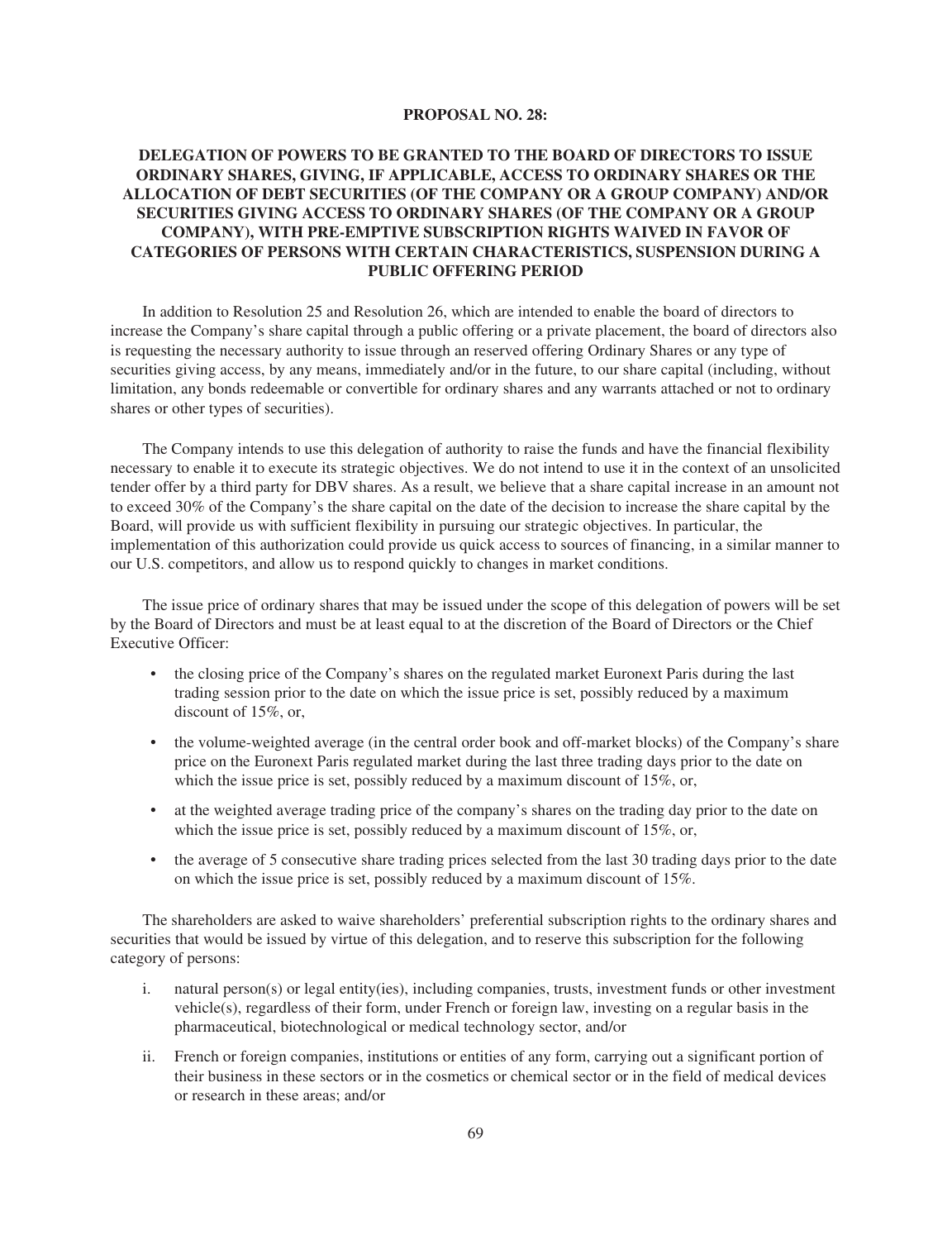- iii. any individual(s) or legal entity(ies), including any company(ies), institution(s), entity(ies), trust(ies), investment fund(s) or other investment vehicle(ies) in any form whatsoever, under French or foreign law, when entering into an industrial, commercial, licensing, research or partnership agreement with the Company; and/or
- iv. any credit institution, any French or foreign investment service provider or member of a banking syndicate or any company or investment fund that undertakes to subscribe to any issue likely to result in a future capital increase that may be carried out pursuant to this delegation in connection with the implementation of an equity or bond financing line; and/or.
- v. French or foreign investment service provider(s), or any foreign establishment(s) with equivalent status, likely to guarantee the completion of an issue intended to be placed with the persons referred to in (i) and/or (ii) above and, in this context, to subscribe for the securities issued.

In the case of issuances of debt securities, the nominal amount of any issuances will be limited to EUR 150,000,000. The amount of any debt securities issued will be subject to (and deducted from) the global limit of EUR 150,000,000, and the amount of any share capital increase will be subject to the global limit of 65% of the share capital existing at the date of the General Meeting, in each case as approved pursuant to Resolution 32.

This delegation of authority would be granted for a18-month period

The Board cannot, unless authorized in advance by the General Meeting, make use of this delegation in a period public offering initiated by a third party targeting the securities of the Company until the end of the offering period.

This delegation, for the part not used, if applicable, supersedes, as from today's date, any and all relevant prior delegations.

For the full text of Proposal No. 28, please see Annex A.

#### **Vote Required**

Proposal No. 28 requires the affirmative vote of a 2/3 majority of the votes cast by the shareholders present in person, represented by proxy, or voting by mail at the Annual General Meeting and entitled to vote thereon. The votes cast will not include those attached to shares for which the shareholder did not participate in the vote, abstained or voted blank or void. Abstentions will not be counted as votes cast and will have no effect on the outcome of the votes.

# **THE BOARD OF DIRECTORS RECOMMENDS A VOTE "FOR" PROPOSAL 28.**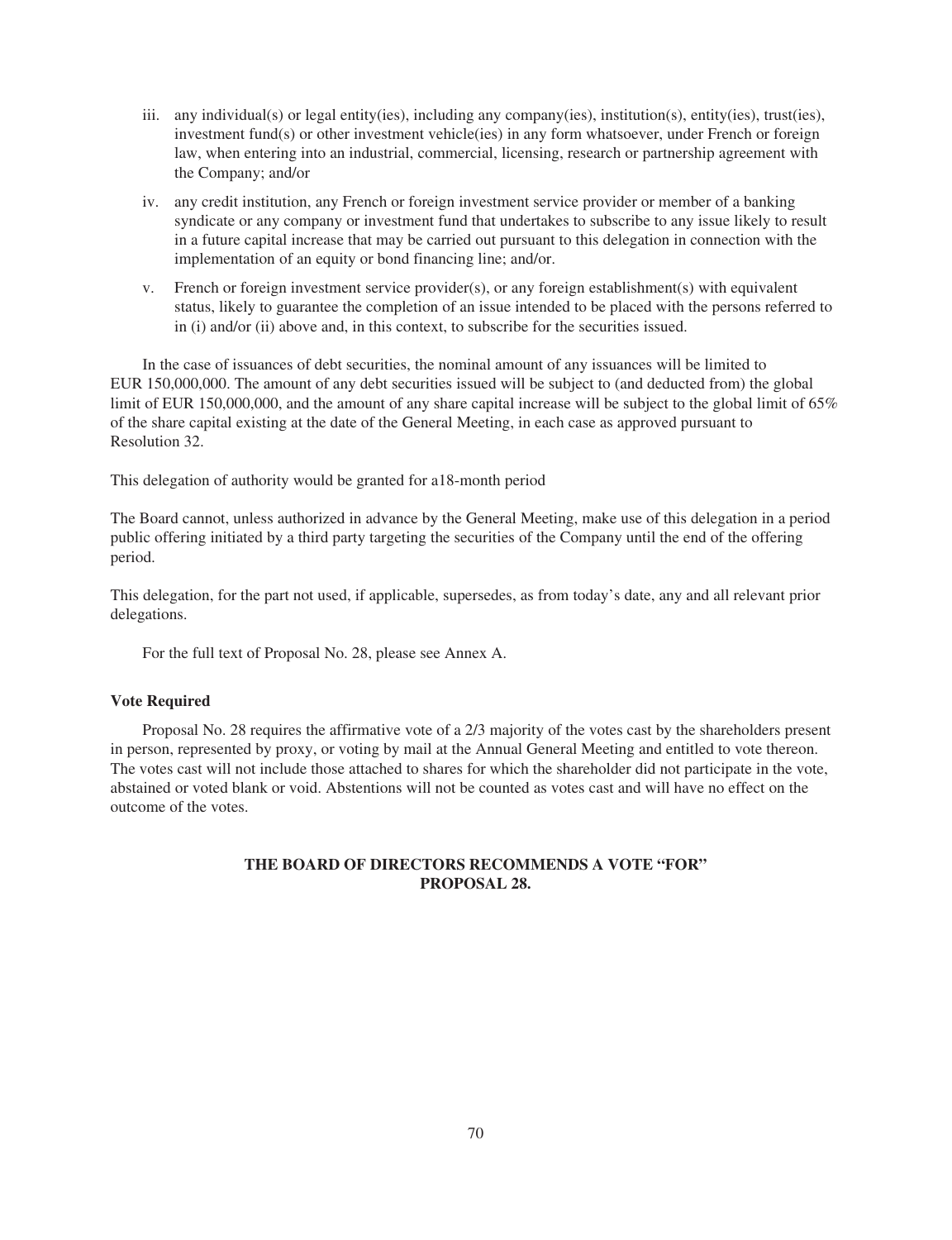### **PROPOSAL NO. 29:**

#### **AUTHORIZATION TO INCREASE THE TOTAL AMOUNT OF ISSUES**

The purpose of this Resolution 29 is to allow the Board of Directors to grant a customary over-allotment option for any issuance pursuant to Resolutions  $24<sup>th</sup>$ ,  $25<sup>th</sup>$ ,  $26<sup>th</sup>$  and  $28<sup>th</sup>$  above. Any share capital increase pursuant to this delegation would be at the same price as, and limited to a maximum of 15% of, the initial issuance, which is a standard level for over-allotment options, as per market practice.

For the full text of Proposal No. 29, please see Annex A.

### **Vote Required**

Proposal No. 29 requires the affirmative vote of a 2/3 majority of the votes cast by the shareholders present in person, represented by proxy, or voting by mail at the Annual General Meeting and entitled to vote thereon. The votes cast will not include those attached to shares for which the shareholder did not participate in the vote, abstained or voted blank or void. Abstentions will not be counted as votes cast and will have no effect on the outcome of the votes.

# **THE BOARD OF DIRECTORS RECOMMENDS A VOTE "FOR" PROPOSAL 29.**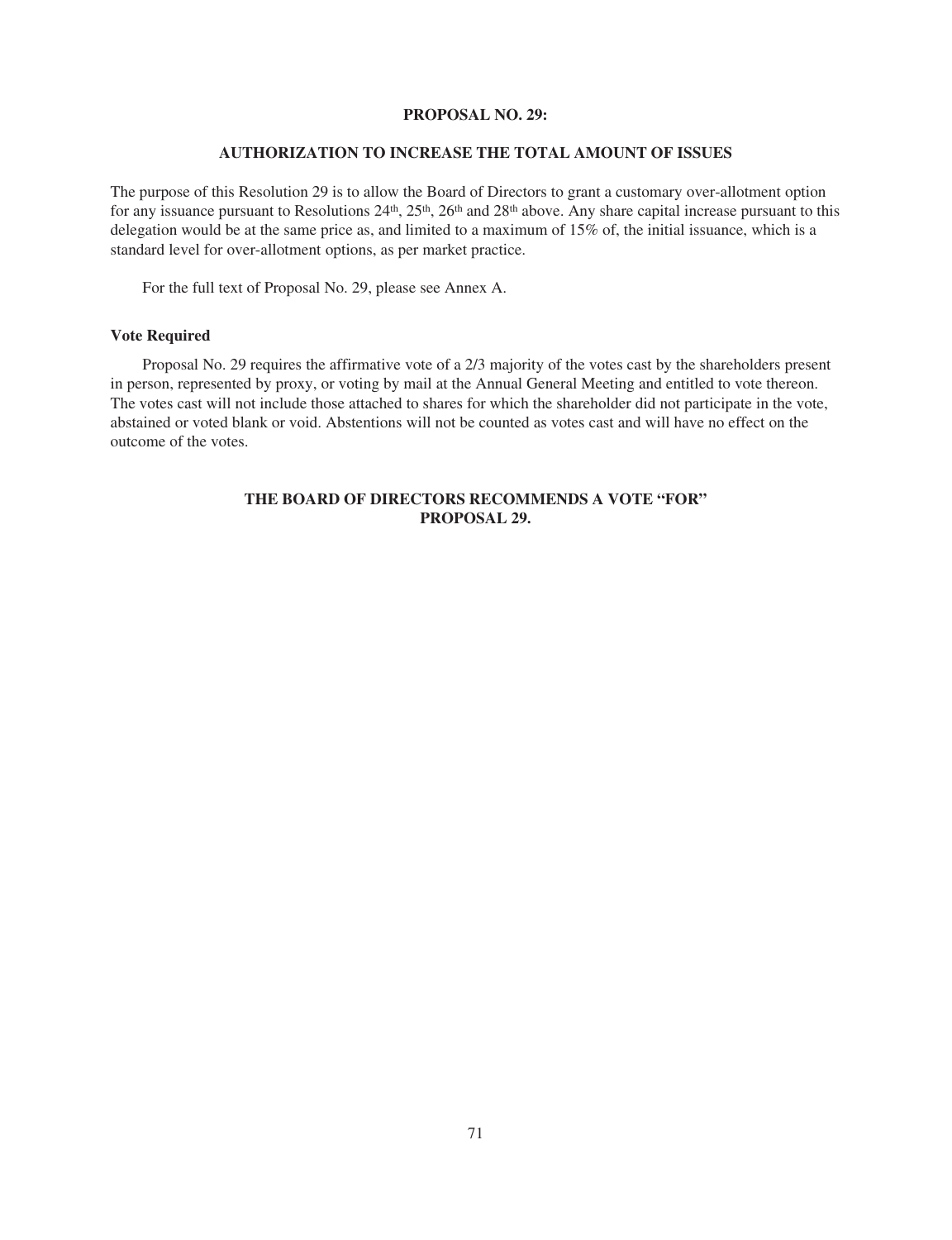#### **PROPOSAL NO. 30:**

# **DELEGATION OF POWERS TO BE GRANTED TO THE BOARD OF DIRECTORS FOR THE PURPOSE OF DECIDING ON ANY MERGER-ABSORPTION, DEMERGER, OR PARTIAL CONTRIBUTION OF ASSETS**

Article L. 236-9 of the French Commercial Code provides that (i) the extraordinary shareholders meeting of the acquiring company may delegate to the board of directors its competence in making decisions relating to a merger for a period that cannot exceed 26 months and (ii) the extraordinary shareholders meeting of the acquiring company may determine the merger and grant to the board of directors the power to set definitive terms and conditions of such merger for a period that cannot exceed five years.

Pursuant to Resolution 30 and in accordance with the amended Article L. 236-9 of the French Commercial Code, we are asking shareholders to (i) delegate authority to the board of directors of the Company to decide on any merger-absorption, split or partial contribution of assets and (ii) grant to the board of directors full powers to implement this delegation, in accordance with the provisions set forth in French Laws and the by-laws of the Company, for the purpose of deciding all terms of any transaction that would be decided under this delegation.

If an operation by the board of directors pursuant to this delegation requires an increase in the Company's share capital, it must be carried out within the limits set forth in Resolution 31 (i.e., the maximum nominal amount of share capital increases to be completed pursuant to Resolution 31, immediately or in the future, may not exceed 10% of the share capital of the Company on the date of the decision to increase the share capital by the Board).

We are asking shareholders to approve Resolution 30 because this authorization granted to the Board would facilitate any potential external growth by paying all or part of the price with our securities, and we believe that shareholders' approval in these circumstances is often a cumbersome process, and could create uncertainty with respect to the ability to consummate such a transaction. Additionally, we believe that the process of submitting such a transaction for shareholders' approval could prevent us from seizing opportunities in a timely manner. The delegation provided for in Resolution 30 is intended to simplify the merger-absorption process.

This delegation of authority would be granted for a 26-month period.

For the full text of Proposal No. 30, please see Annex A.

#### **Vote Required**

Proposal No. 30 requires the affirmative vote of a 2/3 majority of the votes cast by the shareholders present in person, represented by proxy, or voting by mail at the Annual General Meeting and entitled to vote thereon. The votes cast will not include those attached to shares for which the shareholder did not participate in the vote, abstained or voted blank or void. Abstentions will not be counted as votes cast and will have no effect on the outcome of the votes.

## **THE BOARD OF DIRECTORS RECOMMENDS A VOTE "FOR" PROPOSAL 30.**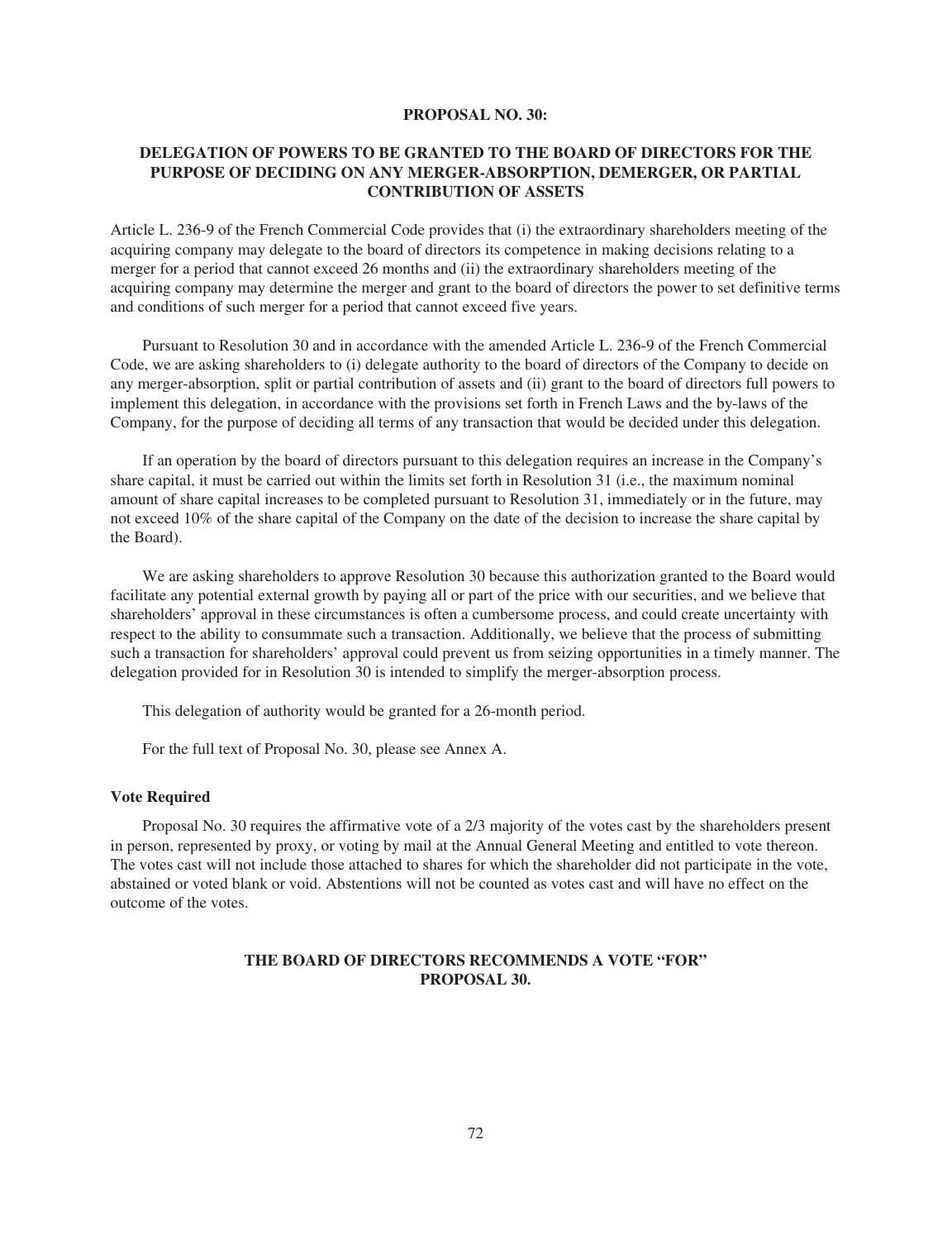### **PROPOSAL NO. 31:**

# **DELEGATION OF POWERS TO BE GRANTED TO THE BOARD OF DIRECTORS TO ISSUE ORDINARY SHARES GIVING ACCESS TO ORDINARY SHARES OR TO THE ALLOCATION OF DEBT SECURITIES (OF THE COMPANY OR OF A GROUP COMPANY), AND/OR SECURITIES GIVING ACCESS TO ORDINARY SHARES (OF THE COMPANY OR OF A GROUP COMPANY), IN THE CONTEXT OF A MERGER, DEMERGER OR PARTIAL CONTRIBUTION OF ASSETS DECIDED BY THE BOARD OF DIRECTORS PURSUANT TO THE DELEGATION REFERRED TO IN THE TWENTY-SEVENTH RESOLUTION, SUSPENSION DURING A PUBLIC OFFERING PERIOD**

Subject to the adoption by shareholders of Resolution 30, we are asking our shareholders to adopt Resolution 31 and in accordance with Articles L. 225-129 to L. 225-129-5 and L. 228-91 of the French Commercial Code, we are asking our shareholders to delegate to the Board of Directors the authority to decide to issue, on one or more occasions, ordinary shares of the Company and/or any type of securities giving access, by any means, immediately and/or in the future, to ordinary shares of the Company, in compensation for contributions in kind granted to the Company as part of any merger, demerger or partial contribution of assets decided by the board of directors pursuant of the delegation granted under Resolution 30, such shares conferring the same rights as existing shares said shares conferring the same rights as old shares subject to their date of use.

The securities issued pursuant to this delegation may consist of debt securities or be related to the issue of such debt securities or permit the issue as intermediate securities.

We are also asking our shareholders to waive, to the benefit of the shareholders of the absorbed company or the contributing company, any preferential subscription right attached to the ordinary shares or securities to be issued.

The maximum nominal amount of share capital increases to be completed, immediately or in the future, may not exceed may not exceed 10% of the share capital of the Company on the date of the decision to increase the share capital by the Board. This limit is set without taking into account the par value of the ordinary shares to be issued, if applicable, in relation to adjustments carried out in order to protect the rights of holders of securities and other rights giving access to capital, in accordance with legal and regulatory requirements as well as applicable contractual provisions. The nominal amount of any share capital increase that may be carried out in application of this resolution will be deducted from the overall limit set forth in Resolution 32 below.

The nominal amount of all issuances of debt securities to be completed giving access to the Company's share capital will not exceed EUR 150,000,000 (or the corresponding value of this amount for an issuance in a foreign currency). This amount will be increased, if applicable, for any redemption premium above nominal value and will be deducted from the overall limit set forth in Resolution 32 below. This limit does not apply to securities the issuance of which is decided or authorized by the board of directors in accordance with Article L. 228-40 of the French Commercial Code.

We are asking that the board of directors be granted all powers to decide and acknowledge completion of the share capital remunerating the transaction, charge on the premium, as the case may be, the fees and charges generated by the share capital increase, to deduct on the premium, if it deems it useful, the necessary amounts for the allocation of the legal reserve, to amend the Company's by-laws, to take any decision in relation to the admission of the securities issued hereby to trading to Euronext, and, do everything that is required.

For the full text of Proposal No. 31, please see Annex A.

### **Vote Required**

Proposal No. 31 requires the affirmative vote of a 2/3 majority of the votes cast by the shareholders present in person, represented by proxy, or voting by mail at the Annual General Meeting and entitled to vote thereon.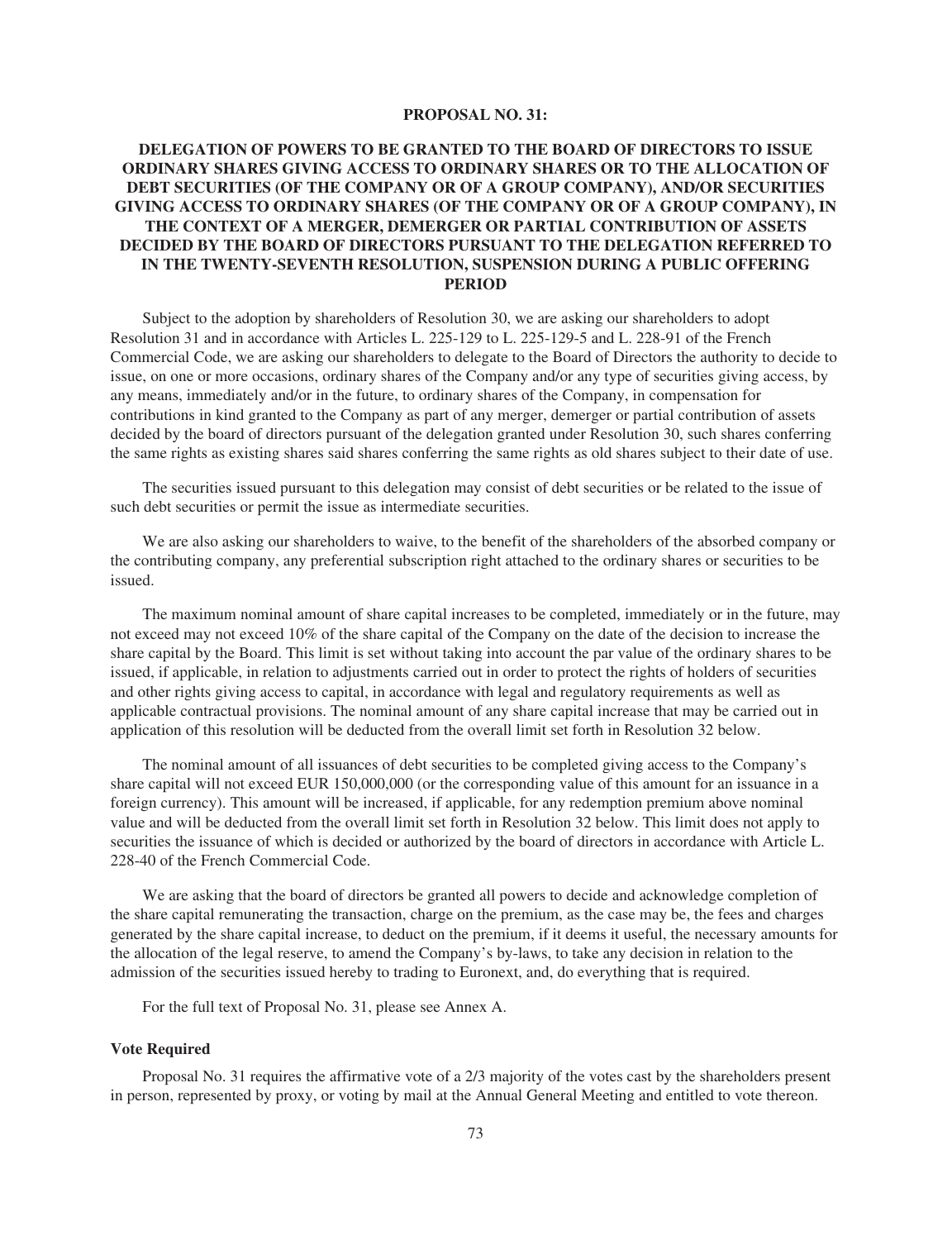The votes cast will not include those attached to shares for which the shareholder did not participate in the vote, abstained or voted blank or void. Abstentions will not be counted as votes cast and will have no effect on the outcome of the votes.

# **THE BOARD OF DIRECTORS RECOMMENDS A VOTE "FOR" PROPOSAL 31.**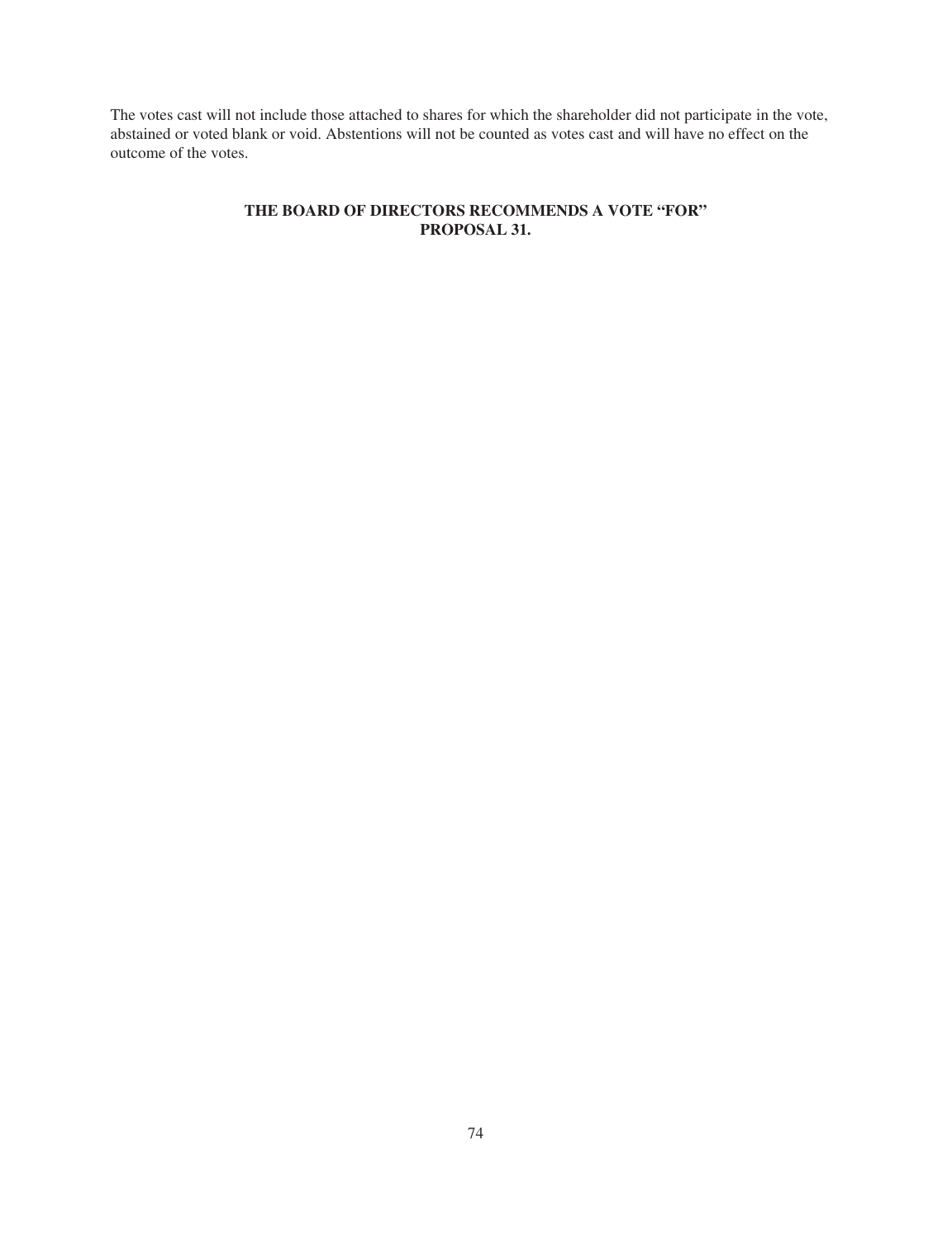### **PROPOSAL NO. 32**

# **OVERALL LIMIT ON THE MAXIMUM AUTHORIZED AMOUNTS SET UNDER THE 25TH, 26TH, 28TH AND 31ST RESOLUTIONS OF THIS GENERAL MEETING AND THE 28TH RESOLUTION OF THE GENERAL MEETING OF APRIL 20, 2020**

The Board proposes that the shareholders set the total par value of any shares that may be issued under the  $25<sup>th</sup>$ , 26th, 28th and 31st resolutions of this Annual General Meeting and the 28th resolution of the General Meeting of April 20, 2020, at 65% of the share capital on the date of this General Meeting. To this limit will be added, if applicable, the par value of any capital increase required to preserve, in accordance with the law and, if applicable, any contractual stipulations providing for other adjustments, the rights of the holders of rights or transferable securities giving access to the Company's capital. The maximum nominal amount of debt securities that may be issued pursuant to this authorization is 150,000,000 euros (or the equivalent of this amount in the event of an issue in another currency).

We believe that this amount strikes the correct balance between protecting our existing shareholders and providing the Company with the financial flexibility necessary to accomplish its strategic goals, and in line with the flexibility available to comparable U.S. companies.

For the full text of Proposal No. 32 please see Annex A.

#### **Vote Required**

Proposal No. 32 requires the affirmative vote of a 2/3 majority of the votes cast by the shareholders present in person, represented by proxy, or voting by mail at the Annual General Meeting and entitled to vote thereon. The votes cast will not include those attached to shares for which the shareholder did not participate in the vote, abstained or voted blank or void. Abstentions will not be counted as votes cast and will have no effect on the outcome of the votes.

# **THE BOARD OF DIRECTORS RECOMMENDS A VOTE "FOR" PROPOSAL 32.**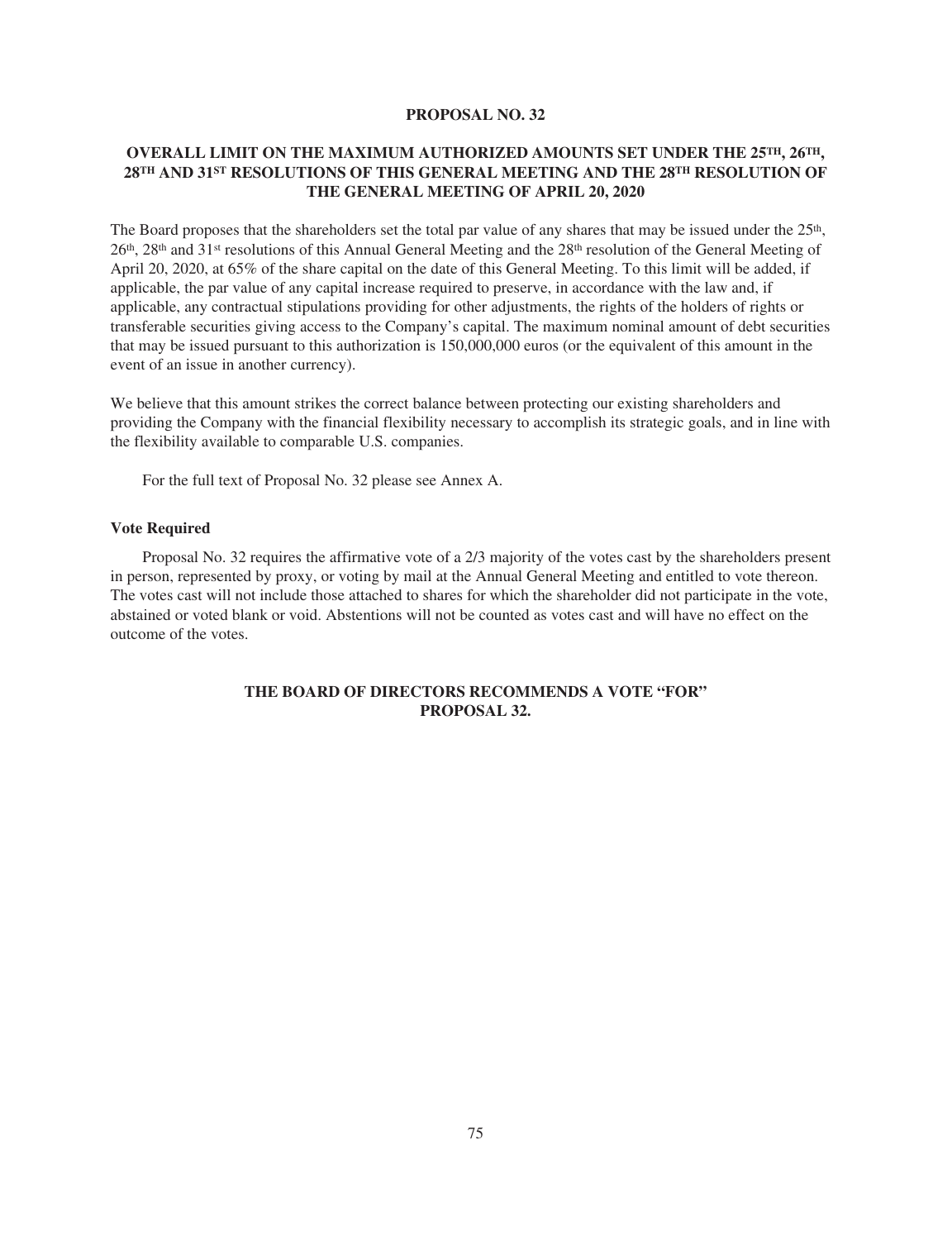## **RESOLUTIONS 33 TO 36: EQUITY RESOLUTIONS**

The following is an overview of the equity plan-related proposals being submitted for the approval of our shareholders, which are described in more detail below.

Pursuant to Resolutions 30 and 31 of the Annual General Meeting of April 20, 2020, our shareholders authorized the board of directors to grant, respectively, (i) stock options to subscribe for or purchase ordinary shares, (ii) free ordinary shares. As such authorizations will expire on October 20, 2021, in order to continue our equity compensation program beyond such date, pursuant to Resolution 35 and 36 below, we are requesting that our shareholders renew their prior authorization to the board of directors to grant, respectively, stock options, and free ordinary shares for the 18-month period following the date of the 2021 Annual General Meeting.

Pursuant to Resolution 25 of the Annual General Meeting of May 24, 2019, our shareholders authorized the board of directors to grant share warrants. As such authorization expired on November 24, 2020, in order to continue our equity compensation program beyond such date, pursuant to Resolution 33 below, we are requesting that our shareholders renew their prior authorization to the board of directors to grant, share warrants for the 18-month period following the date of the 2021 Annual General Meeting.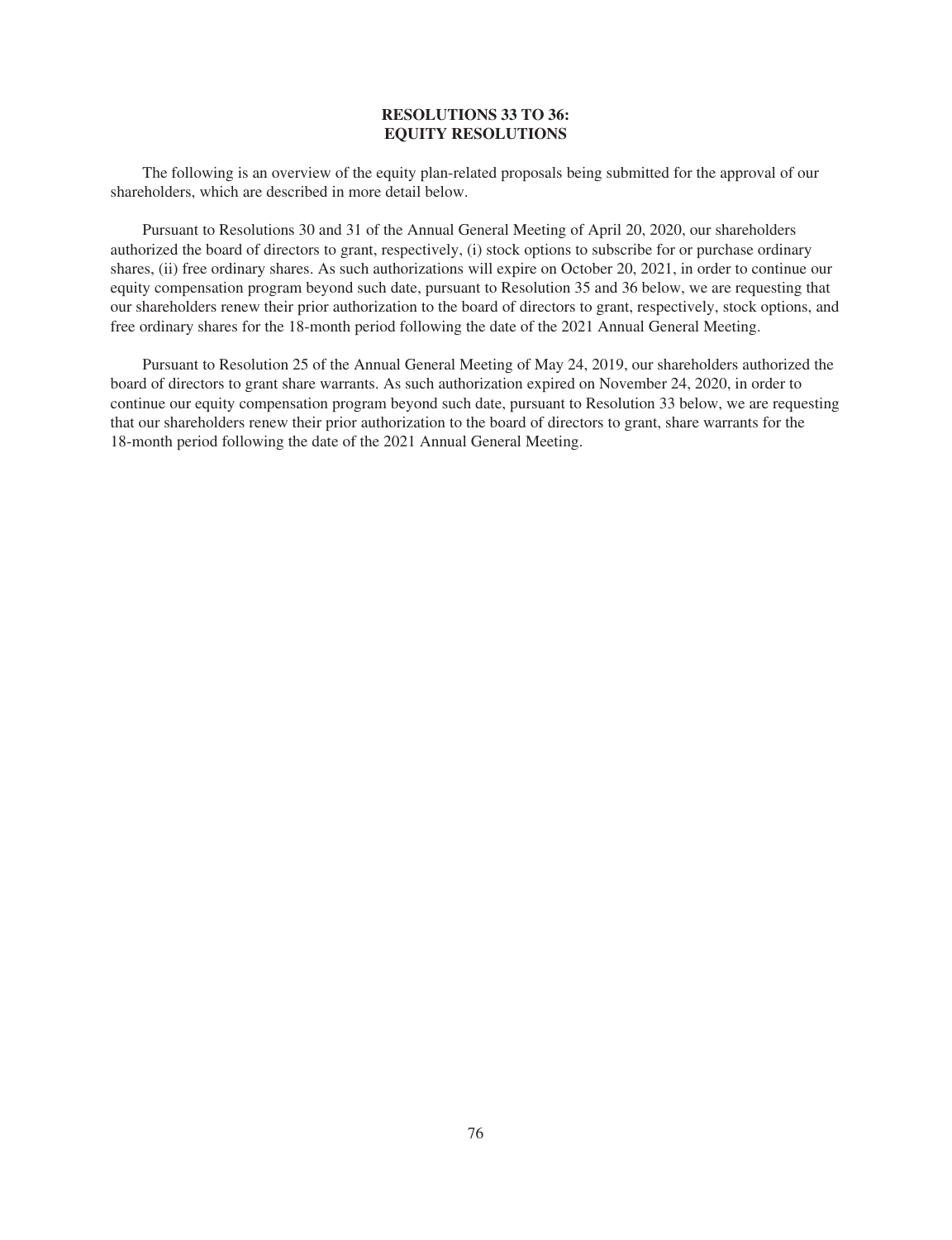#### **PROPOSAL NO. 33**

# **DELEGATION OF POWERS TO THE BOARD OF DIRECTORS TO ISSUE STOCK WARRANTS (BSA), SUBSCRIPTION AND/OR ACQUISITION OF NEW AND/OR EXISTING STOCK WARRANTS (BSAANE) AND/OR SUBSCRIPTION AND/OR ACQUISITION OF NEW AND/OR EXISTING REDEEMABLE STOCK WARRANTS (BSAAR) WITH CANCELLATION OF PREFERENTIAL SUBSCRIPTION RIGHTS, RESERVED FOR CATEGORIES OF PERSONS, SUSPENSION DURING A PUBLIC OFFERING PERIOD**

Our board of directors recommends the approval of this delegation of authority to grant warrants in order to ensure the Company can attract, recruit and compensate independent directors and consultants competitively by providing for customary compensatory grants to our existing and future non-employee directors. To continue to attract and retain highly talented directors with deep industry knowledge and experience, we must be able to offer our directors compensation in line with market standards, which include an equity-based component.

However, pursuant to French law, non-employee directors may not be granted stock options or free shares. As a result, the right to subscribe for BSAs is a key element of our current non-employee director compensation. This delegation of authority is critical to our business strategy because it enables us to continue issuing BSAs, which is vital to our ability to attract and retain highly talented directors, compete with compensation arrangements provided by our U.S.-based peers and strengthen the alignment of our directors' interests with those of our shareholders.

We are also seeking authorization to grant BSAs to persons bound to the Company or one of its subsidiaries by a consultancy agreement who, pursuant to French law, cannot be granted stock options or free shares. In certain circumstances, it is important for the Company to be able to offer a long-term compensation element to such persons in order to engender loyalty in our highly competitive industry and align their incentives with the long-term interests of our shareholders.

The Board proposes the shareholders delegate to the Board of Directors, for a period of eighteen months its competence to proceed, on one or more occasions, in the proportions and at the time it deems appropriate, both in France and abroad, with the issue of new stock warrants (BSA), subscription and/or acquisition of new and/or existing stock warrants (BSAANE) and/or subscription and/or acquisition of new and/or existing redeemable stock warrants (BSAAR) with cancellation of preferential subscription rights reserved for the categories of persons defined below.

The total nominal amount of shares to which the warrants issued pursuant to this delegation give entitlement may not exceed 0.5% of the capital existing on the day of the General Meeting. To this maximum amount will be added, as necessary, the nominal amount of the capital increase necessary to preserve the rights of the holders of rights or securities giving access to the Company's capital, pursuant to the law, and where applicable, the contractual stipulations providing for other forms of preservation. This maximum amount is separate from all maximum amounts set by the other resolutions of this General Meeting.

The issue price of the warrant will be fixed by the Board of Directors. In the event of assignment to non-executive directors, the warrant issue price will coincide with its market value.

The subscription and/or acquisition price of the shares acquired by exercising the warrants shall be at least equal to the average closing price of DBV TECHNOLOGIES shares for the 20 trading days preceding the decision to issue the warrants, if applicable, less the warrant issue price.

Approval of this proposal eliminates the preferential subscription rights of shareholders to the BSAs, BSAANEs and BSAARs to be issued, to the benefit of the following categories of persons: corporate officers, scientific committee members, employees of the company and persons associated with the company and the French or foreign companies related to the company, via a service agreement or as a consultant, in accordance with Article L.225-180 of the French Commercial Code.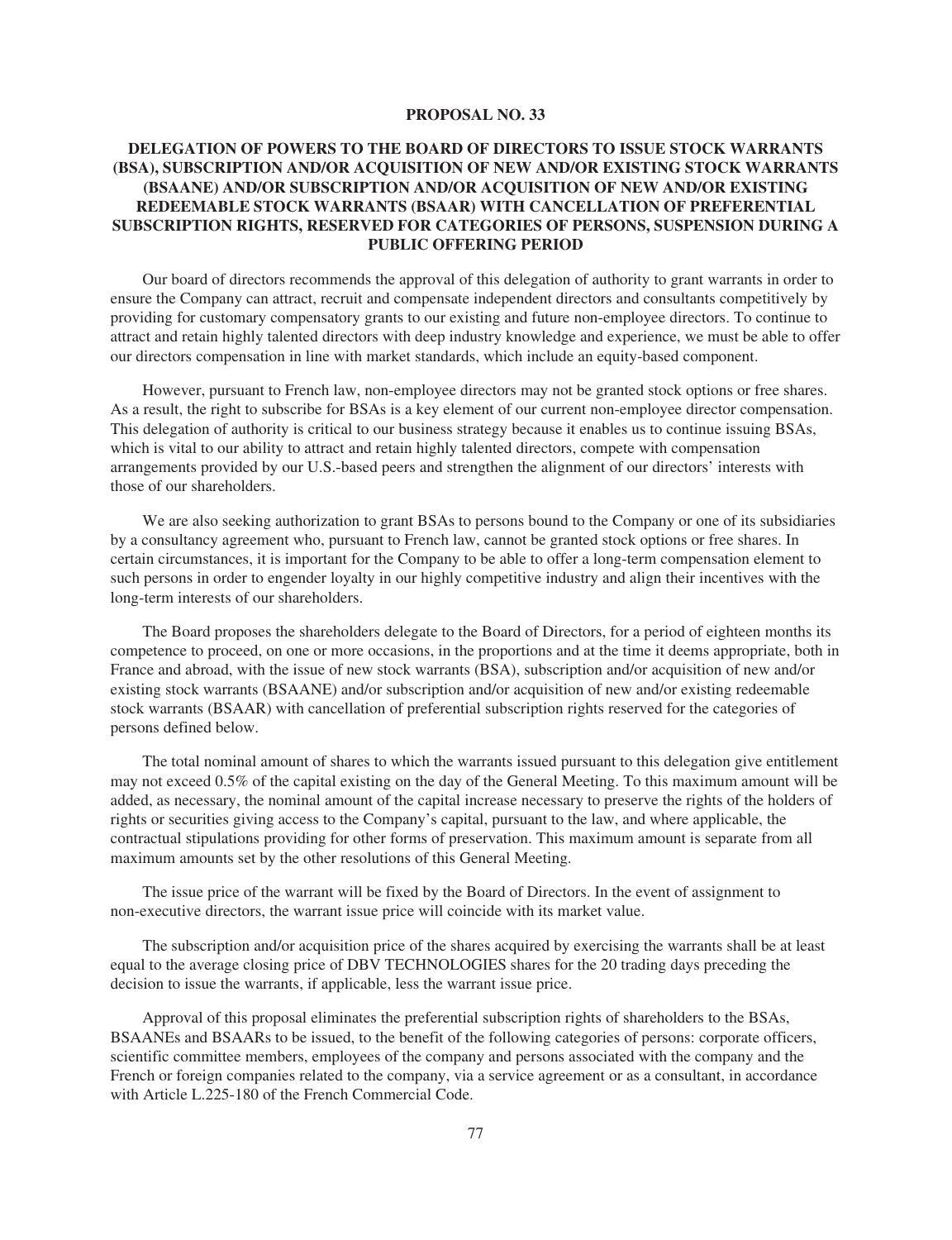This delegation means that the shareholders waive their pre-emptive rights to shares that may be issued by the exercising of warrants to the holders of BSAs, BSAANEs and/or BSAARs.

The Board cannot, unless authorized in advance by the General Meeting, make use of this delegation in a period public offering initiated by a third party targeting the securities of the Company until the end of the offering period.

The Board of Directors shall be granted all necessary powers, under the terms set by the law and stipulated above, to issue BSAs, BSAANEs and/or BSAARs and in particular to:

- set the specific list of beneficiaries within the categories of persons defined above, the nature and number of warrants to be allocated to each beneficiary, the number of shares to which each warrant shall give entitlement, the issue price of the warrants and the subscription and/or acquisition price of the shares to which the warrants give entitlement under the terms outlined above, the terms and deadlines for the subscription and exercise of the warrants, the associated adjustment mechanisms and more generally, all terms and conditions with respect to the issue
- prepare an additional report describing the final terms and conditions of the transaction;
- conduct the necessary share acquisitions within the framework of the share buyback program and to allocate them via the allocation plan;
- record the completion of the capital increase resulting from the exercising of the BSAs, BSAANEs and/or BSAARs and to amend the Bylaws accordingly;
- at its sole discretion, impute the cost of the capital increase to the amount of the associated premiums and deduct the necessary sums from this amount to bring the statutory reserve to one tenth of the new share capital after each increase;
- delegate, under the conditions provided for by law, the powers required to enact the capital increase, and to delay the capital increase, within the limits and according to the terms and conditions previously set by the Board of Directors;
- and more generally, perform all tasks required in similar matters.

The validity of his delegation is set at eighteen months from the date of the General Meeting.

#### **Description of Principle Features of the BSAs**

Pursuant to SEC rules, we are providing the following description of the material terms of the BSA awards we expect to be included in our BSA award agreement letters.

*Type of Awards.* BSAs are granted at fair market value and entitle a holder to exercise the warrant for the underlying vested ordinary shares at an exercise price per share determined by the board of directors based and shall be at least equal to the average closing price of our ordinary shares for the 20 trading days preceding the decision to issue the warrants, if applicable, less the warrant issue price. We use BSAs as part of our compensation for non-employee directors and consultants.

*Administration.* Subject to shareholder approval of this Proposal No. 33, the board of directors will determine the recipients, dates of grant and exercise price of BSAs, the number of BSAs to be granted and the terms and conditions of the BSAs, including the period of their exercisability and their vesting schedule.

*Governing Law.* The BSAs are governed by the laws of France.

*Certain Federal Income Tax Consequences for U.S. holders.* In general, no taxable income is realized by a participant upon the grant of a BSA. Rather, at the time of exercise of the BSA, the participant will recognize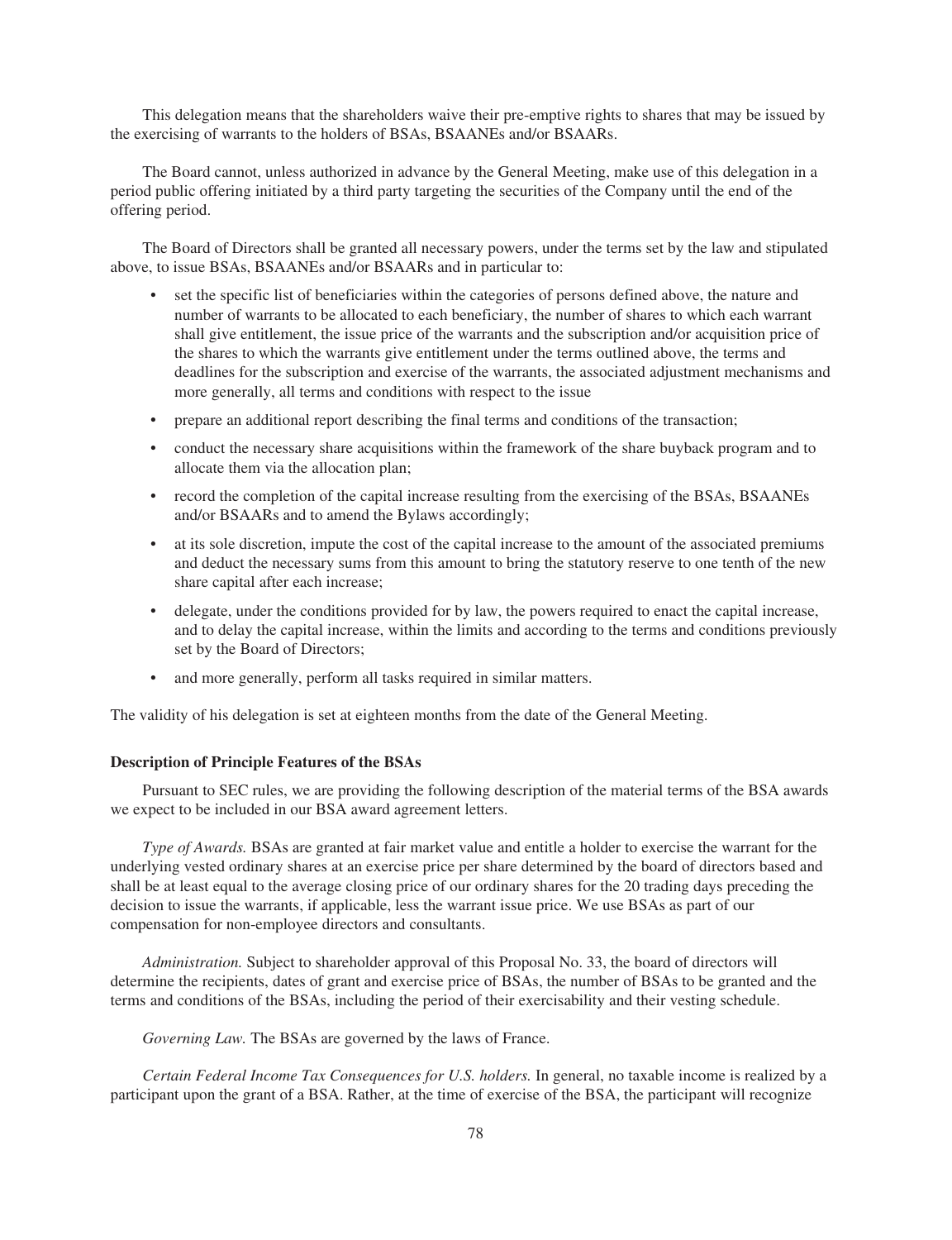ordinary income for income tax purposes in an amount equal to the excess, if any, of the fair market value of the ordinary shares purchased over the sum of (a) the exercise price and (b) the subscription price paid at grant. The participant's tax basis in any ordinary shares received upon exercise of a BSA will be the fair market value of the ordinary share on the date of exercise, and if the shares are later sold or exchanged, then the difference between the amount received upon such sale or exchange and the fair market value of such shares on the date of exercise will generally be taxable as long-term or short-term capital gain or loss (if the shares are a capital asset of the participant) depending upon the length of time such shares were held by the participant.

#### **New Plan Benefits**

The benefits or amounts that will be awarded or allocated under the delegation of authority to grant BSAs are not determinable at this time because the number of shares underlying BSA awards depends on the Company's stock price, which cannot be predicted, the fair market value, the decision of directors of whether to subscribe for the BSA awards and the exercise of discretion by our board of directors.

This delegation, for the part not used, if applicable, supersedes any and all relevant prior delegations.

For the full text of Proposal No. 33 please see Annex A.

#### **Vote Required**

Proposal No. 33 requires the affirmative vote of a 2/3 majority of the votes cast by the shareholders present in person, represented by proxy, or voting by mail at the Annual General Meeting and entitled to vote thereon. The votes cast will not include those attached to shares for which the shareholder did not participate in the vote, abstained or voted blank or void. Abstentions will not be counted as votes cast and will have no effect on the outcome of the votes.

# **THE BOARD OF DIRECTORS RECOMMENDS A VOTE "FOR" PROPOSAL 33.**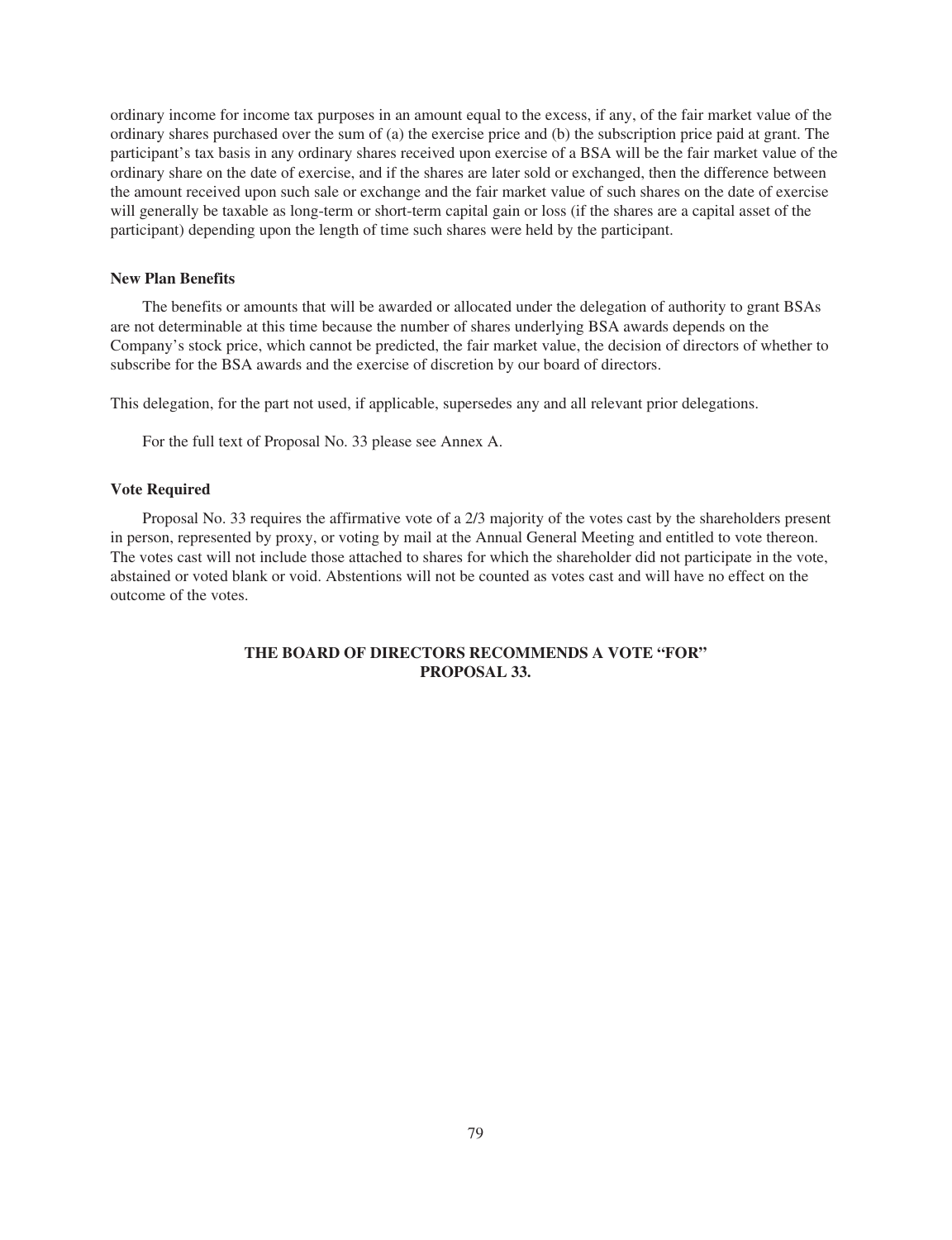#### **PROPOSAL NO. 34:**

# **DELEGATION OF POWERS TO BE GRANTED TO THE BOARD OF DIRECTORS TO INCREASE THE SHARE CAPITAL BY THE ISSUE OF ORDINARY SHARES AND/OR SECURITIES GRANTING ACCESS TO THE CAPITAL, WITH PRE-EMPTIVE SUBSCRIPTION RIGHTS WAIVED IN FAVOR OF THE MEMBERS OF A COMPANY SAVINGS PLAN PURSUANT TO ARTICLES L. 3332-18 ET SEQ. OF THE FRENCH LABOR CODE**

Under the provisions of Articles L. 225-129 et seq. and L. 225-138-1 of the French Commercial Code and the provisions of Articles L. 3332-1 et seq. of the French Labor Code, the board of directors is required to submit for approval by the shareholders a resolution to authorize the board of directors to increase the share capital through the issuance of shares and securities for the benefit of employees who are members of a Company savings plan (*plan d'épargne groupe*).

The aggregate nominal amount of share capital increases that would be carried out pursuant to this delegation of authority would not exceed 2% of the share capital at the date of this General Meeting (this amount is separate to any other maximum amounts set by other authorizations relating to capital increases).

The price of any shares to be issued under this delegation may not more than 30% (or 40% lower if the vesting period stipulated by the scheme pursuant to Articles L. 3332-25 and L. 3332-26 of the French Labor Code is greater than or equal to ten years) below the average opening price of our ordinary shares for the 20 trading days prior to the decision setting the date for the opening of subscriptions, nor may it be higher than this average.

Under the conditions set forth in Articles L. 3332-18 to L. 3332-23 of the French Labor Code, the board of directors would determine the issue price of the newly created shares or securities granting access to the share capital. For the benefit of the members of a company savings plan (*plan d'épargne entreprise*), the shareholders' preferential subscription right to the shares or securities would be eliminated.

However, approving this resolution will enable our board of directors to adopt such a company savings plan if it determines in the future that such a plan is appropriate to strengthen employee retention and further align employee and shareholder interests.

This delegation of authority would be granted for a 26-month period.

For the full text of Proposal No. 34, please see Annex A.

#### **Vote Required**

Proposal No. 34 requires the affirmative vote of a 2/3 majority of the votes cast by the shareholders present in person, represented by proxy, or voting by mail at the Annual General Meeting and entitled to vote thereon. The votes cast will not include those attached to shares for which the shareholder did not participate in the vote, abstained or voted blank or void. Abstentions will not be counted as votes cast and will have no effect on the outcome of the votes.

# **THE BOARD OF DIRECTORS RECOMMENDS A VOTE "FOR" PROPOSAL 34.**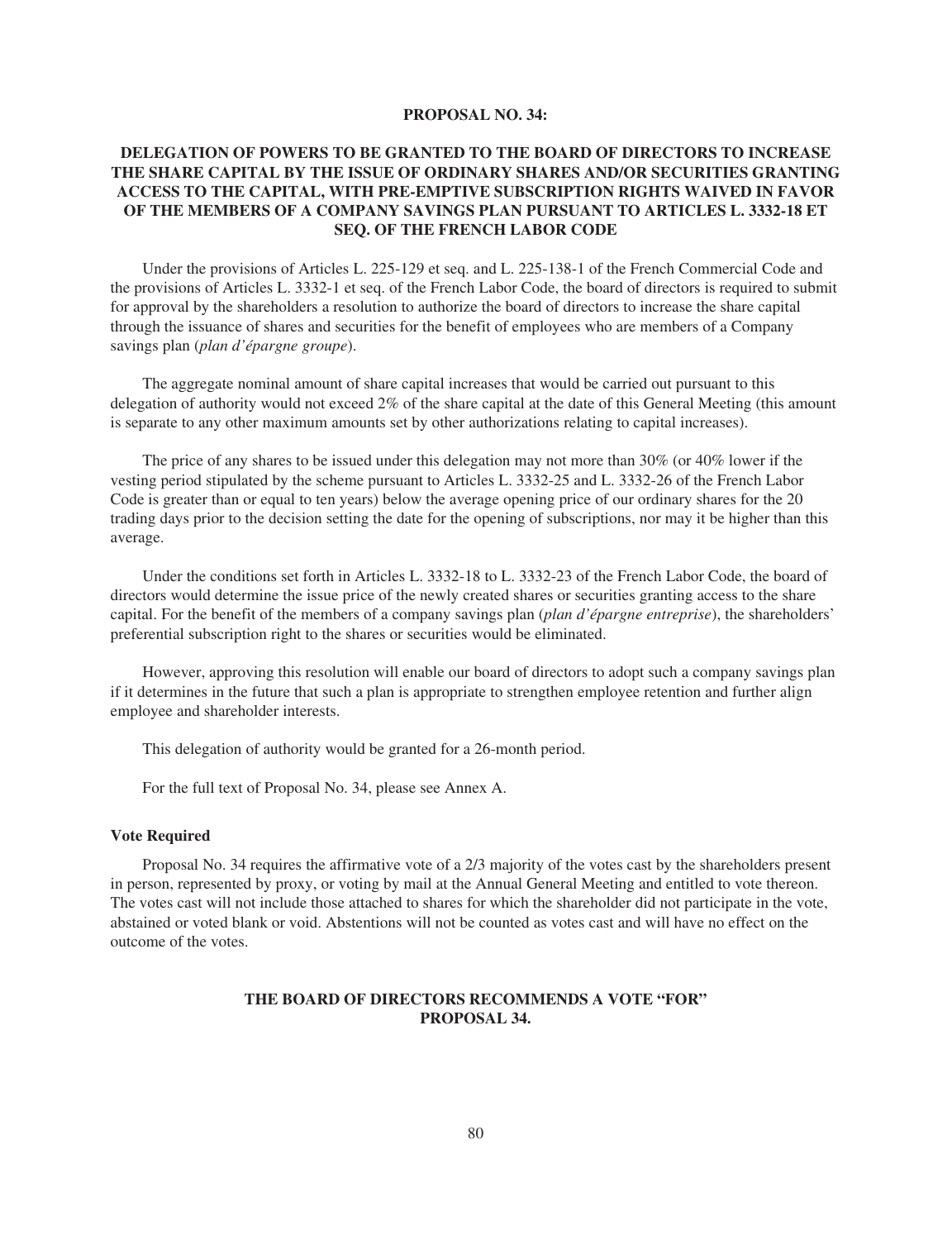### **PROPOSAL NO. 35:**

# **AUTHORIZATION TO BE GRANTED TO THE BOARD OF DIRECTORS TO ALLOCATE FREE SHARES TO MEMBERS OF STAFF AND/OR CERTAIN CORPORATE OFFICERS**

Under French law, our board of directors must have a specific delegation of authority from shareholders to increase the Company's share capital by issuing free ordinary shares.

If approved, the new authorization to grant free shares options will supersede the authorization to grant free shares. The renewal of this authority is fundamental to our business strategy because it enables us to continue issuing free shares as necessary to attract and retain the high-quality executives and key employees that are critical to our success, while aligning employee interests with those of shareholders. For a detailed discussion of our executive compensation policy and objectives, see "Executive Compensation" elsewhere in this proxy statement.

Because we are a Nasdaq-listed company and considered a U.S. domestic registrant under SEC rules, our shareholders continue to benefit from the protections afforded to them under the rules and regulations of the Nasdaq and SEC, including those rules that limit our ability to issue shares in specified circumstances. In addition, we follow U.S. capital markets and governance standards to the extent permitted by French law and emphasize that this authorization is required as a matter of French law and is not otherwise required for other U.S. companies listed on the Nasdaq with which we compete.

The Board then proposes the shareholders authorize the Board of Directors, for a period of eighteen months, to allocate existing or future ordinary shares in the Company, reserved for:

- members of staff of the company or companies or economic interest groups that are directly or indirectly related to it as defined by Article L. 225-197-2 of the French Commercial Code;
- and/or corporate officers who meet the conditions set out in Article L. 225-197-1 of the French Commercial Code.

The total number of shares that can be assigned free of charge pursuant to this authorization will not exceed 2% of the share capital on the date of the allocation decision. This limit will exclude, if applicable, the par value of any capital increase required to preserve the rights of the beneficiaries of bonus share awards in the event of transactions involving the Company's capital during the vesting period.

The allocation of shares to beneficiaries will become definitive after a vesting period to be determined by the Board of Directors, which may not be less than one year.

Beneficiaries shall, where applicable, be required to hold these shares for a period, set by the Board of Directors, at least equal to that necessary to ensure that the cumulative duration of the vesting and, where applicable, holding periods cannot be less than two years.

By way of exception, final allocation will take place before the end of the vesting period in the event that the beneficiary is classified as disabled under the second and third categories set out in Article L. 341-4 of the French Social Security Code.

All powers are granted to the Board of Directors to:

- set the terms and, if applicable, the award criteria and performance criteria for the shares;
- determine the identity of the beneficiaries and the number of shares allocated to each;
- if applicable:
	- record the existence of sufficient reserves and, upon each allocation of shares, transfer to a reserve account the sums required to pay up the new shares to be granted;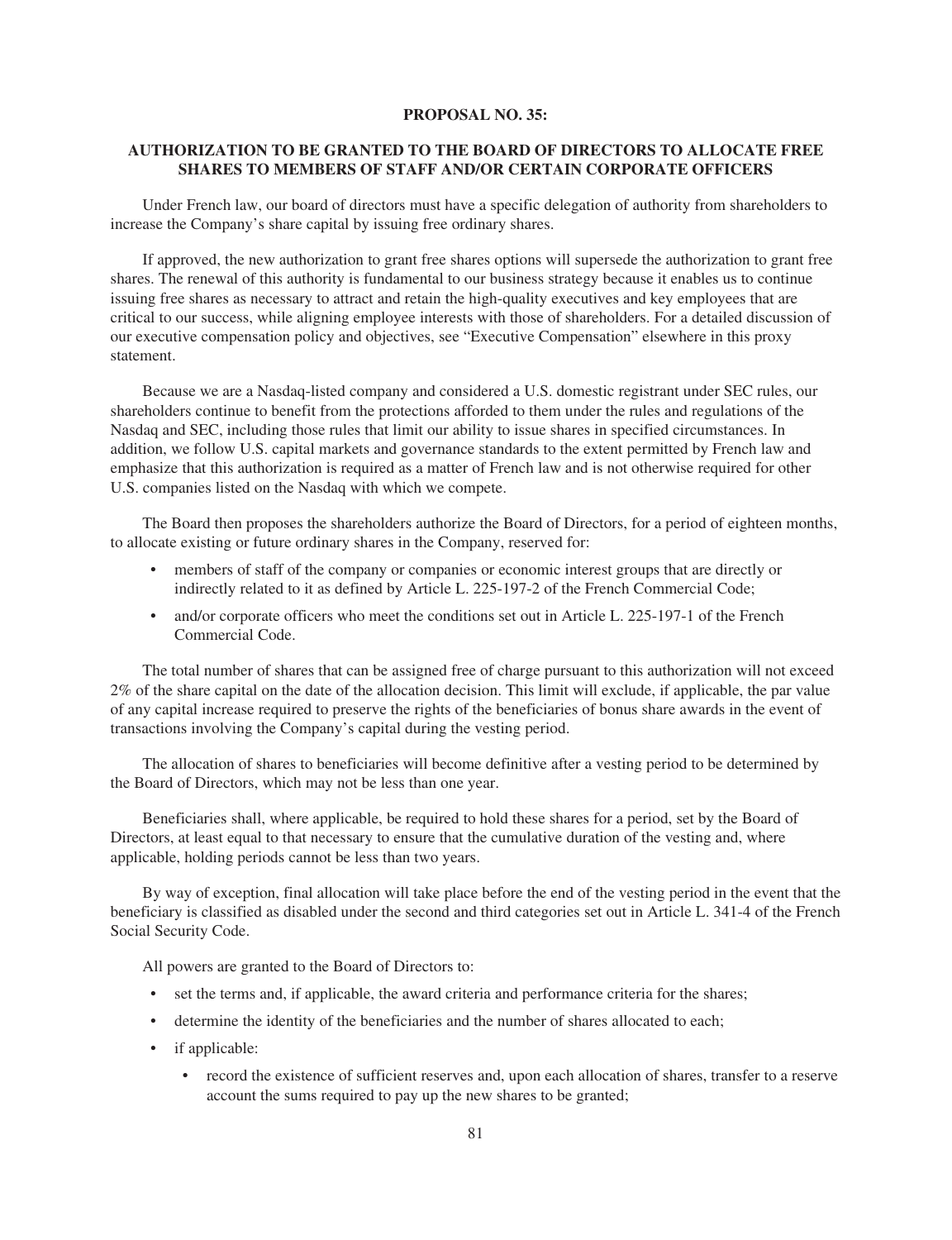- at the appropriate time, determine the capital increases by means of incorporation of reserves, premiums or profits relating to the issue of new free shares granted;
- conduct the necessary share acquisitions within the framework of the share buyback program and allocate them via the allocation plan;
- determine the impact on beneficiaries' rights of transactions affecting the share capital or likely to affect the value of shares allocated and enacted during the vesting period and as a result, to modify or adjust, if necessary, the number of shares granted to preserve the beneficiaries' rights;
- decide whether or not to establish a holding obligation at the end of the vesting period and, if applicable, determine its duration and take all necessary measures to ensure that the beneficiaries comply with it;
- and generally, in connection with the legislation in effect, perform all duties that the implementation of this authorization may require.

This authorization shall imply that shareholders waive their pre-emptive rights to subscribe to newly issued shares through the capitalization of reserves, share premium and profits.

### **Description of Principle Features of the Free Shares**

Pursuant to SEC rules, we are providing the following description of the material terms of the free shares awards we expect to be included in our free shares award agreement letters.

*Type of Awards.* The 2021 free share Plan is expected to provide for the grant of free shares to our employees and employees of any company or group in which we hold, directly or indirectly, 10% or more of the share capital or voting rights as of the date of grant. Participants in the 2021 free share plan are determined at the discretion of the board of directors subject to the terms of the 2021 free share plan.

*Shares available.* The maximum number of free shares that may be acquired and issued upon the vesting of award of free shares granted under the 2021 free share plan will not exceed 2% of our share capital on the date of the allocation decision.

*Administration.* Subject to shareholder approval of this Proposal No. 35, the board of directors is expected to have the authority, in its discretion, to determine (i) the terms, conditions and restrictions applicable to free shares (which need not be identical) to any participant and any shares acquired pursuant to such grant and (ii) whether, to what extent, and under what circumstances an award of free shares may be settled, canceled, forfeited, exchanged or surrendered.

*Vesting; Holding Period.* Free shares are expected to vest at the times and upon the conditions that our board of directors may determine, as reflected in an applicable award grant letters and the 2021 free share plan, subject to waiver and release by our board of directors in its sole discretion. Awards of free shares granted under the 2020 free share plan generally are expected to vest on the basis of continued employment through the end of the vesting period, and may require the satisfaction of performance conditions to be determined by the board of directors.

*Equitable Adjustments.* In the event certain changes occur our capitalization such as (i) an amortization or reduction of our share capital, (ii) a change to the allocation of our profits, (iii) a distribution of our free shares,  $(iv)$  the capitalization of reserves, profits, issuance premiums or  $(v)$  an issuance of shares or securities giving right to shares to be subscribed for in cash or by set-off of existing indebtedness offered exclusively to all our then-existing shareholders, the board of directors is expected to have the ability to adjust the maximum number of shares or take other such action as may be provided in Article L. 228-99 of the French Commercial Code.

*Governing Law.* The free shares are governed by the laws of France.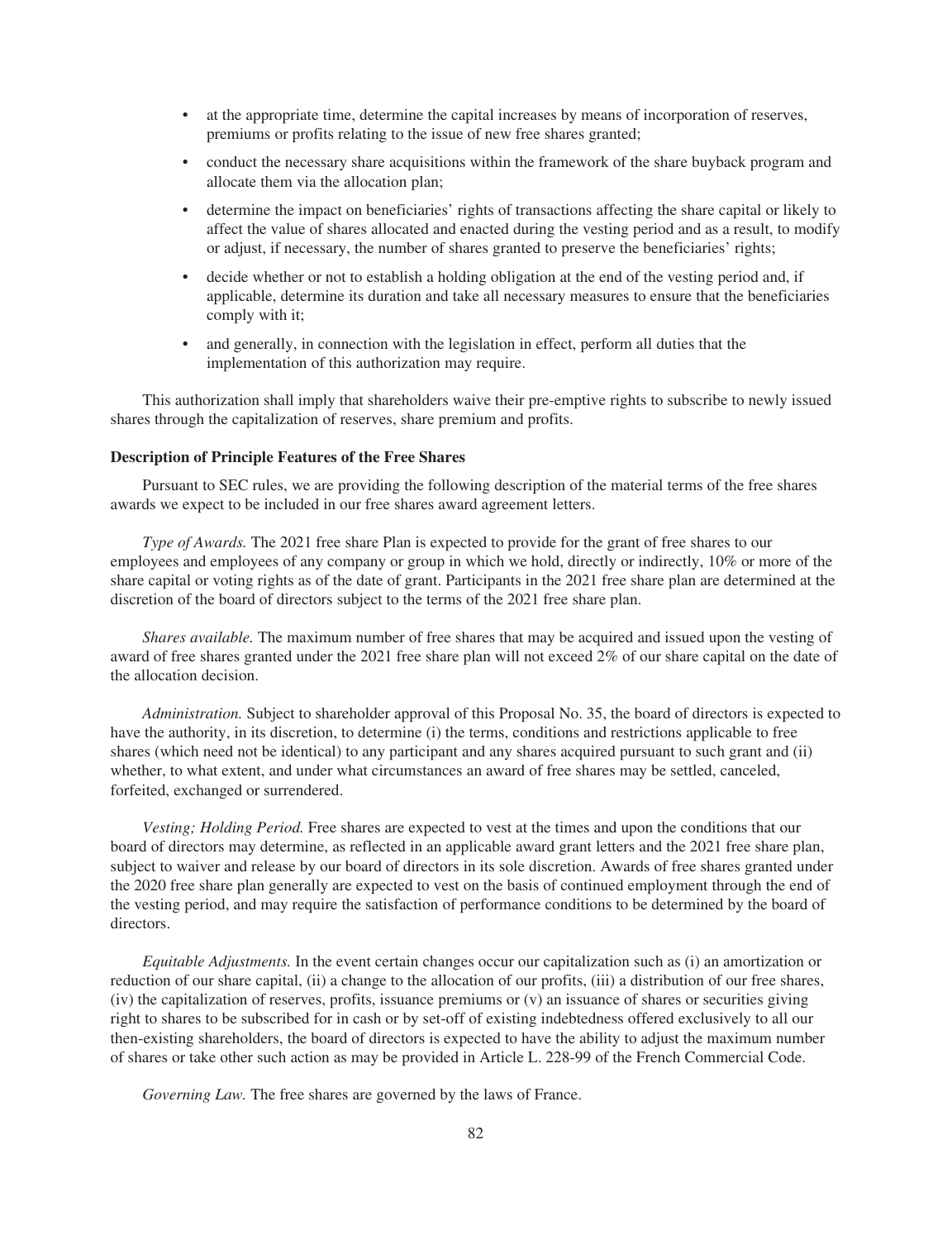### **Certain Federal Income Tax Consequences For U.S. Taxpayers**

The following is a summary of certain U.S. federal income tax consequences of an award of free shares granted under the 2021 free share plan, the material terms of which is discussed above. It does not purport to be a complete description of all applicable rules, and those rules (including those summarized here) are subject to change. The summary discusses only federal income tax laws and does not discuss any state or local or non-U.S. tax laws that may be applicable.

In general, the grant of an award of free shares will not result in U.S. taxable income for the participant being a U.S. taxpayer or in a U.S. tax deduction for DBV Technologies. Upon the settlement of the grant in shares, the U.S. participant will recognize ordinary income equal to the aggregate value of the payment received, and DBV Technologies or the surviving corporation following a change in control generally will be entitled to a tax deduction at the same time and in the same amount.

### **New Plan Benefits**

Awards of free shares are within the discretion of our board of directors. As a result, the benefits or amounts that will be awarded or allocated thereunder are not determinable at this time.

For the part not used, if applicable, it supersedes any and all relevant prior authorizations.

For the full text of Proposal No. 35, please see Annex A.

#### **Vote Required**

Proposal No. 35 requires the affirmative vote of a 2/3 majority of the votes cast by the shareholders present in person, represented by proxy, or voting by mail at the Annual General Meeting and entitled to vote thereon. The votes cast will not include those attached to shares for which the shareholder did not participate in the vote, abstained or voted blank or void. Abstentions will not be counted as votes cast and will have no effect on the outcome of the votes.

## **THE BOARD OF DIRECTORS RECOMMENDS A VOTE "FOR" PROPOSAL 35.**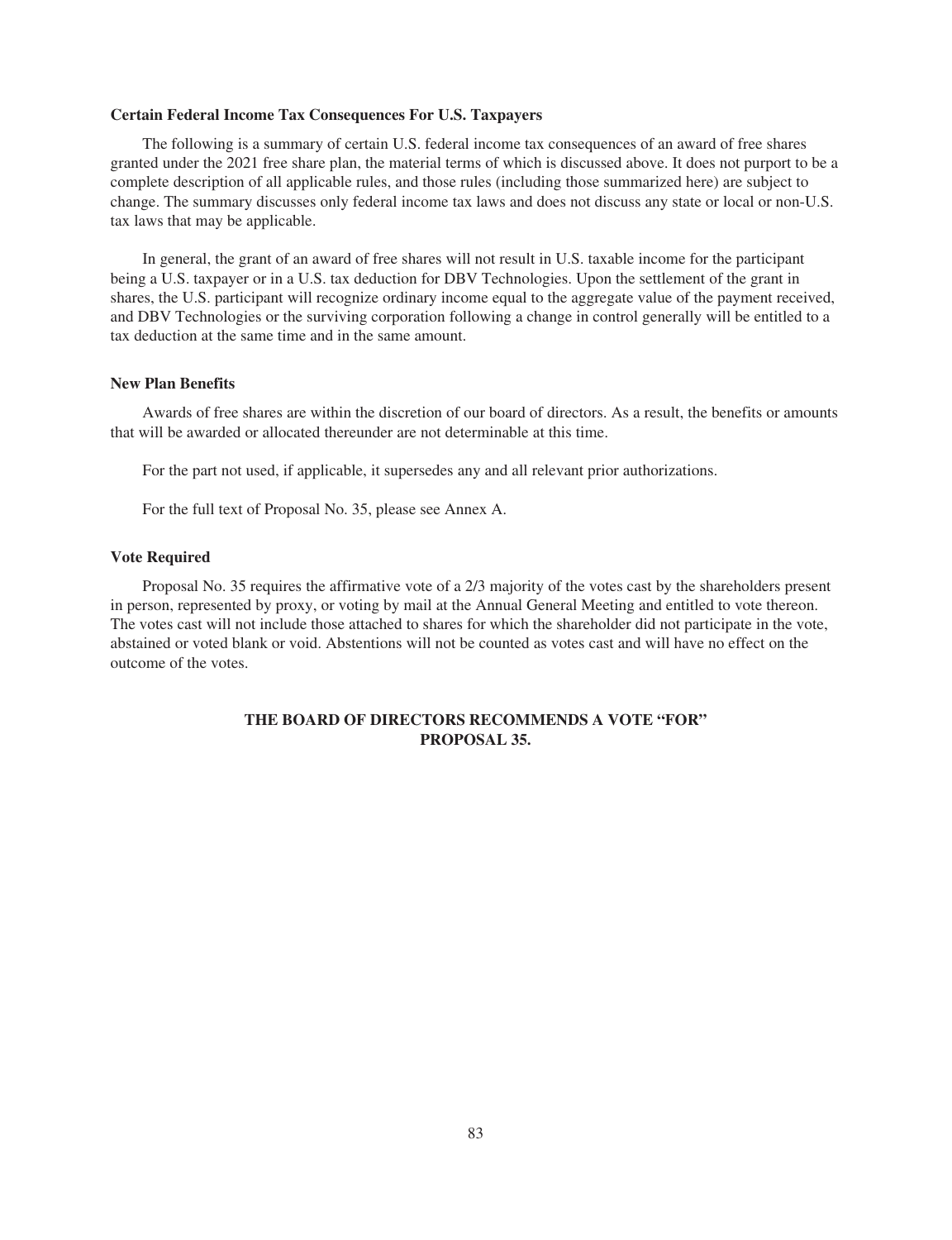### **PROPOSAL NO. 36:**

# **AUTHORIZATION TO BE GRANTED TO THE BOARD OF DIRECTORS TO GRANT SHARE SUBSCRIPTION AND/OR PURCHASE OPTIONS (STOCK OPTIONS) TO MEMBERS OF STAFF (AND/OR CERTAIN CORPORATE OFFICERS)**

Under French law, our board of directors must have a specific delegation of authority from shareholders to increase the Company's share capital by issuing Ordinary Shares in the form of stock options.

As a result, the shareholders are asked to grant the Board of Directors the authority to issue and grant stock options, each representing a right to receive one ordinary share.

The renewal of this authority is fundamental to our business strategy because it enables us to continue granting options as necessary to attract and retain the high-quality executives and key employees that are critical to our success, while aligning executive and employee interests with those of shareholders. For a detailed discussion of our executive compensation policy and objectives, see "Executive Compensation" elsewhere in this proxy statement.

Because we are a Nasdaq-listed company and considered a U.S. domestic registrant under SEC rules, our shareholders continue to benefit from the protections afforded to them under the rules and regulations of the Nasdaq and SEC, including those rules that limit our ability to issue shares in specified circumstances. In addition, we follow U.S. capital markets and governance standards to the extent permitted by French law and emphasize that this authorization is required as a matter of French law and is not otherwise required for other U.S. companies listed on the Nasdaq with which we compete.

The Board then proposes the shareholders authorize the Board of Directors, for a period of eighteen months, to grant the beneficiaries indicated below, on one or more occasions, options giving access to new shares in the company to be issued in respect of a capital increase or to the purchase of existing shares in the company as a result of buybacks carried out under the terms set by law.

The beneficiaries of these options may only be:

- firstly, some or all members of staff, or certain categories of staff and where appropriate, those companies or economic interest groups related to it under the conditions of Article L. 225-180 of the French Commercial Code;
- secondly, corporate officers who meet the conditions set out in Articles L22-10-58 and L. 225-185 of the French Commercial Code.

The total number of options that may be granted by the Board of Directors under this authorization may not grant entitlement to subscribe to or purchase more than 7.5% of the share capital on the date of the allocation decision. To this amount will be added, as necessary, the par value of any capital increase necessary to preserve the rights of the beneficiaries of the options in the event of transactions involving the Company's capital, pursuant to the law and, if applicable, any contractual stipulations providing for other forms of preservation.

The subscription and/or acquisition price of the shares to be paid by the beneficiaries will be set on the day the options are granted by the Board of Directors in accordance with the regulations in effect and must not be less than the average opening price of the shares for the twenty trading days prior to the grant decision.

No options may be granted during the blackout periods set out in the regulations.

This authorization includes, in favor of the beneficiaries of options giving access to shares, an express waiver by shareholders of their pre-emptive rights to subscribe to the shares that will be issued as and when the options are exercised.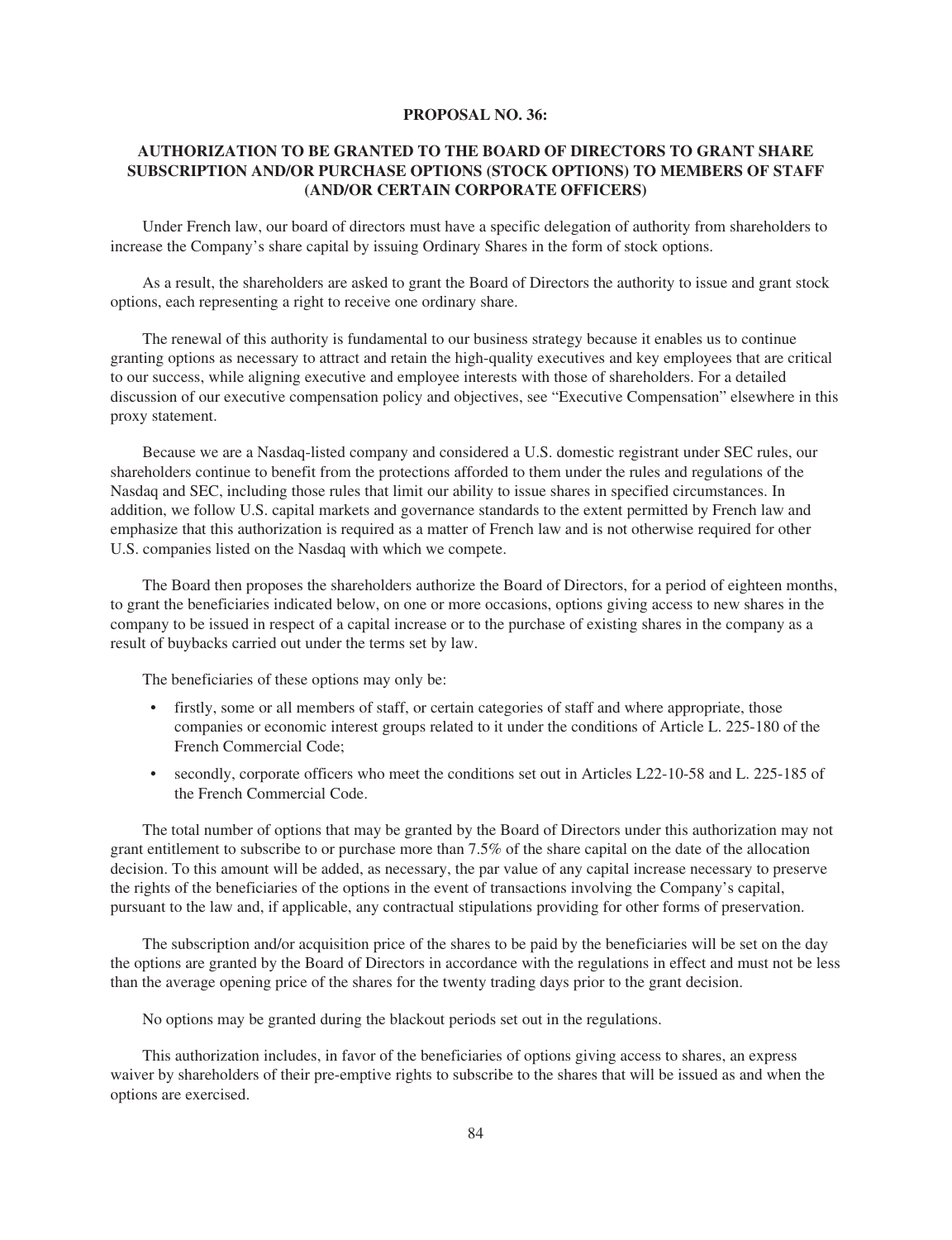Approval of this proposal delegates all powers to the Board of Directors to set the other terms and conditions for the granting of options and their exercise, in particular to:

- determine the conditions under which the options shall be granted and to draft the list or categories of beneficiaries as scheduled above; to determine, where appropriate, the seniority and performance conditions that must be met by these beneficiaries; to determine the conditions under which the price and number of shares must be adjusted, particularly in the presumptions set out under Articles R. 225-137 to R. 225-142 of the French Commercial Code;
- define the exercise period(s) for the options granted, with the understanding that the term of the options may not exceed a period of ten years from the grant date;
- provide the option to temporarily suspend the exercise of options for a maximum period of three months in the event that financial transactions are performed involving the exercise of a right attached to shares;
- if applicable, conduct the necessary share acquisitions within the framework of the share buyback program and to allocate them via the option plan;
- proceed with all acts and formalities required to make final those capital increases that may, if necessary, be performed pursuant to the authorization granted by this resolution; amend the by-laws accordingly and generally to do whatever is necessary;
- at its own discretion and if it sees fit, impute the cost of increases in share capital to the amount of the associated premiums and deduct the necessary sums from this amount to bring the statutory reserve to one tenth of the new share capital after each increase.

### **Description of Principle Features of the Stock Options**

Pursuant to SEC rules, we are providing the following description of the material terms of the stock option awards we expect to be included in our stock options award agreement letters.

*Type of Awards*. Stock options may be granted to any individual employed by us or by any affiliated company under the terms and conditions of an employment contract. Employee share options may also be granted to the chairman of our board of directors, our chief executive officer and our deputy chief executive officers, if any. Participants in the 2021 stock option plan are determined at the discretion of the board of directors subject to the terms of the 2021 Stock option plan.

Stock Options are granted at fair market value and entitle a holder to exercise the warrant for the underlying vested ordinary shares at an exercise price per share determined by the board of directors based and shall be not less than the average opening price of DBV TECHNOLOGIES shares for the 20 trading days preceding the decision to issue the stock options.

*Shares available*. The maximum number of free shares that may be acquired and issued upon the vesting of award of stock options granted under the 2021 stock option plan will not exceed 7.5% of our share capital on the date of the allocation decision. Under French law, the maximum number of shares issuable upon the exercise of outstanding stock options may not exceed one-third of the outstanding share capital on a non-diluted basis as of the date of grant.

*Administration*. Our board of directors has the authority to administer the 2021 stock option plans. Subject to the expected terms and conditions of the 2021 stock option plan, our board of directors determines the recipients, dates of grant, exercise prices, number of ordinary shares underlying and the terms and conditions of the stock options, including their periods of exercisability and their vesting schedules.

The board of directors has the authority to amend or modify employee share options outstanding under the delegation under this Proposal No. 36, including in particular the authority to extend the post-termination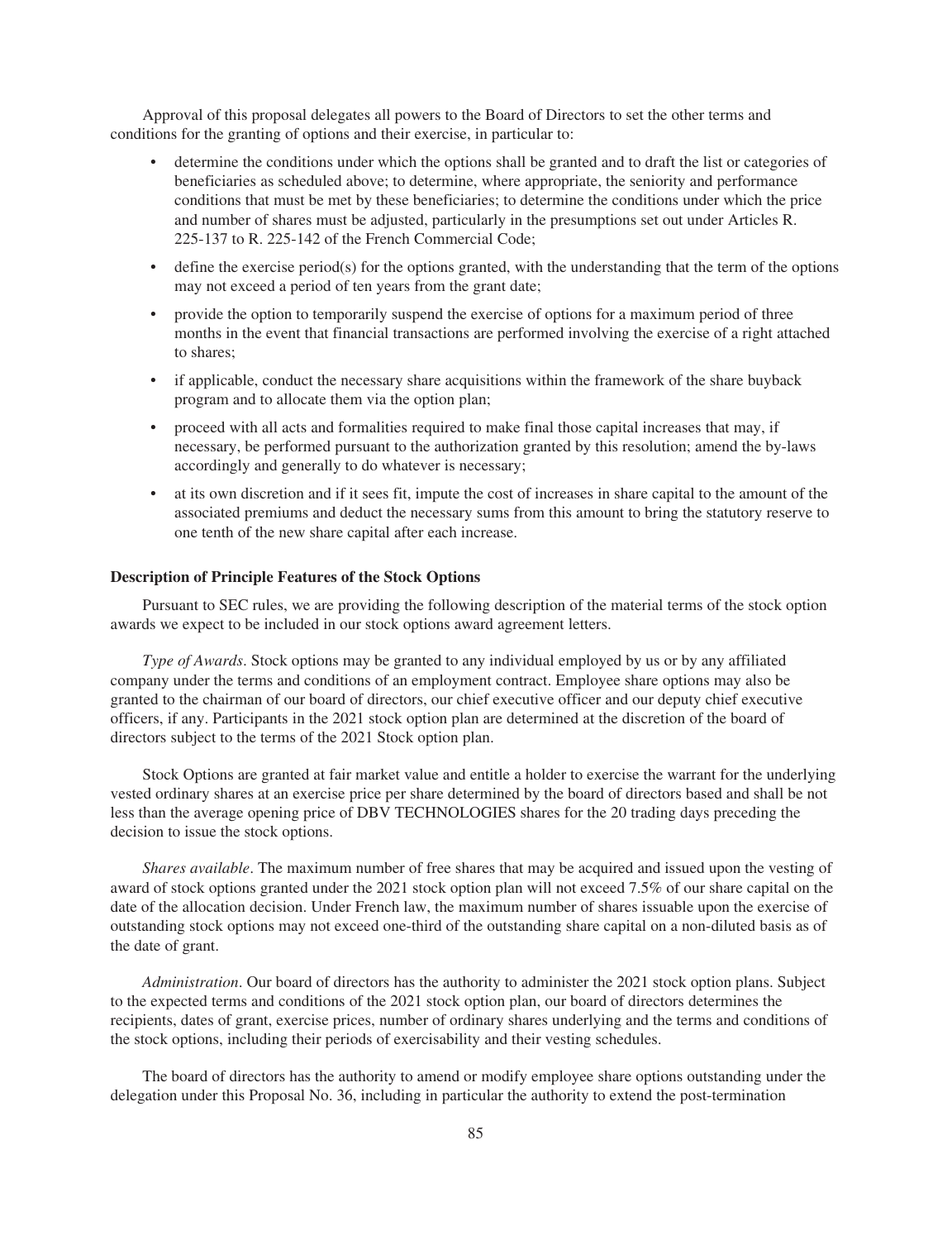exercise period of the options, subject to the written consent of the optionees holding such options, if such amendments or modifications impair the rights of the optionees.

*Vesting; Holding Period*. Stock options are expected to vest at the times and upon the conditions that our board of directors may determine, as reflected in an applicable award grant letters and the 2021 stock option plan, subject to waiver and release by our board of directors in its sole discretion. Awards of free shares granted under the 2021 stock options plan generally are expected to vest on the basis of continued employment or presence through the end of the vesting period, and may require the satisfaction of performance conditions to be determined by the board of directors.

*Equitable Adjustments*. In the event of the carrying out by the company of any of the financial operations pursuant to Article L. 225-181 of the French Commercial Code as follows: (i) amortization or reduction of share capital, (ii) a change to the allocation of profits, (iii) a distribution of free shares, (iv) capitalization of reserves, profits or issuance premiums, (v) a distribution of reserves, or (vi) an issuance of shares or securities giving right to shares to be subscribed for in cash or by set-off of existing indebtedness offered exclusively to shareholders, the board of directors will take the required measures to protect the interest of the optionees in the conditions set forth in Article L. 228-99 of the French Commercial Code.

*Governing Law*. The stock options are governed by the laws of France.

*U.S. Tax Limitations on incentive stock options.* The aggregate fair market value, determined at the time of grant, of our ordinary shares issuable under incentive stock options that are exercisable for the first time by an optionee during any calendar year under all of our Stock Option Plans may not exceed \$100,000. Stock options, or portions thereof, that exceed such limit will generally be treated as non-statutory share options. No incentive stock option may be granted to any person who, at the time of the grant, owns or is deemed to own shares possessing more than 10% of our total combined voting power or that of any of our affiliates unless (1) the exercise price is at least 110% of the fair market value of the shares subject to the stock options on the date of grant and (2) the term of the incentive stock option does not exceed five years from the date of grant.

### **Certain Federal Income Tax Consequences for U.S. Taxpayers**

The following is a summary of certain U.S. federal income tax consequences of an award of employee share options granted under the delegation under this Proposal No. 36, the material terms of which is discussed above. It does not purport to be a complete description of all applicable rules, and those rules (including those summarized here) are subject to change. The summary discusses only federal income tax laws and does not discuss any state or local or non-U.S. tax laws that may be applicable.

#### *Incentive stock options*

An optionee recognizes no taxable income for regular income tax purposes as a result of the grant or exercise of an stock option that qualifies as an incentive stock option under Section 422 of the Code. If an optionee exercises the option and then later sells or otherwise disposes of the ordinary Shares acquired through the exercise of the option after both the two-year anniversary of the date the option was granted and the one-year anniversary of the exercise, the optionee will recognize a capital gain or loss equal to the difference between the sale price of the ordinary Shares and the exercise price, and we will not be entitled to any deduction for federal income tax purposes.

However, if the optionee disposes of such ordinary Shares either on or before the two-year anniversary of the date of grant or on or before the one-year anniversary of the date of exercise (a "disqualifying disposition"), any gain up to the excess of the fair market value of the ordinary shares on the date of exercise over the exercise price generally will be taxed as ordinary income, unless the ordinary shares are disposed of in a transaction in which the participant would not recognize a loss (such as a gift). Any gain in excess of that amount will be a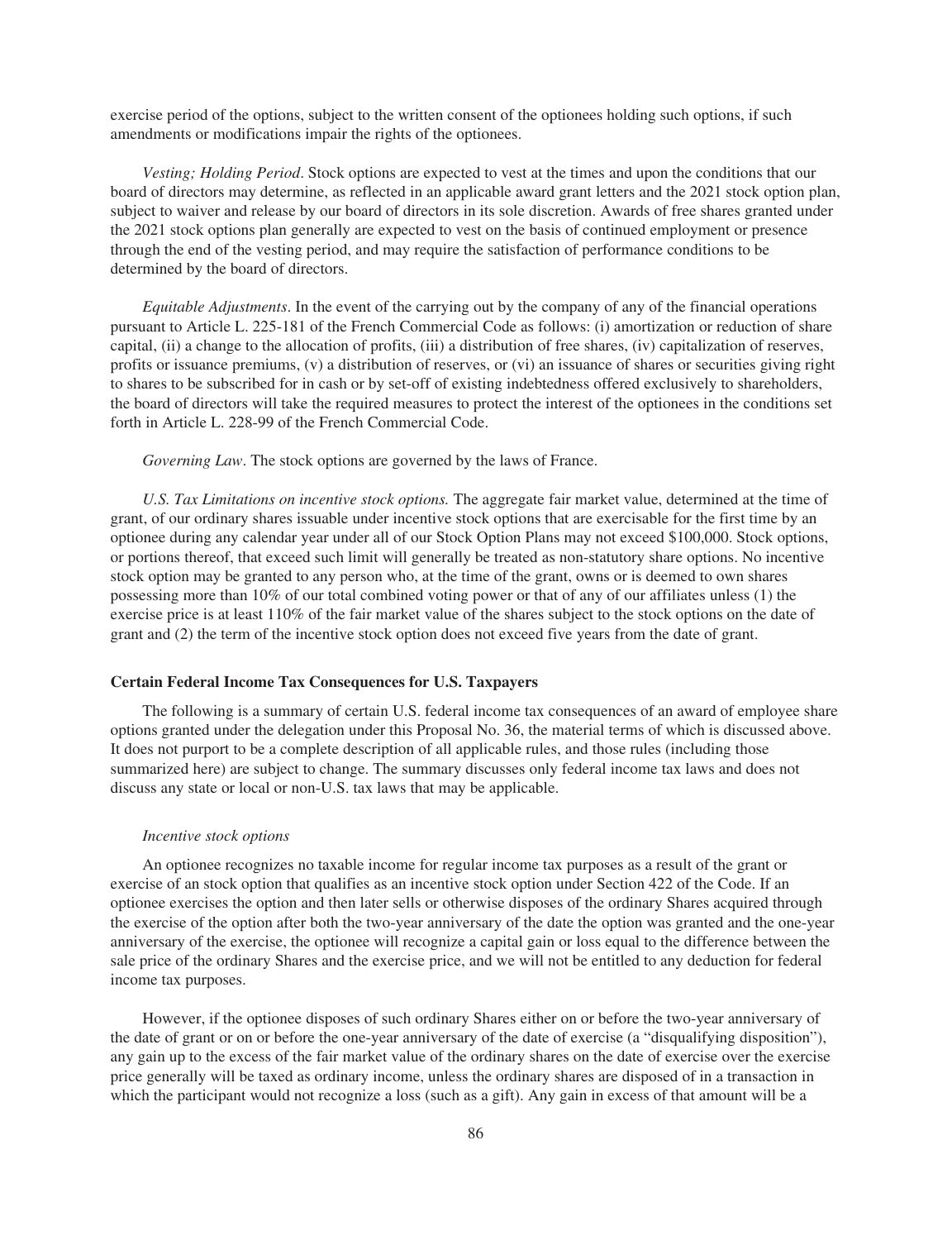capital gain. If a loss is recognized, there will be no ordinary income, and such loss will be a capital loss. Any ordinary income recognized by the optionee upon the disqualifying disposition of the ordinary shares generally should be deductible by us for federal income tax purposes, except to the extent such deduction is limited by applicable provisions of the Code.

For purposes of the alternative minimum tax, the difference between the option exercise price and the fair market value of the ordinary Shares on the exercise date is treated as an adjustment item in computing the optionee's alternative minimum taxable income in the year of exercise. In addition, special alternative minimum tax rules may apply to certain subsequent disqualifying dispositions of the Ordinary Shares or provide certain basis adjustments or tax credits.

#### *Non-statutory Stock Options*

An optionee generally recognizes no taxable income as the result of the grant of such an employee share option. However, upon exercising the option, the optionee normally recognizes ordinary income equal to the amount that the fair market value of the ordinary Shares on such date exceeds the exercise price. If the optionee is an employee, such ordinary income generally is subject to withholding of income and employment taxes. Upon the sale of the ordinary shares acquired by the exercise of a non-statutory stock option, any gain or loss (based on the difference between the sale price and the fair market value on the exercise date) will be taxed as capital gain or loss. No tax deduction is available to us with respect to the grant of a non-statutory stock option or the sale of the ordinary shares acquired through the exercise of the non-statutory stock option.

### **New Plan Benefits**

Awards of stock options are within the discretion of our board of directors. As a result, the benefits or amounts that will be awarded or allocated thereunder are not determinable at this time.

This authorization, for the part not used, if applicable, supersedes any and all relevant prior authorizations.

For the full text of Proposal No. 36, please see Annex A.

#### **Vote Required**

Proposal No. 36 requires the affirmative vote of a 2/3 majority of the votes cast by the shareholders present in person, represented by proxy, or voting by mail at the Annual General Meeting and entitled to vote thereon. The votes cast will not include those attached to shares for which the shareholder did not participate in the vote, abstained or voted blank or void. Abstentions will not be counted as votes cast and will have no effect on the outcome of the votes.

## **THE BOARD OF DIRECTORS RECOMMENDS A VOTE "FOR" PROPOSAL 36.**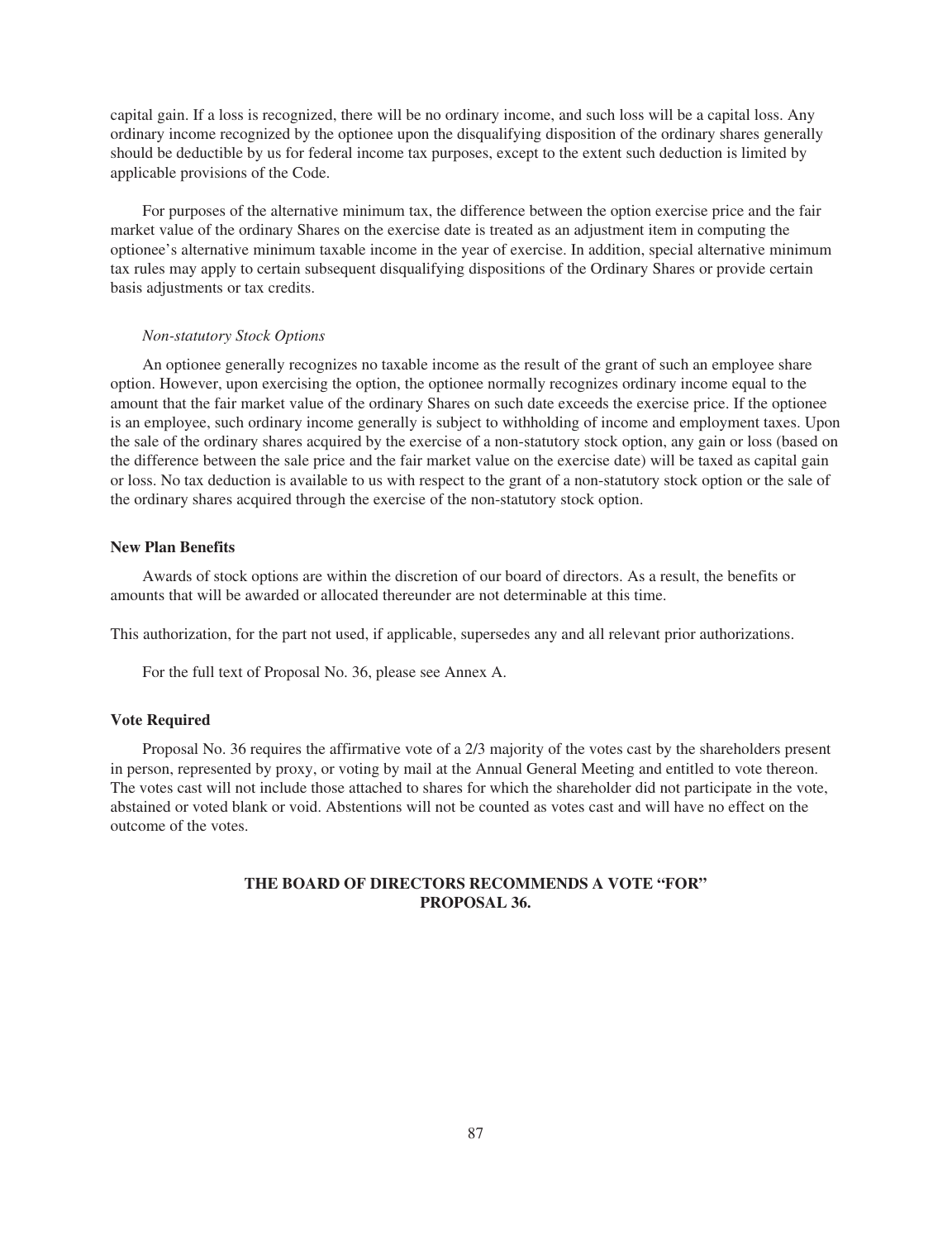#### **PROPOSAL NO. 37:**

#### **AMENDMENT OF ARTICLE 13 OF THE BY-LAWS**

The Board proposes the shareholders approve an amendment to Article 13 of the bylaws:

- To raise the age limit for the Chairman of the Board of Directors from seventy to seventy-five.
- To amend paragraph 2 of Article 13 of the by-laws of the Company accordingly and as follows:

"*No one may be appointed Chairman if he has reached the age of 75. If the Chairman in office reaches this age during a fiscal year, his duties automatically terminate at the end of the annual Ordinary Shareholders' Meeting called to approve the financial statements for that fiscal year*."

The other provisions of Article 13 of the Company's bylaws remain unchanged.

The Board believes that increasing the mandatory retirement age is important to attract and retain talent on the Board, including the Chairman of the Board, and to maintain continuity of informed, engaged directors with the level of experience and expertise to serve the best interests of the company and its stockholders.

For the full text of Proposal No. 37, please see Annex A.

## **Vote Required**

Proposal No. 37 requires the affirmative vote of a 2/3 majority of the votes cast by the shareholders present in person, represented by proxy, or voting by mail at the Annual General Meeting and entitled to vote thereon. The votes cast will not include those attached to shares for which the shareholder did not participate in the vote, abstained or voted blank or void. Abstentions will not be counted as votes cast and will have no effect on the outcome of the votes.

# **THE BOARD OF DIRECTORS RECOMMENDS A VOTE "FOR" PROPOSAL 37.**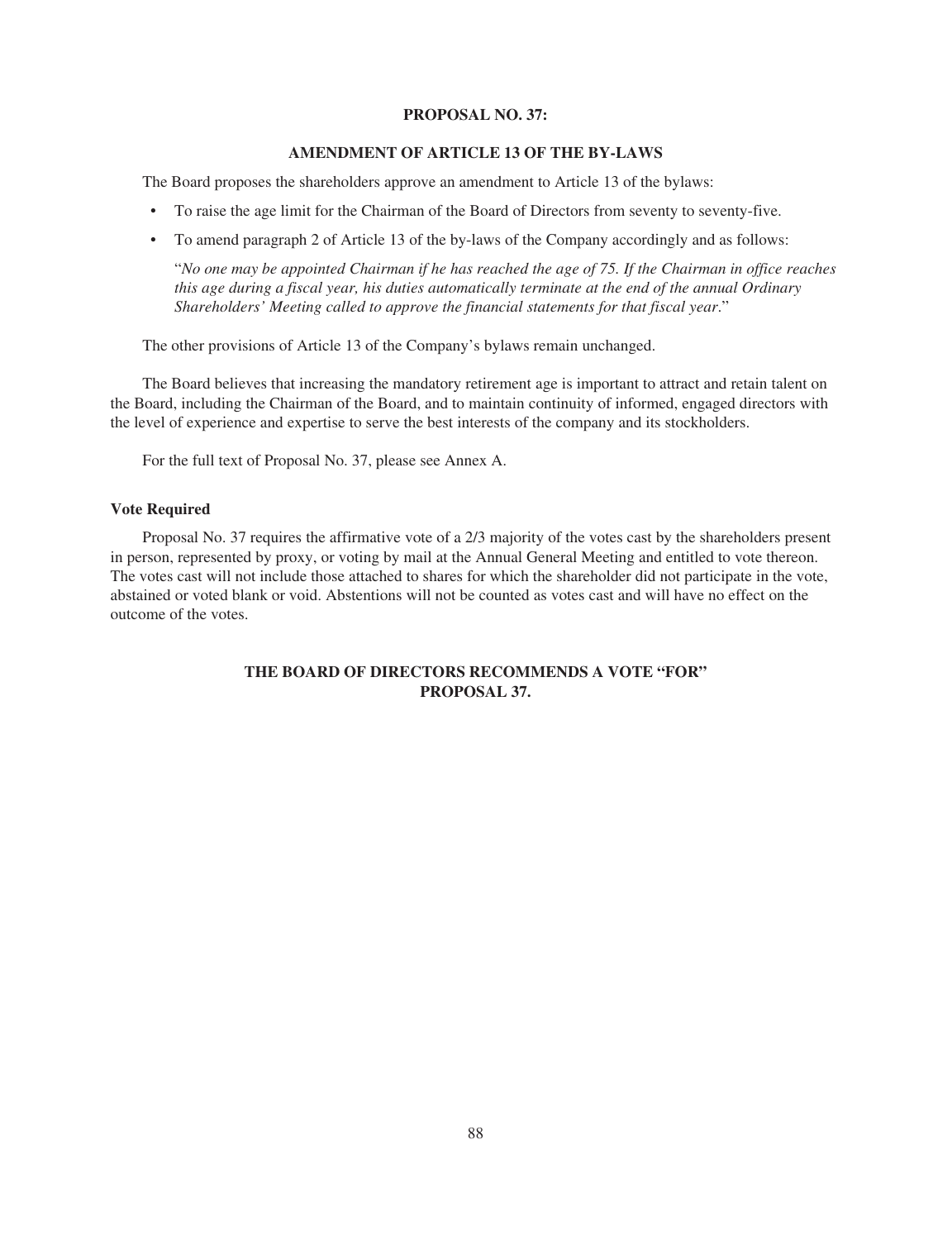#### **PROPOSAL NO. 38:**

## **POWERS TO COMPLETE FORMALITIES**

The Board proposes the shareholders grant all powers to the bearer of an original, a copy or an excerpt of the minutes of the Annual General Meeting to carry out all mandatory formalities with respect to registration and publication.

For the full text of Proposal No. 38 please see Annex A.

### **Vote Required**

Proposal No. 38 requires the affirmative vote of a majority of the votes cast by the shareholders present in person, represented by proxy, or voting by mail at the Annual General Meeting and entitled to vote thereon. The votes cast will not include those attached to shares for which the shareholder did not participate in the vote, abstained or voted blank or void. Abstentions will not be counted as votes cast and will have no effect on the outcome of the votes.

# **THE BOARD OF DIRECTORS RECOMMENDS A VOTE "FOR" PROPOSAL 38.**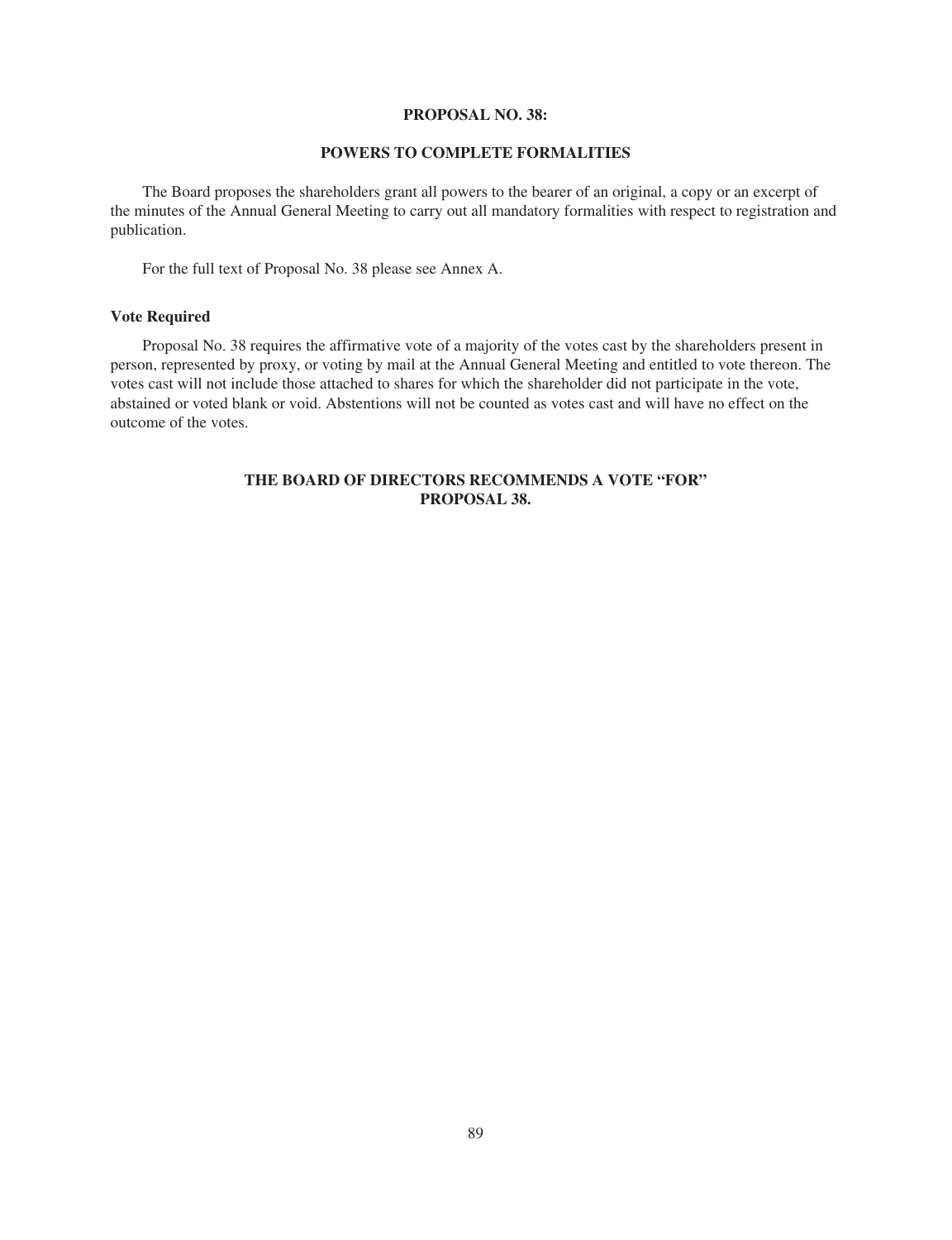### **CODE OF BUSINESS CONDUCT AND ETHICS**

We have adopted a Code of Business Conduct and Ethics, or the Code of Conduct, that is applicable to all of our employees, executive officers and directors. A copy of the Code of Conduct is available on our website at *www.dbv-technologies.com*. Disclosure regarding any amendments to, or waivers from, provisions of the code of business conduct and ethics that apply to our directors, principal executive officer or principal financial officer will be included in a Current Report on Form 8-K within four business days following the date of the amendment or waiver, unless website posting or the issuance of a press release of such amendments or waivers is then permitted by the rules of the Nasdaq Stock Market.

### **OTHER MATTERS**

#### **Fiscal Year 2020 Annual Report and SEC Filings**

Our financial statements prepared in accordance with generally accepted accounting principles in the United States for our fiscal year ended December 31, 2020 are included in our Annual Report on Form 10-K, which we will mail to shareholders at the same time as this proxy statement. This proxy statement and our annual report are posted on the Investors and Media section of our website at *https://www.dbv-technologies.com/investor-relations* and are available from the SEC at its website at *www.sec.gov*. You may also obtain a copy of our annual report without charge by sending a written request to DBV Technologies S.A., Attention: Legal Department, 177-181 avenue Pierre Brossolette, 92120 Montrouge, France.

\*\*

Our board of directors knows of no other business which will be presented to the annual meeting. If any other business is properly brought before the annual meeting, proxies will be voted in accordance with the judgment of the persons named therein.

#### **SHAREHOLDER PROPOSALS AND NOMINATIONS FOR DIRECTOR**

Shareholders who requested that items or draft resolutions be included on the agenda must send to the Company, marked for the attention of Legal Department, a new certificate of ownership for the same accounts, by midnight, Paris time, of the second business day preceding Shareholders' Meeting.

The preparatory documents for the General Meeting specified in Article R. 225-73-1 of the French Commercial Code are available online on the Company's website *(www.dbv-technologies.com)* since the twentyfirst day prior to the Meeting.

In addition, shareholders may ask the company to send them the documents and information mentioned in Articles R. 225-81 and R. 225-83 of the French Commercial Code, up to and including the fifth day before the General Meeting, preferably by e-mail to the following address: investors@dbv-technologies.com. The shareholders are invited to indicate in their request the e-mail address to which these documents may be sent to them so that the company may validly send the said documents by e-mail in accordance with Article 3 of the aforementioned Order. Holders of bearer shares must provide proof of such status by sending a certificate of registration in an account.

In accordance with Article R. 225-84 of the French Commercial Code, any shareholder may submit, to the Chairman of the Company's Board of Directors, questions in writing until the fourth business day preceding the date of the Shareholders' Meeting, in this case until 11:59 p.m. Paris time on Monday, May 17, 2021. Such written questions must be preferably sent by electronic telecommunication to investors@dbv-technologies.com or by fax to 01.43.26.10.83 (or by registered mail including a receipt confirmation form, addressed to the registered office). They must be accompanied by a certificate of account registration.

> THE BOARD OF DIRECTORS Montrouge, France April 26, 2021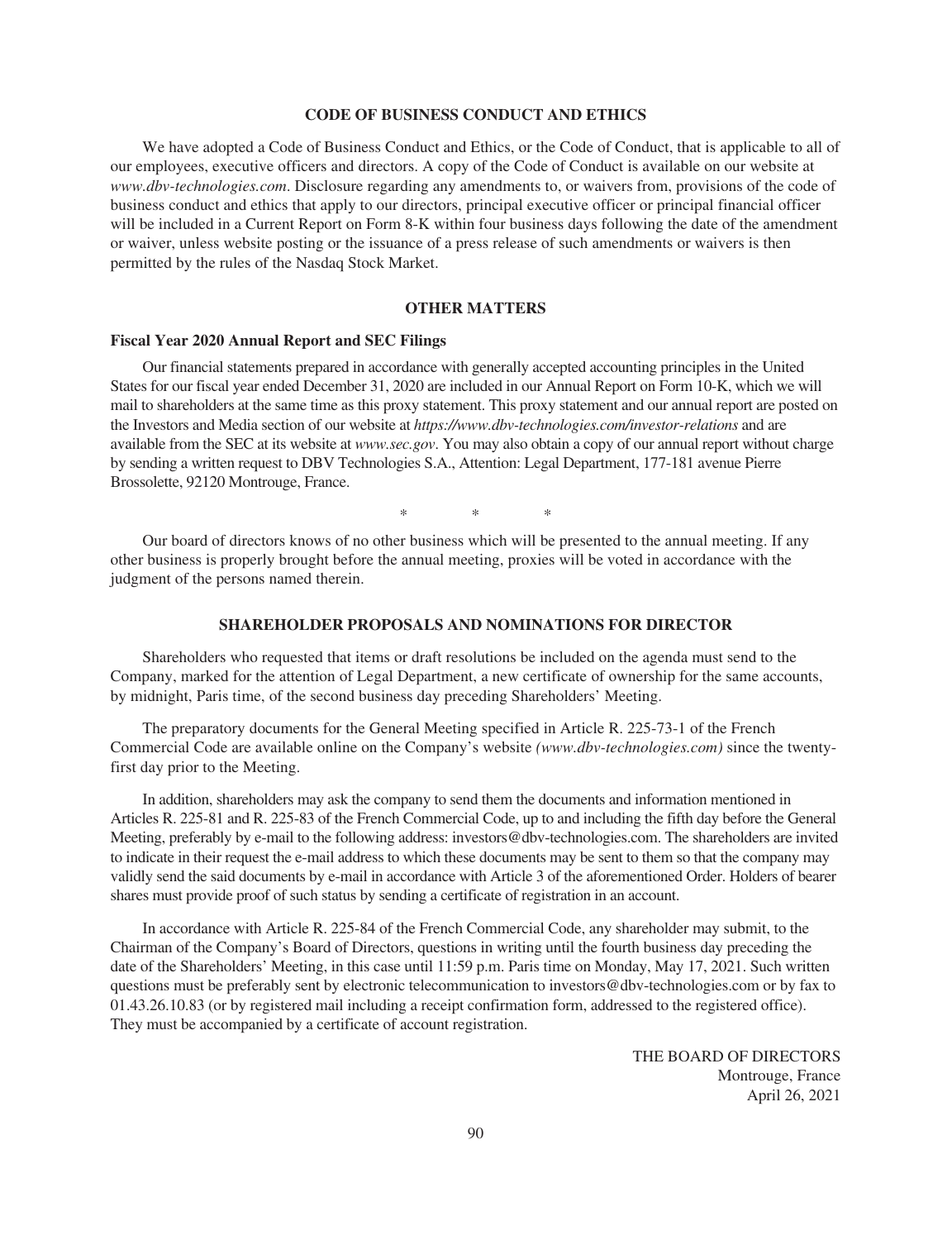#### **Annex A**

## **ENGLISH TRANSLATION OF FULL TEXT OF RESOLUTIONS TO BE VOTED ON AT THE ANNUAL GENERAL MEETING**

*Please note that because we are a French company, the full text of the resolutions included in this Annex A has been translated from French. In the case of any discrepancy between this version and the French version, the French version will prevail.*

# *RESOLUTIONS SUBMITTED TO THE COMBINED SHAREHOLDERS' MEETING OF MAY 19, 2021*

### *Ordinary resolutions:*

- 1. Approval of the annual financial statements for the year ended on December 31, 2020,
- 2. Approval of the consolidated financial statements for the year ended on December 31, 2020,
- 3. Allocation of income for the year ended on December 31, 2020,
- 4. Allocation of the accumulated deficit to the "Additional paid-in capital",
- 5. Statutory auditors' special report on regulated agreements and acknowledgement of the absence of new regulated agreements,
- 6. Renewal of the term of office of Julie O'Neill as director,
- 7. Renewal of the term of office of Viviane Monges as director,
- 8. Appointment of Ms. Adora Ndu to replace Mr. Torbjorn Bjerke as director,
- 9. Appointment of Mr. Ravi Rao as director,
- 10. Ratification of the provisional appointment of Timothy E. Morris as director,
- 11. Determination of the annual fixed sum to be allocated to the members of the Board of Directors,
- 12. Approval of the compensation policy for the Chairman of the Board of Directors and for the Board members,
- 13. Approval of the compensation policy for the Chief Executive Officer and/or any other executive corporate officer,
- 14. Advisory opinion on the compensation of named executive officers other than the Chief Executive Officer,
- 15. Advisory opinion on the opportunity to consult shareholders each year on the compensation paid by the Company to named executive officers other than the Chief Executive Officer,
- 16. Advisory opinion on the opportunity to consult shareholders every two years on the compensation paid by the Company to named executive officers other than the Chief Executive Officer,
- 17. Advisory opinion on the opportunity to consult shareholders every three years on the compensation paid by the Company to named executive officers other than the Chief Executive Officer,
- 18. Approval of the information set out in section I of Article L.22-10-9 of the French Commercial Code,
- 19. Approval of the fixed, variable and non-recurring components of overall compensation and benefits of all types paid or assigned during the year ended to Michel de Rosen, Chairman of the Board of Directors,
- 20. Approval of the fixed, variable and non-recurring components of overall compensation and benefits of all types paid or assigned during the year ended to Daniel Tassé, Chief Executive Officer,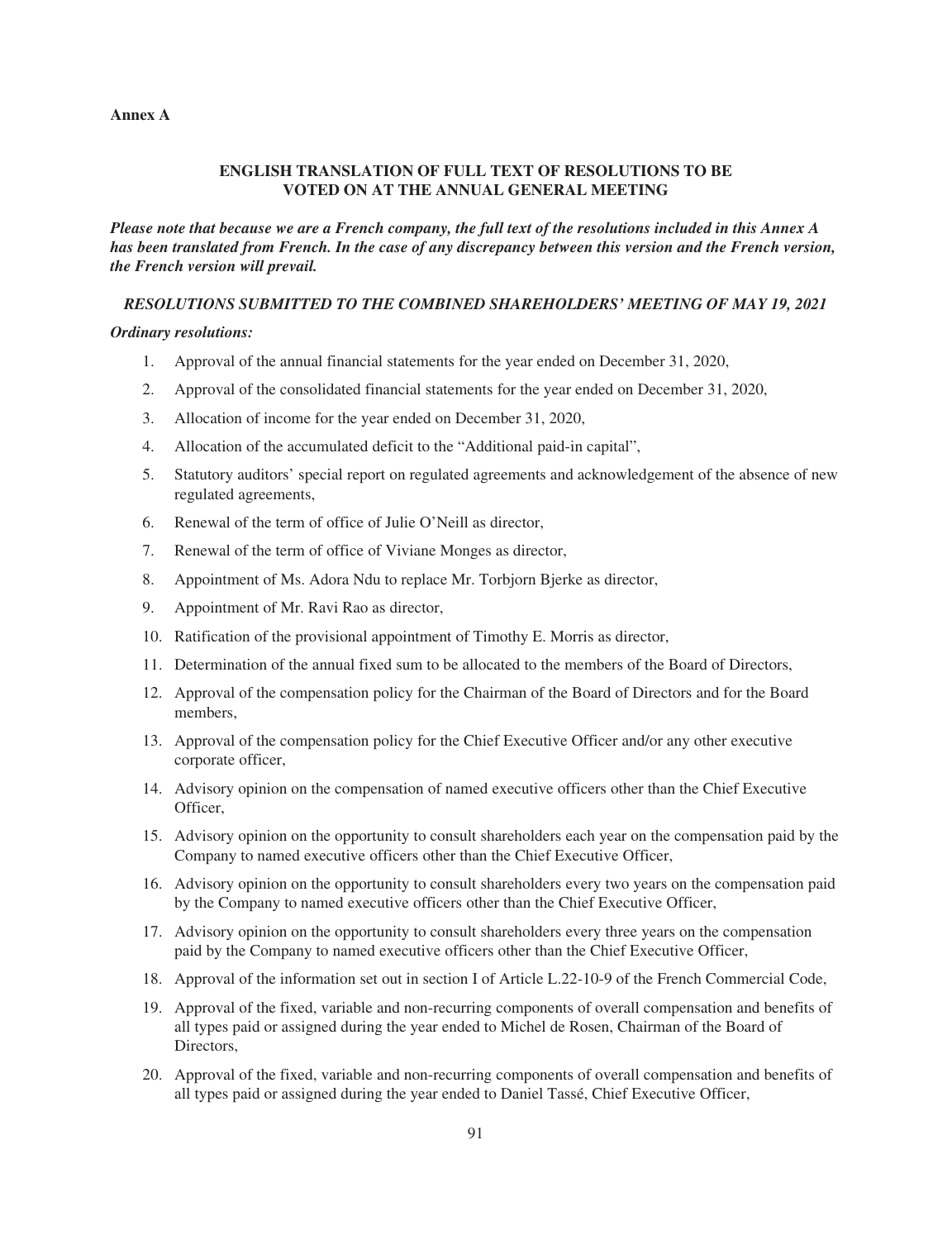- 21. Approval of the fixed, variable and non-recurring components of overall compensation and benefits of all types paid or assigned during the year ended to Marie-Catherine Théréné, Deputy Chief Executive Officer until September 17, 2020,
- 22. Authorization to be granted to the Board of Directors to buy back company shares on the Company's behalf pursuant to Article L. 22-10-62 of the French Commercial Code, length of authorization, purpose, terms, and maximum amount, suspension during a public offering period,

#### *Extraordinary resolutions:*

- 23. Authorization to be granted to the Board of Directors for the company to cancel the shares bought back pursuant to Article L. 22-10-62 of the French Commercial Code, length of authorization, maximum amount, suspension during a public offering period,
- 24. Delegation of powers to the Board of Directors to issue ordinary shares, giving, as necessary, access to ordinary shares or to the allocation of debt securities (of the Company or of a Group company) and/or securities giving access to ordinary shares (of the Company or of a Group company) with pre-emptive rights, suspension during a public offering period,
- 25. Delegation of powers to be granted to the Board of Directors to issue ordinary shares giving access, as the case may be, to ordinary shares or to the allocation of debt securities (of the Company or a group company), and/or securities giving access to ordinary shares (of the Company or a group company), without pre-emptive rights, by means of a public offer (excluding the offers set out in section 1 of Article L.411-2 of the French Monetary and Financial Code), and/or as consideration for securities in the context of a public exchange offer, suspension during a public offering period,
- 26. Delegation of powers to be granted to the Board of Directors to issue ordinary shares giving access, as the case may be, to ordinary shares or to the allocation of debt securities (of the Company or a group company), and/or securities giving access to ordinary shares (of the Company or a group company), without pre-emptive rights, by means of a public offer referred to in paragraph 1 of Article L.411-2 of the French Monetary and Financial Code, suspension during a public offering period,
- 27. Authorization, in the event of an issue without pre-emptive rights, to set the issue price according to the terms set by the General Meeting, within a limit of 10% of the capital per year,
- 28. Delegation of powers to be granted to the Board of Directors to issue ordinary shares, giving, if applicable, access to ordinary shares or the allocation of debt securities (of the Company or a group company) and/or securities giving access to ordinary shares (of the Company or a group company), with pre-emptive subscription rights waived in favor of categories of persons with certain characteristics, suspension during a public offering period,
- 29. Authorization to increase the total amount of issues,
- 30. Delegation of powers to be granted to the Board of Directors for the purpose of deciding on any merger-absorption, demerger, or partial contribution of assets,
- 31. Delegation of powers to be granted to the Board of Directors to issue ordinary shares giving access to ordinary shares or to the allocation of debt securities (of the Company or of a Group company), and/or securities giving access to ordinary shares (of the Company or of a Group company), in the context of a merger, demerger or partial contribution of assets decided by the Board of Directors pursuant to the delegation referred to in the thirtieth resolution, suspension during a public offering period,
- 32. Overall limit on the maximum authorized amounts set under the  $25<sup>th</sup>$ ,  $26<sup>th</sup>$ ,  $28<sup>th</sup>$  and  $31<sup>st</sup>$  resolutions of this Meeting and the 28th resolution of the General Meeting of April 20, 2020,
- 33. Delegation of powers to the Board of Directors to issue stock warrants (BSA), subscription and/or acquisition of new and/or existing stock warrants (BSAANE) and/or subscription and/or acquisition of new and/or existing redeemable stock warrants (BSAAR) with cancellation of preferential subscription rights, reserved for a category of persons, suspension during a public offering period,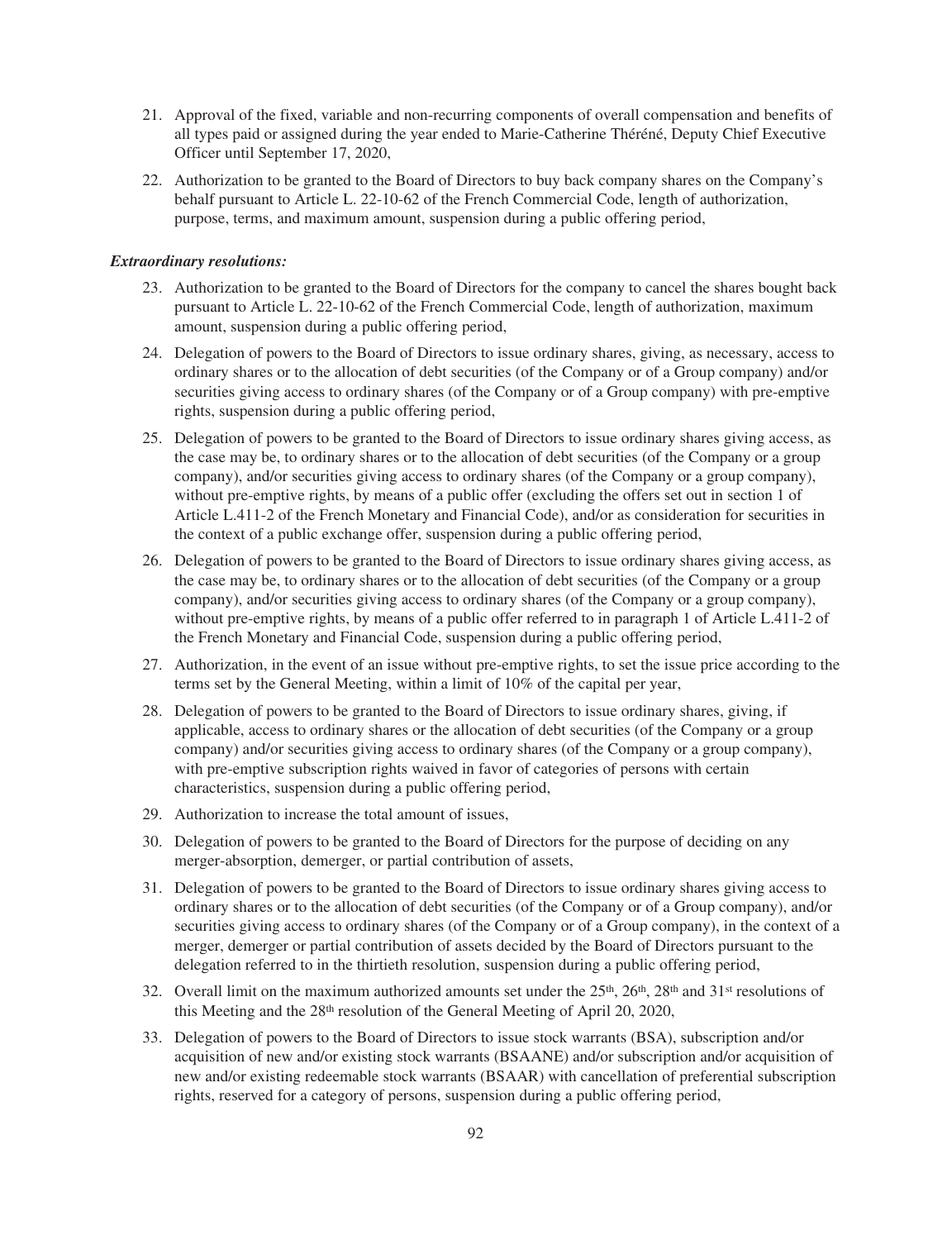- 34. Delegation of powers to be granted to the Board of Directors to increase the share capital by means of the issue of ordinary shares and/or securities giving access to capital, with pre-emptive subscription rights waived in favor of members of a company savings plan pursuant to Articles L.3332-18 et seq. of the French Labor Code,
- 35. Authorization to be granted to the Board of Directors to allocate free existing and/or future shares to members of staff and/or certain corporate officers of the Company or related companies or economic interest groups, with shareholders waiving their pre-emptive rights, length of authorization, maximum amount, duration of vesting periods specifically in respect of disability and, if applicable, holding periods,
- 36. Authorization to be granted to the Board of Directors to grant share subscription and/or purchase options (stock options) to members of staff and/or certain corporate officers of the company or related companies or economic interest groups, with shareholders waiving their pre-emptive rights, length of authorization, maximum amount, strike price, maximum term of the option,
- 37. Amendment of Article 13 of the by-laws in order to set the age limit for the Chairman of the Board of Directors at 75 years of age, and,
- 38. Powers to complete formalities.

## **Text of draft resolutions**

#### **Ordinary resolutions:**

#### **First Resolution – Approval of the annual financial statements for the year ended December 31, 2020**

The General Meeting, acting in accordance with the quorum and majority requirements for ordinary shareholders' meetings and having reviewed the report of the Board of Directors and the Statutory Auditors' special report on the financial year ended December 31, 2020, approves the annual financial statements for the financial year ended on that date, as they were presented, as well as the transactions reflected in these accounts and summarized in these reports showing a loss (group part) of (139,397,433.28) euros.

# **Second Resolution – Approval of the consolidated financial statements for the year ended December 31, 2020**

The General Meeting acting in accordance with the quorum and majority requirements for ordinary shareholders' meetings and having reviewed the report of the Board of Directors and the Statutory Auditors' special report on the consolidated financial statements as of December 31, 2020, approves these financial statements, as they were presented, which record a loss (group share) of (159,373,630) dollars.

### **Third Resolution – Allocation of income for the year ended on December 31, 2020.**

The General Meeting, acting in accordance with the quorum and majority requirements for ordinary shareholders' meetings on the proposal of the Board of Directors, decides to fully allocate the whole of the loss for the financial year ended December 31, 2020, totaling of (139,397,433.28) euros, to the "losses brought forward" line, which would consequently change from a negative balance of (556,177,697.08) euros to a negative balance of (695,575,130.36) euros.

Pursuant to Article 243 of the French General Tax Code, the Meeting notes that it was reminded that no distribution of dividends or income has occurred in the past three financial years.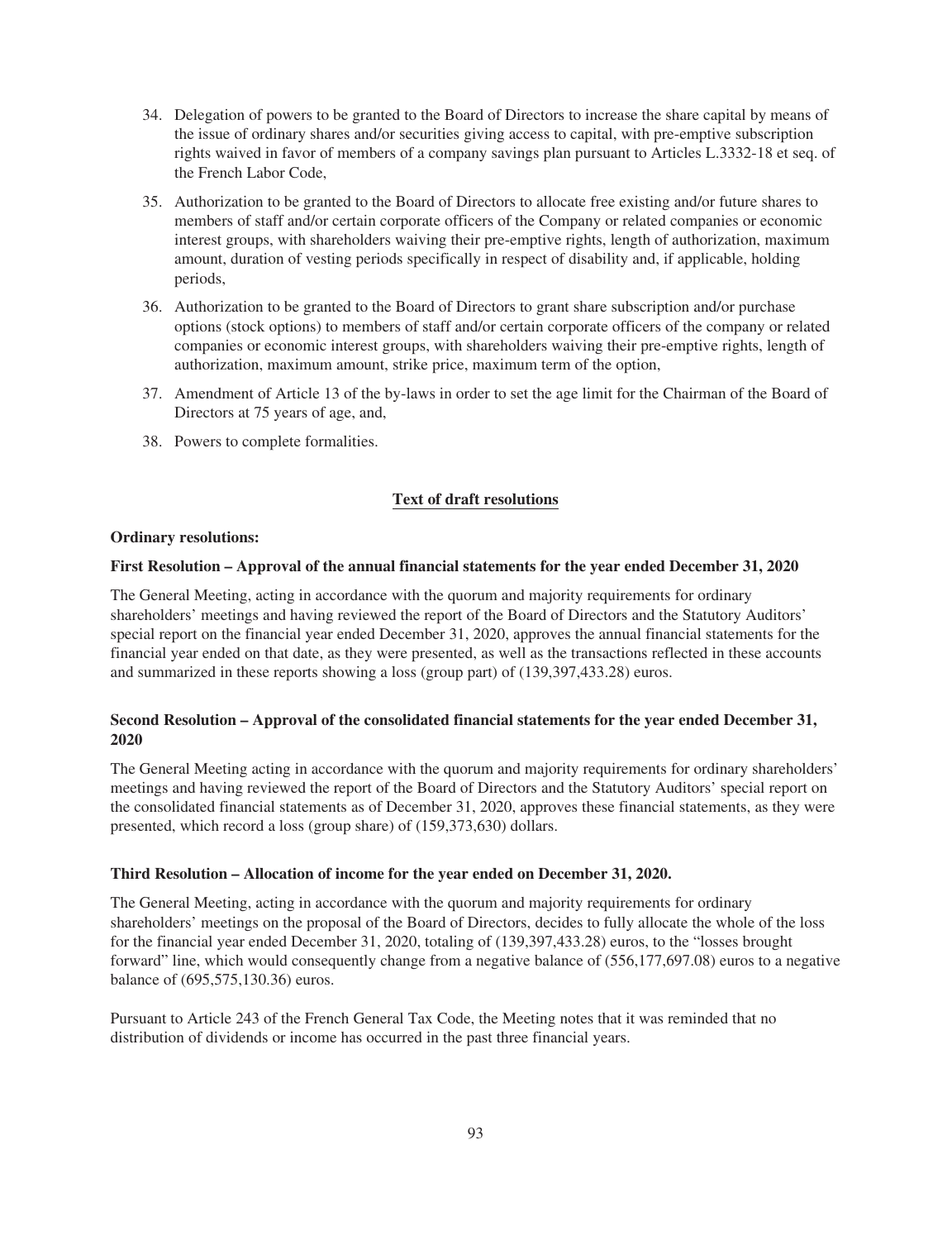#### **Fourth Resolution – Allocation of the accumulated deficit to the "Additional paid-in capital"**

The General Meeting, acting in accordance with the quorum and majority requirements for ordinary meetings, and having considered the report of the Board of Directors, notes that the retained earnings account is in debit by 695,575,130.36 euros after appropriation of the net result for the year ended December 31, 2020, decides to charge the entirety of the aforementioned retained earnings account to the share premium account, which, before this charge, amounts to 860,890,979.55 euros, and notes that, as a result of this charge, the share premium account shows a credit balance of 165,315,849.19 euros, and that the retained earnings account is thus completely cleared.

## **Fifth Resolution – Statutory auditors' special report on regulated agreements and acknowledgement of the absence of new regulated agreements.**

The General Meeting acting in accordance with the quorum and majority requirements for ordinary shareholders' meetings and having reviewed the report of the Board of Directors and the Statutory Auditors' special report on related-party agreements presented to it, notes the absence of any new regulated agreements.

### **Sixth Resolution – Renewal of Mrs. Julie O'NEILL, as director**

The General Meeting acting in accordance with the quorum and majority requirements for ordinary shareholders' meetings and having reviewed the report of the Board of Directors, decides to renew the term as Director of Julie O'Neill, for a period of three years, to expire at the end of the General Meeting to be held in 2024 to approve the financial statements for the previous financial year.

#### **Seventh Resolution – Renewal of Mrs. Viviane MONGES, as director**

The General Meeting acting in accordance with the quorum and majority requirements for ordinary shareholders' meetings and having reviewed the report of the Board of Directors, decides to renew the term as Director of Viviane Monges, for a period of three years, to expire at the end of the General Meeting to be held in 2024 to approve the financial statements for the previous financial year.

#### **Eighth Resolution – Appointment of Mrs. Adora Ndu to replace Mr. Torbjorn Bjerke as director**

The General Meeting acting in accordance with the quorum and majority requirements for ordinary shareholders' meetings and having reviewed the report of the Board of Directors, decides to appoint Mrs. Adora Ndu as Board Member, in replacement of Mr. Torbjorn Bjerke whose mandate has expired, for a period of three years, to expire at the end of the General Meeting to be held in 2024 to approve the financial statements for the previous financial year.

#### **Ninth Resolution – Appointment of Mr. Ravi Rao as director**

The General Meeting acting in accordance with the quorum and majority requirements for ordinary shareholders' meetings and having reviewed the report of the Board of Directors, decides, subject to the adoption of the 8<sup>th</sup> Ordinary Resolution of this General Meeting, to appoint Mr. Ravi Rao as Board Member, for a period of three years, to expire at the end of the General Meeting to be held in 2024 to approve the financial statements for the previous financial year.

#### **Tenth resolution – Ratification of the provisional appointment of Mr. Timothy E. Morris as director,**

The General Meeting acting in accordance with the quorum and majority requirements for ordinary shareholders' meetings and having reviewed the report of the Board of Directors, ratifies the appointment of Mr. Timothy E. Morris as Board Member, made provisionally by the Board of Directors to replace Mrs. Claire Giraut following her resignation.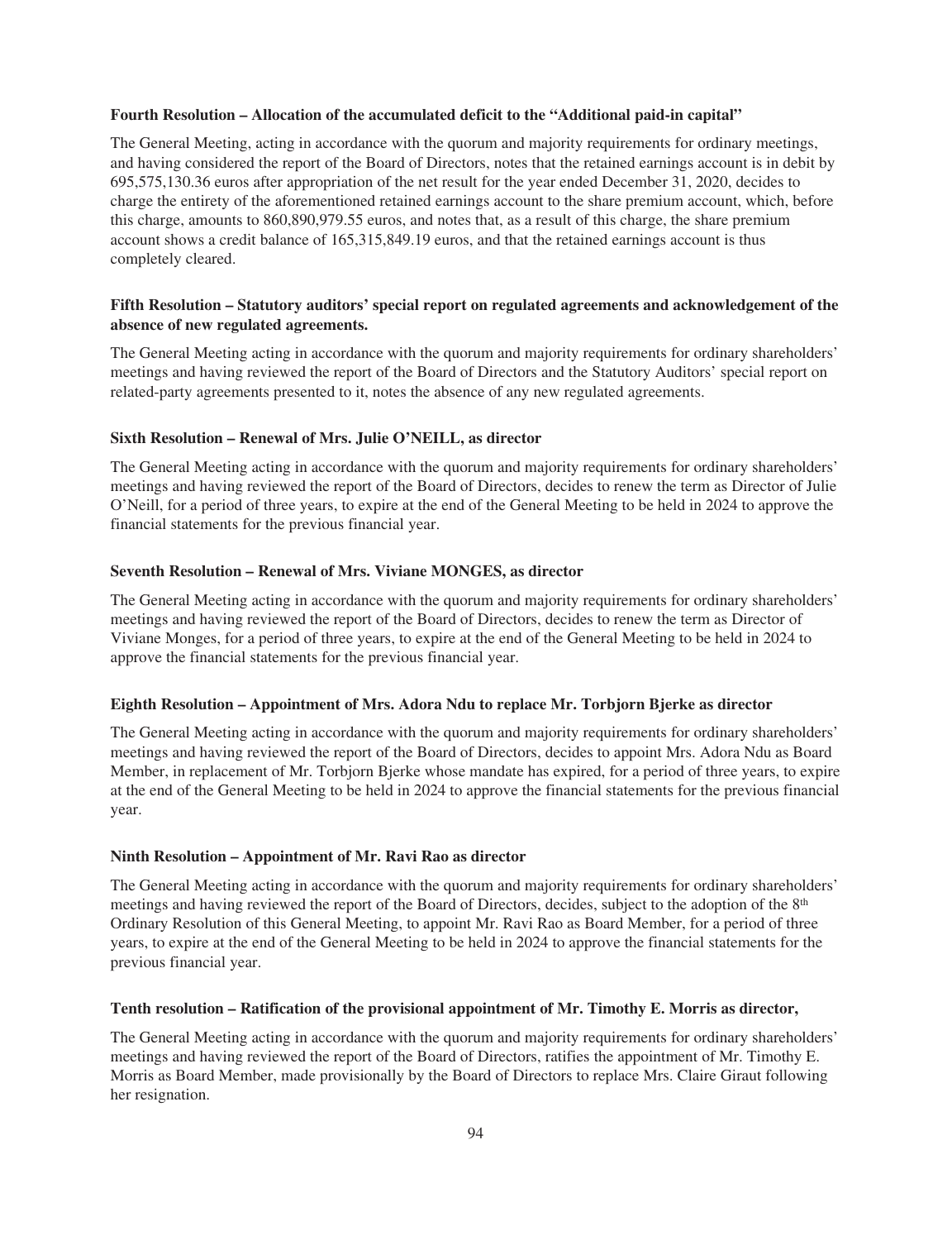Consequently, Mr. Timothy E. Morris will go about his duties for the remaining term of the appointment of his predecessor, namely until the Meeting to be held in 2022 to approve the financial statements for the previous financial year.

## **Eleventh resolution – Determination of the annual fixed amount to be allocated to the members of the Board of directors,**

The General Meeting acting in accordance with the quorum and majority requirements for ordinary shareholders' meetings and having reviewed the report of the Board of Directors, sets the total annual amount of the Board members' fees to be allocated to the Board of Directors from €600,000 to €800,000 for the current financial year and for future financial years until otherwise decided by a new General Meeting.

## **Twelfth Resolution – Approval of the compensation policy for the Chairman of the Board of Directors and for the directors**

The General Meeting, acting in accordance with the quorum and majority requirements for ordinary shareholders' meetings, having reviewed the report of the Board of Directors and acting pursuant to Article L. 22-10-8 of the French Commercial Code, approves the compensation policy for the Chairman of the Board of Directors, as detailed in paragraph 4.1.3.1 of the report on corporate governance in the Universal Registration Document 2020.

## **Thirteenth Resolution – Approval of the compensation policy for the Chief Executive Officer and/or any other executive corporate officer**

The General Meeting, acting in accordance with the quorum and majority requirements for ordinary shareholders' meetings, having reviewed the report of the Board of Directors and acting pursuant to Article L. 22-10-8 of the French Commercial Code, approves the compensation policy for the Chief Executive Officer and/ or any other executive corporate officer, as detailed in paragraph 4.1.3.1 of the report on corporate governance in the Universal Registration Document 2020.

# **Fourteenth Resolution – Advisory opinion on the compensation of named executive officers other than the Chief Executive Officer**

The General Meeting, acting in accordance with the quorum and majority requirements for ordinary shareholders' meetings, having reviewed the report of the Board of Directors and acting pursuant to the Dodd-Frank Wall Street Reform and Consumer Protection Act—Section 951, approves, on a non-binding advisory basis, the compensation policy applicable to Sébastien Robitaille and Pharis Mohideen, named executive officers and members of the Company's executive committee, as presented in the report of the Board of Directors to this General Meeting in paragraph 8 and in the Company's Proxy Statement.

## **Fifteenth resolution – Advisory opinion on the opportunity to consult shareholders each year on the compensation paid by the Company to named executive officers other than the Chief Executive Officer**

The General Meeting, acting in accordance with the quorum and majority requirements for ordinary shareholders' meetings, having reviewed the report of the Board of Directors, pursuant to U.S. regulations under the U.S. Securities Exchange Act declares that it is in the best interests of the shareholders of the Company that the shareholders be consulted every year to approve, on a non-binding advisory basis, the compensation paid by the Company to the named executive officers other than the Chief Executive Officer, as detailed in paragraph 8 of the Board of Directors' report and in the Company's Proxy Statement..

## **Sixteenth resolution – Advisory opinion on the opportunity to consult shareholders every two years on the compensation paid by the Company to named executive officers other than the Chief Executive Officer,**

The General Meeting, acting in accordance with the quorum and majority requirements for ordinary shareholders' meetings, having reviewed the report of the Board of Directors, pursuant to U.S. regulations under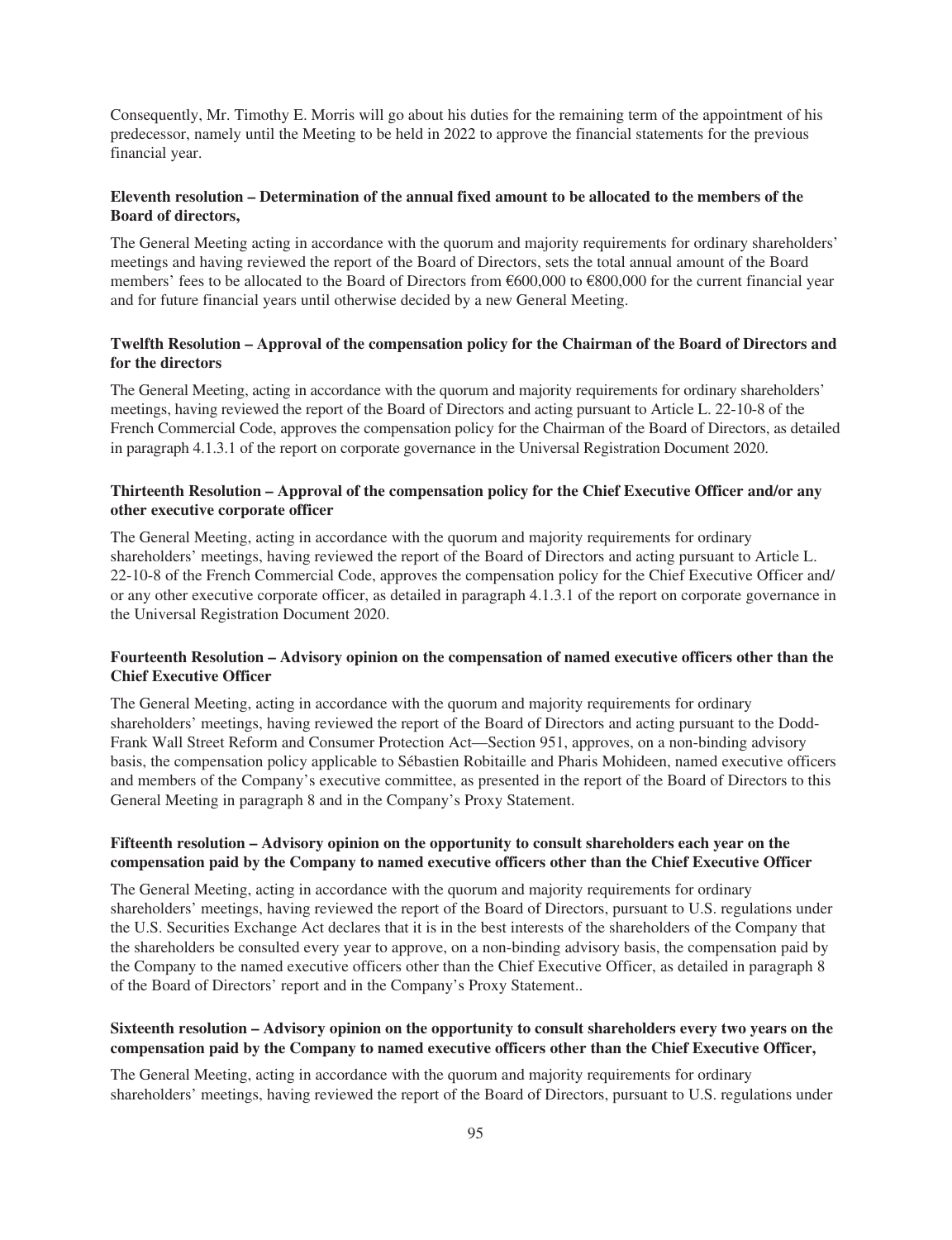the U.S. Securities Exchange Act, declares that it is in the best interests of the shareholders of the Company that the shareholders be consulted every two years to approve, on a non-binding advisory basis, the compensation paid by the Company to the named executive officers other than the Chief Executive Officer, as detailed in paragraph 8 of the Board of Directors' report and in the Company's Proxy Statement.

## **Seventeenth resolution – Advisory opinion on the opportunity to consult shareholders every three years on the compensation paid by the Company to named executive officers other than the Chief Executive Officer**

The General Meeting, acting in accordance with the quorum and majority requirements for ordinary shareholders' meetings, having reviewed the report of the Board of Directors, pursuant to U.S. regulations under the U.S. Securities Exchange Act declares that it is in the best interest of the shareholders of the Company that the Shareholders be consulted every three years to approve, on a non-binding advisory basis, the compensation paid by the Company to the named executive officers other than the Chief Executive Officer, as detailed in paragraph 8 of the Board of Directors' report and in the Company's Proxy Statement.

# **Eighteenth Resolution – Approval of the information set out in section I of Article L.22-10-9 of the French Commercial Code**

The General Meeting, acting in accordance with the quorum and majority requirements for ordinary shareholders' meetings, having reviewed the report of the Board of Directors and acting pursuant to Article L.22-10-34 of the French Commercial Code, approves the information set out in section I of Article L.22-10-9 of the French Commercial Code, as detailed in paragraph 4.1.3.4 of the report on corporate governance in the Universal Registration Document 2020.

# **Nineteenth Resolution – Approval of the fixed, variable and non-recurring components of overall compensation and benefits of all types paid or assigned during the year ended to Michel de Rosen, Chairman of the Board of Directors**

The General Meeting, acting in accordance with the quorum and majority requirements for ordinary shareholders' meetings, having reviewed the report of the Board of Directors and acting pursuant to Article L. 22-10-34 II of the French Commercial Code, approves the fixed, variable and non-recurring components of overall compensation and benefits of all types paid or assigned during the year ended to Michel de Rosen, Chairman of the Board of Directors, as detailed in paragraph 10 of the Board of Directors' report.

# **Twentieth Resolution – Approval of the fixed, variable and non-recurring components of overall compensation and benefits of all types paid or assigned during the year ended to Daniel Tassé, Chief Executive Officer**

The General Meeting, acting in accordance with the quorum and majority requirements for ordinary shareholders' meetings, having reviewed the report of the Board of Directors and acting pursuant to Article L. 22-10-34 II of the French Commercial Code, approves the fixed, variable and non-recurring components of overall compensation and benefits of all types paid or assigned during the year ended to Daniel Tassé, Chief Executive Officer, as detailed in paragraph 10 of the Board of Directors' report.

# **Twenty-first Resolution – Approval of the fixed, variable and non-recurring components of overall compensation and benefits of all types paid or assigned during the year ended to Marie-Catherine Théréné, Deputy Chief Executive Officer until September 17, 2020,**

The General Meeting, acting in accordance with the quorum and majority requirements for ordinary shareholders' meetings, having reviewed the report of the Board of Directors and acting pursuant to Article L. 22-10-34 II of the French Commercial Code, approves the fixed, variable and non-recurring components of overall compensation and benefits of all types paid or assigned during the year ended to Marie-Catherine Théréné, Deputy Chief Executive Officer until September 17, 2020, as detailed in paragraph 10 of the Board of Directors' report.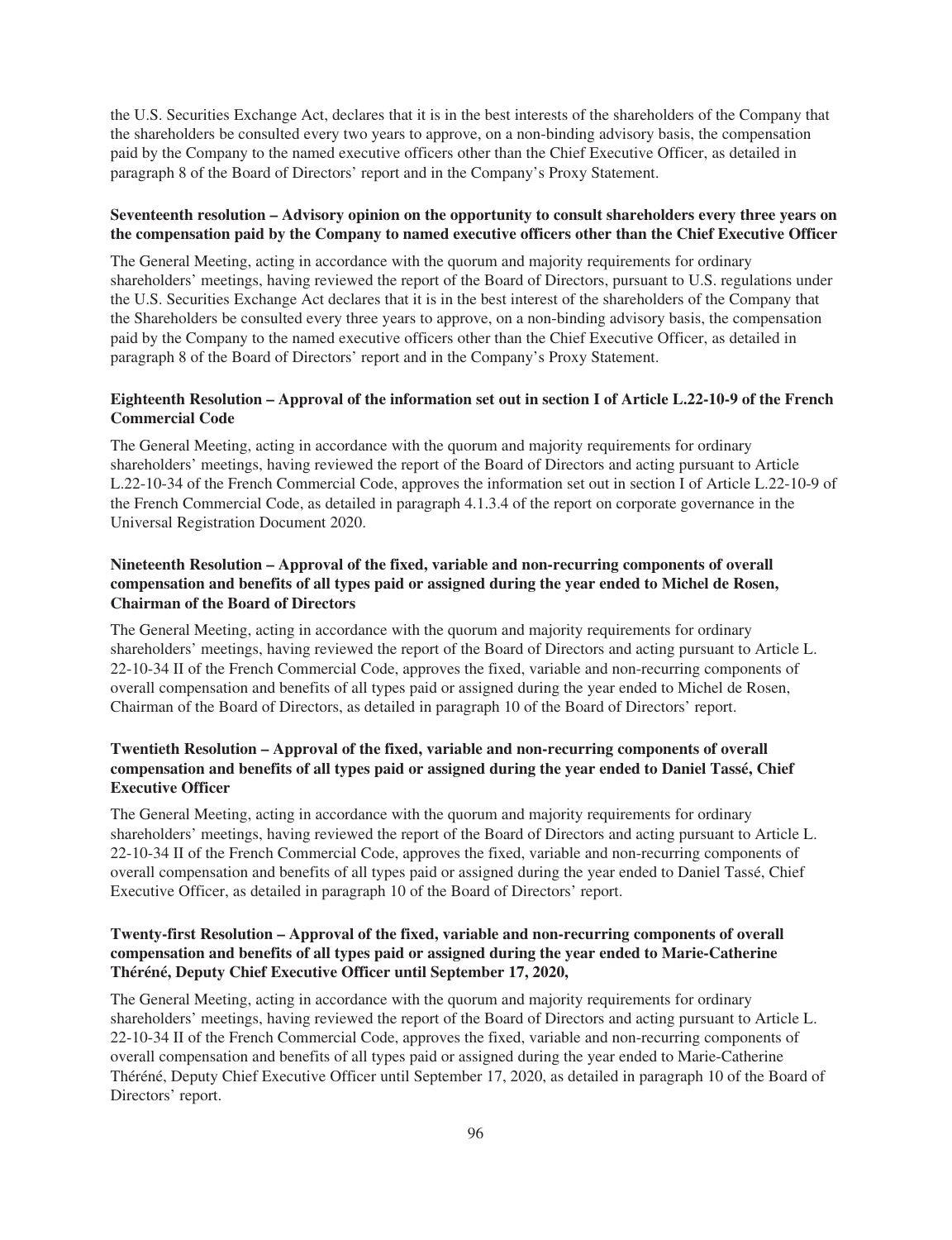## **Twenty-second Resolution – Authorization to be granted to the Board of Directors to buy back company shares on the Company's behalf pursuant to Article L. 22-10-62 of the French Commercial Code, suspension during a public offering period,**

The General Meeting, acting in accordance with the quorum and majority requirements for ordinary shareholders' meetings and having reviewed the report of the Board of Directors, empowers it, for a period of eighteen months from the date of this General Meeting, pursuant to Articles L. 22-10-62 et seq. of the French Commercial Code and Regulation (EU) No. 596/2014 of the European Parliament and of the Council of 16 April 2014, to buy back, on one or more occasions and at the times of its choosing, company shares up to the limit of 5% of the share capital, adjusted, if necessary, to take into account any increase or reduction in capital that may have taken place during the course of the program.

This authorization cancels, up to the amount of the unused part, the authorization granted to the Board of Directors under the twenty-first ordinary resolution of the General Meeting of April 20, 2020.

The shares may be bought back in order to:

- support the secondary market for or the liquidity of DBV TECHNOLOGIES shares through a liquidity agreement with an investment service provider, in accordance with the standard practice accepted by the regulations, in which context, the number of shares taken into account for the calculation of the aforementioned limit corresponds to the number of shares purchased, after deduction of the number of shares resold;
- hold the purchased shares and ultimately return them for future exchange or as payment under external growth transactions;
- provide coverage to meet obligations arising from stock option plans and/or free share allocation plans (or similar plans) for the group's employees and/or corporate officers, as well as all share allocations arising under company or group employee savings plans (or similar plans), employee profit-sharing plans and/or any other form of share allocation arrangement for the group's employees and/or corporate officers;
- hedge the securities giving access to the company's shares, pursuant to current regulations;
- where applicable, cancel the shares acquired, subject to the authorization granted under the twenty-third extraordinary resolution of this General Meeting.

The acquisition, sale, exchange or transfer of these shares may be executed by any means, including through the purchase of share blocks, at the time deemed appropriate by the Board of Directors.

The Board may not, without the prior authorization of the Shareholders' Meeting, use this authorization during a public offer period initiated by a third party for the shares of the Company until the end of the offer period.

The company does not intend to use options or derivatives.

The maximum purchase price is set at  $\epsilon$ 100 per share (excluding charges). In the event of a capital transaction, in particular a stock split or reverse split, or the allocation of free shares to shareholders, the abovementioned amount will be adjusted in the same proportions (multiplier coefficient equal to the ratio between the number of shares comprising the capital before the transaction and the number of shares after the transaction).

The maximum transaction amount is set at  $£150,000,000$  (excluding charges).

The General Meeting hereby authorizes the Board of Directors to carry out these transactions, set the terms and methods thereof, finalize all agreements and complete all formalities when necessary.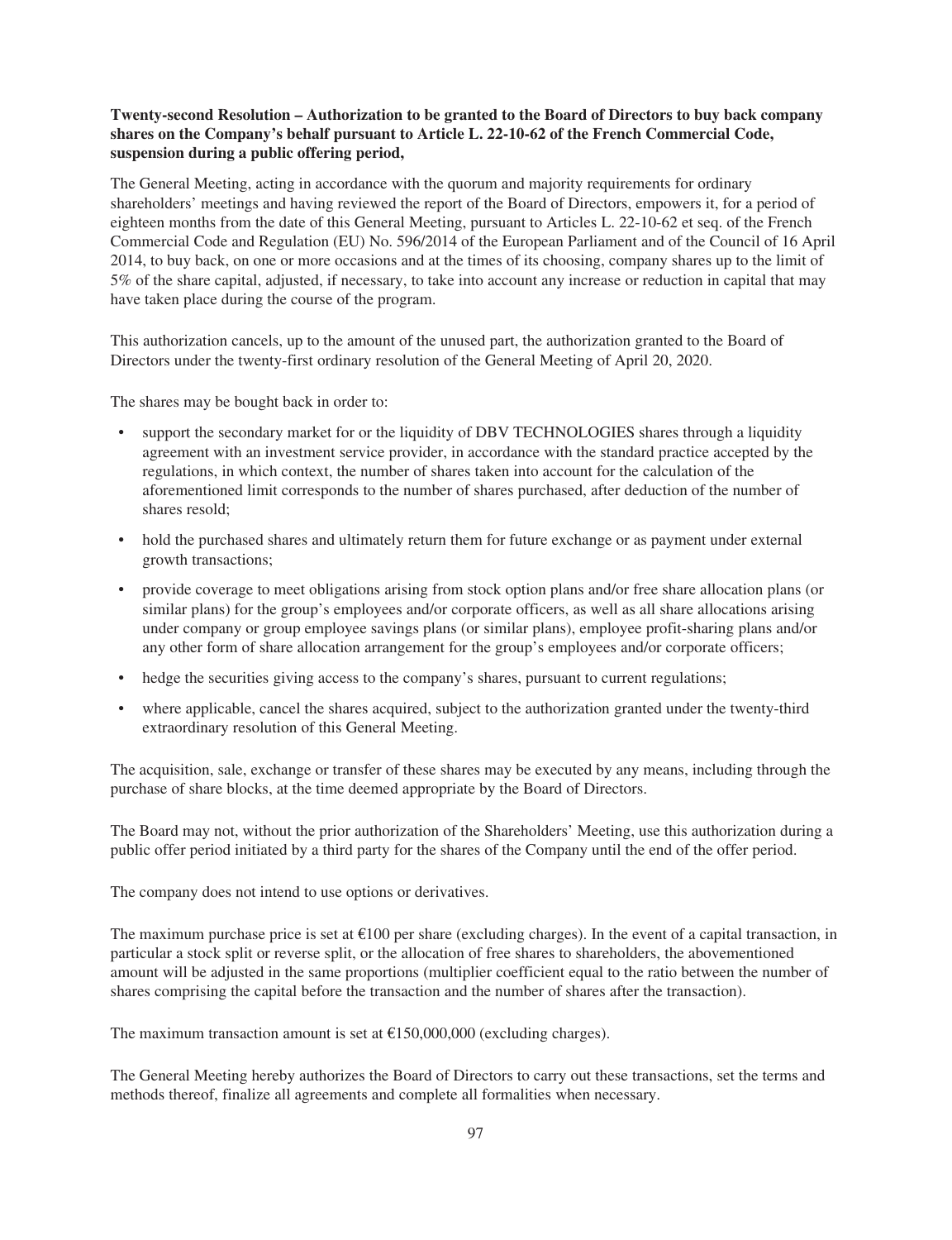#### **Extraordinary resolutions:**

**Twenty-third resolution – Authorization to be granted to the Board of Directors for the company to cancel the shares bought back pursuant to Article L. 22-10-62 of the French Commercial Code, length of authorization, maximum amount, suspension during a public offering period,**

The General Meeting, acting in accordance with the quorum and majority requirements for extraordinary shareholders' meetings and having reviewed the Board of Directors' report and the Statutory Auditors' report:

- 1) Authorizes the Board of Directors to cancel, at its discretion, on one or more occasions, up to 5% of the capital calculated on the date of the decision to cancel, less any shares canceled during the last 24 months, shares the company holds or may hold following buy-backs performed pursuant to Article L. 22-10-62 of the French Commercial Code and to reduce the share capital accordingly in compliance with legal and regulatory provisions in force;
- 2) Sets the validity of this authorization at eighteen months from the date of this General Meeting;
- 3) The Board may not, without the prior authorization of the Shareholders' Meeting, use this authorization during a public offer period initiated by a third party for the shares of the Company until the end of the offer period.
- 4) Empowers the Board of Directors to carry out all necessary operations to perform such cancellations and the resulting reductions of the share capital, accordingly amending the company's Bylaws and fulfilling all formalities required.

# **Twenty-fourth resolution – Delegation of powers to the Board of Directors to issue ordinary shares, giving, as necessary, access to ordinary shares or to the allocation of debt securities (of the Company or of a Group company) and/or securities giving access to ordinary shares (of the Company or of a Group company) with pre-emptive rights, suspension during a public offering period,**

The General Meeting, acting in accordance with the quorum and majority requirements for extraordinary shareholders' meetings and having reviewed the Board of Directors' report and the Statutory Auditors' special report and pursuant to the French Commercial Code, in particular Articles L. 225-129-2, L. 228-92 and L. 225-132 et seq. thereof:

- 1) Delegates authority to the Board of Directors to issue, on one or more occasions, in the proportions and at the times of its choosing, on the French and/or international market either in euros or in foreign currencies or in any other accounting unit set with reference to a basket of currencies:
	- ordinary shares;
	- and/or ordinary shares giving access to the allocation of ordinary shares to be issued or debt securities;
	- and/or securities giving access to ordinary shares to be issued.

Pursuant to Article L. 228-93 of the French Commercial Code, the securities to be issued may give rights to ordinary shares of any and all companies that directly or indirectly own over half of its capital or of which the Company directly or indirectly owns over half of the capital.

- 2) Sets the term of validity of this authorization at twenty-six months from the date of this General Meeting.
- 3) Decides to fix the limits to the amounts of authorized issues if the Board of Directors should use this delegation of competence:

The total par value of the ordinary shares that may be issued subject to this authorization may not exceed 40% of the capital existing on the date of the decision to increase the share capital by the Board of Directors. This maximum amount is separate from all maximum amounts set by the other resolutions of this General Meeting.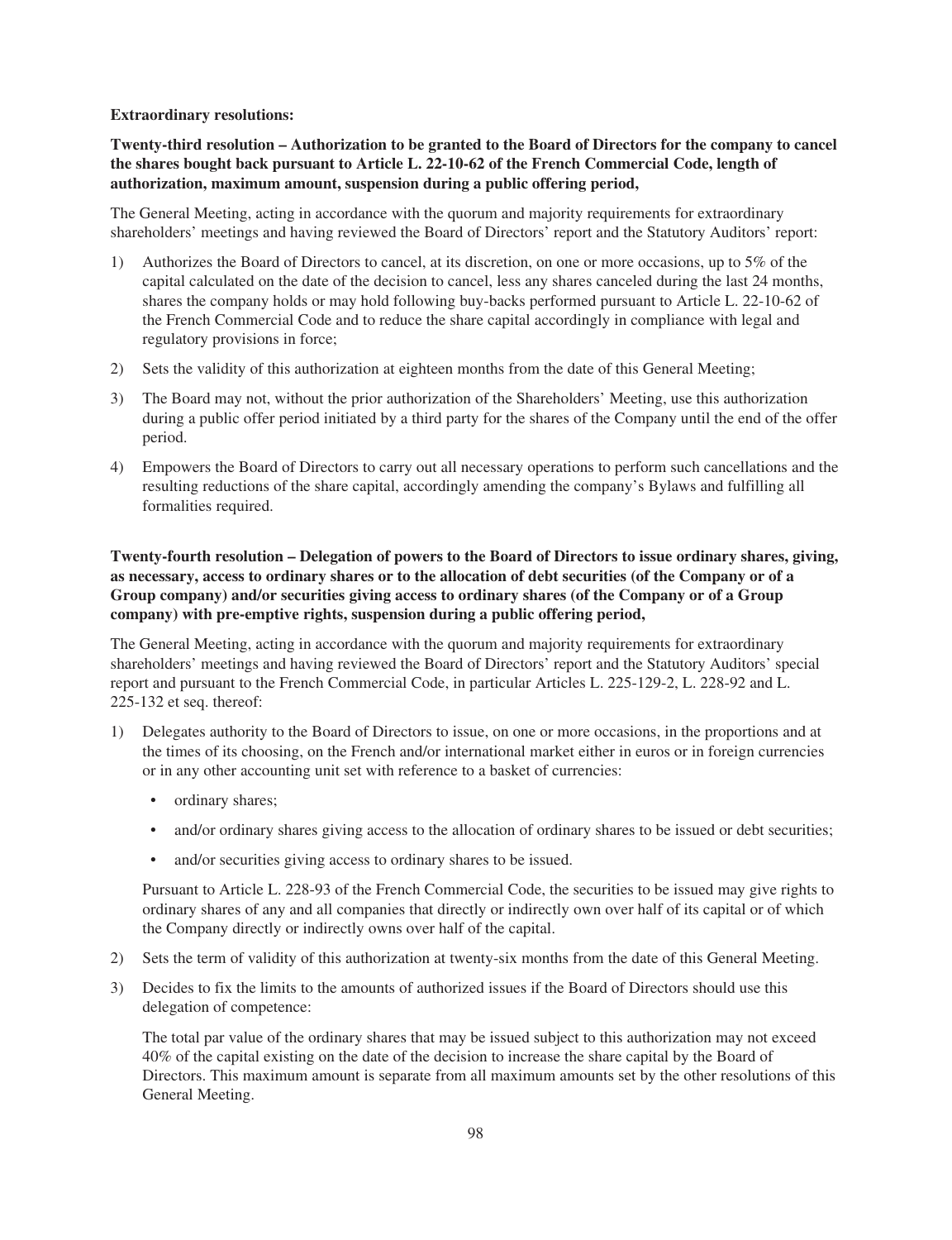To this maximum amount will be added, as necessary, the par value of the capital increase necessary to preserve the rights of the holders of rights or securities giving access to the Company's capital, pursuant to the law, and where applicable, the contractual stipulations providing for other adjustments.

- 4) The maximum nominal amount of the debt securities that may be issued pursuant to this authorization may not exceed 150,000,000 euros (or the equivalent of this amount in the event of an issue in another currency), it being specified that:
	- this amount will be increased, if applicable, by any redemption premium above par,
	- this amount will be deducted from the overall ceiling referred to in the thirty-second resolution below,
	- this ceiling does not apply to the debt securities referred to in articles L. 228-40, L. 228-36-A and L. 228-92 paragraph 3 of the French Commercial Code, the issue of which would be decided or authorized by the Board of Directors under the conditions provided for in article L. 228-40 of the French Commercial Code, or in other cases, under the conditions determined by the Company in accordance with the provisions of article L. 228-36-A of the French Commercial Code.
- 5) If the Board of Directors needs to use this delegation of competence under the scope of the issues envisaged in point 1) above, it:

a/ decides that the issue(s) of ordinary shares or securities giving access to the capital shall be preferentially reserved to shareholders, who may subscribe them on an irrevocable basis;

b/ decides that if subscriptions, on an irreducible basis and, if applicable, on a reducible basis , have not absorbed the entire issue mentioned in 1), the Board of Directors may use the following options:

- limit the amount of the issue to the amount of subscriptions, if applicable within the limits established by the regulation.
- freely allocate all or part of the unsubscribed securities.
- offer to the public all or part of the unsubscribed securities.
- 6) Decides that the issue of Company's warrants (BSA) may be made by subscription offer, but also by allocation to the owners of the existing shares, it being specified that the Board of Directors may decide that the rights of allotment forming odd lots shall not be negotiable and the corresponding securities will be sold.
- 7) Decides that the Board of Directors shall be granted, within the limits set above, the powers required to set the terms for the issues and determine the issue price, and if applicable, record the execution of the resulting capital increases, amend the Bylaws accordingly, impute, as it sees fit, the costs of the capital increase to the amount of the related premiums and deduct the necessary sums from this amount to bring the statutory reserve to one tenth of the new share capital after each increase and more generally, perform all tasks required in similar matters.
- 8) Decides that the Board cannot, unless authorized in advance by the General Meeting, make use of this delegation in a period public offering initiated by a third party targeting the securities of the Company until the end of the offering period.
- 9) Notes that this delegation, for the part not used, if applicable, supersedes any and all relevant prior delegations.

**Twenty-fifth Resolution – Delegation of powers to be granted to the Board of Directors to issue ordinary shares giving access, as the case may be, to ordinary shares or to the allocation of debt securities (of the Company or a group company), and/or securities giving access to ordinary shares (of the Company or a group company), without pre-emptive rights, by means of a public offer (excluding the offers set out in section 1 of Article L.411-2 of the French Monetary and Financial Code), and/or as consideration for securities in the context of a public exchange offer, suspension during a public offering period,**

The General Meeting, acting in accordance with the quorum and majority requirements for extraordinary shareholders' meetings and having reviewed the Board of Directors' report and the Statutory Auditors' special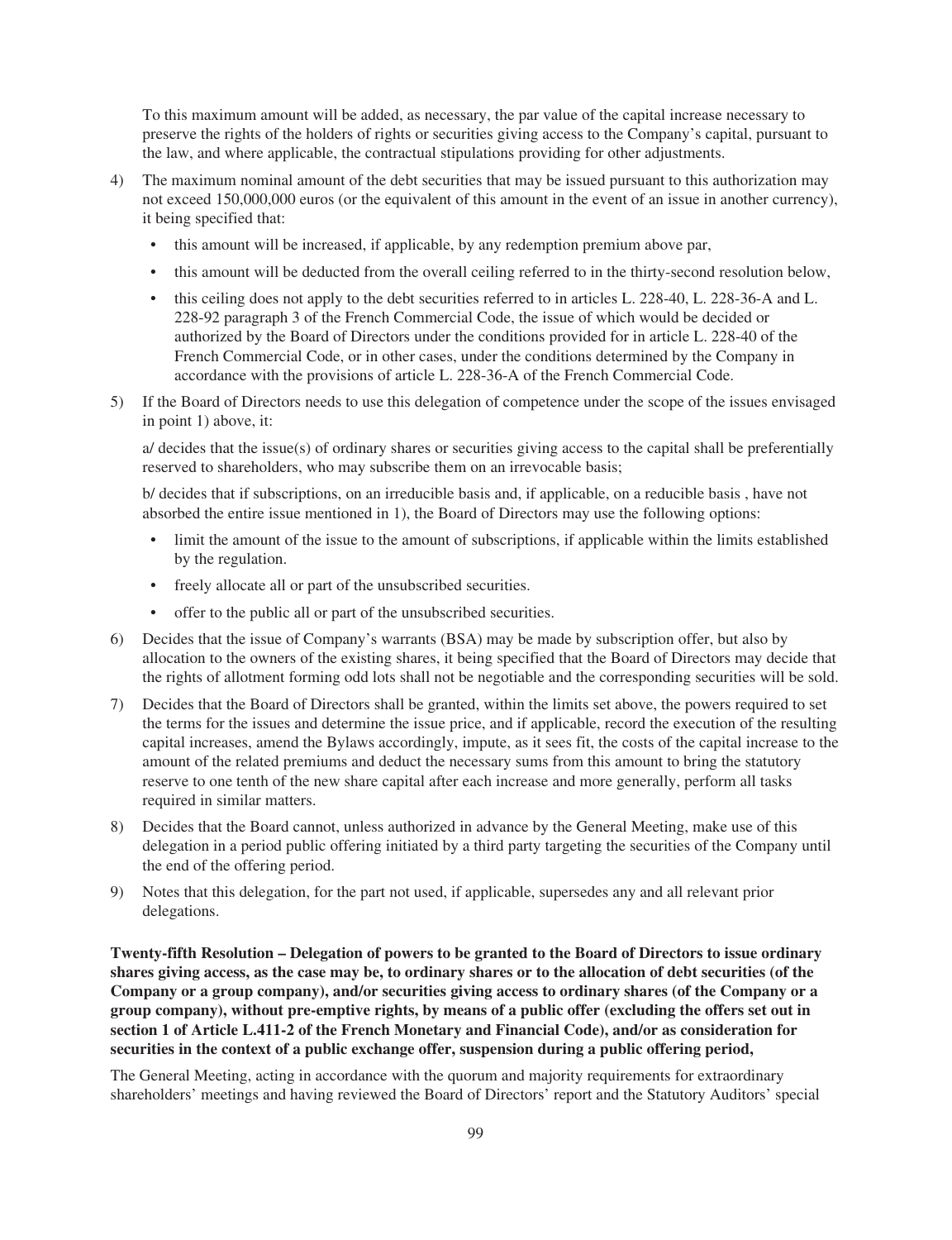report and pursuant to the French Commercial Code, in particular Articles L. 225-129-2, L 225-136 L. 22-10-52, L.22-10-54 and L. 228-92 thereof:

- 1) Delegates to the Board of Directors the power to issue, on one or more occasions, in the proportions and at the times of its choosing, on the French and/or international market, by means of a public offer (excluding the offers set out in section 1 of Article L.411-2 of the French Monetary and Financial Code), in euros, in foreign currencies or in any other unit determined by reference to a basket of currencies:
	- ordinary shares;
	- and/or ordinary shares giving access to the allocation of ordinary shares to be issued or debt securities;
	- and/or securities giving access to ordinary shares to be issued.

These securities may be issued for the purpose of paying for securities contributed to the Company in a public exchange offer, pursuant to the conditions of Article L. 22-10-54 of the French Commercial Code.

Pursuant to Article L. 228-93 of the French Commercial Code, the securities to be issued may give rights to ordinary shares of any and all companies that directly or indirectly own more than half of its capital or of which the Company directly or indirectly owns more than half of the capital.

- 2) Sets the term of validity of this authorization at twenty-six months from the date of this General Meeting.
- 3) The total par value of the ordinary shares that may be issued subject to this authorization may not exceed 30% of the share capital on the date of the decision to increase the share capital by the Board of Directors.

To this maximum amount will be added, as necessary, the par value of any capital increase necessary to preserve the rights of the holders of rights or securities giving access to the Company's capital, in accordance with the law and, if applicable, any contractual stipulations providing for other methods of preservation.

This maximum amount counts toward the overall limit on the maximum par value of shares that may be issued as envisaged under the thirty-second resolution of this Meeting.

- 4) The maximum nominal amount of the debt securities that may be issued pursuant to this authorization may not exceed 150,000,000 euros (or the equivalent of this amount in the event of an issue in another currency), it being specified that:
	- this amount will be increased, if applicable, by any redemption premium above par,
	- this amount will be deducted from the overall ceiling referred to in the thirty-second resolution below,
	- this ceiling does not apply to the debt securities referred to in articles L. 228-40, L. 228-36-A and L. 228-92 paragraph 3 of the French Commercial Code, the issue of which would be decided or authorized by the Board of Directors under the conditions provided for in article L. 228-40 of the French Commercial Code, or in other cases, under the conditions determined by the Company in accordance with the provisions of article L. 228-36-A of the French Commercial Code.
- 5) Decides to cancel shareholders' pre-emptive rights to ordinary shares and securities giving access to capital and/or to debt securities covered by this resolution, while retaining the Board of Directors' option to grant preferential rights to shareholders, pursuant to the law.
- 6) Decides that the amount received, or to be received, by the Company for each of the ordinary shares issued under this delegation of powers, after taking into account the warrant issue price for issues of detachable share subscription warrants, will be determined in accordance with the applicable legal and regulatory provisions at the time that the Board of Directors exercises the delegation.
- 7) Decides, in the event that securities are issued in consideration of securities tendered in a public exchange offer, pursuant to the conditions of Article L. 22-10-54 of the French Commercial Code, and within the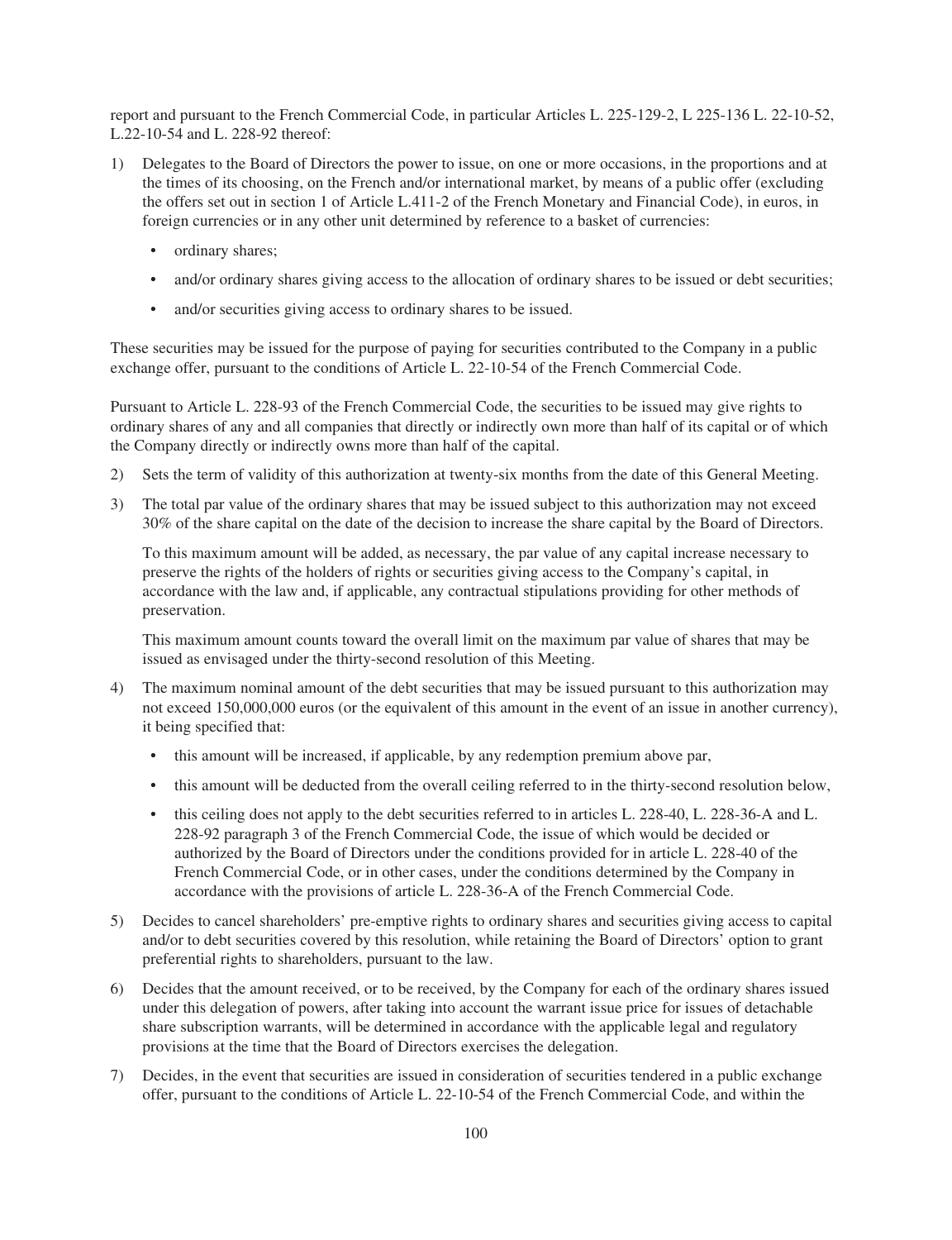limits set out above, to grant the Board of Directors the powers required to draft the list of securities included in the exchange, and to set the issue conditions and terms, the share-for-share basis, and, if applicable, the amount of the equalization payment in cash.

- 8) Decides that if subscriptions have not absorbed the entire issue mentioned at 1), the Board of Directors may use the following options:
	- limit the amount of the issue to the amount of subscriptions, if applicable within the limits established by the regulations;
	- freely allocate some or all of the unsubscribed shares.
- 9) Decides that the Board of Directors shall be granted, within the limits set above, the powers required to set the terms for the issue(s), and if applicable, record the execution of the resulting capital increases, proceed to amend the by-laws accordingly, levy, as it sees fit, the costs of the capital increase on the amount of related premiums and deduct the necessary sums from this amount to bring the statutory reserve to one-tenth of the new share capital after each increase and, more generally, perform all tasks required in similar matters.
- 10) Decides that the Board cannot, unless authorized in advance by the General Meeting, make use of this delegation in a period public offering initiated by a third party targeting the securities of the Company until the end of the offering period.
- 11) Notes that this delegation, for the part not used, if applicable, supersedes any and all relevant prior delegations.

**Twenty-sixth Resolution – Delegation of powers to be granted to the Board of Directors to issue ordinary shares giving access, as the case may be, to ordinary shares or to the allocation of debt securities (of the Company or a group company), and/or securities giving access to ordinary shares (of the Company or a group company), without pre-emptive rights, by means of a public offer referred to in paragraph 1 of Article L.411-2 of the French Monetary and Financial Code, suspension during a public offering period,**

The General Meeting, acting in accordance with the quorum and majority requirements for extraordinary shareholders' meetings and having reviewed the Board of Directors' report and the Statutory Auditors' special report and pursuant to the French Commercial Code, in particular Articles L.225-129-2, L.22-10-52, L. 225-136, L.22-10-54 and L. 228-92 thereof:

- 1) Delegates to the Board of Directors the power to issue, on one or more occasions, in the proportions and at the times of its choosing, on the French and/or international market, by means of a public offer referred to in paragraph 1 of Article L.411-2 of the French Monetary and Financial Code, in euros, in foreign currencies or in any other unit determined by reference to a basket of currencies:
	- ordinary shares;
	- and/or ordinary shares giving access to the allocation of ordinary shares to be issued or debt securities;
	- and/or securities giving access to ordinary shares to be issued.

Pursuant to Article L 228-93 of the French Commercial Code, the securities to be issued may give rights to ordinary shares of any and all companies that directly or indirectly own over half of its capital or of which the company directly or indirectly owns over half of the capital.

- 2) Sets the term of validity of this authorization at twenty-six months from the date of this General Meeting.
- 3) The total par value of the ordinary shares that may be issued subject to this authorization may not exceed 20% of the share capital on the date of the decision to increase the share capital by the Board of Directors.

To this maximum amount will be added, as necessary, the par value of any capital increase necessary to preserve the rights of the holders of rights or securities giving access to the Company's capital, in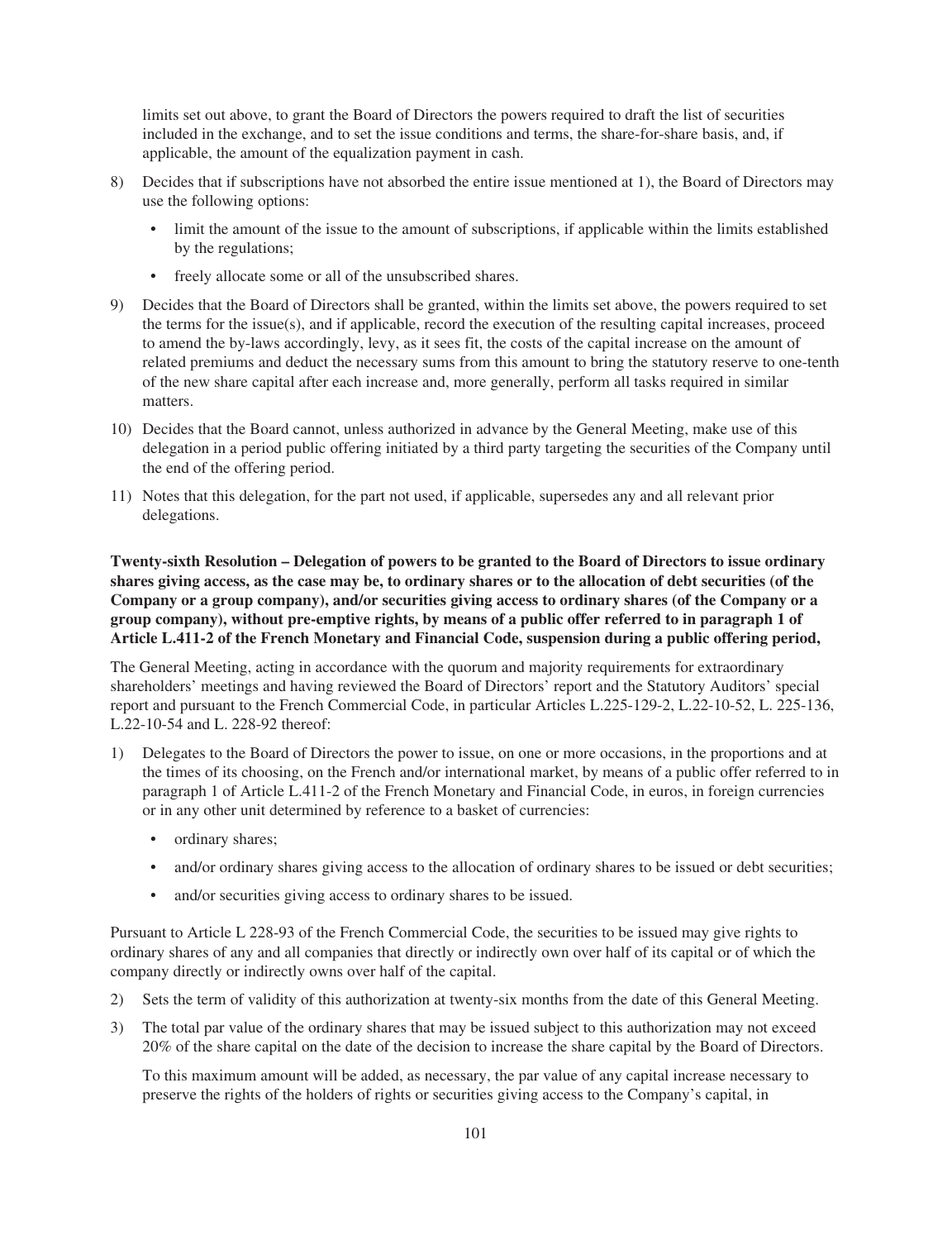accordance with the law and, if applicable, any contractual stipulations providing for other methods of preservation.

This maximum amount counts toward the overall limit on the maximum par value of shares that may be issued as envisaged under the thirty-second Resolution of this Meeting.

- 4) The maximum nominal amount of the debt securities that may be issued pursuant to this authorization may not exceed 150,000,000 euros (or the equivalent of this amount in the event of an issue in another currency), it being specified that:
	- this amount will be increased, if applicable, by any redemption premium above par,
	- this amount will be deducted from the overall ceiling referred to in the thirty-second resolution below,
	- this ceiling does not apply to the debt securities referred to in articles L. 228-40, L. 228-36-A and L. 228-92 paragraph 3 of the French Commercial Code, the issue of which would be decided or authorized by the Board of Directors under the conditions provided for in article L. 228-40 of the French Commercial Code, or in other cases, under the conditions determined by the Company in accordance with the provisions of article L. 228-36-A of the French Commercial Code.
- 5) Decides to cancel shareholders' pre-emptive rights to ordinary shares and to securities giving access to capital and/or to debt securities covered by this resolution.
- 6) Decides that the amount received, or to be received, by the Company for each of the ordinary shares issued under this delegation of powers, after taking into account the warrant issue price for issues of detachable share subscription warrants, will be determined in accordance with the applicable legal and regulatory provisions at the time that the Board of Directors exercises the delegation.
- 7) Decides that if subscriptions have not absorbed the entire issue mentioned at 1), the Board of Directors may use the following options:
	- limit the amount of the issue to the amount of subscriptions, if applicable within the limits established by the regulations;
	- freely allocate some or all of the unsubscribed shares.
- 8) Decides that the Board of Directors will be granted, within the limits set above, the powers required to set the terms for the issue(s), and if applicable, record the execution of the resulting capital increases, amend the by-laws accordingly, charge, as it sees fit, the costs of the capital increase against the amount of the related premiums and deduct the necessary sums from this amount to bring the statutory reserve to one tenth of the new share capital after each increase and more generally, perform all tasks required in this regard.
- 9) Decides that the Board cannot, unless authorized in advance by the General Meeting, make use of this delegation in a period public offering initiated by a third party targeting the securities of the Company until the end of the offering period.
- 10) Notes that this delegation, for the part not used, if applicable, supersedes any and all relevant prior delegations.

## **Twenty-seventh Resolution – Authorization, in the event of an issue without pre-emptive rights, to set the issue price according to the terms set by the General Meeting, within a limit of 10% of the capital per year**

The General Meeting acting in accordance with the quorum and majority requirements for extraordinary shareholders' meetings and having reviewed the Board of Directors' report and the Statutory Auditors' special report and pursuant to Article L. 22-10-52 of the French Commercial Code, authorizes the Board of Directors, when deciding to issue ordinary shares or securities giving access to the capital, pursuant to the 25<sup>th</sup> and 26<sup>th</sup> resolutions*,* subject to the provisions of Article L. 22-10-52 of the French Commercial Code, to deviate from the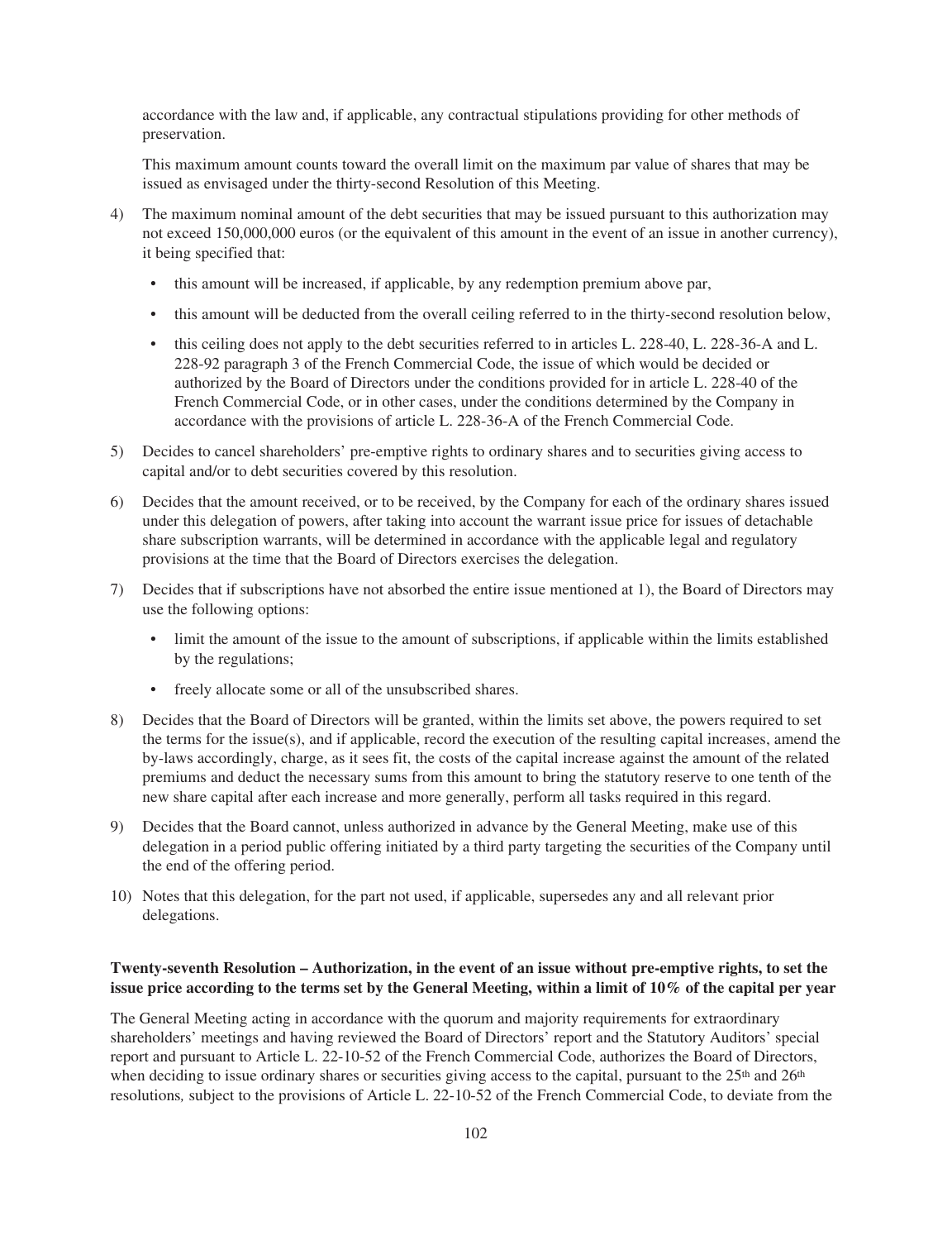price-setting conditions set out in the above-mentioned resolutions, up to a maximum of 10% of the share capital per year, and to set the issue price of equity equivalents to be issued as follows:

The issue price of the ordinary shares that may be issued pursuant to this delegation of authority will be set by the Board of Directors and must be at least equal to:

- either the weighted average trading price of the company's share on the trading day prior to the date on which the issue price is set, possibly reduced by a maximum discount of 15%,
- or the average of five consecutive share trading prices selected from the last thirty trading days prior to the date on which the issue price is set, possibly reduced by a maximum discount of 15%.

**Twenty-eighth Resolution – Delegation of powers to be granted to the Board of Directors to issue ordinary shares, giving, if applicable, access to ordinary shares or the allocation of debt securities (of the Company or a group company) and/or securities giving access to ordinary shares (of the Company or a group company), with pre-emptive subscription rights waived in favor of categories of persons with certain characteristics, suspension during a public offering period,**

The General Meeting, acting in accordance with the quorum and majority requirements for extraordinary shareholders' meetings and having reviewed the Board of Directors' report and the Statutory Auditors' special report and pursuant to the provisions of the French Commercial Code, specifically Articles L. 225-129-2, L. 225-138 and L. 228-92:

- 1) Delegates to the Board of Directors its power to issue the following (on one or more occasions, in the proportions and at the times of its choosing, in France and abroad, with pre-emptive subscription rights waived in favor of the categories of persons defined below):
- ordinary shares;
- and/or ordinary shares giving access to the allocation of ordinary shares to be issued or debt securities;
- and/or securities giving access to ordinary shares to be issued.

Pursuant to Article L. 228-93 of the French Commercial Code, the securities to be issued may give rights to ordinary shares of any and all companies that directly or indirectly own over half of its capital or of which the company directly or indirectly owns over half of the capital.

- 2) Sets the term of validity of this delegation at eighteen months from the date of this General Meeting.
- 3) The maximum total par value of the capital increases that may be made subject to this delegation may not exceed 30% of the share capital on the date of the decision to increase the share capital by the Board of Directors.

To this maximum amount will be added, as necessary, the par value of any capital increase necessary to preserve the rights of the holders of rights or securities giving access to the Company's capital, in accordance with the law and, if applicable, any contractual stipulations providing for other methods of preservation.

This maximum amount counts toward the overall limit on the maximum par value of shares that may be issued as envisaged under the thirty-second Resolution of this General meeting.

- 4) The maximum nominal amount of the debt securities that may be issued pursuant to this authorization may not exceed 150,000,000 euros (or the equivalent of this amount in the event of an issue in another currency), it being specified that:
	- this amount will be increased, if applicable, by any redemption premium above par,
	- this amount will be deducted from the overall ceiling referred to in the thirty-second resolution below,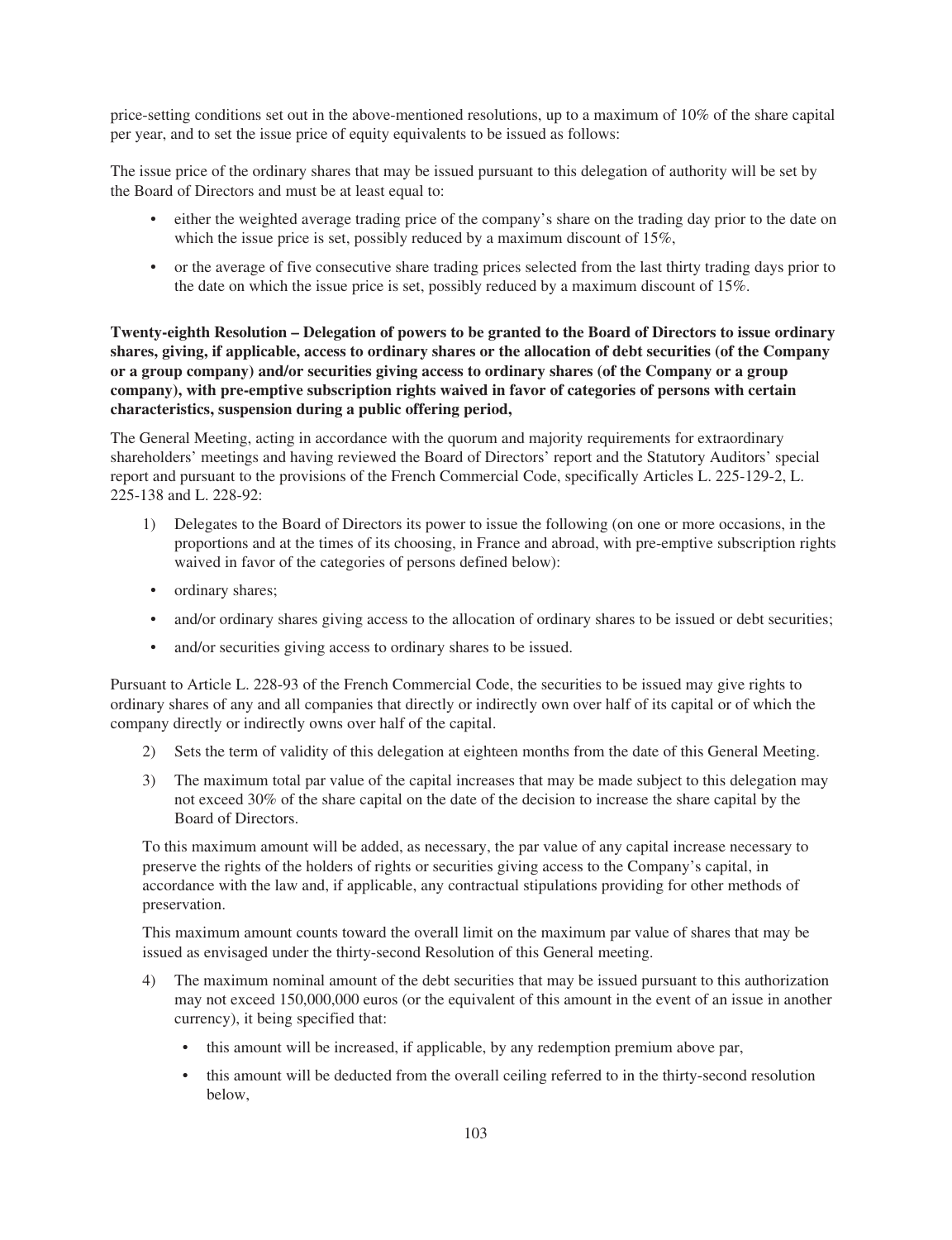- this ceiling does not apply to the debt securities referred to in articles L. 228-40, L. 228-36-A and L. 228-92 paragraph 3 of the French Commercial Code, the issue of which would be decided or authorized by the Board of Directors under the conditions provided for in article L. 228-40 of the French Commercial Code, or in other cases, under the conditions determined by the Company in accordance with the provisions of article L. 228-36-A of the French Commercial Code.
- 5) Decides, in accordance with the provisions of Article L. 225-138 of the French Commercial Code, that the issue price of ordinary shares that may be issued under the scope of this delegation of powers will be set by the Board of Directors and must be at least equal to at the discretion of the Board of Directors or the Chief Executive Officer:
	- the closing price of the Company's shares on the regulated market Euronext Paris during the last trading session prior to the date on which the issue price is set, possibly reduced by a maximum discount of 15%, or,
	- the volume-weighted average (in the central order book and off-market blocks) of the Company's share price on the Euronext Paris regulated market during the last three trading days prior to the date on which the issue price is set, possibly reduced by a maximum discount of 15%, or,
	- at the weighted average trading price of the company's shares on the trading day prior to the date on which the issue price is set, possibly reduced by a maximum discount of 15%, or,
	- the average of 5 consecutive share trading prices selected from the last 30 trading days prior to the date on which the issue price is set, possibly reduced by a maximum discount of 15%,

it being specified that the Board of Directors (or the Chief Executive Officer in the event of sub-delegation) may decide to set the offer price on the date of issue of the ordinary shares by immediate issue or by issue following the exercise or conversion of the securities giving access to the share capital.

- 6) Decides to eliminate the preferential subscription rights by shareholders of ordinary shares and other securities giving access to the capital to be issued in accordance with Article L. 228-91 of the French Commercial Code, reserved for the following categories of persons:
- vi. natural person(s) or legal entity(ies), including companies, trusts, investment funds or other investment vehicle(s), regardless of their form, under French or foreign law, investing on a regular basis in the pharmaceutical, biotechnological or medical technology sector, and/or
- vii. French or foreign companies, institutions or entities of any form, carrying out a significant portion of their business in these sectors or in the cosmetics or chemical sector or in the field of medical devices or research in these areas; and/or
- viii. any individual(s) or legal entity(ies), including any company(ies), institution(s), entity(ies), trust(ies), investment fund(s) or other investment vehicle(ies) in any form whatsoever, under French or foreign law, when entering into an industrial, commercial, licensing, research or partnership agreement with the Company; and/or
- ix. any credit institution, any French or foreign investment service provider or member of a banking syndicate or any company or investment fund that undertakes to subscribe to any issue likely to result in a future capital increase that may be carried out pursuant to this delegation in connection with the implementation of an equity or bond financing line; and/or.
- x. French or foreign investment service provider(s), or any foreign establishment(s) with equivalent status, likely to guarantee the completion of an issue intended to be placed with the persons referred to in (i) and/or (ii) above and, in this context, to subscribe for the securities issued.
- 7) Decides Resolves that these subscriptions may be made either in cash or by way of compensation of debts,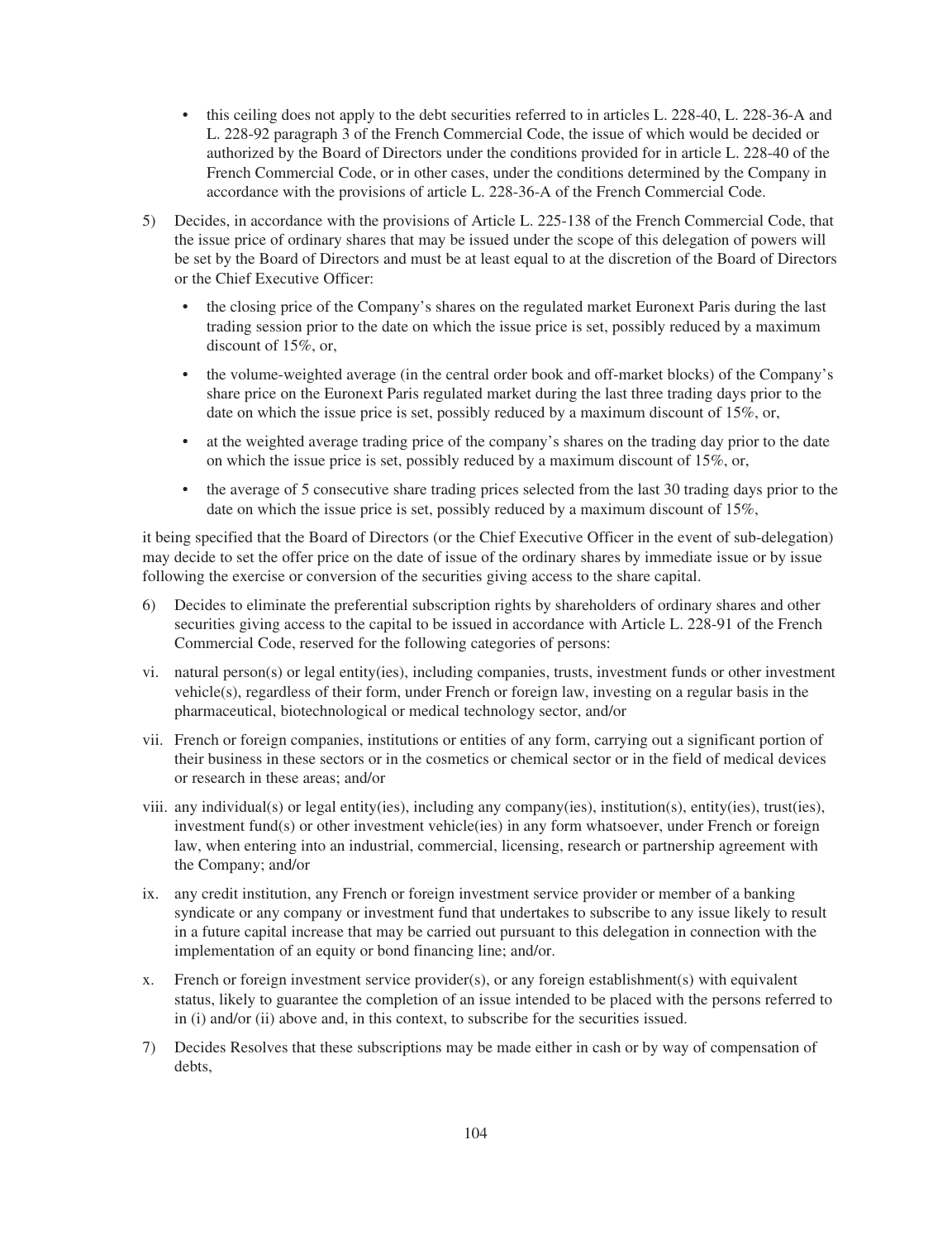- 8) Decides that the Board of Directors will have full powers to implement this delegation, and therefore to:
- a. draw up the terms for the issue(s);
- b. draw up the list of beneficiaries within the above categories;
- c. determine the number of shares to be allocated to each of the beneficiaries;
- d. determine the amount to be issued, the issue price and the amount of the premium that can, if applicable, be demanded at issue;
- e. determine the dates and terms of the issue, and the nature, form and characteristics of the shares to be created, which can take the form of subordinated or unsubordinated shares, with fixed or unlimited terms;
- f. determine the method by which the shares and/or securities issued or to be issued can be paid up;
- g. determine, if applicable, the methods by which the rights attached to the securities issued or to be issued can be exercised and, in particular, to determine the date, which may be retroactive, from which rights will attach to the new shares, as well as all other terms and conditions applicable to the execution of the issue;
- h. if applicable, suspend the exercise of rights attached to the securities issued, for up to three months;
- i. at its sole discretion, charge the costs of the capital increase against the amount of the related premiums and deduct the necessary sums from this amount to bring the statutory reserve to one tenth of the new share capital after each increase;
- j. record each share capital increase and make the corresponding amendments to the by-laws;
- k. make all adjustments required in compliance with legal provisions and determine the methods by which the rights of holders of securities giving access to capital will be preserved, if applicable;
- l. generally, enter into any agreements, take all measures and complete any formalities required for the issue and for the financial administration of the securities issued pursuant to this delegation and for the exercise of any attached rights and, more generally, perform all tasks required in this regard.
- 9) back at the next Ordinary General Meeting, in compliance with the law and the regulations, on the use of the delegation granted under this resolution.
- 10) Decides that the Board cannot, unless authorized in advance by the General Meeting, make use of this delegation in a period public offering initiated by a third party targeting the securities of the Company until the end of the offering period.
- 11) Notes that this delegation, for the part not used, if applicable, supersedes, as from today's date, any and all relevant prior delegations.

#### **Twenty-ninth Resolution – Authorization to increase the total amount of issues.**

Acting in accordance with the quorum and majority requirements for extraordinary shareholders' meetings and having reviewed the report by the Board of Directors, the General Meeting decides that for each of the issues of ordinary shares or securities giving access to the capital determined pursuant to  $24<sup>th</sup>$ ,  $25<sup>th</sup>$ ,  $26<sup>th</sup>$ , and  $28<sup>th</sup>$ Resolution of this General Meeting, the number of securities to be issued may be increased under the conditions set out in Articles L 225-135-1 and R 225-118 of the French Commercial Code, up to the maximum amount determined by the General Meeting.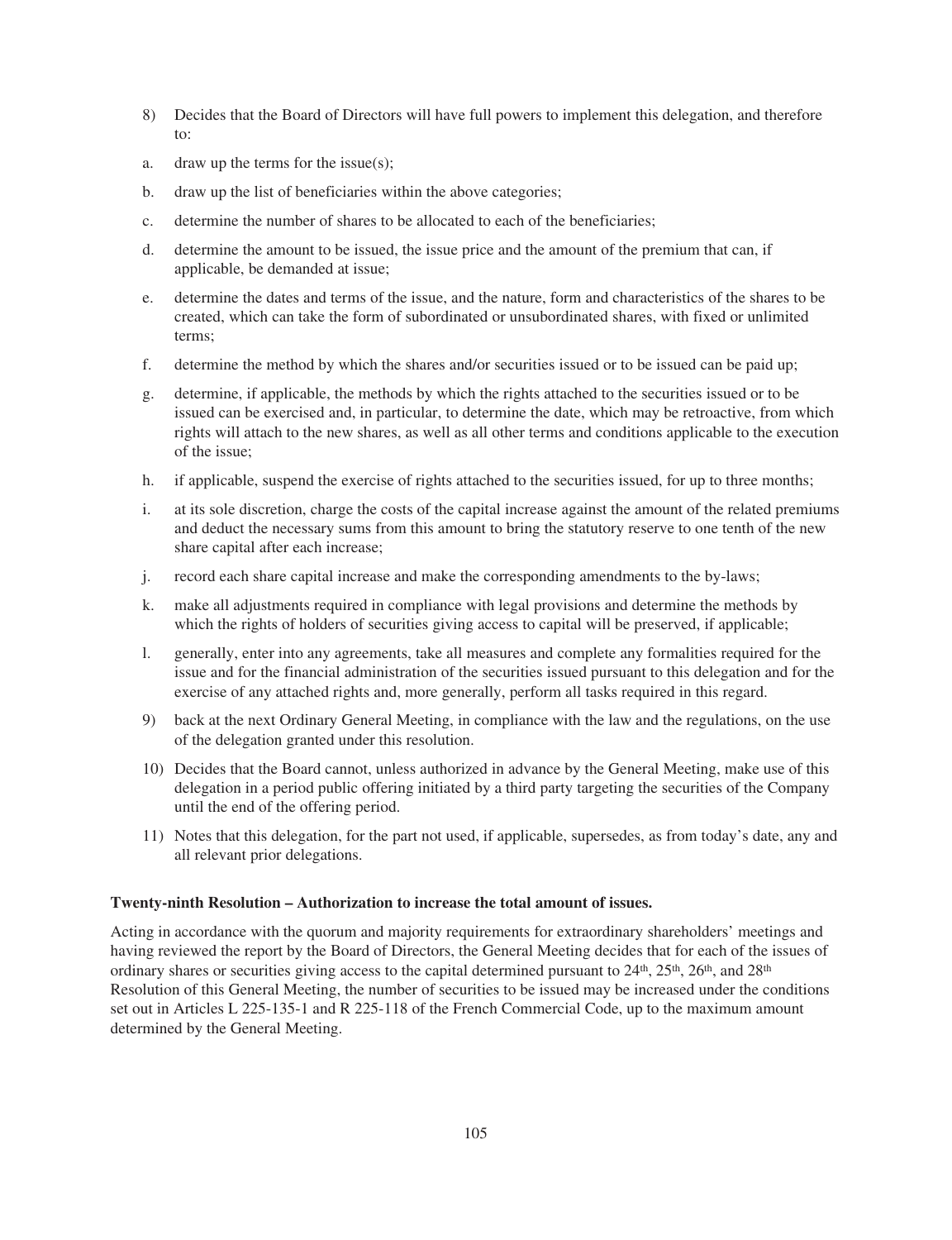## **Thirtieth Resolution – - Delegation of powers to be granted to the Board of Directors for the purpose of deciding on any merger-absorption, demerger, or partial contribution of assets.**

The General Meeting, acting in accordance with the quorum and majority requirements for extraordinary shareholders' meetings, having reviewed the Board of Directors' report and in accordance with the provisions of Article L. 236-9 II of the French Commercial Code

1) Delegates to the Board of Directors all powers to decide, at the times it deems appropriate, on one or more mergers, absorptions, demergers or partial contributions of assets carried out in accordance with the provisions of Articles L. 236-1 et seq. of the French Commercial Code,

2) Decides that the Board of Directors shall have full powers to implement, in accordance with the conditions set by law and the bylaws, this delegation of authority to determine all the terms and conditions of any transaction that may be decided pursuant to this delegation, it being specified that if this transaction requires a capital increase by the Company, such increase must be carried out within the limits set forth in the thirty-first resolution below,

3) Sets the term of validity of this delegation of authority at twenty-six months, with effect from the date of this General Meeting,

4) Decides that this delegation may not be implemented during a public offering period.

**Thirty-first resolution – Delegation of powers to be granted to the Board of Directors to issue ordinary shares giving access to ordinary shares or to the allocation of debt securities (of the Company or of a Group company), and/or securities giving access to ordinary shares (of the Company or of a Group company), in the context of a merger, demerger or partial contribution of assets decided by the Board of Directors pursuant to the delegation referred to in the thirtieth resolution, suspension during a public offering period,**

The General Meeting, acting in accordance with the quorum and majority requirements for extraordinary shareholders' meetings, having reviewed the Board of Directors' report and the report of the Statutory Auditors, subject to the adoption of the thirtieth resolution above, and in accordance with the French Commercial Code and in particular the provisions of Articles L. 225-129 to L. 225-129-3, L. 225-129-5 and L. 228-91 et seq.,

1) Delegates to the Board of Directors its power to decide on the issue, on one or more occasions and at the times it deems appropriate, on the French and/or international market, either in euros, or in a foreign currency or any other unit of account established by reference to a set of currencies:

- ordinary shares,
- and/or ordinary shares giving right to the allocation of other ordinary shares to be issued or debt securities,

and/or securities giving access to common shares to be issued,

in consideration for contributions in kind granted to the Company in connection with any merger, demerger or partial asset contribution decided by the Board of Directors pursuant to the delegation granted under the thirtieth resolution above, said shares confer the same rights as existing shares, subject to their dividend entitlement date,

2) Sets the period of validity of this delegation of authority at twenty-six months, with effect from the date of this Meeting,

3) Resolves, as necessary, to cancel, in favor of the shareholders of the absorbed or transferring company, the shareholders' preferential subscription right to these ordinary shares and securities to be issued,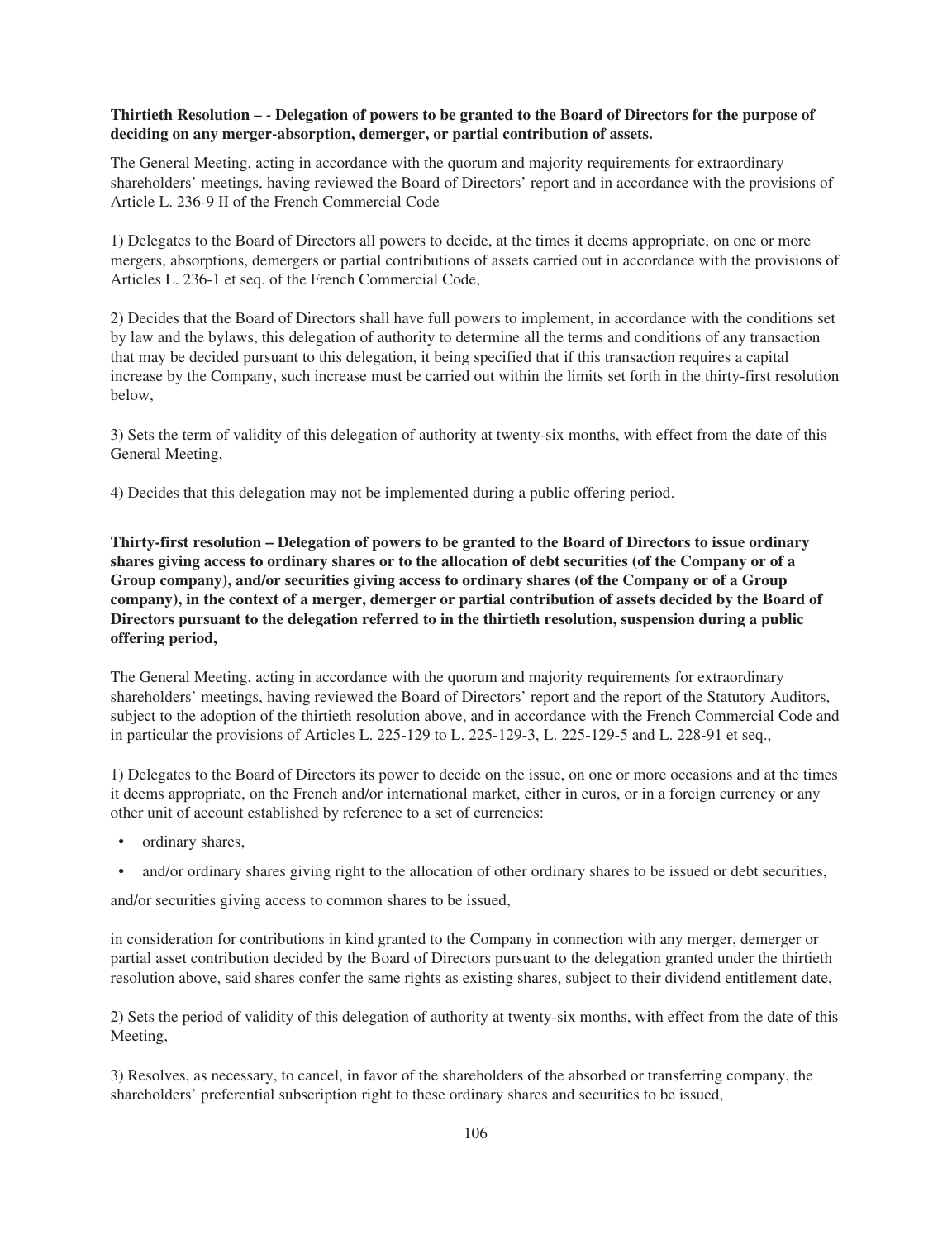4) Acknowledged, as necessary, that this authorization automatically entails the express waiver by shareholders of their pre-emptive right to subscribe for the shares to which the securities issued under this authorization will entitle their holders,

5) The total nominal amount of the ordinary shares that may be issued pursuant to this delegation may not exceed 10% of the share capital on the date of the decision to increase the share capital by the Board of Directors.

6) This maximum amount counts toward the overall limit on the maximum par value of shares that may be issued as envisaged under the thirty-second Resolution of this General meeting.

To this ceiling shall be added, where applicable, the amount of additional shares to be issued to preserve, in accordance with legal or regulatory provisions and, where applicable, applicable contractual stipulations, the rights of holders of securities and other rights giving access to the share capital,

7) The maximum nominal amount of issues of debt securities giving access to the capital and debt securities that may be issued pursuant to this delegation may not exceed 150,000,000 euros (or the equivalent value of this amount in the event of an issue in another currency), it being specified that :

- this amount will be increased, if applicable, by any redemption premium above par,
- this amount will be deducted from the overall ceiling referred to in the thirty-second resolution below,
- this ceiling does not apply to the debt securities referred to in articles L. 228-40, L. 228-36-A and L. 228-92 paragraph 3 of the French Commercial Code, the issue of which would be decided or authorized by the Board of Directors under the conditions provided for in article L. 228-40 of the French Commercial Code, or in other cases, under the conditions determined by the Company in accordance with the provisions of article L. 228-36-A of the French Commercial Code.

8) Decides that the Board cannot, unless authorized in advance by the General Meeting, make use of this delegation in a period public offering initiated by a third party targeting the securities of the Company until the end of the offering period.

9) Acknowledges that the Board will have full powers to decide and record the completion of the capital increase in consideration for the transaction, to charge all costs and duties incurred in connection with the capital increase against the premium, if any, and to deduct them from the premium, if it deems appropriate, the sums required to fund the legal reserve, to make the corresponding amendments to the bylaws, to take any decision with a view to admitting the shares and securities thus issued to trading on Euronext, and, more generally, to do whatever is necessary,

# **Thirty-second resolution – Overall limit on the maximum authorized amounts set under the 25th, 26th, 28th and 31st Resolutions of this General Meeting and the 28th resolution of the General Meeting of April 20, 2020.**

The General Meeting, acting in accordance with the quorum and majority requirements for extraordinary shareholders' meetings and having reviewed the Board of Directors' report, decides to set

- 1) at 65% of the share capital on the date of this General Meeting the total par value of any shares that may be issued under the  $25<sup>th</sup>$ ,  $26<sup>th</sup>$ ,  $28<sup>th</sup>$  and  $31<sup>st</sup>$  resolutions of this General Meeting and the  $28<sup>th</sup>$  resolution of the General Meeting of April 20, 2020,. To this limit will be added, if applicable, the par value of any capital increase required to preserve, in accordance with the law and, if applicable, any contractual stipulations providing for other adjustments, the rights of the holders of rights or transferable securities giving access to the Company's capital.
- 1) 150,000,000 euros (or the equivalent of this amount in the event of an issue in another currency) the maximum nominal amount of debt securities that may be issued pursuant to the aforementioned resolutions.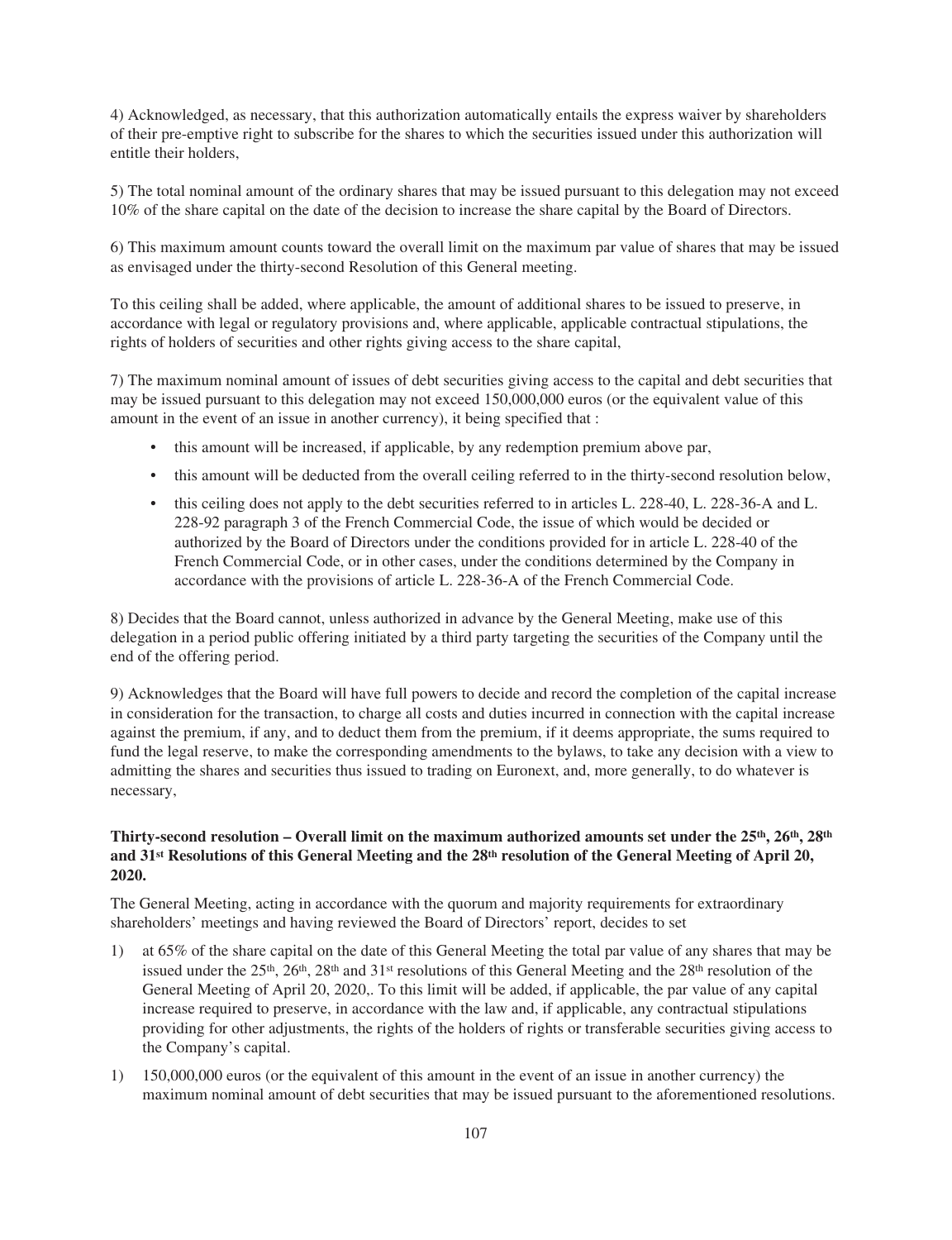**Thirty-third resolution- Delegation of powers to the Board of Directors to issue stock warrants (BSA), subscription and/or acquisition of new and/or existing stock warrants (BSAANE) and/or subscription and/ or acquisition of new and/or existing redeemable stock warrants (BSAAR) with cancellation of preferential subscription rights, reserved for categories of persons, suspension during a public offering period,**

The General Meeting, acting in accordance with the quorum and majority requirements for extraordinary shareholders' meetings and having reviewed the Board of Directors' report and the Statutory Auditors' special report and pursuant to the provisions of Articles L. 225-129-2, L. 225-138 and L. 228-91 and seq of the French Commercial Code:

- 1) Delegates its competence to the Board of Directors to proceed, on one or more occasions, in the proportions and at the time it deems appropriate, both in France and abroad, with the issue of new stock warrants (BSA), subscription and/or acquisition of new and/or existing stock warrants (BSAANE) and/or subscription and/or acquisition of new and/or existing redeemable stock warrants (BSAAR) with cancellation of preferential subscription rights reserved for the categories of persons defined below.
- 2) Sets the term of validity of this delegation at eighteen months from the date of this General Meeting.
- 3) Decides that the total nominal amount of shares to which the warrants issued pursuant to this delegation give entitlement may not exceed 0.5% of the capital existing on the day of this Meeting. To this maximum amount will be added, as necessary, the nominal amount of the capital increase necessary to preserve the rights of the holders of rights or securities giving access to the Company's capital, pursuant to the law, and where applicable, the contractual stipulations providing for other forms of preservation. This maximum amount is separate from all maximum amounts set by the other resolutions of this General Meeting.
- 4) Decides that the issue price of the warrant will be fixed by the Board of Directors. In the event of assignment to non-executive directors, the warrant issue price will coincide with its market value.
- 5) Decides that the subscription and/or acquisition price of the shares acquired by exercising the warrants shall be at least equal to the average closing price of DBV TECHNOLOGIES shares for the 20 trading days preceding the decision to issue the warrants, if applicable, less the warrant issue price.
- 6) Decides to eliminate the preferential subscription rights of shareholders to the BSAs, BSAANEs and BSAARs to be issued, to the benefit of the following categories of persons: corporate officers, scientific committee members, employees of the company and persons associated with the company and the French or foreign companies related to the company, via a service agreement or as a consultant, in accordance with Article L.225-180 of the French Commercial Code.
- 7) Stipulates that this delegation means that the shareholders waive their pre-emptive rights to shares that may be issued by the exercising of warrants to the holders of BSAs, BSAANEs and/or BSAARs.
- 8) Decides that the Board cannot, unless authorized in advance by the General Meeting, make use of this delegation in a period public offering initiated by a third party targeting the securities of the Company until the end of the offering period.
- 9) Decides that if subscriptions have not absorbed the entire BSA, BSAANE and/or BSAAR issue, the Board of Directors may exercise the following options:
	- limit the amount of the issue to the amount of subscriptions, if applicable within the limits established by the regulation;
	- freely allocate all or part of the non-subscribed BSAs, BSAANEs and/or BSAARs to persons covered by the categories defined above.
- 10) Decides that the Board of Directors shall be granted all necessary powers, under the terms set by the law and stipulated above, to issue BSAs, BSAANEs and/or BSAARs and in particular to:
	- set the specific list of beneficiaries within the categories of persons defined above, the nature and number of warrants to be allocated to each beneficiary, the number of shares to which each warrant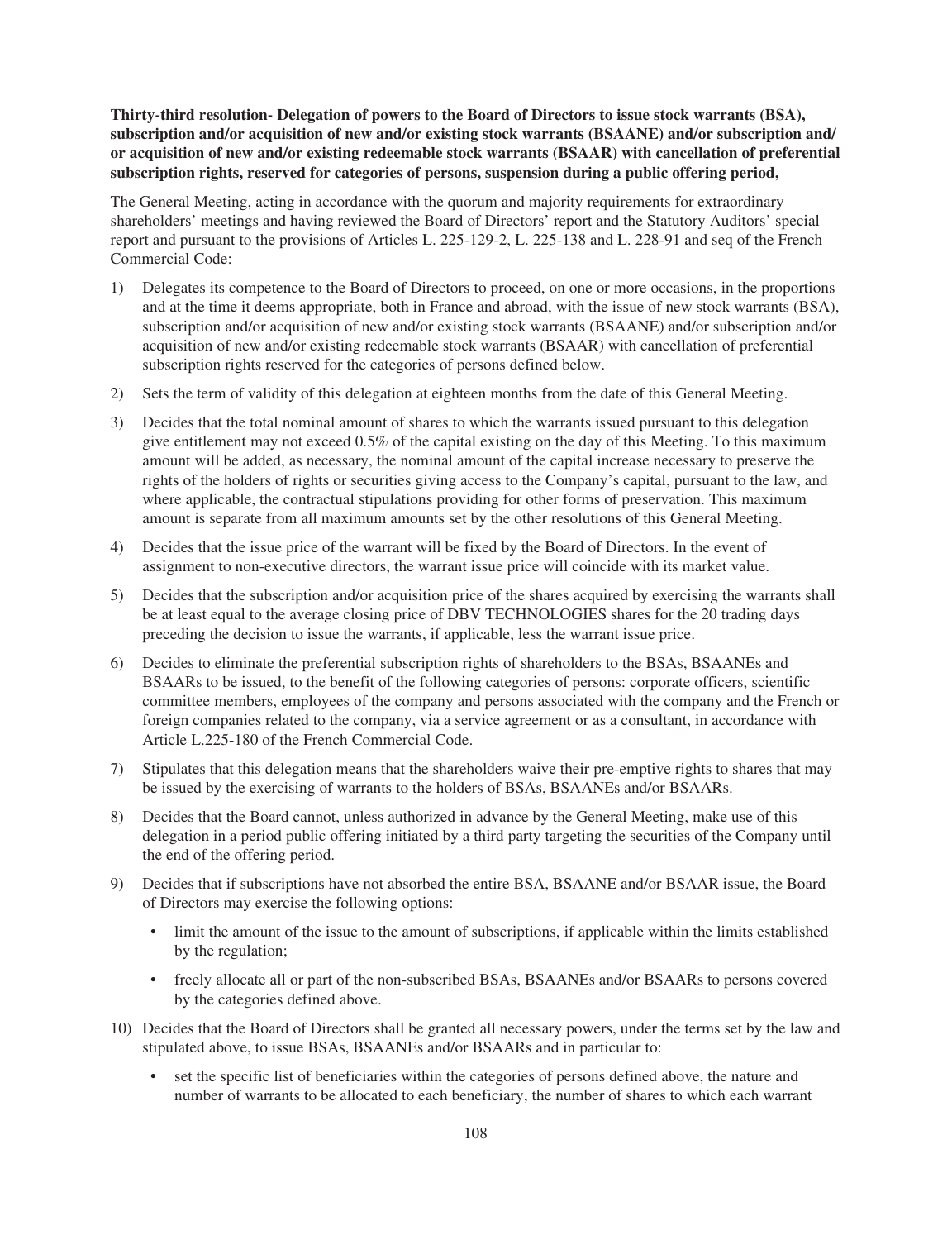shall give entitlement, the issue price of the warrants and the subscription and/or acquisition price of the shares to which the warrants give entitlement under the terms outlined above, the terms and deadlines for the subscription and exercise of the warrants, the associated adjustment mechanisms and more generally, all terms and conditions with respect to the issue

- prepare an additional report describing the final terms and conditions of the transaction;
- conduct the necessary share acquisitions within the framework of the share buyback program and to allocate them via the allocation plan;
- record the completion of the capital increase resulting from the exercising of the BSAs, BSAANEs and/or BSAARs and to amend the Bylaws accordingly;
- at its sole discretion, impute the cost of the capital increase to the amount of the associated premiums and deduct the necessary sums from this amount to bring the statutory reserve to one tenth of the new share capital after each increase;
- delegate, under the conditions provided for by law, the powers required to enact the capital increase, and to delay the capital increase, within the limits and according to the terms and conditions previously set by the Board of Directors;
- and more generally, perform all tasks required in similar matters.

The General Meeting notes that this delegation, for the part not used, if applicable, supersedes any and all relevant prior delegations.

# **Thirty-fourth resolution – Delegation of powers to be granted to the Board of Directors to increase the share capital by the issue of ordinary shares and/or securities granting access to the capital, with pre-emptive subscription rights waived in favor of the members of a company savings plan pursuant to Articles L. 3332-18 et seq. of the French Labor Code**

The General Meeting, acting in accordance with the quorum and majority requirements for extraordinary shareholders' meetings and having reviewed the Board of Directors' report and the Statutory Auditors' special report, voting pursuant to Articles L. 225-129-6, L. 225-138-1 and L. 228-92 of the French Commercial Code and L. 3332-18 and seq. of the French Labor Code:

- 1) Delegates its powers to the Board of Directors to enact, at its own discretion, a capital increase on one or more occasions through the issue of ordinary shares or securities giving access to the equity securities to be issued by the Company, reserved for members of one or more group or company employee savings plans established by the Company and/or affiliated French or international companies under the conditions of Article L.225-180 of the French Commercial Code and of Article L.3344-1 of the French Labor Code.
- 2) Withdraws, in favor of these individuals, any pre-emptive subscription rights to shares issued pursuant to this delegation.
- 3) Sets the validity of this delegation at twenty-six months from the date of this General Meeting.
- *4)* Limits the maximum par value of the increases that may be enacted under this delegation at 2% of the share capital at the date of this General Meeting to carry out this increase, with the understanding that this amount is separate to any other maximum amounts set by other authorizations relating to capital increases. T

To this amount will be added, as necessary, the par value of any capital increase necessary to preserve the rights of the holders of rights or securities giving access to the Company's capital, pursuant to the law and, if applicable, any contractual stipulations providing for other forms of preservation;

5) Decides that the price of any shares to be issued under point 1) of this delegation may not more than 30% (or 40% lower if the vesting period stipulated by the scheme pursuant to Articles L. 3332-25 and L. 3332-26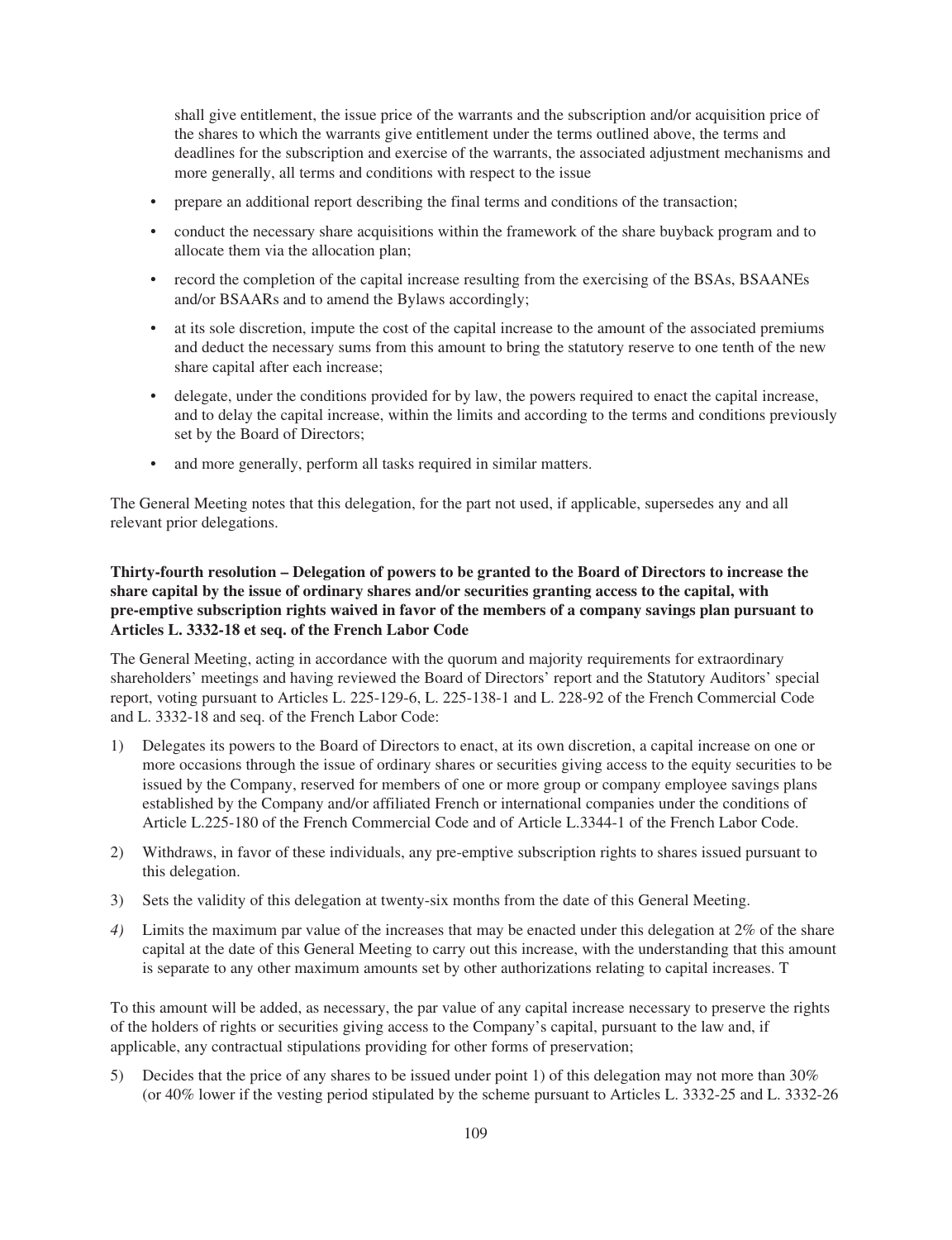of the French Labor Code is greater than or equal to ten years) below the average opening price of the shares for the 20 trading days prior to the decision setting the date for the opening of subscriptions, nor may it be higher than this average.

- 6) Decides, pursuant to the provisions of Article L.3332-21 of the French Labor Code, that the Board of Directors may allocate to the beneficiaries defined in the first paragraph above, free shares already issued or to be issued, or other securities giving access to the Company's capital that have already been issued or are to be issued in respect of (i) any employer contribution that may be paid pursuant to the regulations governing group or company savings plans and/or (ii) if applicable, any discount and, in the event that any new shares are issued in respect of the discount or the employer contribution, may decide to capitalize any reserves, profits or issue premiums required to pay up these shares;
- 7) Notes that this delegation, for the part not used, if applicable, supersedes any and all relevant prior delegations.
- 8) The Board of Directors shall have the discretion to implement or not implement this authorization, take all measures and conduct all necessary formalities.

### **Thirty-fifth Resolution – Authorization to be granted to the Board of Directors to allocate free shares to members of staff and/or certain corporate officers**

The General Meeting, acting in accordance with the quorum and majority requirements for extraordinary shareholders' meetings and having reviewed the Board of Directors' report and the Statutory Auditors' special report, authorizes the Board of Directors, on one or more occasions, in accordance with Articles L. 225-197-1, L22-10-59 and L. 225-197-2 of the French Commercial Code, to allocate existing or future ordinary shares in the Company, reserved for:

- members of staff of the company or companies or economic interest groups that are directly or indirectly related to it as defined by Article L. 225-197-2 of the French Commercial Code;
- and/or corporate officers who meet the conditions set out in Article L. 225-197-1 of the French Commercial Code.

Sets the term of validity of this authorization at eighteen months from the date of this General Meeting.

The total number of shares that can be assigned free of charge pursuant to this authorization will not exceed 2% of the share capital on the date of the allocation decision. This limit will exclude, if applicable, the par value of any capital increase required to preserve the rights of the beneficiaries of bonus share awards in the event of transactions involving the Company's capital during the vesting period.

The allocation of shares to beneficiaries will become definitive after a vesting period to be determined by the Board of Directors, which may not be less than one year.

Beneficiaries shall, where applicable, be required to hold these shares for a period, set by the Board of Directors, at least equal to that necessary to ensure that the cumulative duration of the vesting and, where applicable, holding periods cannot be less than two years.

By way of exception, final allocation will take place before the end of the vesting period in the event that the beneficiary is classified as disabled under the second and third categories set out in Article L. 341-4 of the French Social Security Code.

All powers are granted to the Board of Directors to:

- set the terms and, if applicable, the award criteria and performance criteria for the shares;
- determine the identity of the beneficiaries and the number of shares allocated to each;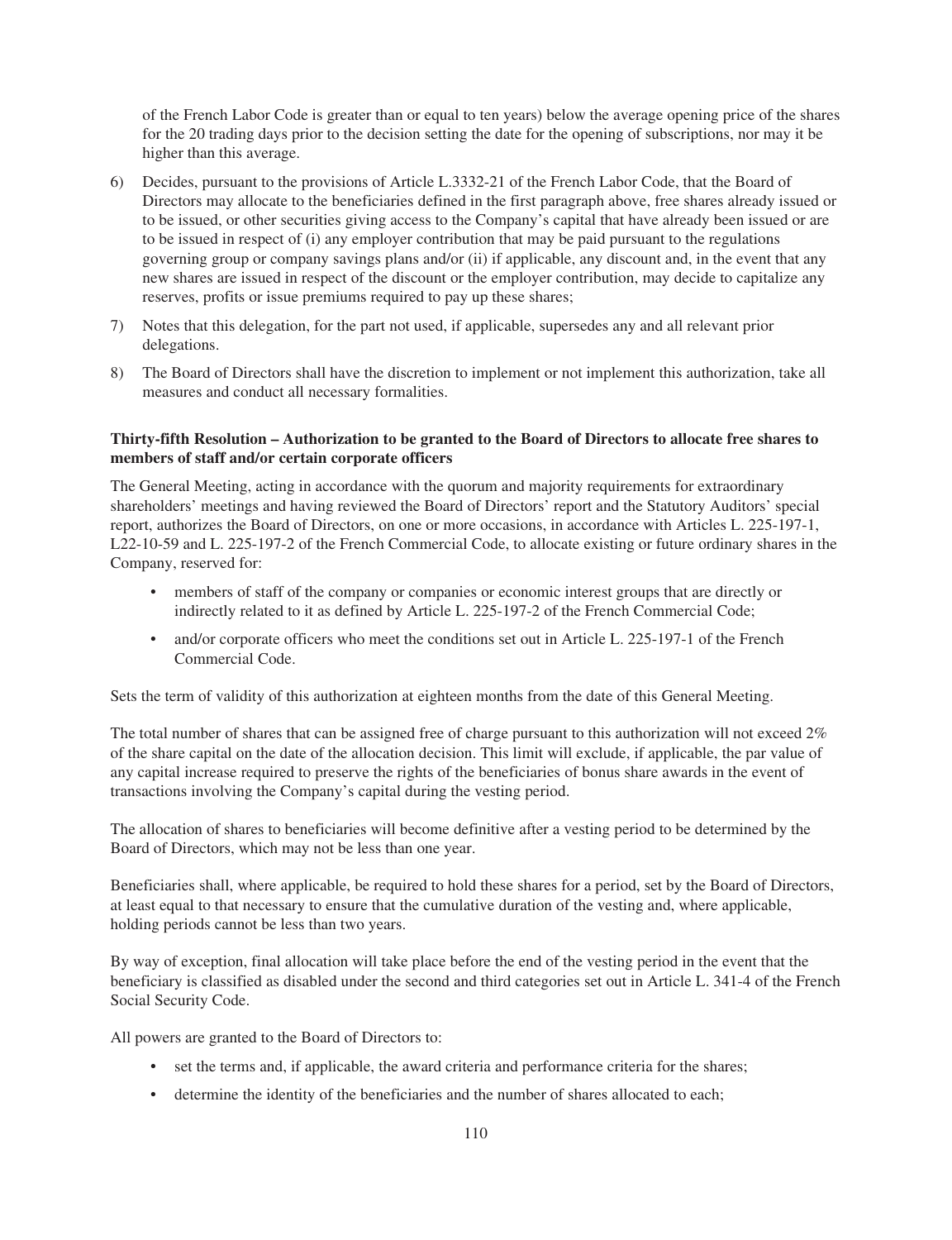- if applicable:
	- record the existence of sufficient reserves and, upon each allocation of shares, transfer to a reserve account the sums required to pay up the new shares to be granted;
	- at the appropriate time, determine the capital increases by means of incorporation of reserves, premiums or profits relating to the issue of new free shares granted;
	- conduct the necessary share acquisitions within the framework of the share buyback program and allocate them via the allocation plan;
	- determine the impact on beneficiaries' rights of transactions affecting the share capital or likely to affect the value of shares allocated and enacted during the vesting period and as a result, to modify or adjust, if necessary, the number of shares granted to preserve the beneficiaries' rights;
	- decide whether or not to establish a holding obligation at the end of the vesting period and, if applicable, determine its duration and take all necessary measures to ensure that the beneficiaries comply with it;
	- and generally, in connection with the legislation in effect, perform all duties that the implementation of this authorization may require.

This authorization shall imply that shareholders waive their pre-emptive rights to subscribe to newly issued shares through the capitalization of reserves, share premium and profits.

For the part not used, if applicable, it supersedes any and all relevant prior authorizations.

## **Thirty-sixth Resolution – Authorization to be granted to the Board of Directors to grant share subscription and/or purchase options (stock options) to members of staff (and/or certain corporate officers)**

The General Meeting, acting in accordance with the quorum and majority requirements for extraordinary shareholders' meetings and having reviewed the Board of Directors' report and the Statutory Auditors' special report:

- 1) Authorizes the Board of Directors, under the provisions of Articles L. 22-10-56 to L 22-10-58 and L. 225-177 to L. 225-185 of the French Commercial Code, to grant the beneficiaries indicated below, on one or more occasions, options giving access to new shares in the company to be issued in respect of a capital increase or to the purchase of existing shares in the company as a result of buybacks carried out under the terms set by law.
- 2) Sets the term of validity of this authorization at eighteen months from the date of this General Meeting.
- 3) Decides that the beneficiaries of these options may only be:
	- firstly, some or all members of staff, or certain categories of staff and where appropriate, those companies or economic interest groups related to it under the conditions of Article L. 225-180 of the French Commercial Code;
	- secondly, corporate officers who meet the conditions set out in Articles L22-10-58 and L. 225-185 of the French Commercial Code.
- 4) The total number of options that may be granted by the Board of Directors under this authorization may not grant entitlement to subscribe to or purchase more than 7.5% of the share capital on the date of the allocation decision. To this amount will be added, as necessary, the par value of any capital increase necessary to preserve the rights of the beneficiaries of the options in the event of transactions involving the Company's capital, pursuant to the law and, if applicable, any contractual stipulations providing for other forms of preservation.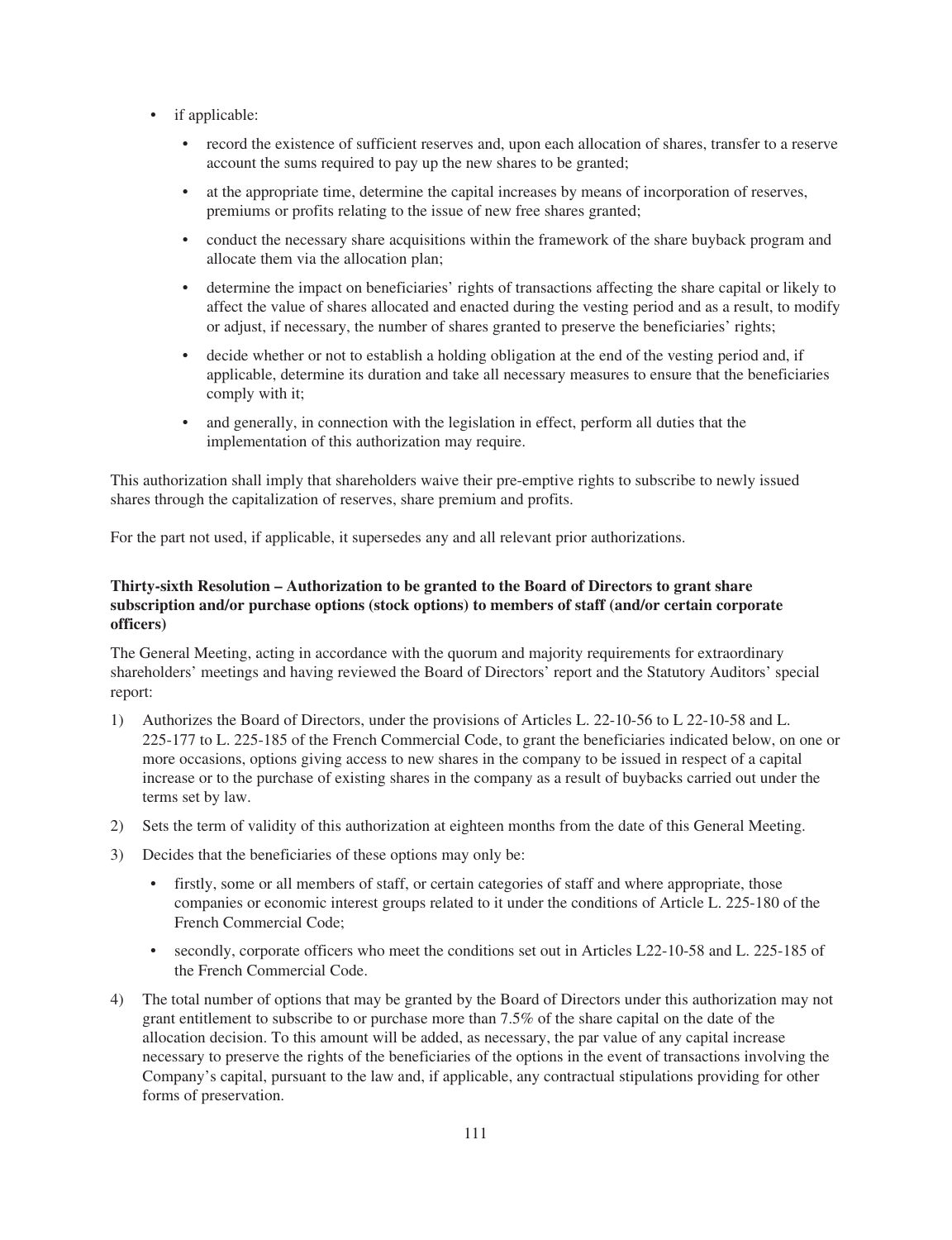- 5) Decides that the subscription and/or acquisition price of the shares to be paid by the beneficiaries will be set on the day the options are granted by the Board of Directors in accordance with the regulations in effect and must not be less than the average opening price of the shares for the twenty trading days prior to the grant decision.
- 6) Decides that no options may be granted during the blackout periods set out in the regulations.
- 7) Notes that this authorization includes, in favor of the beneficiaries of options giving access to shares, an express waiver by shareholders of their pre-emptive rights to subscribe to the shares that will be issued as and when the options are exercised.
- 8) Delegates all powers to the Board of Directors to set the other terms and conditions for the granting of options and their exercise, in particular to:
	- determine the conditions under which the options shall be granted and to draft the list or categories of beneficiaries as scheduled above; to determine, where appropriate, the seniority and performance conditions that must be met by these beneficiaries; to determine the conditions under which the price and number of shares must be adjusted, particularly in the presumptions set out under Articles R. 225-137 to R. 225-142 of the French Commercial Code;
	- define the exercise period(s) for the options granted, with the understanding that the term of the options may not exceed a period of ten years from the grant date;
	- provide the option to temporarily suspend the exercise of options for a maximum period of three months in the event that financial transactions are performed involving the exercise of a right attached to shares;
	- if applicable, conduct the necessary share acquisitions within the framework of the share buyback program and to allocate them via the option plan;
	- proceed with all acts and formalities required to make final those capital increases that may, if necessary, be performed pursuant to the authorization granted by this resolution; amend the by-laws accordingly and generally to do whatever is necessary;
	- at its own discretion and if it sees fit, impute the cost of increases in share capital to the amount of the associated premiums and deduct the necessary sums from this amount to bring the statutory reserve to one tenth of the new share capital after each increase.
- 9) Notes that this authorization, for the part not used, if applicable, supersedes any and all relevant prior authorizations.

## **Thirty-seventh Resolution – Amendment of Article 13 of the by-laws in order to**

Acting in accordance with the quorum and majority requirements for extraordinary shareholders' meetings and having reviewed the Board of Directors' report, the General Meeting decides:

- To raise the age limit for the Chairman of the Board of Directors from seventy to seventy-five.
- To amend *p*aragraph 2 of Article 13 of the by-laws of the Company accordingly and as follows:

"*No one may be appointed Chairman if he has reached the age of 75. If the Chairman in office reaches this age during a fiscal year, his duties automatically terminate at the end of the annual Ordinary Shareholders' Meeting called to approve the financial statements for that fiscal year*."

The other provisions of Article 13 of the Company's bylaws remain unchanged.

### **Thirty-eighth Resolution – Powers to complete formalities**

The General Meeting grants all powers to the bearer of an original, a copy or an excerpt of these minutes to carry out all mandatory formalities with respect to registration and publication.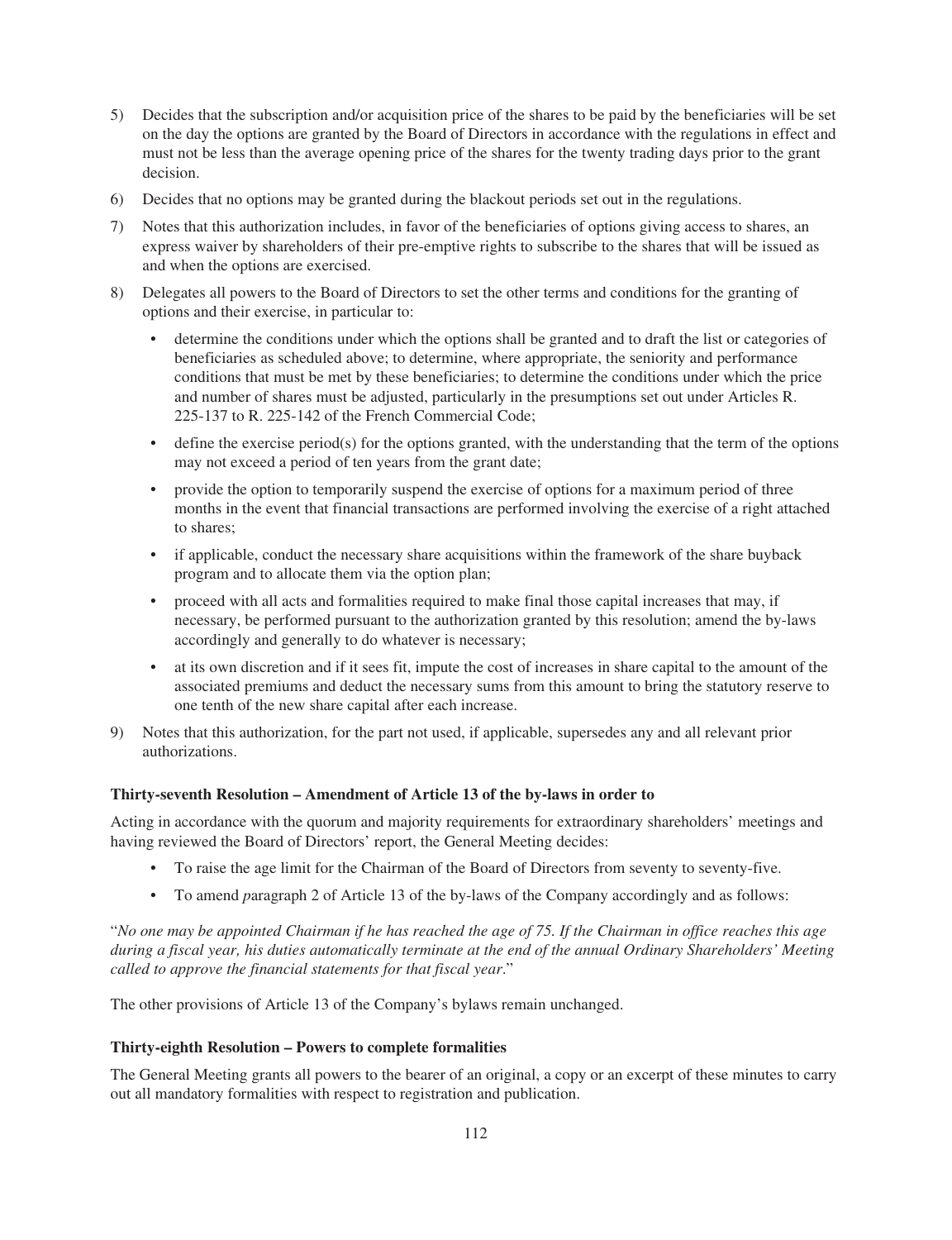### **Annex B**

# **COMPENSATION POLICY FOR CORPORATE OFFICERS (SAY ON PAY EX ANTE)**

### *(resolutions twelve and thirteen presented to the Combined General Shareholders' Meeting of May 19, 2021)*

Based on the recommendations of the Compensation Committee and taking into account the recommendations of the Middlenext Code, the Board of Directors (the "**Board**") has established a compensation policy for the following corporate officers of DBV Technologies (the "*Company*"): Chairman of the Board, Board members, Chief Executive Officer and Deputy Chief Executive Officers (if any).

This compensation policy is in line with the Company's corporate interest, contributes to its sustainability and is in line with its business strategy as described in Chapter 1 of the 2020 Universal Registration Document.

No compensation component, of any nature whatsoever, may be determined, allocated or paid by the Company, nor any commitment made by the Company if it is not in accordance with the approved compensation policy or, in its absence, with the compensation or practices existing within the Company.

The determination, review and implementation of the compensation policy for each of the corporate officers is carried out by the Board on the recommendation of the Compensation Committee. When the Board decides on a compensation component or a commitment in favor of the Chairman of the Board or the Chief Executive Officer, the interested party may not take part in the deliberations or vote on the component or commitment concerned.

As part of the decision-making process followed for the determination and review of the compensation policy, the conditions of compensation and employment of the Company's employees were taken into account by the Compensation Committee and the Board.

In proposing the structure of this compensation, the Compensation Committee also relies on studies indicating market practices for comparable companies. These studies are based on a sample of companies with common characteristics in terms of size, workforce, market capitalization, clinical stage or geographic footprint.

The Compensation Committee ensures that none of the components of remuneration is disproportionate and analyses the remuneration as a whole, taking into account all of its components.

In the event of a change in governance, the compensation policy will be applied to the Company's new corporate officers, with necessary adjustments where applicable.

### **1/ Compensation policy for the Chairman of the Board and for Board members**

The compensation policy mentioned below is applicable to Board members and to the Chairman of the Board, when he/she does not hold the position of Chief Executive Officer. The components of the total compensation and benefits of any kind that may be granted to the Chairman and Board members in respect of their mandates, as well as their respective importance, are as follows:

### • *Fixed compensation*

The Chairman of the Board may receive an annual fixed compensation, which is determined in respect of practices noted in comparable companies, and which takes into account his specific functions as well as his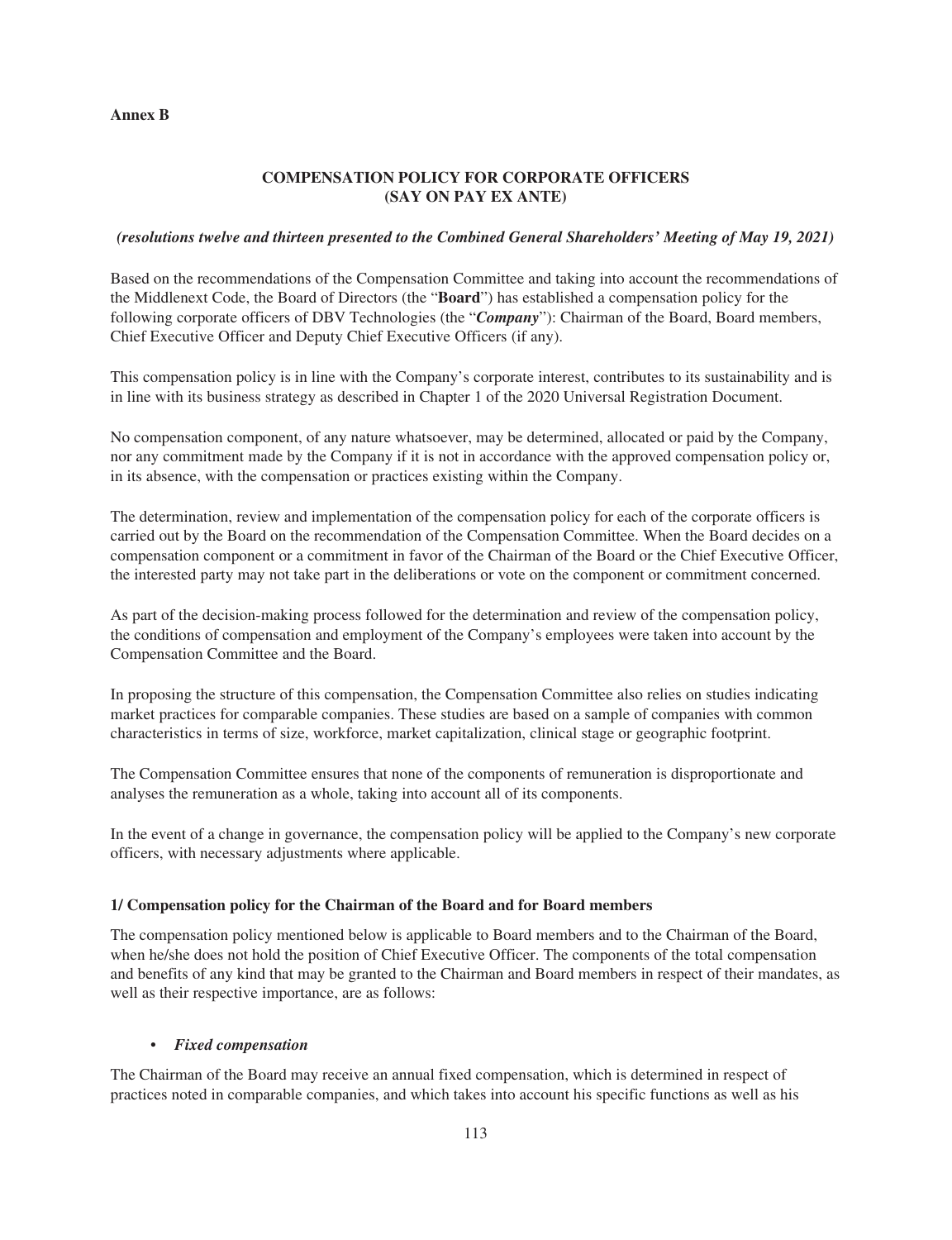membership of one or more committees, if applicable. For information purposes, as of the date of this report, the annual fixed compensation is set at 150,000 euros.

# • *Compensation paid in respect of Board Member duties*

In its eighth ordinary resolution, the General Meeting of June 15, 2017 set the remuneration of the Board members at the maximum annual sum of 600,000 euros valid for the current financial year and until further decision of the General Meeting. It should be proposed, at the General Meeting of May 19, 2021, that the maximum annual sum be raised to 800,000 euros. This new amount will remain valid for the current financial year and until further decision of the General Meeting.

The criteria for allocating the fixed annual sum allocated by the General Meeting to the Board members were set by the Board on the proposal of the Compensation Committee and take into account committee membership and committee chairmanship.

As of the date of this report, and for information purposes, the allocation of Board members' compensation is the following:

- each Board member, with the exception of the Chairman of the Board and the CEO, is entitled to receive 70,000 euros.
- the Chairman of the Audit Committee is entitled to receive an additional compensation of 20,000 euros.
- the Chairman of the Compensation Committee is entitled to receive an additional compensation of 10,000 euros.
- the Chairman of the Nominating and Governance Committee is entitled to receive an additional compensation of 10,000 euros.

The members of the above-mentioned committees are entitled to receive an additional compensation of 5,000 euros.

### • *Long-term compensation*

The Company bases its long-term compensation policy on a global strategy of retention and motivation that is competitive in terms of market practices in the pharmaceutical industry

Pursuant to this compensation policy, the Company may decide to grant share subscription warrants (BSA), at fair market value, to the Chairman of the Board and/or Board members.

## • *Benefits of any kind*

The Chairman of the Board and Board members may be entitled to be reimbursed for reasonable travel, accommodation and other expenses incurred in the interest of the Company, including attendance at meetings of the Board.

Board members may also receive additional compensation for exceptional missions carried out pursuant to a specific agreement.

### **2/ Compensation policy for the Chief Executive Officer and/or for any other Executive Corporate Officer**

The compensation policy mentioned below is applicable to the Chief Executive Officer, whether or not he or she simultaneously holds the position of Chairman of the Board.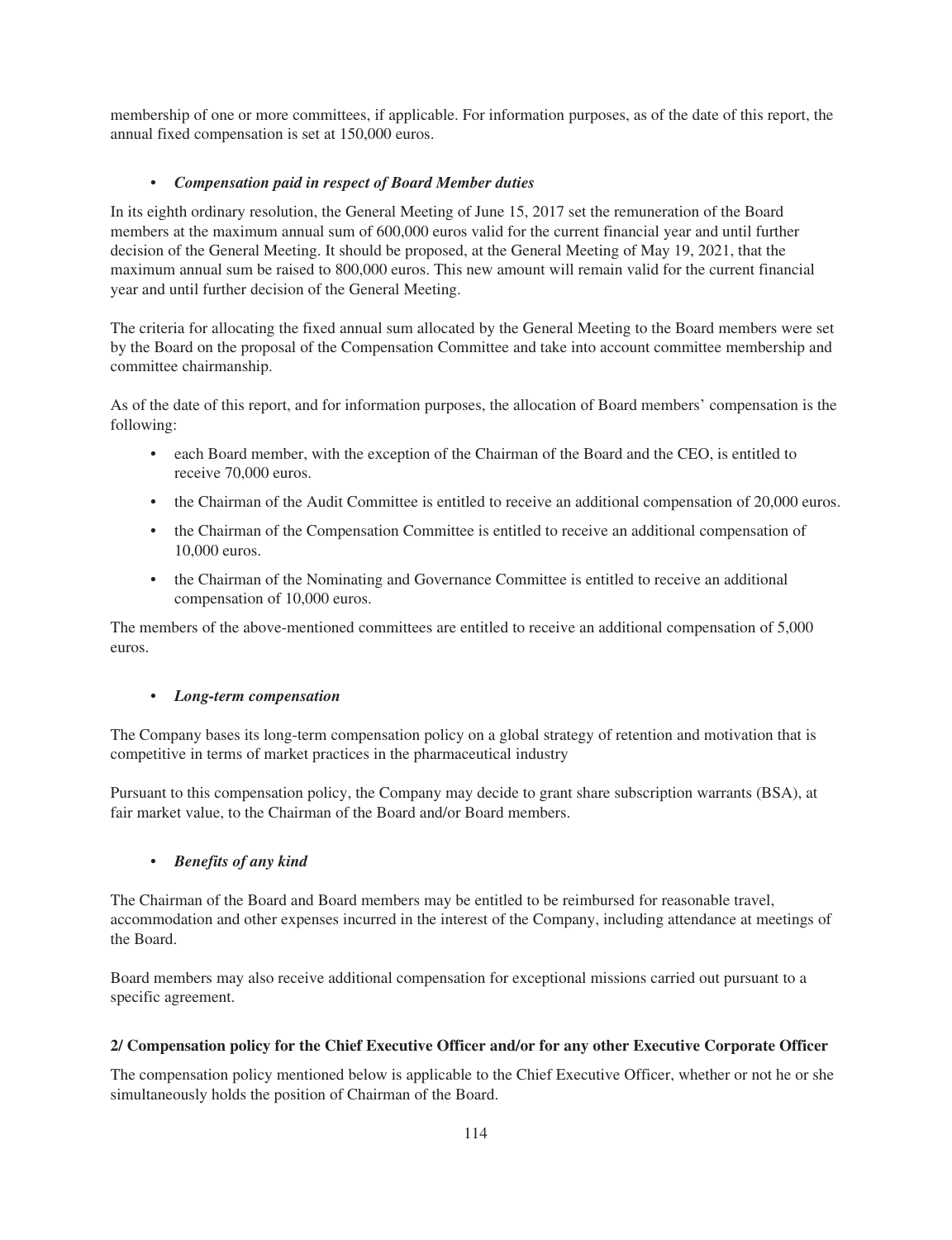The fixed, variable and exceptional items constituting the total compensation and benefits of any kind that may be granted to the Chief Executive Officer pursuant to his mandate, as well as their respective importance, are as follows:

### • *Fixed compensation*

The fixed compensation of the Chief Executive Officer is determined by taking into account the level and difficulty of the responsibilities, experience in the role and practices noted in comparable companies.

The Board, in its meeting held on November 14, 2018, decided to set the fixed annual compensation of the Chief Executive Officer at US\$ 600,000. This amount remains unchanged as of the date of this report. This compensation is payable monthly.

### • *Annual variable compensation*

The Chief Executive Officer receives annual variable compensation for which the Board, on the recommendations of the Compensation Committee, defines each year financial and non-financial performance criteria that are diversified and demanding, precise and pre-established, allowing a complete analysis of performance.

These criteria are aligned with the Company's short and medium-term strategy and represent important value inflection points such as building of the commercial pipeline, regulatory progress of product candidates in the United States and in Europe, building of the future pipeline in line with the scientific strategy, culture transformation and the preservation of a certain level of cash (control and drive capital management).

Each year, the Board determines the rate of achievement of each objective, according to a predefined scale, of the annual variable compensation.

The maximum amount of annual variable compensation for the Chief Executive Officer corresponds to 150% of the annual fixed compensation, it being specified that if the overall rate of achievement of the objectives predefined by the Board is less than 50% (interpreted strictly), no annual variable compensation would be due.

These criteria for variable compensation contribute to the objectives of the compensation policy in the following manner: they are in line with the Company's corporate interest, contribute to its sustainability and are in line with the Company's business strategy.

In order to determine the extent to which the performance criteria for variable compensation were met, the Board relied in particular on the Company's cash position, the success of financing transactions and the regulatory progress of product candidates.

### • *Exceptional Compensation*

The Board may decide on the proposal of the Compensation Committee, to grant exceptional compensation to the Chief Executive Officer in view of very special circumstances, and unrelated to the fixed and variable remuneration components. The payment of this type of compensation must be justified by an event such as the completion of a major event for the Company. The amount of the exceptional compensation may not exceed a maximum of 25% of the annual fixed compensation.

The payment of the variable and, where applicable, exceptional compensation components allocated to the Chief Executive Officer for the past financial year is subject to the approval by the Ordinary General Meeting of the compensation components paid to him during or allocated to him for the said financial year (ex post vote).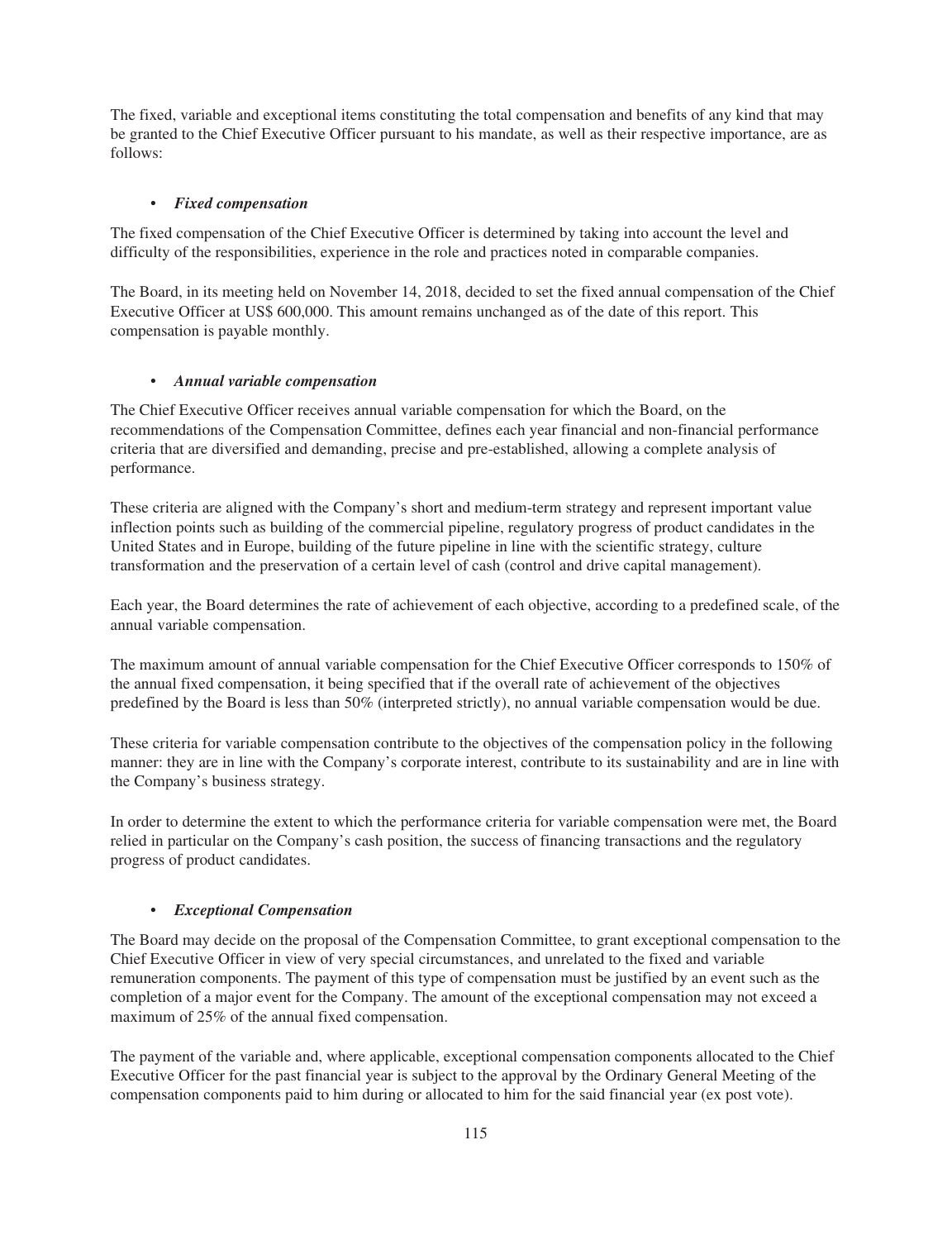## • *Long-term compensation*

The Company's long-term compensation policy is part of an overall strategy to retain and motivate its managers and employees and to be competitive with market practices in the pharmaceutical industry.

The long-term compensation policy implemented for the Chief Executive Officer is mainly based on the granting of stock options based on the recommendations of the Compensation Committee. Where applicable, these grants may be subject to the satisfaction of performance conditions that may be set by the Board at the time of grant.

The stock options vest progressively as follows:

- 25% of the stock options will be eligible to vest at the end of a 12-month period from the date of grant.
- Then, after expiration of the aforementioned 12-month period, 12.5% of the stock options will be eligible to vest at the end of each subsequent 6-month period.

The vesting and exercise of the stock options are subject to the fulfillment of a presence condition. Stock-options have a term of ten years.

Share-based compensation is in line with Company's corporate interest, contributes to its sustainability and is in line with Company's business strategy.

Additionally, the Chief Executive Officer is, in accordance with the law and methods adopted by the Board, required to retain a significant number of shares. With regard to stock options, the Board has set at 10% the number of shares to be held by the Chief Executive Officer until the end of his term of office.

### • *Benefits of any kind*

In addition to the reimbursement of expenses incurred in the performance of his duties, the Chief Executive Officer may be reimbursed for the cost of his tax consultations and will benefit from a tax equalization clause with respect to his status as a US resident. He may also be reimbursed for the costs of legal advice incurred in the performance of his duties.

The Chief Executive Officer may also benefit from the coverage by the Company of his residence expenses in France.

### • *Welcome bonus*

When a new Chief Executive Officer is appointed, the Board may decide, on the recommendation of the Compensation Committee, to grant compensation, indemnity or benefit on taking up his/her duties.

### • *Compensation policy for any other Executive Corporate Officer*

The principles and criteria for compensation mentioned above also apply to any other executive corporate officer of the Company (such as Deputy Chief Executive Officers).

For instance, Deputy Chief Executive Officers may therefore receive, pursuant to their mandate, fixed, variable and exceptional compensation as well as long-term compensation, benefits in kind and a welcome bonus under the same conditions as those described for the Chief Executive Officer.

They may also be granted with free shares. With respect to the allocation of free shares, vesting and, where applicable, holding periods are defined by the Board at the time of the grant and comply with the authorization of the General Meeting.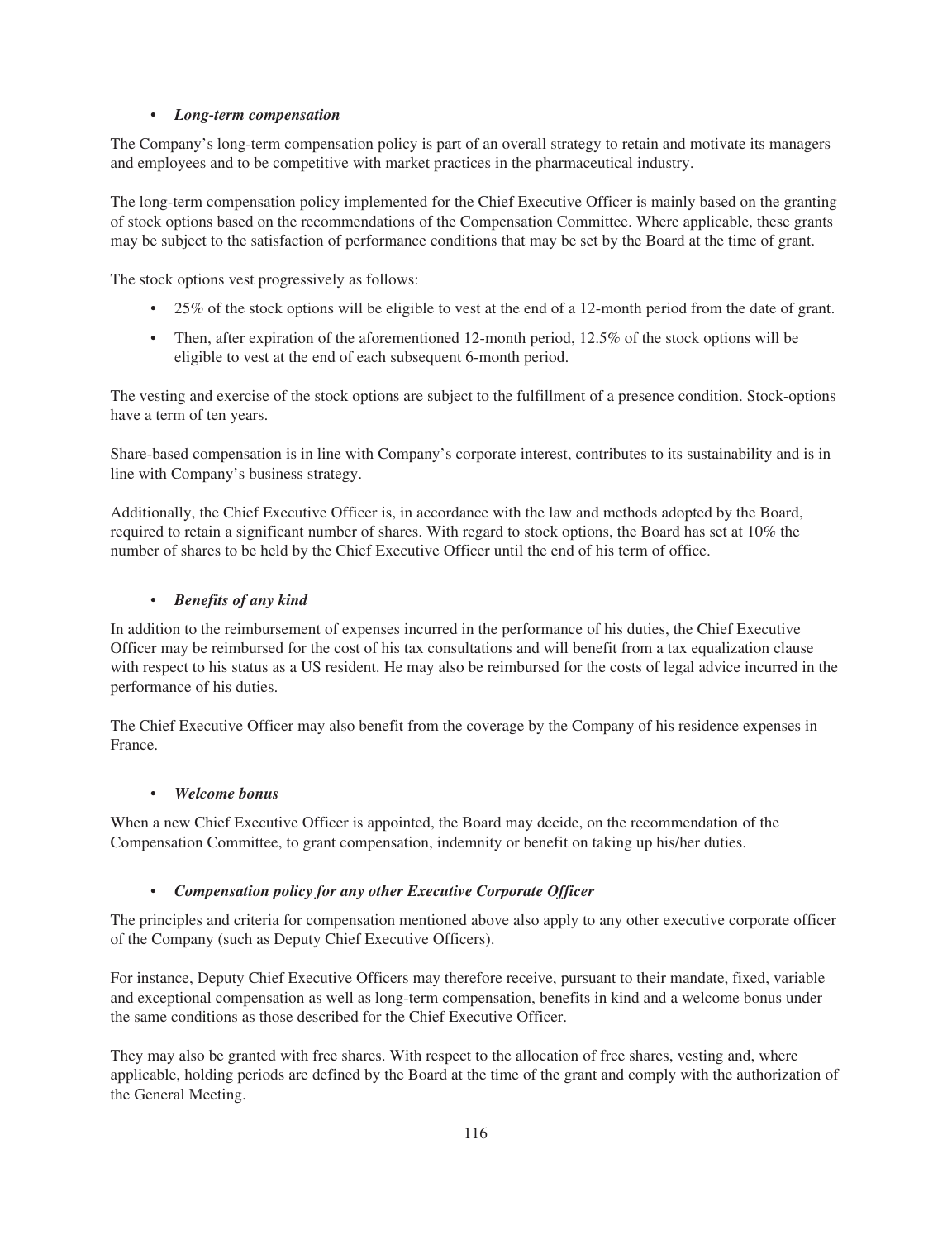These levels of compensation will be determined taking into account the difficulty and degree of responsibility, experience in the position, seniority in the company, and practices observed in comparable companies.

#### • *Commitments*

The Chief Executive Officer benefits from the following commitment:

| Commitments made by the<br>company | <b>Main characteristics</b>                                                                                                                                                                                                                                                                                                                                                                                                                                                                                                                                                        | <b>Criteria for award</b>                                                                                                                                                                                                                                                                                                                                                                                                                                                                                                                    | <b>Termination Conditions</b>                                                                                                                                                                                                                                                                                                          |
|------------------------------------|------------------------------------------------------------------------------------------------------------------------------------------------------------------------------------------------------------------------------------------------------------------------------------------------------------------------------------------------------------------------------------------------------------------------------------------------------------------------------------------------------------------------------------------------------------------------------------|----------------------------------------------------------------------------------------------------------------------------------------------------------------------------------------------------------------------------------------------------------------------------------------------------------------------------------------------------------------------------------------------------------------------------------------------------------------------------------------------------------------------------------------------|----------------------------------------------------------------------------------------------------------------------------------------------------------------------------------------------------------------------------------------------------------------------------------------------------------------------------------------|
| <b>Severance indemnity</b>         | On December 12, 2018,<br>the Board decided, in<br>accordance with the<br>recommendations of the<br><b>Compensation Committee</b><br>and in accordance with<br>Article $L.225-42-1$ of the<br><b>French Commercial</b><br>Code, that in the event of<br>termination of Mr. Daniel<br>Tassé's duties as Chief<br>Executive Officer, for any<br>reason whatsoever, he<br>would be paid a severance<br>payment provided that all<br>criteria have been met.<br>This commitment was<br>approved by the<br>Shareholders' Meeting of<br>May 24, 2019 in its fifth<br>ordinary resolution. | Severance package will<br>therefore be paid to the<br>Chief Executive Officer if<br>all the following criteria<br>are met:<br>Viaskin Peanut<br>٠<br>approved on a major<br>market:<br>Construction of an<br>$\bullet$<br>EPIT pipeline with 3<br>trials in progress;<br>6 months' cash flow<br>$\bullet$<br>as determined by the<br>expenses of the last<br>quarter prior to the<br>date on which he<br>leaves his post.<br>Compliance with these<br>performance conditions<br>will be established by the<br>Board prior to any<br>payment. | In the event of<br>termination without<br>cause or for good<br>reason outside of a<br>change of control,<br>the severance<br>benefits get paid out<br>over 12 months.<br>In the event of<br>termination without<br>cause or for good in<br>connection with a<br>change of control,<br>those same amounts<br>get paid in a lump<br>sum. |

# **3/ Agreement(s) between the Company or a subsidiary and the Deputy Chief Executive Officers**

### *Employment Contract*

The Deputy Chief Executive Officers may benefit from an employment contract. The variable and fixed portions of the compensation received by the Deputy Chief Executive Officers under their employment contract, distinct from their corporate mandate, are subject to the same rules and criteria for determination, distribution and allocation as those set for the Company's employees.

## **4/ Information on the mandates and employment and/or service contracts of corporate officers entered into with the Company**

The table below indicates the duration of the term(s) of the mandate(s) of the Company's corporate officers and, as the case may be, the employment or service contracts entered into with the Company, the notice periods and the conditions of revocation or termination applicable to them.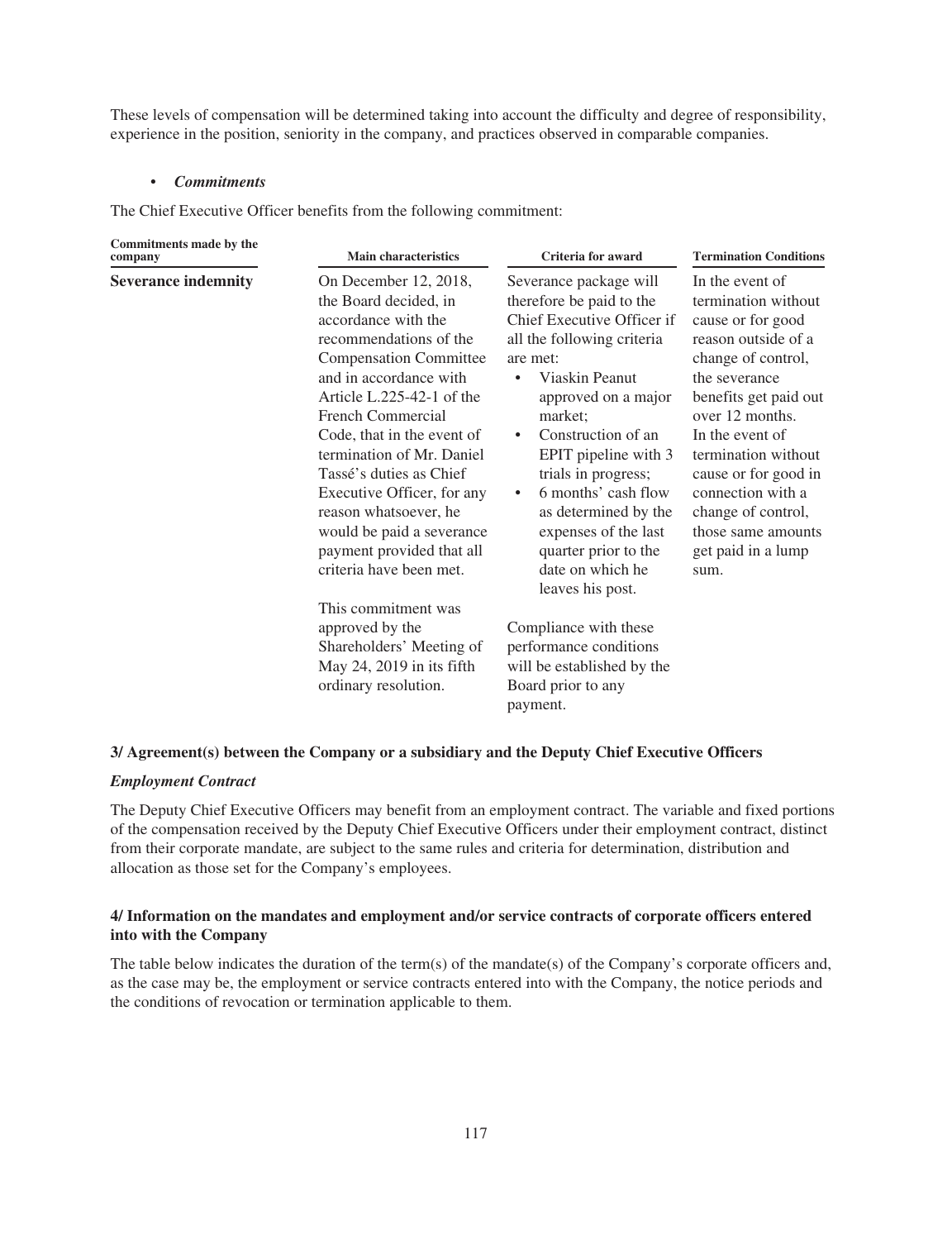| <b>Corporate Officers</b><br>of the Company | Mandate(s) held          | Term(s) of<br>office                                                                                                                                                        | <b>Employment</b><br>contract with<br>the company<br>(specify its<br>term) | <b>Service</b><br>agreement with<br>the Company<br>(specify its<br>term) | <b>Notice</b><br><b>Period</b> | <b>Conditions for</b><br>revocation or<br>termination                                                                                                                      |
|---------------------------------------------|--------------------------|-----------------------------------------------------------------------------------------------------------------------------------------------------------------------------|----------------------------------------------------------------------------|--------------------------------------------------------------------------|--------------------------------|----------------------------------------------------------------------------------------------------------------------------------------------------------------------------|
| <b>Michel de</b><br><b>Rosen</b>            | Chairman of<br>the Board | At the end of<br>the General<br>Meeting held<br>in $2022$ to<br>approve the<br>financial<br>statements for<br>the year<br>ended.                                            | No                                                                         | No                                                                       | <b>NA</b>                      | Revocation<br>of the<br>mandate in<br>accordance<br>with the<br>law and<br>case law                                                                                        |
| <b>Daniel Tassé</b>                         | CEO and<br>Director      | CEO:<br>Indeterminate<br>Term<br>Director:<br>At the end of<br>the General<br>Meeting held<br>in 2023 to<br>approve the<br>financial<br>statements for<br>the year<br>ended | N <sub>o</sub>                                                             | N <sub>0</sub>                                                           | <b>NA</b>                      | Revocation<br>of the<br>mandate in<br>accordance<br>with the<br>law and<br>case law-<br>severance<br>payments<br>(see section<br>B/<br>commitments,<br>of this<br>report). |
| Dr Torbjørn<br><b>BJERKE</b>                | Director                 | At the end of<br>the General<br>Meeting held<br>in $2021$ to<br>approve the<br>financial<br>statements for<br>the year<br>ended.                                            | N <sub>o</sub>                                                             | N <sub>0</sub>                                                           | <b>NA</b>                      | Revocation<br>of the<br>mandate in<br>accordance<br>with the<br>law and<br>case law                                                                                        |
| Michael J.<br><b>GOLLER</b>                 | Director                 | At the end of<br>the General<br>Meeting held<br>in 2023 to<br>approve the<br>financial<br>statements for<br>the year<br>ended.                                              | N <sub>0</sub>                                                             | N <sub>0</sub>                                                           | NA                             | Revocation<br>of the<br>mandate in<br>accordance<br>with the<br>law and<br>case law                                                                                        |
| <b>Daniel B</b><br><b>Soland</b>            | Director                 | At the end of<br>the General<br>Meeting held<br>in 2022 to<br>approve the<br>financial<br>statements for<br>the year<br>ended.                                              | N <sub>0</sub>                                                             | No                                                                       | NA                             | Revocation<br>of the<br>mandate in<br>accordance<br>with the<br>law and<br>case law                                                                                        |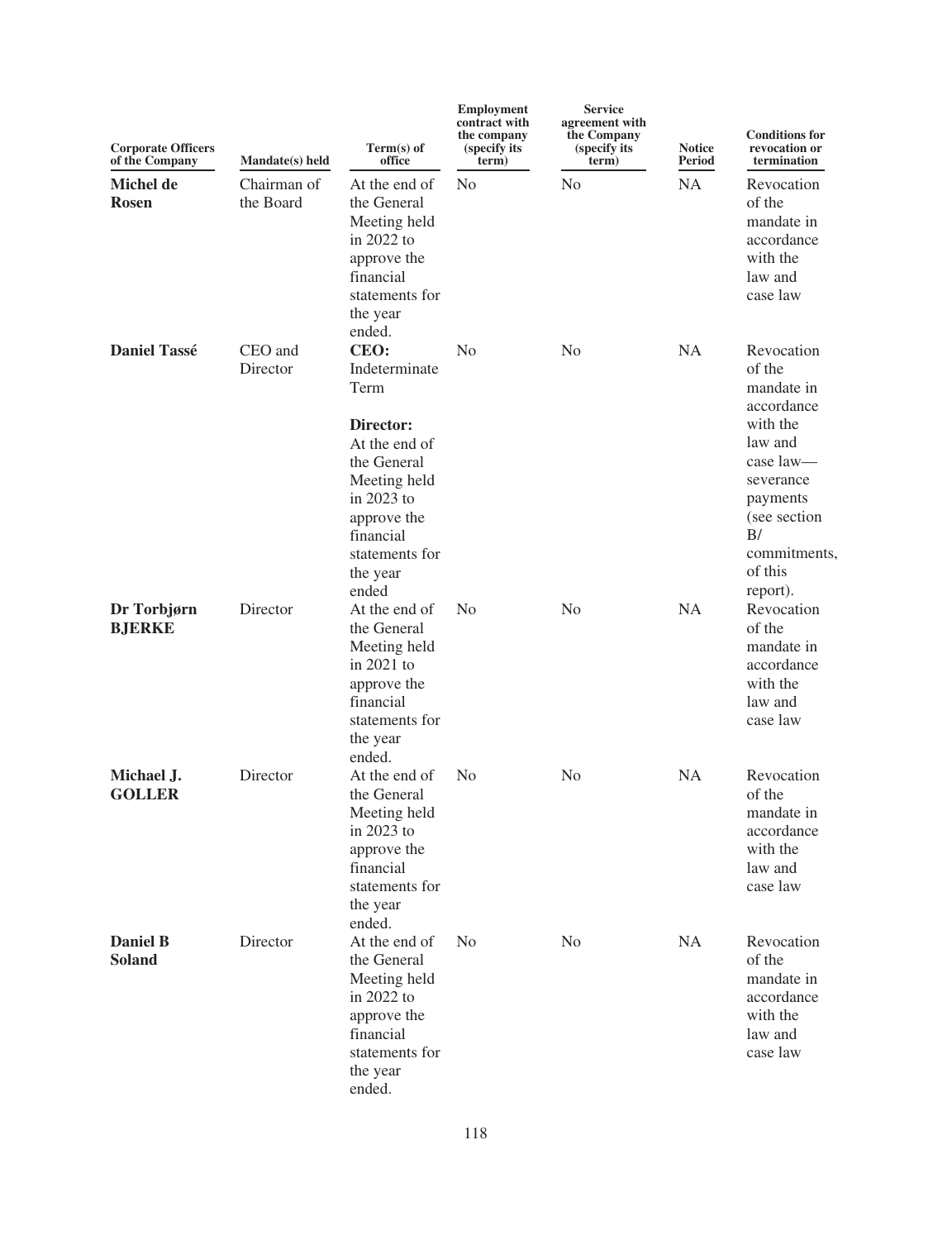| <b>Corporate Officers</b><br>of the Company | Mandate(s) held | Term(s) of<br>office                                                                                                           | <b>Employment</b><br>contract with<br>the company<br>(specify its)<br>term) | <b>Service</b><br>agreement with<br>the Company<br>(specify its<br>term) | <b>Notice</b><br><b>Period</b> | <b>Conditions for</b><br>revocation or<br>termination                               |
|---------------------------------------------|-----------------|--------------------------------------------------------------------------------------------------------------------------------|-----------------------------------------------------------------------------|--------------------------------------------------------------------------|--------------------------------|-------------------------------------------------------------------------------------|
| <b>Mailys</b><br><b>FERRÈRE</b>             | Director        | At the end of<br>the General<br>Meeting held<br>in 2023 to<br>approve the<br>financial<br>statements for<br>the year<br>ended. | N <sub>o</sub>                                                              | N <sub>o</sub>                                                           | <b>NA</b>                      | Revocation<br>of the<br>mandate in<br>accordance<br>with the<br>law and<br>case law |
| <b>Claire</b><br><b>GIRAUT</b>              | Director        | At the end of<br>the General<br>Meeting held<br>in 2022 to<br>approve the<br>financial<br>statements for<br>the year<br>ended. | No                                                                          | No                                                                       | <b>NA</b>                      | Revocation<br>of the<br>mandate in<br>accordance<br>with the<br>law and<br>case law |
| <b>Julie O'NEILL</b>                        | Director        | At the end of<br>the General<br>Meeting held<br>in 2021 to<br>approve the<br>financial<br>statements for<br>the year<br>ended. | No                                                                          | N <sub>o</sub>                                                           | <b>NA</b>                      | Revocation<br>of the<br>mandate in<br>accordance<br>with the<br>law and<br>case law |
| <b>Viviane</b><br><b>MONGES</b>             | Director        | At the end of<br>the General<br>Meeting held<br>in 2021 to<br>approve the<br>financial<br>statements for<br>the year<br>ended. | No                                                                          | No                                                                       | <b>NA</b>                      | Revocation<br>of the<br>mandate in<br>accordance<br>with the<br>law and<br>case law |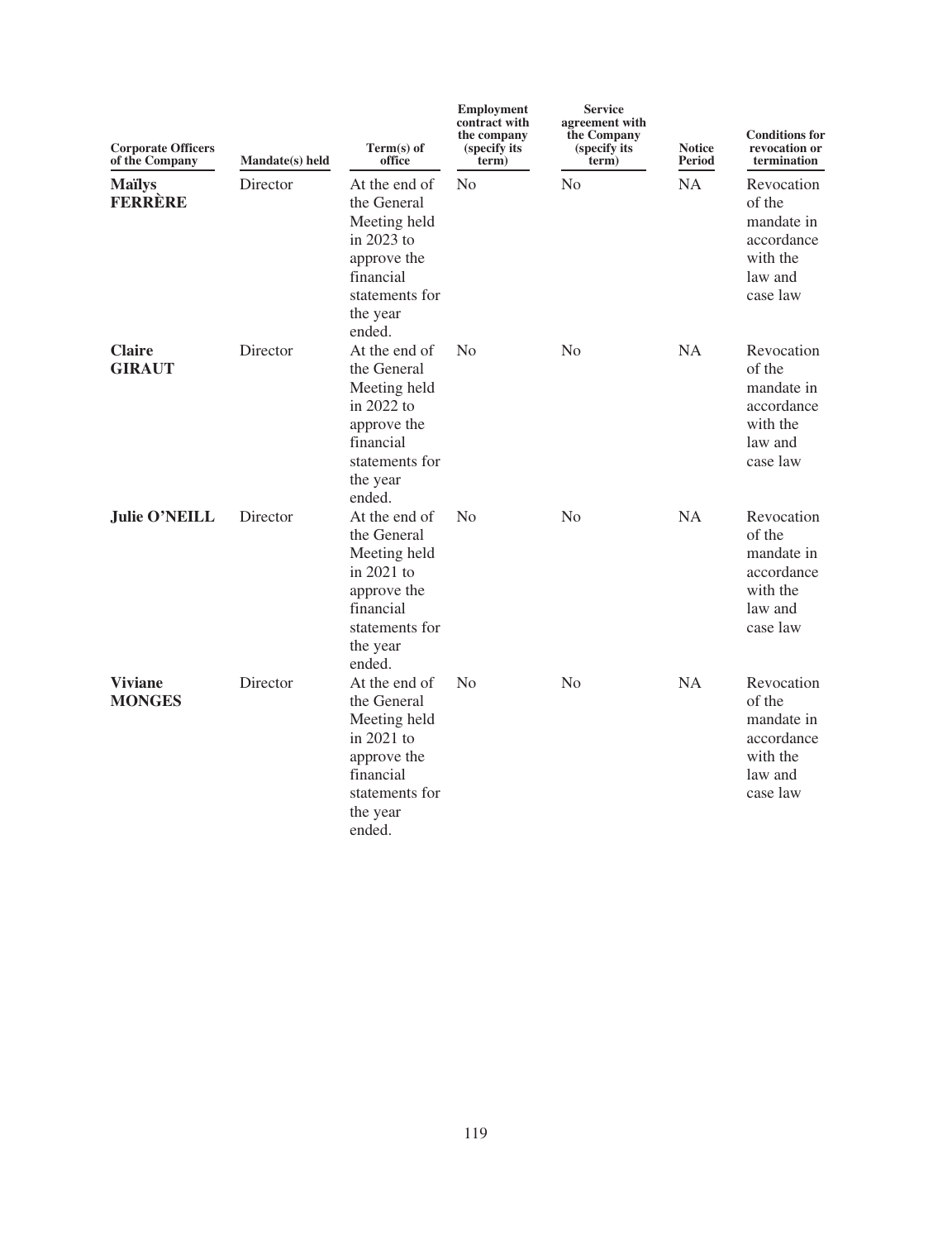## **ANNEX 1 TO THE COMPENSATION POLICY RECOMMENDATIONS OF THE R13 OF THE SEPTEMBER 2016 MIDDLENEXT CODE OF CORPORATE GOVERNANCE**

- **Completeness**: the determination of the compensation of officers must be complete: fixed part, variable part (bonus), stock options, free shares, Board members' fees, pension conditions and special benefits must be considered in the overall appreciation of the compensation.
- **Balance** between the elements of the remuneration: each element of compensation must be explained and must be in the company's general interests.
- **Benchmark**: this compensation must be considered, as far as possible, within the context of a role and reference market and proportional to the company's situation, whilst paying attention to inflation effects.
- **Consistent**: the compensation of a corporate officer must be determined consistently with that of other company officers and employees.
- **Readability** of rules: rules must be simple and transparent; the performance criteria used to establish the variable part of the compensation or, if applicable, for the assignment of free shares or options, must be connected with the company's performance, coincide with its objectives, be demanding, explainable and, where possible, long-term. They must be detailed yet without breaching the confidentiality that may be justified for certain elements.
- **Measurement**: determination of the compensation and the award of options or free shares must strike a fair balance and take into account the general interests of the company, market practices and officer performance.
- **Transparency**: the annual information to "shareholders" about the full compensation and benefits received by officers is provided in compliance with applicable regulations.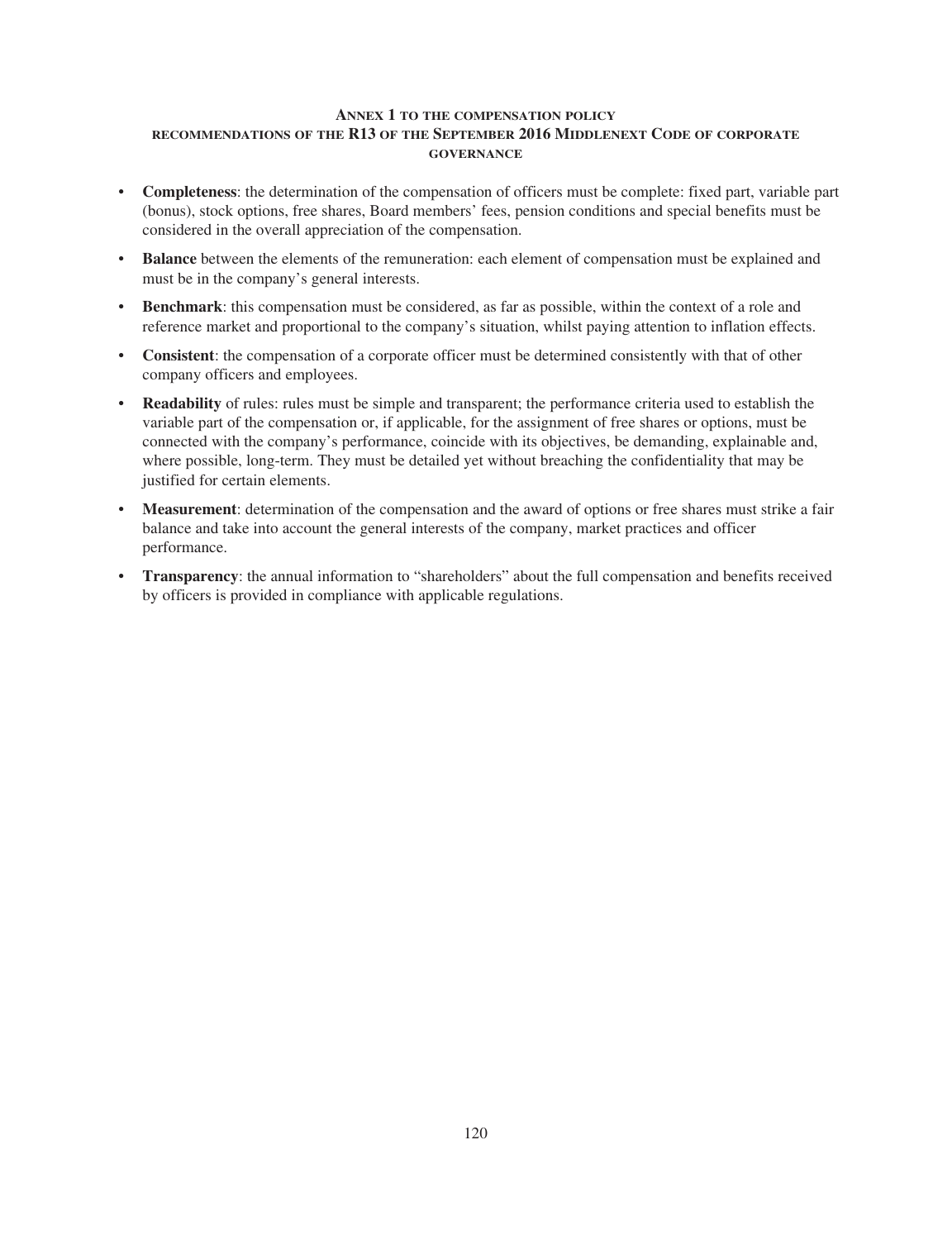**Annex C**

#### **Part 1**

### **Approval of information referred to in Article L.22-10-9 of the French Commercial Code** *(eighteenth resolution)*

The following table sets forth information regarding the compensation earned by our non-employee directors for 2020. These amounts were earned in Euro per the above policy and paid in Euro. The amounts below were converted using an exchange rate of €1.00=\$1.1422 for Mr. Michel de Rosen and €1.00=\$1.2143 for all other nonemployee directors, which represent respectively the average exchange rate for the year ended December 31, 2020 and the exchange rates on the date of payment.. Mr. Tassé, our Chief Executive Officer, and Ms. Ferrére are each directors but do not receive any additional compensation for their services as a director. Ms. Giraut resigned from our board of directors effective March 22, 2021, and Dr. Bjerke's service as a director will terminate immediately following the Annual General Meeting.

| <b>Name</b> | <b>Fees earned</b><br>$(\$)$ | Total $(\$)$ |
|-------------|------------------------------|--------------|
|             | \$177,040                    | \$177,040    |
|             | \$103,215                    | \$103,215    |
|             | \$103,215                    | \$103,215    |
|             | $\sim$                       | $\sim$       |
|             | \$109.287                    | \$109.287    |
|             | \$91,072                     | \$91,072     |
|             | \$ 85,001                    | \$ 85,001    |
|             | \$97.144                     | \$97,144     |

- (1) Ms. Giraut served as a director and a member of our Audit Committee until her resignation in March 2021.
- (2) No remuneration as non-executive director is accepted by Ms. Maïlys Ferrére as representative of BPI France.

The following table sets forth information regarding the aggregate number of non-employee warrant awards held by our non-employee directors as of December 31, 2020. None of our non-employee directors were granted warrants during financial year ended December 31, 2020. None of our non-employee directors held stock awards or options as of December 31, 2020.

| Non-employee<br>warrants<br>awards $(H)$ |
|------------------------------------------|
| 9,000                                    |
| 7,000                                    |
| 21,500                                   |
|                                          |
| 17,000                                   |
|                                          |
| 16,000                                   |
| 31,500                                   |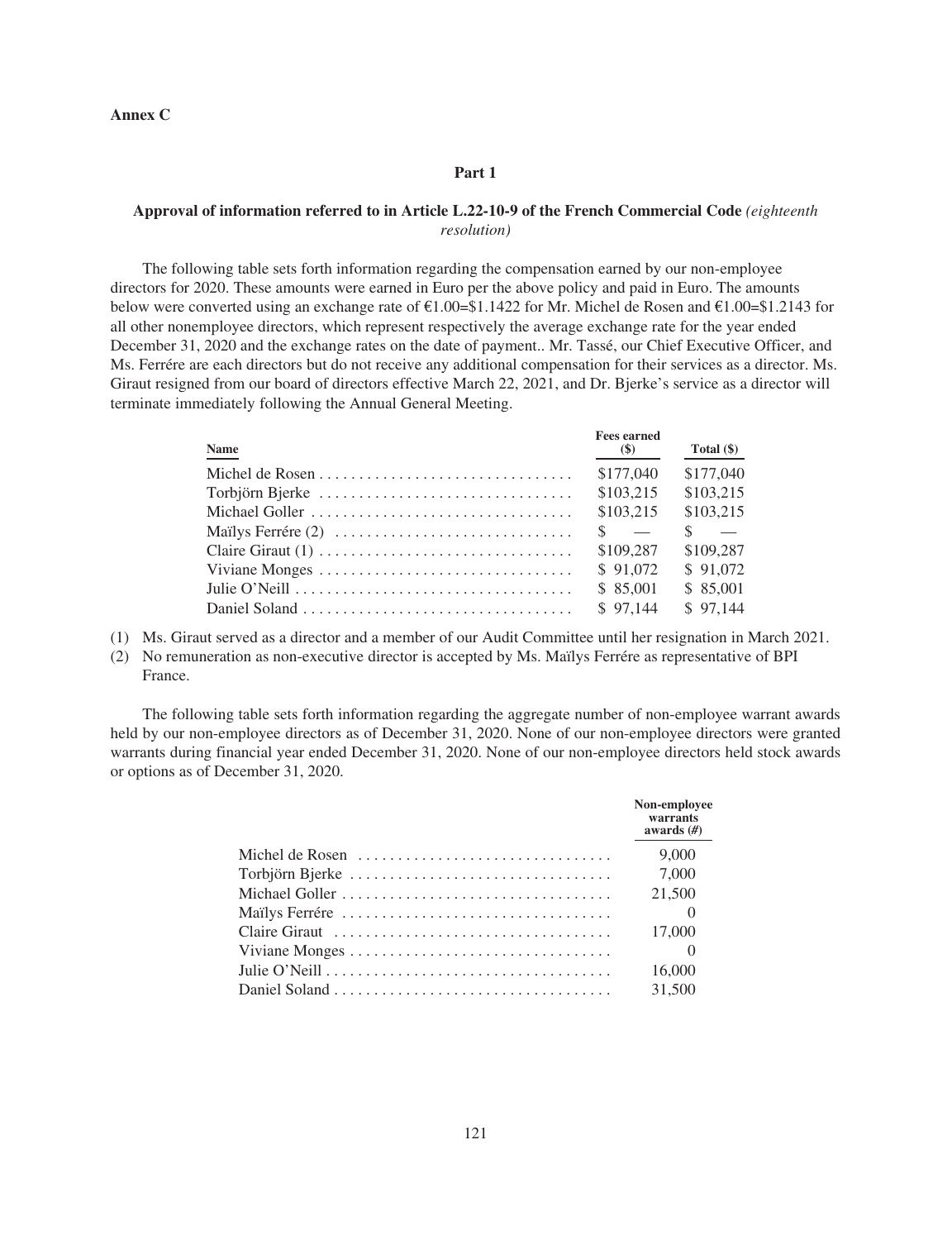### **Annex C**

## **Part 2**

# **Approval of fixed, variable and exceptional items comprising the total compensation and benefits of any kind paid during the previous financial year or awarded for said financial year to the corporate officers (French "***mandataires sociaux***")** *(nineteenth to Twenty-first resolutions)—(Excerpt from the French board of directors' report on the resolutions)*

In accordance with the provisions of Article L. 22-10-34 II of the French Commercial Code, you are requested to approve the fixed, variable and exceptional components of the total remuneration and benefits of any kind, paid during the past financial year or granted in respect of the same financial year, as described in detail in section 4.1.3.4 of the company's universal registration document, to the following corporate officers:

### • **Mr. Michel de Rosen**, Chairman of the Board of Directors *(nineteenth resolution)*:

| Elements of compensation paid or assigned<br>for FY 2020                                                                      | Amounts or accounting value to be put<br>to the vote                                          | <b>Introduction</b>                                                                                                                                                                                                                                                                                                                                            |
|-------------------------------------------------------------------------------------------------------------------------------|-----------------------------------------------------------------------------------------------|----------------------------------------------------------------------------------------------------------------------------------------------------------------------------------------------------------------------------------------------------------------------------------------------------------------------------------------------------------------|
| Fixed compensation                                                                                                            | €150,000<br>(amount attributed in respect of<br>FY 2020 and paid during the same<br>year)     | Fixed compensation for the<br>position of Chairman of the Board                                                                                                                                                                                                                                                                                                |
| Annual variable compensation                                                                                                  | None                                                                                          |                                                                                                                                                                                                                                                                                                                                                                |
| Extraordinary compensation                                                                                                    | None                                                                                          |                                                                                                                                                                                                                                                                                                                                                                |
| Free share allocation                                                                                                         | None                                                                                          |                                                                                                                                                                                                                                                                                                                                                                |
| Stock option allocation                                                                                                       | None                                                                                          |                                                                                                                                                                                                                                                                                                                                                                |
| Board Member compensation                                                                                                     | €16,890 paid in 2020 in respect of<br>FY 2019, and $\epsilon$ 5,000 attributed for<br>FY 2020 | Fixed remuneration in respect of<br>the director's term of office<br>including remuneration of $£16,890$<br>paid in 2020 in his capacity as<br>Director and member of the<br>Nominating and Governance<br>Committee in 2019 and $\text{\textsterling}5,000$<br>attributed in 2020 in his capacity<br>as a member of the Nominating<br>and Governance Committee |
| Elements of compensation due to the<br>termination or change of duties,<br>pension commitments and<br>non-competition clauses | None                                                                                          |                                                                                                                                                                                                                                                                                                                                                                |

|  | Mr. Daniel Tassé, Chief Executive Officer (twentieth resolution): |  |  |  |  |  |  |  |
|--|-------------------------------------------------------------------|--|--|--|--|--|--|--|
|--|-------------------------------------------------------------------|--|--|--|--|--|--|--|

| Elements of compensation paid or assigned<br>for FY 2020 | Amounts or accounting value to be put<br>to the vote                                      | <b>Introduction</b>                                                                                            |  |  |
|----------------------------------------------------------|-------------------------------------------------------------------------------------------|----------------------------------------------------------------------------------------------------------------|--|--|
| Fixed compensation                                       | €525,302<br>(amount attributed in respect of<br>FY 2020 and paid during the same<br>year) | Fixed compensation for the<br>position of Chief Executive<br>Officer for 2020 corresponding to<br>USD 600,000. |  |  |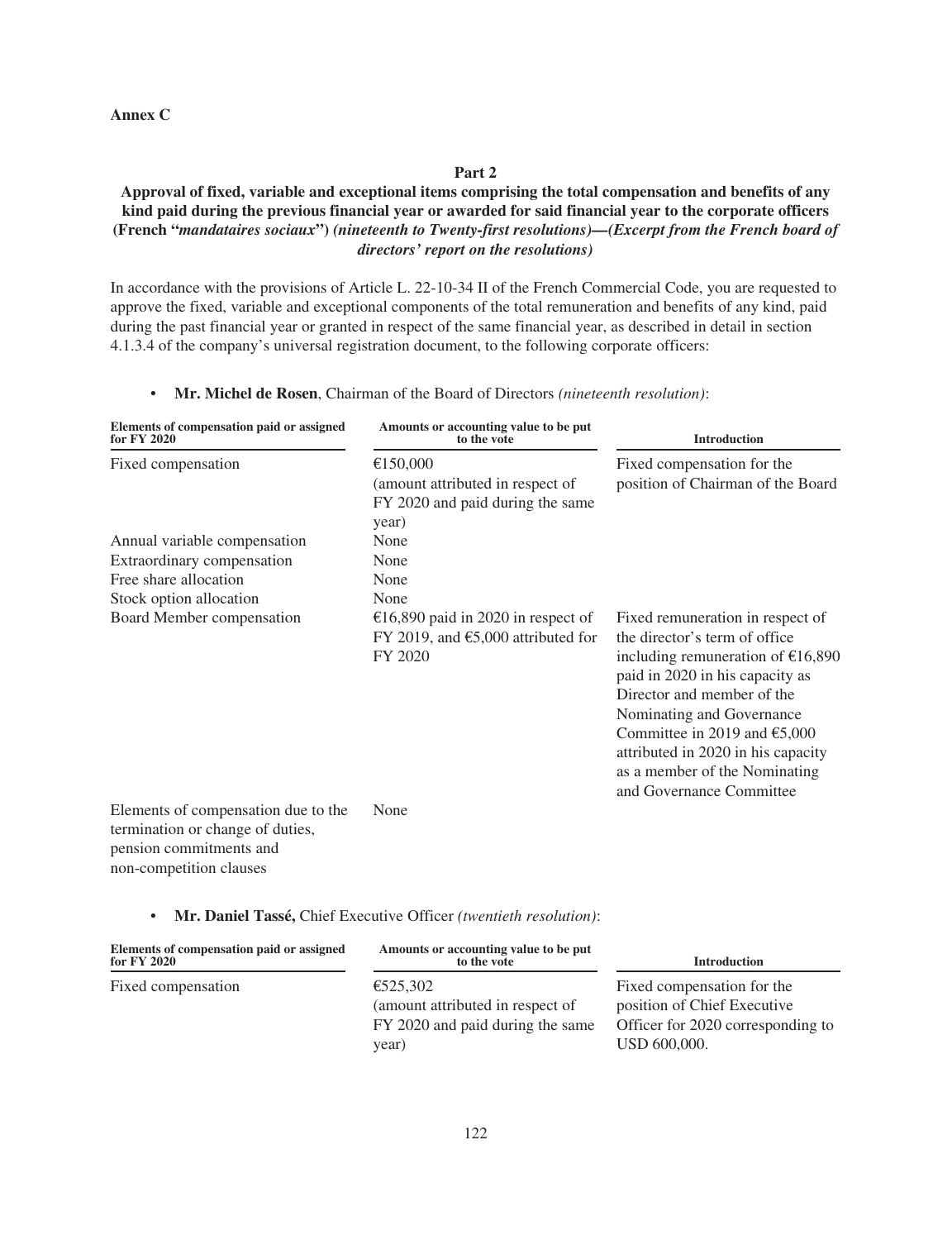| Elements of compensation paid or assigned<br>for FY 2020 | Amounts or accounting value to be put<br>to the vote                                                                                 | Introduction                                                                                                                                                                                                                                                                                                                                                                                                                                                                                                                                                              |
|----------------------------------------------------------|--------------------------------------------------------------------------------------------------------------------------------------|---------------------------------------------------------------------------------------------------------------------------------------------------------------------------------------------------------------------------------------------------------------------------------------------------------------------------------------------------------------------------------------------------------------------------------------------------------------------------------------------------------------------------------------------------------------------------|
| Annual variable compensation                             | €288,916<br>(amount to be paid after approval<br>of the general meeting 2020)<br>€694,321<br>(amount paid in FY 2020 for FY<br>2019) | On January 14, 2021, the Board of<br>Directors noted that the Chief<br>Executive Officer had achieved<br>55% of his objectives, equivalent<br>to a variable compensation of<br>US\$330,000. The variable<br>compensation targets were set by<br>the Board of Directors on<br>January 7, 2020 and are linked to<br>the achievement of qualitative and<br>quantitative objectives (see<br>§ 4.1.3.1 of the 2020 universal                                                                                                                                                   |
| Extraordinary compensation                               | €57,783<br>(amount to be paid after approval<br>of the 2021 General Meeting)                                                         | registration document).<br>The Board approved a<br>supplemental incentive award to<br>the CEO equal to $11\%$<br>(US\$66,000) of his base salary for<br>his work in reorganizing our<br>company and significantly<br>reducing our expenses while<br>advancing our Viaskin Peanut<br>program and other core<br>capabilities. At the time the annual<br>variable scheme for 2020 was<br>designed, the aforementioned plan<br>and related needs were not on the<br>agenda as explained in the<br>Chairman's letter, and therefore<br>not included.                           |
| Free share allocation<br>Stock option allocation         | None<br>Options: €839,718<br>(accounting value)                                                                                      | On November 24, 2020, the Board<br>of Directors, on the basis of the<br>authorization granted by the<br>General Meeting of April 20, 2020<br>in its 32 <sup>nd</sup> resolution, granted<br>274,000 stock options. exercisable<br>at the price of 4.16 euros.<br>The stock options will be<br>definitively granted:<br>• after a period of 12 months from<br>11/24/2020, up to 25%,<br>• at the end of this period, up to<br>12.5% at the end of each 6-month<br>period.<br>They will be exercisable as of<br>their definitive attribution and<br>until November 24, 2030 |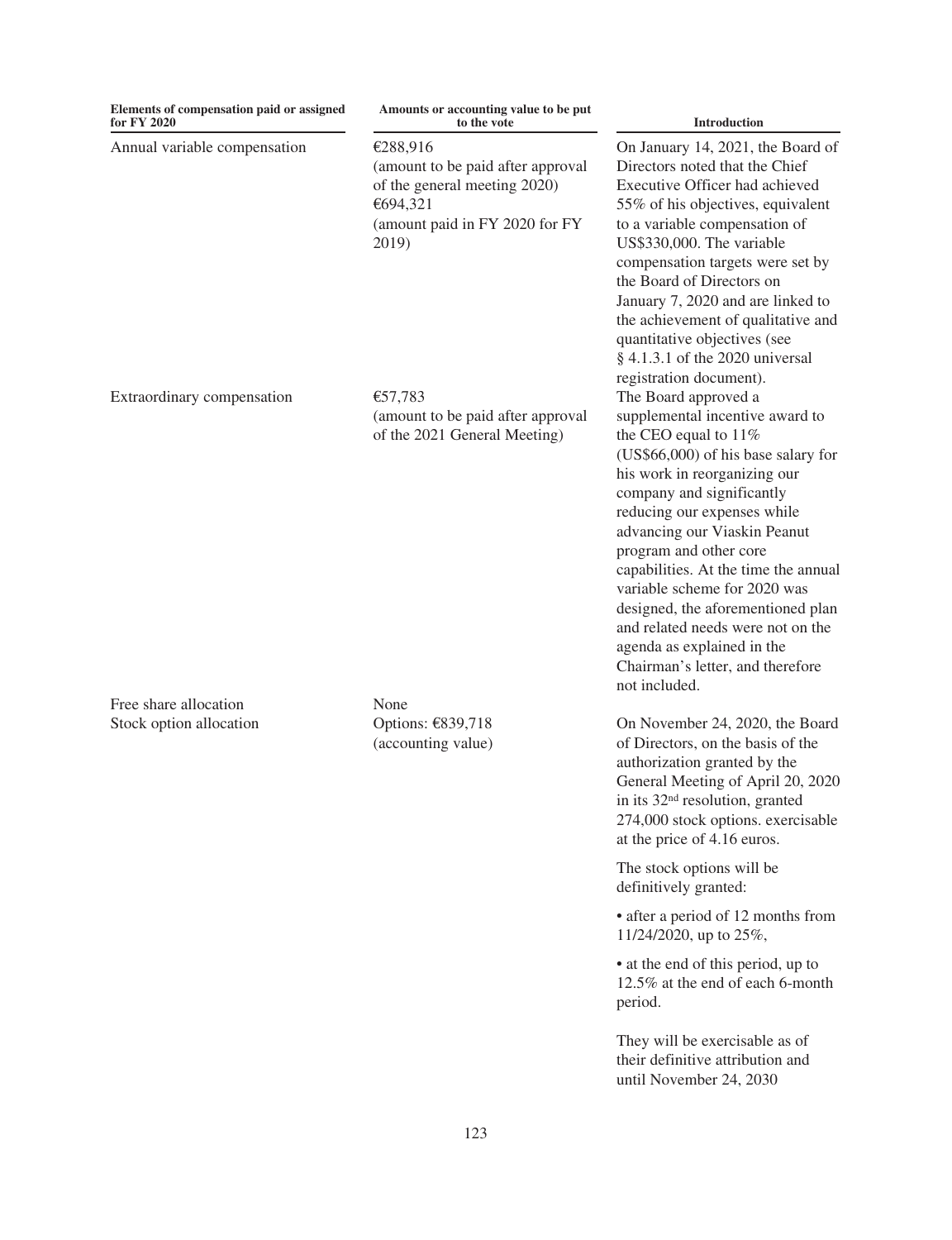| Elements of compensation paid or assigned<br>for FY 2020                                                                      | Amounts or accounting value to be put<br>to the vote | <b>Introduction</b>                                                                                                                                       |
|-------------------------------------------------------------------------------------------------------------------------------|------------------------------------------------------|-----------------------------------------------------------------------------------------------------------------------------------------------------------|
| Other compensation                                                                                                            | €29,753<br>(amount granted in respect of FY)         | In accordance with the<br>compensation policy approved by                                                                                                 |
|                                                                                                                               | 2020 and paid in the same year)                      | the Shareholders' Meeting of<br>April 20, 2020, the Chief<br>Executive Officer received tax<br>equalization in respect of his<br>status as a US resident. |
| Elements of compensation due to the<br>termination or change of duties,<br>pension commitments and<br>non-competition clauses | No amount is subject to the vote                     | The detailed description of this<br>commitment is contained in<br>paragraph $4.1.3.1$ of the $2020$<br>Universal Registration Document.                   |

|  |  |  |  | Ms. Marie-Catherine Théréné, Deputy CEO until September 17, 2021 (Twenty-first resolution): |
|--|--|--|--|---------------------------------------------------------------------------------------------|
|--|--|--|--|---------------------------------------------------------------------------------------------|

| Elements of compensation paid or assigned<br>for $FY$ 2019 $(1)$                                                                                                                                                | Amounts or accounting value to be put<br>to the vote                                                       | <b>Introduction</b>                                                                                                                                                                                                    |
|-----------------------------------------------------------------------------------------------------------------------------------------------------------------------------------------------------------------|------------------------------------------------------------------------------------------------------------|------------------------------------------------------------------------------------------------------------------------------------------------------------------------------------------------------------------------|
| Fixed compensation                                                                                                                                                                                              | $107814 \text{ } \in (1)$<br>(amount allocated in respect of FY)<br>2020 and paid during the same<br>year) | Fixed compensation under the<br>employment contract between<br>Marie-Catherine Théréné and the<br>Company. No fixed remuneration<br>was paid in respect of her position<br>as Deputy Chief Executive Officer           |
| Annual variable compensation                                                                                                                                                                                    | €4,400 $(1)$<br>(amount allocated for the year)<br>2020)                                                   | Variable compensation under the<br>employment contract between<br>Marie-Catherine Théréné and the<br>Company. No variable<br>remuneration was paid in respect<br>of her position as Deputy Chief<br>Executive Officer. |
| Extraordinary compensation<br>Free share allocation<br>Stock option allocation<br>Elements of compensation due to the<br>termination or change of duties,<br>pension commitments and<br>non-competition clauses | None<br>None<br>None<br>None                                                                               |                                                                                                                                                                                                                        |

*(1) the compensation elements described above were paid pursuant to the employment contract between Ms. Théréné and the Company, it being specified that no compensation was paid by the Company in respect of her mandate as Deputy Chief Executive Officer*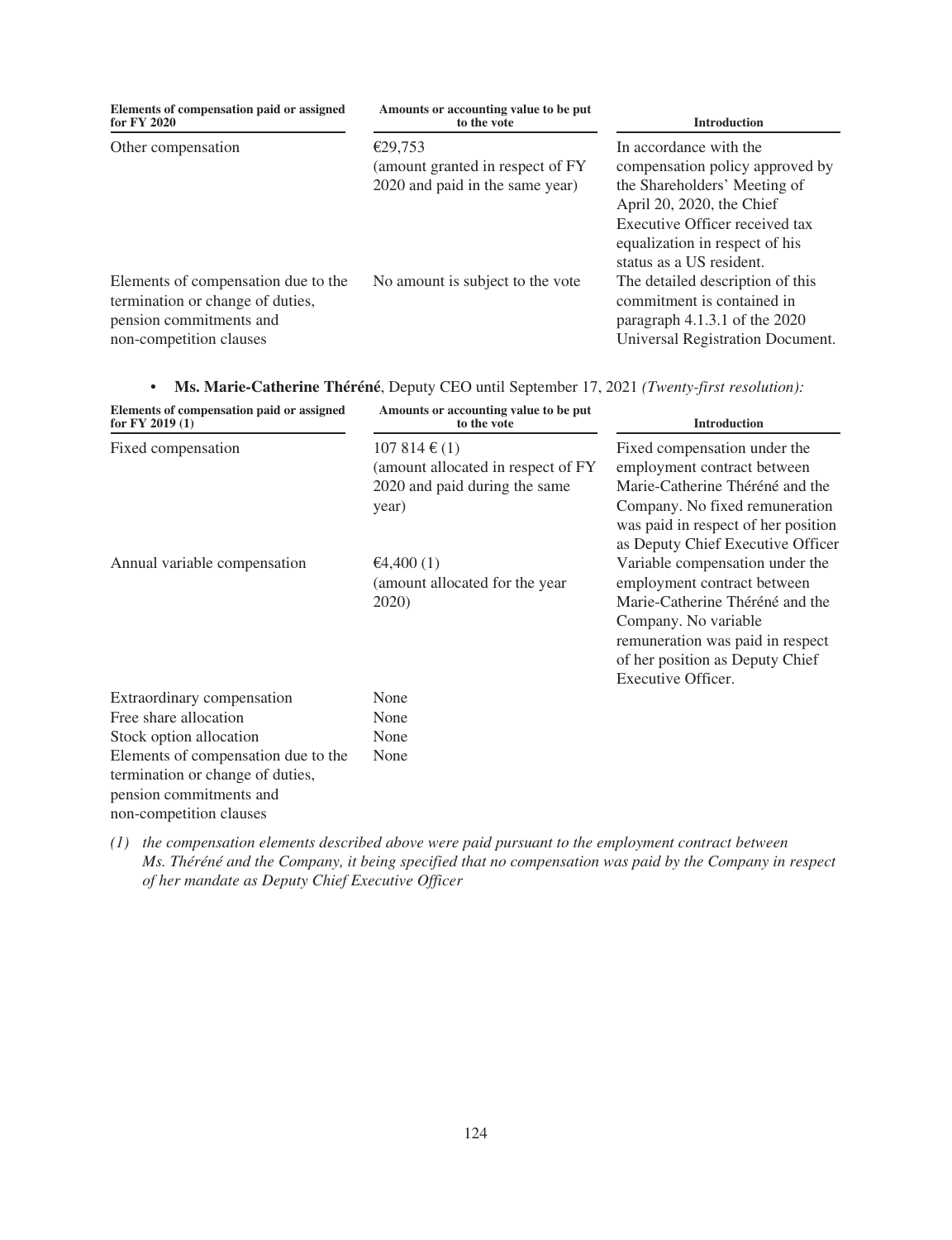# **Annex D Achievement against Annual Corporate Objectives**

Viaskin™ Peanut (VP) FDA approval and launch – weighting 40 points; achieved 0 points

- Details on objective: Objectives were set for US FDA approval of VP, as well as speed and uptake of subsequent launch.
- Achievement: DBV received a Complete Response Letter on August 3rd. No points were attributed against this objective

Progress on clinical trials – weighting 20 points; achieved 25 points.

- Details on objective: DBV has studies ongoing, to expand the label for VP, to support scientific claims, and to advance the clinical development of other products. Targets are set for enrollment, completion and publication of individual studies.
- Achievement: Several important studies completed earlier, enrolled better or published faster than planned. In total, the objective was surpassed and 25 points were attributed.

Quality and Compliance – weighting 10 points; achieved 6 points

- Details on objective: Quality control and quality assurance is critical in the pharmaceutical industry. Systems and training must be developed and implemented to best ensure compliance with legal and regulatory expectations. Pre-Approval Inspections (PAI) for VP were expected as part of the FDA approval process
- Achievement: Points were earned for training and systems. No points were earned for PAI, following the VP CRL received in August '20. 6 points were attributed.

VP Manufacturing and Supply – weighting 10 points; achieved 8 points

- Details on objective: VP is a unique product, with a complex manufacturing process. Objectives were set for building manufacturing capacity and scalability in preparation for the US launch of VP, as well as manufacturing lots for timely release post approval. Objectives were also set for cost management.
- Achievement: points were earned for building capacity and scale, and for cost management. Partial points were earned for lot manufacturing following the receipt of the CRL. 8 points were attributed

Capital management – weighting of 10 points; achieved 10 points.

- Details on objective: as a biotech company, we need to manage the risk of product development and launch planning, DBV had objectives to incent thoughtful investment, prudent spending, contingency planning and good overall stewardship of our investor's money.
- Achievement: DBV's management achieved their capital management goals despite the uncertainty that followed the cancellation of the VP Adcom in March and the regulatory risk leading up to our August target action date. The receipt of the CRL added to the need for fiscal prudence. 10 points were attributed.

Positioning DBV for the future – weighting of 10 points; achieved 6 points.

- Details on objective: these objectives are to incent management to complement the shorter-term imperatives of VP approval and late-stage pipeline advancement, with the development of capabilities and assets that will pay-off in the longer term. Points are earned for building better technical skills and management capabilities, to build a robust biotech culture, to pursue business development opportunities, to expand geographically and to advance our pre-clinical pipeline.
- Achievement: The regulatory exchanges with FDA and the CRL response consumed a lot of management attention in 2020. We continued to build a strong biotech culture, made good progress on our pre-clinical pipeline and filed VP in Europe (with EMA) in September. 6 points were attributed.

Total achievement in 2020: 55 points